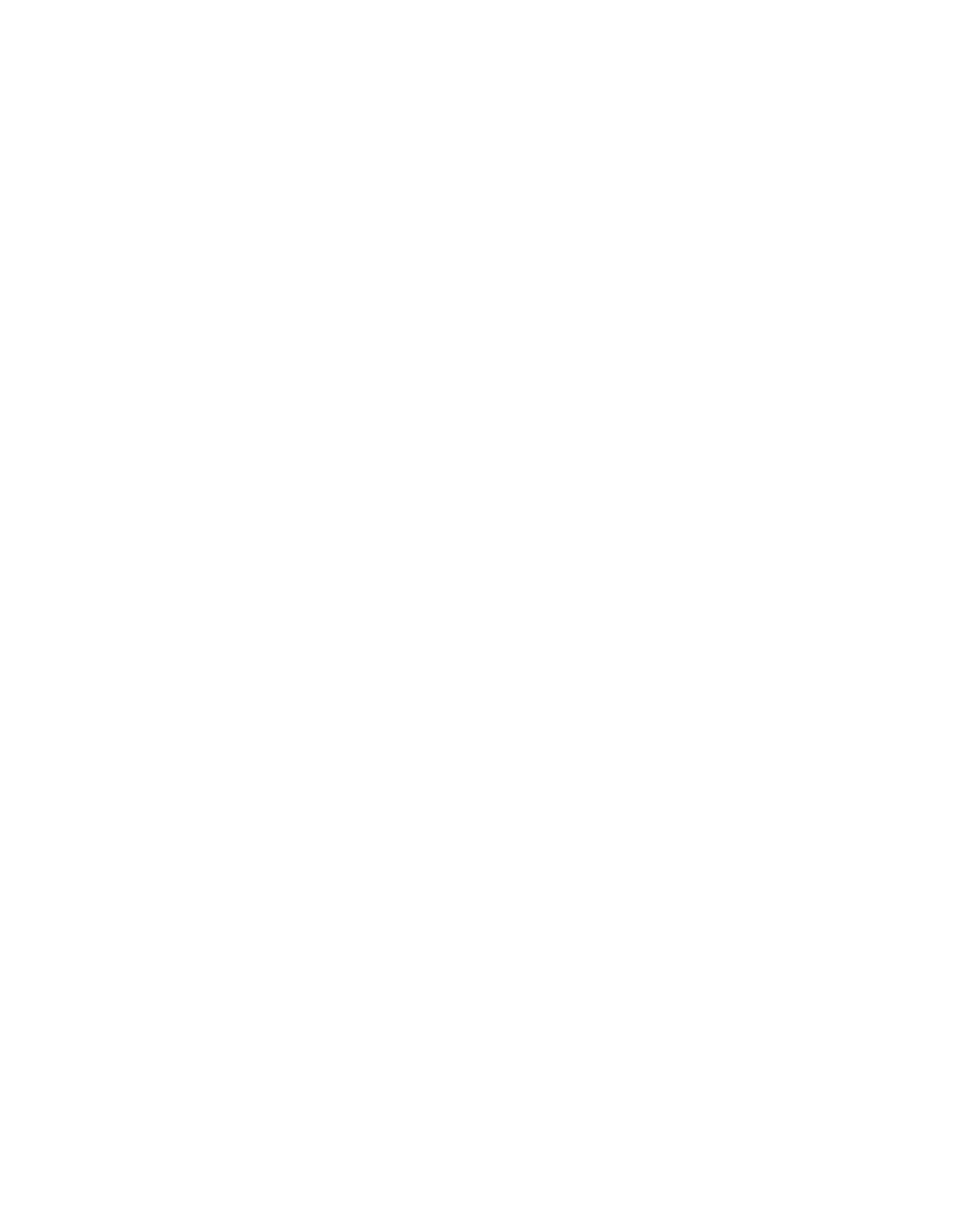# BUREAU OF OCEAN ENERGY MANAGEMENT FY 2013 PERFORMANCE BUDGET

# **Table of Contents**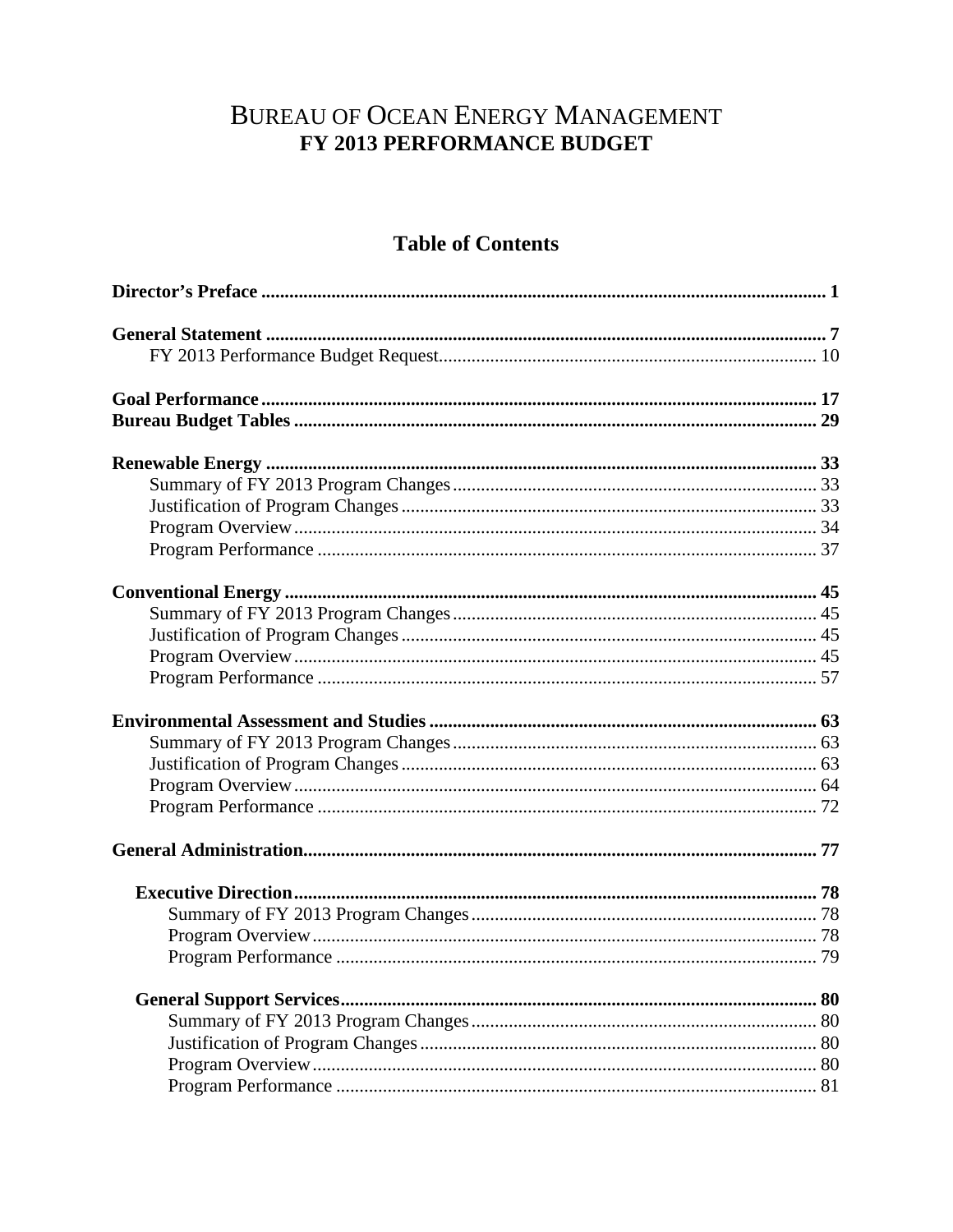# **Table of Figures**

# **Table of Tables**

| Table 3: Detailed FY 2011 Crosswalk from BOEMRE to BOEM and BSEE  15 |  |
|----------------------------------------------------------------------|--|
|                                                                      |  |
|                                                                      |  |
|                                                                      |  |
|                                                                      |  |
|                                                                      |  |
|                                                                      |  |
|                                                                      |  |
|                                                                      |  |
|                                                                      |  |
|                                                                      |  |
|                                                                      |  |
|                                                                      |  |
|                                                                      |  |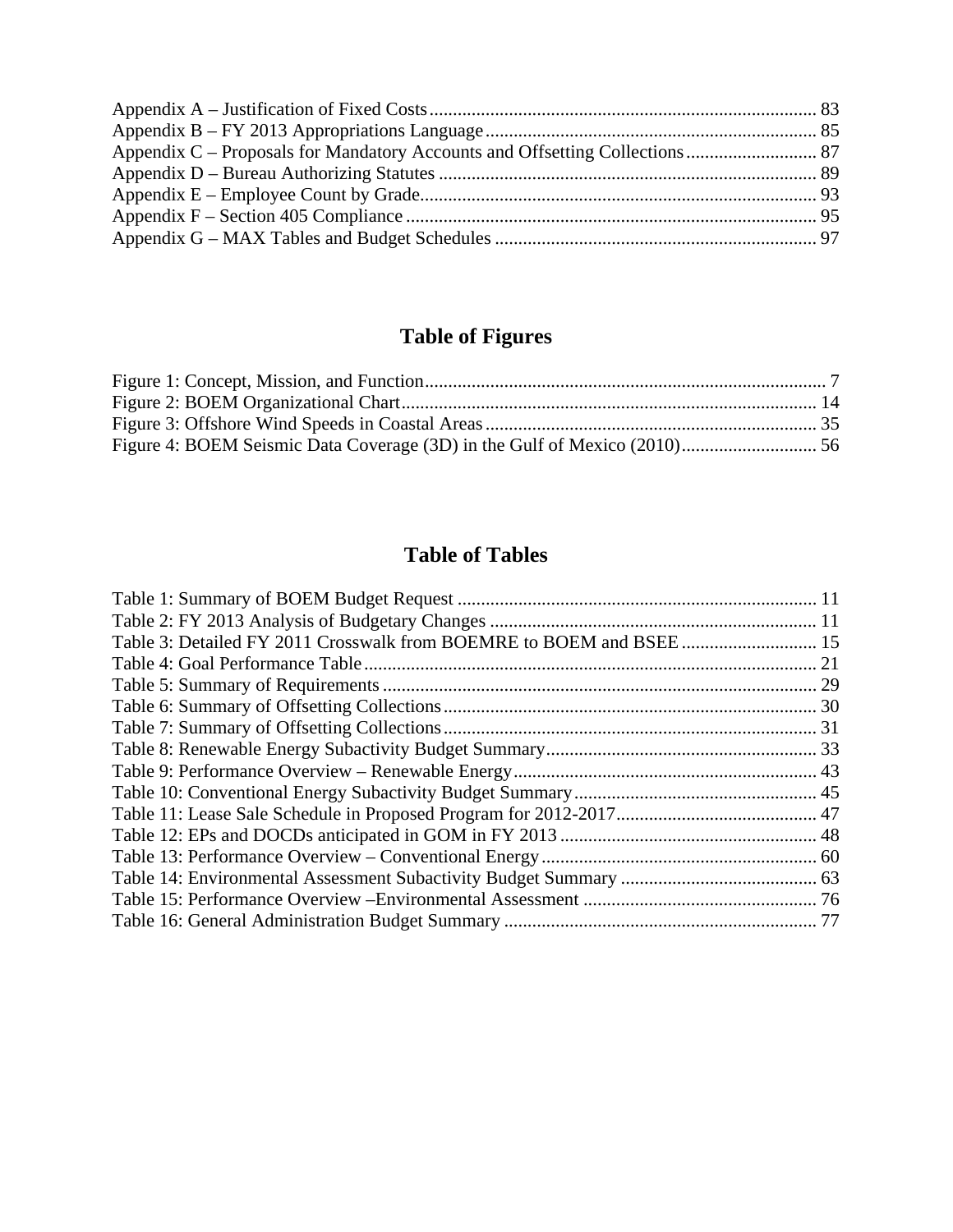## **FY 2013 PERFORMANCE BUDGET**  Bureau of Ocean Energy Management *Director's Preface*

*"…BOEM and BSEE will carry out our oversight missions with greater efficiency and effectiveness, helping to expand safe and responsible offshore energy development and supporting job-creation and investment in coastal communities…"* 

- Secretary of the Interior Ken Salazar

In response to the *Deepwater Horizon* explosion and resulting oil spill in the Gulf of Mexico, the Administration has undertaken the most aggressive and comprehensive reforms to offshore oil and gas regulation and oversight in U.S. history. These reforms included significant structural changes to our offshore energy development regime, including the creation of three new entities with distinct focused missions that are designed to provide strong safety oversight and responsible management for the Nation's offshore energy resources.

Prior to FY 2011, the Minerals Management Service (MMS) had jurisdiction over offshore energy activities. MMS was severely under-resourced and saddled with multiple, sometimes conflicting missions that included responsibility for leasing, environmental reviews, safety oversight, and the collection of revenue from offshore operations.

On May 19, 2010, Secretary Salazar signed a secretarial order directing the establishment of three new entities in place of MMS – each with clear and distinct missions: the Bureau of Ocean Energy Management (BOEM), the Bureau of Safety and Environmental Enforcement (BSEE), and the Office of Natural Resources Revenue (ONRR). ONRR was formally established on October 1, 2010, and the reorganization was completed on October 1, 2011. In the interim, the responsibilities of BOEM and BSEE were administered by the Bureau of Ocean Energy Management, Regulation and Enforcement (BOEMRE).

Now, BOEM is charged with managing the Nation's offshore resources in a balanced way that promotes efficient and environmentally responsible energy development through oil and gas leasing, renewable energy development, and a commitment to rigorous, science-based environmental review and study.

BOEM's organizational structure is designed to advance each of the elements of its mission. The national functions are grouped into three offices headquartered in the Greater Washington area and focus on strategic resource development, environmental analysis and applied science, and renewable energy development. Additionally, BOEM has three regional offices that handle a number of key agency responsibilities. This structure is summarized below.

The **Office of Strategic Resources** is committed to managing offshore resources to help meet the Nation's energy and resource needs by developing programs to provide access to, and fair return to the American taxpayer for, offshore energy and mineral resources through strategic planning and resource and economic evaluation. This includes: development of the Five-Year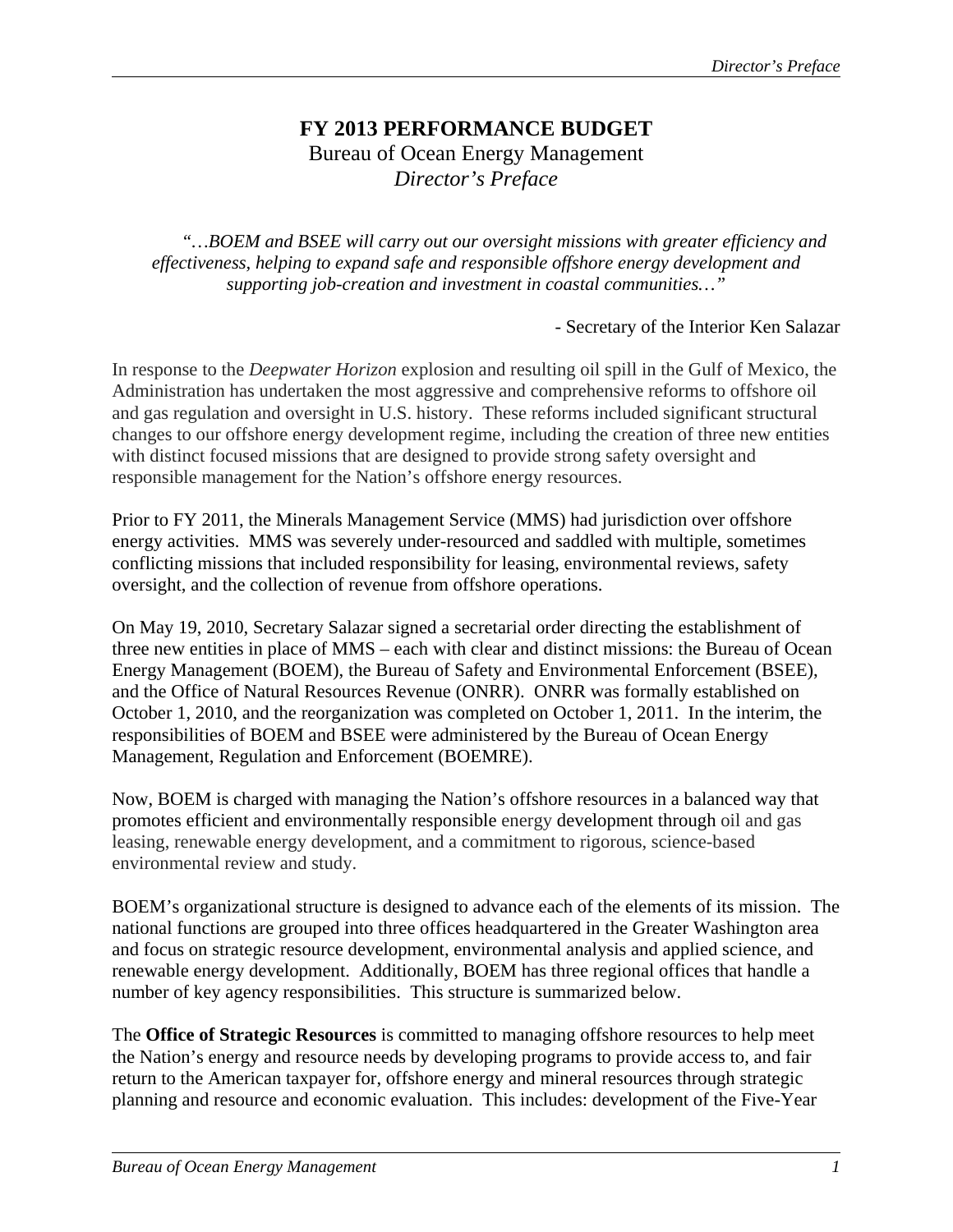Outer Continental Shelf (OCS) Oil and Gas Leasing Program; assessment of mineral resource potential, tracking of inventories of oil and gas reserves, and development of production projections; and economic evaluation to ensure the receipt of fair value through lease sales and lease terms.

The **Office of Renewable Energy Programs** aims to advance a sustainable OCS renewable energy future through interactive site planning and environmentally responsible operations and energy generation. Among other things, this office supports Secretary Salazar's "Smart from the Start" initiative to facilitate siting, leasing, and construction of new projects, spurring the responsible development of offshore wind resources off the Atlantic coast.

The **Office of Environmental Programs** conducts and oversees applied science and environmental assessments at every stage of the offshore energy development planning process – for both conventional and renewable energy activities – in order to inform decisions for environmentally responsible ocean energy and mineral development. This office is led by the Chief Environmental Officer, a new position established in FY2012 to oversee the integration of BOEM's rigorous scientific analysis with resource development decision-making.

BOEM has three **regional offices** – Gulf of Mexico, Pacific and Alaska – which are located in New Orleans, Louisiana; Camarillo, California; and Anchorage, Alaska, respectively. The regional offices are integrated into the national programs and are integral to oil and gas resource evaluations, environmental studies and assessments, leasing activities, review of exploration and development plans, fair market value determinations, and geological and geophysical permitting.

Since the establishment of BOEM on October 1, 2011, the agency has made significant progress toward achieving a number of important priorities, including:

- **Developing the next Five-Year Oil and Gas Leasing Program.** In November, BOEM issued the Proposed Outer Continental Shelf Oil and Gas Leasing Program for 2012-2017, which makes more than 75 percent of undiscovered technically recoverable oil and gas resources estimated in federal offshore areas available for exploration and development, while advancing an innovative, regionally-tailored approach to offshore oil and gas leasing designed to take into account the particular resource potential, environmental and social concerns, and infrastructure condition of each planning area.
- **Conducting rigorous scientific and environmental analysis to support all stages of the OCS Lands Act process—from pre-sale planning through exploration and development.** Recently, BOEM held Western Gulf of Mexico Lease Sale 218, after conducting additional environmental analyses following the *Deepwater Horizon* oil spill. BOEM recently completed a similar analysis with respect to the Central Gulf of Mexico Planning Area and intends to conduct a consolidated lease sale in that area in June 2012. BOEM also completed an extensive supplemental environmental analysis for the Chukchi Sea Planning Area that addressed key issues including the potential effects of a hypothetical, very large oil spill, which led to the Secretary's affirmation of Chukchi Sea Lease Sale 193. At the post-lease stage, BOEM currently conducts site-specific environmental assessments on all deepwater exploration and development plans.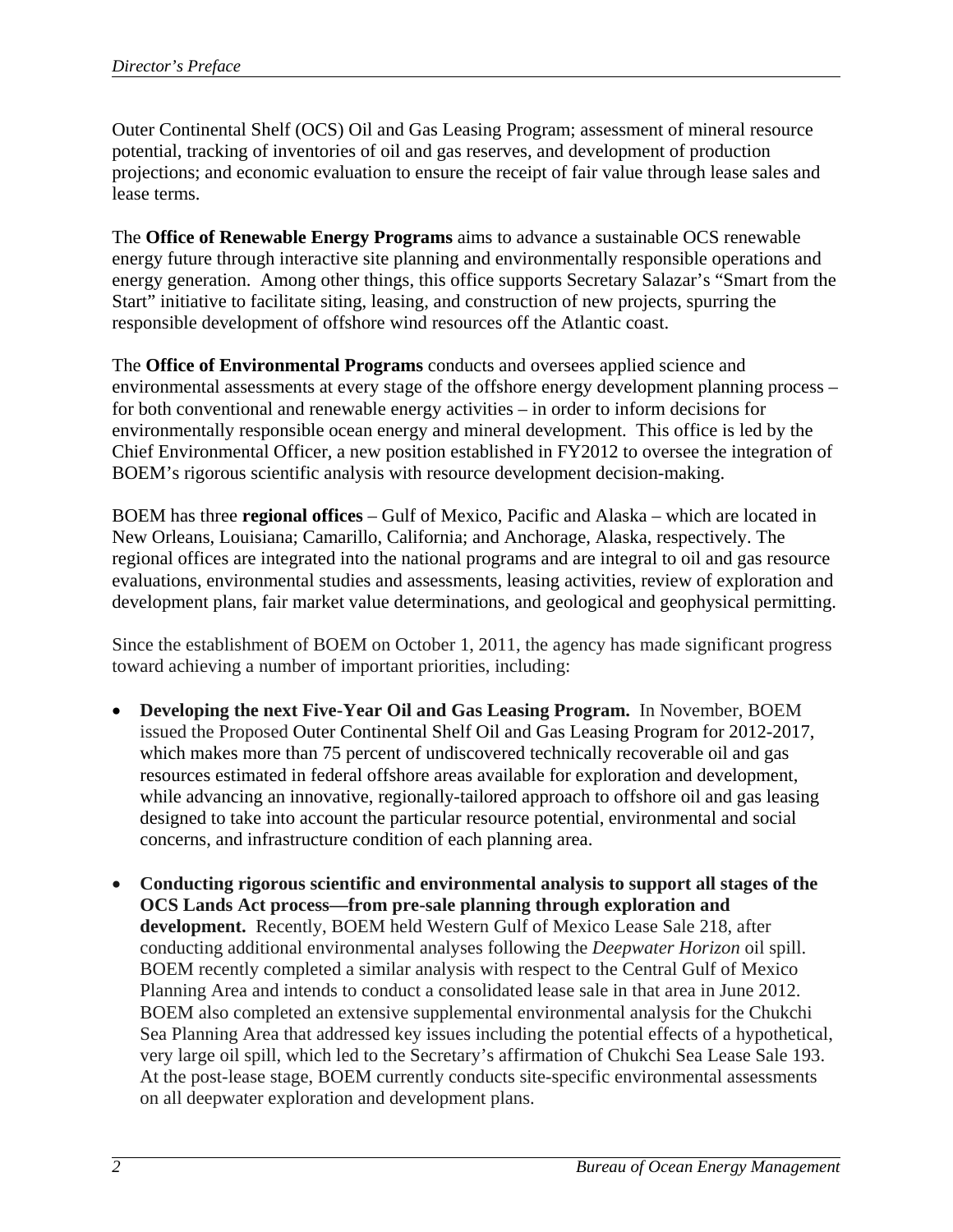- **Ensuring fair return and providing incentives for diligent development.** BOEM lease terms include a range of fiscal and drilling requirements to ensure that taxpayers receive fair value and encourage operators to undertake diligent development, consistent with the Administration's *Blueprint for a Secure Energy Future.* Recent changes made in these terms include raising the minimum bid level from \$37.50 per acre to \$100 per acre in water depths of 400 meters or greater and promulgating policies that will reduce the time a lease can be held without drilling activity by up to three years in water depths of 400 to 1,600 meters. The higher minimum bid level strengthens the bidding process and hence supports goal of ensuring a fair return. It also discourages bidders from acquiring tracts with the main intention to hold them undrilled for many years. Lessees who meet the shorter drilling time frames earn three additional years to commence development and production as an added incentive for timely drilling. This new policy encourages lessees to more diligently explore and develop their leases, or relinquish them sooner for reoffering.
- **Conducting efficient and thorough reviews of exploration and development plans.**  Consistent with strengthened environmental analyses, BOEM is committed to ensuring that its process for reviewing and approving plans is rigorous, efficient, and transparent to industry. BOEM works collaboratively with industry throughout the review of plans, with the goals of ensuring that operators comply with BOEM's heightened operational and environmental standards and that the review process is efficient.
- **Establishing a basis for renewable energy leasing and development.** On April 19, 2011, Secretary Salazar announced the approval of the Cape Wind Associates' Construction and Operations Plan (COP). The Secretary signed the Cape Wind lease in 2010, and it is the first offshore commercial wind lease in the United States. Recently, BOEM has taken a number of important steps towards lease sales in FY 2013 and beyond, including: developing a commercial lease form and conducting an analysis to determine auction formats; completing an Environmental Assessment to support leasing in wind energy areas off the Mid-Atlantic coast; and issuing Calls for Information and Nominations to gauge interest in the areas offshore Rhode Island, Massachusetts, Maryland and Virginia. BOEM also took important steps in the review for a potential Mid-Atlantic Wind Energy Transmission Line, which would enable up to 7,000 megawatts of wind turbine capacity to be delivered to the electric grid.

In fiscal years 2012 and 2013, BOEM will continue to build on recent accomplishments and advance core priority initiatives that are central to its mission and programmatic responsibilities. Over the course of FY 2012, BOEM will work to:

**Finalize the Five-Year OCS Oil and Gas Leasing Program for 2012 – 2017.** BOEM is in the process of preparing a Five-Year Program for 2012-2017. The draft released in November 2011 constitutes the Proposed Program (or Proposed Plan) developed for public review before the Secretary of the Interior may take final action to approve the new Five-Year Program for 2012-2017. In finalizing the Proposed Program, BOEM will consider and respond to public comments; continue to enhance analyses of economic, social, and environmental factors; and further refine its regionally-tailored strategy for leasing. BOEM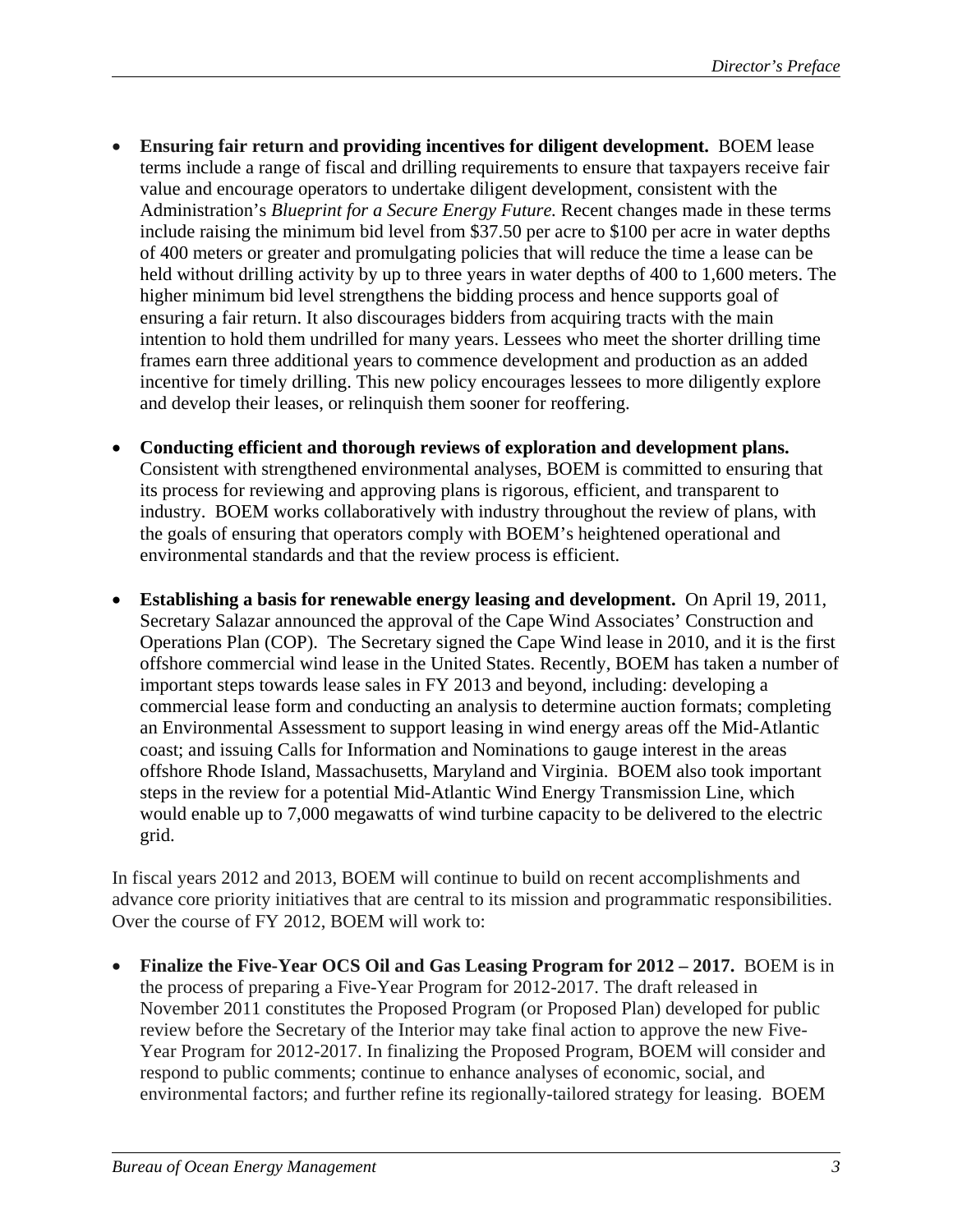expects the Program to receive final approval in FY 2012, with FY 2013 activities focusing on implementation.

 **Conduct the remaining lease sales under the current (2007-2012) Five-Year Program and hold the first sale under the new program.** BOEM is on track to hold a consolidated Central Gulf of Mexico Lease Sale in June 2012. This, combined with Western Gulf of Mexico Lease Sale 218, will fulfill our goal of holding the Western and Central Gulf of Mexico lease sales postponed as a result of the *Deepwater Horizon* oil spill before the expiration of the current Five-Year Program. This will be the last sale under the 2007-2012 Five-Year Program and, like Sale 218, incorporates new analyses since *Deepwater Horizon*, as well as new lease terms to ensure fair return and encourage diligent development. The first sale under the new 2012-2017 Program is scheduled take place at the beginning of FY 2013, in November 2012.

For FY 2013, BOEM is requesting an operating level of \$164.1 million, which includes \$101.4 million in offsetting collections (\$98.8 million from rental receipts and \$2.6 million from cost recovery fees). This is an increase of \$3.3 million above the 2012 enacted level and reflects modest increases for renewable energy auction support services, environmental studies, and fixed costs. This request is consistent with the direction set forth in the FY 2012 Budget for BOEM's predecessor-agency, BOEMRE. The BOEM FY 2013 request will support critical ongoing efforts and important initiatives, including:

- **Integrating science and decision-making through research and rigorous analytical standards.** The reorganization included establishment of a new office of Environmental Programs, led by the Chief Environmental Officer. This office establishes an umbrella organization that integrates applied scientific research and information with the environmental analyses that BOEM conducts in support of programmatic decisions. This structure facilitates top-quality research by talented scientists from a range of disciplines, as well as targeted scientific study to support policy needs and priorities.
- **Strengthening environmental review processes.** BOEM is committed to setting high standards for analyses conducted in compliance with the National Environmental Policy Act (NEPA) and other governing statutes, and this budget request continues ongoing efforts to strengthen these processes. BOEM is conducting a comprehensive review of its application of NEPA in order to develop a framework designed to ensure that environmental risks are thoroughly analyzed, appropriate protective measures are implemented, and the process is transparent and well-understood within the Federal government and by stakeholders. This review includes an assessment of the use of categorical exclusions. In the interim, BOEM is requiring that site-specific environmental assessments, as opposed to the categorical exclusion reviews performed in the past, be conducted for all new and revised exploration and development plans in deepwater.
- **Continuing to rigorously and efficiently process exploration and development plans.**  BOEM will continue to work to ensure that operators are complying with rigorous operational and environmental standards and that BOEM's plan review process is efficient and transparent to operators. For example, BOEM now designates specific plan coordinators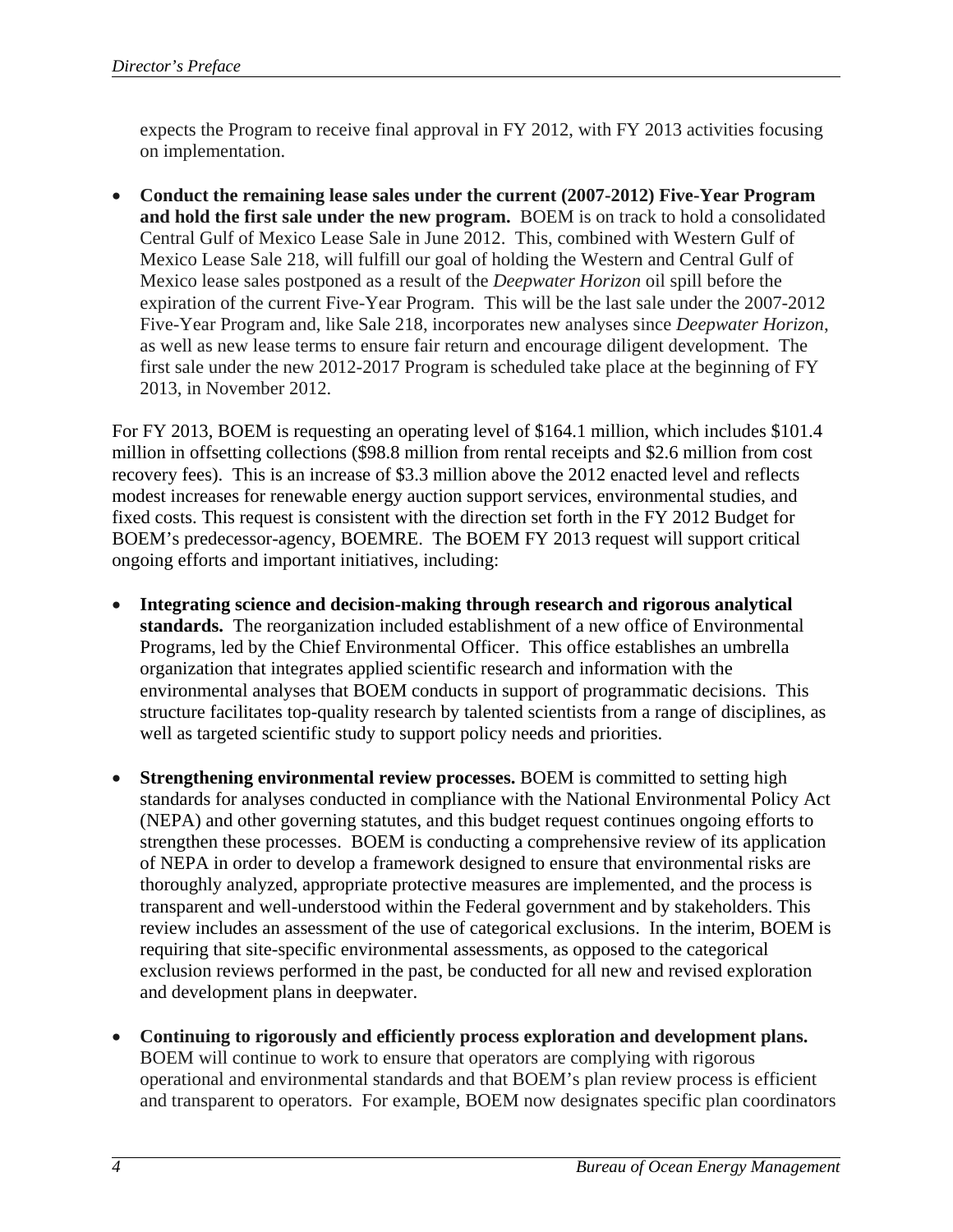to ensure consistency throughout the review process and is currently developing electronic systems to make the process and the status more transparent and user-friendly.

- **Advancing the Secretary's "Smart from the Start" initiative.** First included in the FY 2011 President's Budget Request, this initiative aims to facilitate efficient and environmentally responsible siting, leasing, and construction of new wind energy projects in the Atlantic. The FY 2013 request will continue these efforts and support ongoing collaboration between BOEM, State task forces, industry, and stakeholders and a continued focus on environmental assessment, while developing formats and processes for renewable energy lease auctions. BOEM expects to hold the first competitive lease sales for offshore wind in late 2012.
- **Developing the first Geological and Geophysical (G&G) Programmatic Environmental Impact Statement (PEIS) for areas in the Mid- and South-Atlantic.** BOEM is committed to conducting thorough, scientific reviews that will facilitate a better understanding of potential conventional and renewable resources in the Atlantic, which will help inform future decisions regarding leasing. This PEIS will evaluate potential environmental effects of multiple G&G activities, such as seismic surveys, that will be conducted to inform future decisions regarding oil, natural gas, and renewable energy development on the OCS in the Mid- and South-Atlantic planning areas. Completion of this study is anticipated in FY 2013.
- **Demanding integrity and accountability.** During the transition, BOEMRE created the Investigations and Review Unit (IRU), which is composed of professionals with law enforcement backgrounds or technical expertise who promptly respond to allegations or evidence of misconduct and unethical behavior by Bureau employees. The IRU will also pursue allegations of misconduct against oil and gas companies involved in offshore energy projects when there is credible evidence that rules and regulations have been violated. The Unit is currently operating under BSEE and will work to identify BOEM- and BSEE-specific roles and responsibilities and assign staff to individual BOEM and BSEE units. Once the BOEM unit has been established, it will report directly to the Office of the Director.

Requests for funding increases are limited, reflecting difficult tradeoffs given the state of the economy and tight fiscal constraints. BOEM's FY 2013 request reflects a careful analysis of the resources needed to develop the new agency's capacity and to execute its functions carefully, responsibly, and efficiently. Consistent with the overall contours of BOEM's FY 2013 request, these targeted increases are critical to advancing Administration priorities that are vital to BOEM's mission.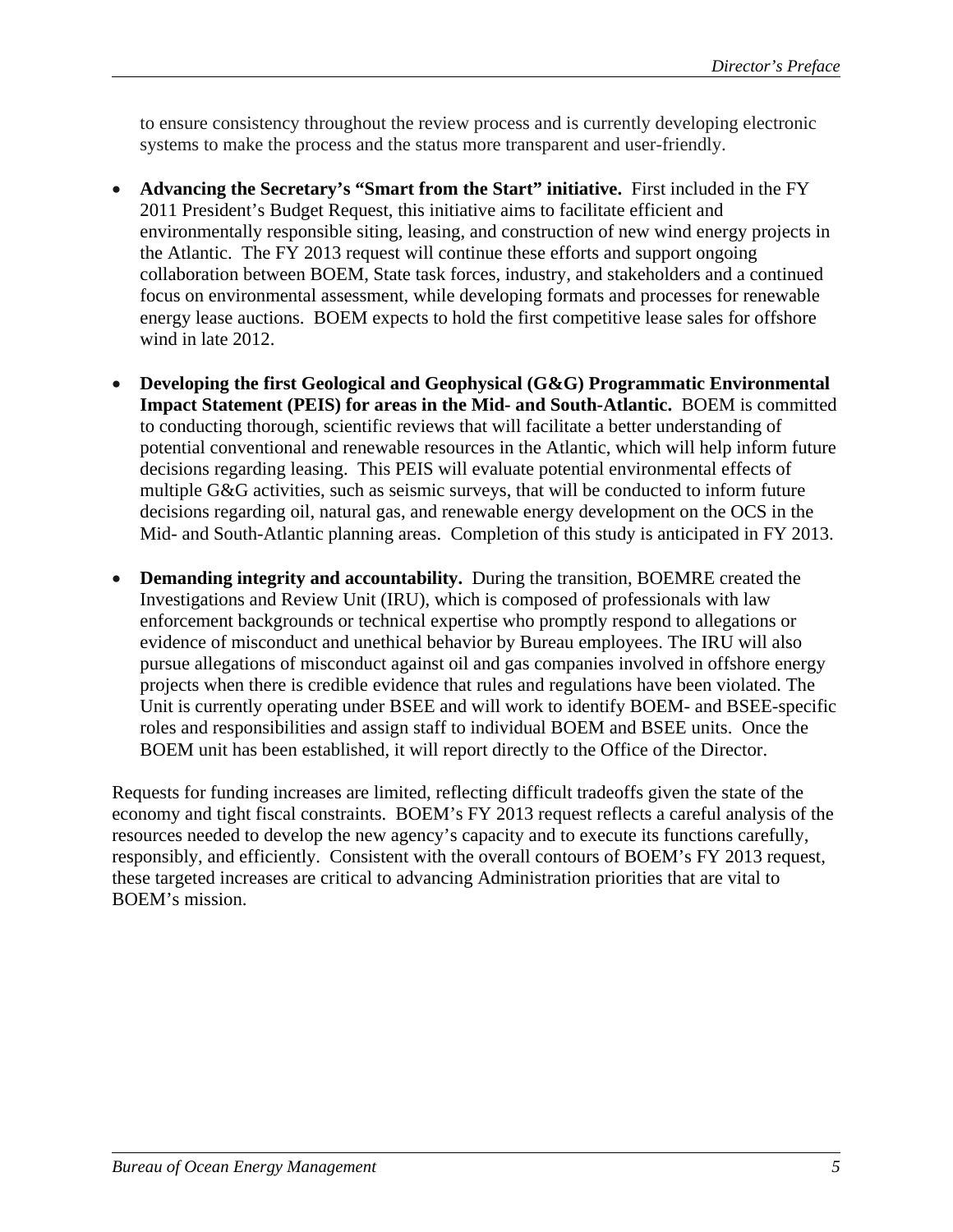*This page intentionally left blank.*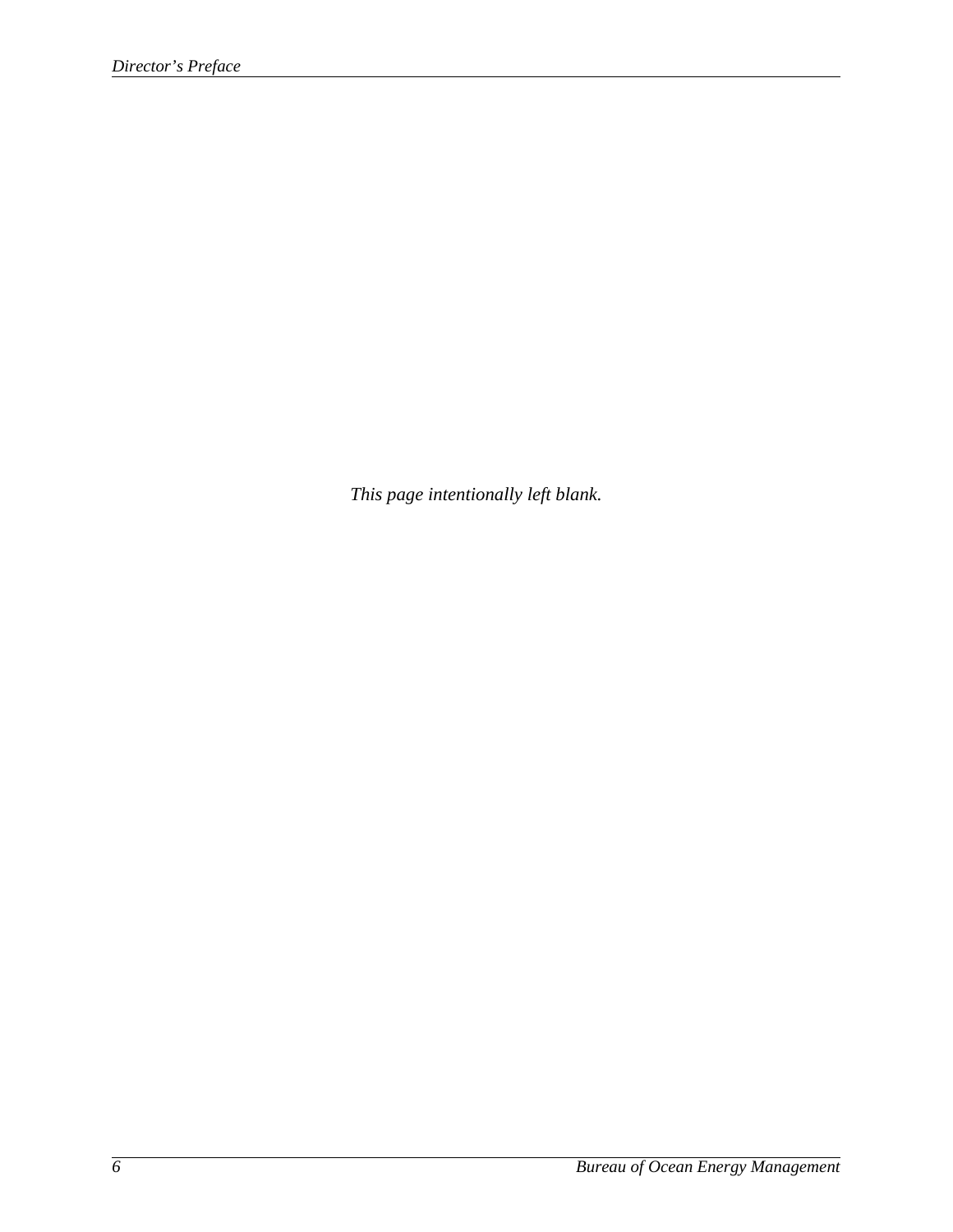## **FY 2013 PERFORMANCE BUDGET**  Bureau of Ocean Energy Management *General Statement*

The Bureau of Ocean Energy Management manages the development of the Nation's offshore energy and mineral resources in an environmentally and economically responsible way. Its functions include offshore leasing, resource evaluation, review and administration of oil and gas exploration and development plans, renewable energy development, National Environmental Policy Act (NEPA) analysis, and environmental studies.

# *Bureau of Ocean Energy Management Mission*

 *The mission of the Bureau of Ocean Energy Management is to manage development of the nation's offshore energy and mineral resources in an environmentally and economically responsible way.* 

While BOEM manages offshore energy and mineral resource development, its sister agency BSEE is responsible for safety and environmental enforcement with respect to offshore oil and gas operations, including permitting and inspections. Figure 1 delineates the separation of BOEM and BSEE responsibilities, with the BOEM functions detailed below.

|                                          | <b>Assistant Secretary, Land and Minerals Management</b> |
|------------------------------------------|----------------------------------------------------------|
|                                          |                                                          |
| <b>BOEM</b>                              | <b>BSEE</b>                                              |
| Role:                                    | Role:                                                    |
| Resource science and management          | Regulatory enforcement                                   |
| Mission:                                 | Mission:                                                 |
| Manage development of the Nation's       | Enforce safety, environmental, and                       |
| offshore resources in an environmentally | conservation compliance on the Nation's                  |
| and economically responsible way         | offshore resources                                       |
| <b>Key functions:</b>                    | <b>Key functions:</b>                                    |
| ▪ Leasing                                | • Permitting                                             |
| • Plans                                  | ■ Environmental compliance                               |
| Environmental studies                    | Conservation compliance                                  |
| • NEPA analysis                          | Engineering standards and regulations                    |
| <b>Economic and reserves analysis</b>    | Oil spill response planning                              |
| ■ Geologic risk analysis                 | Inspections                                              |
| • Renewables development                 | Enforcement and investigations                           |

#### **Figure 1: Concept, Mission, and Function**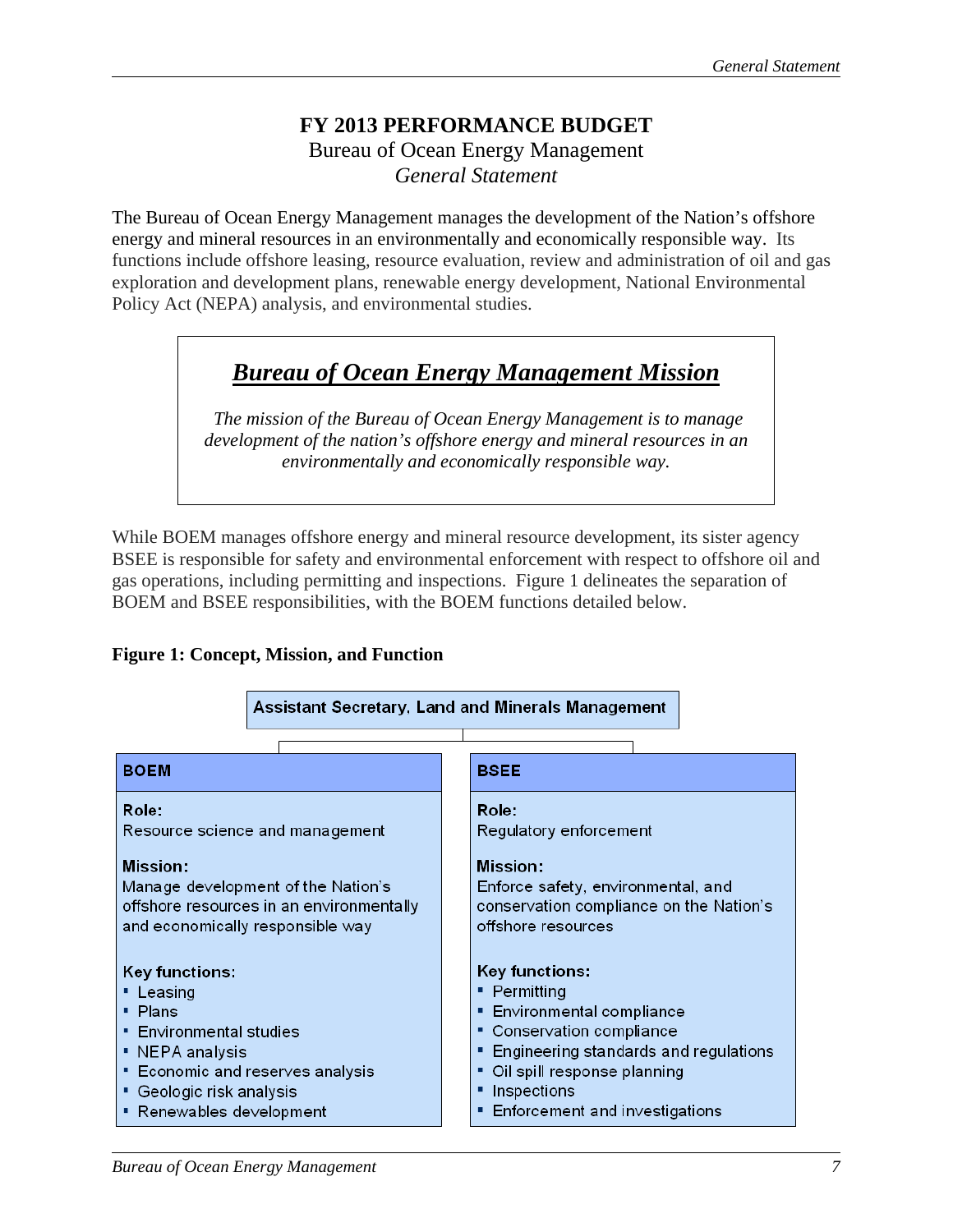Leasing. BOEM is responsible for both conventional and renewable energy leasing policies and programs. For conventional energy, this applies to all OCS leasing and development issues for oil, gas and other marine minerals. This includes developing a Five-Year Outer Continental Shelf Leasing Program and designing individual oil and gas lease sales in a way that makes oil and gas resources available, protects communities and the environment, ensures fair value to the American taxpayer, and provides incentives for diligent development of leases. On the renewable side, BOEM manages offshore leasing for renewable energy and alternate-use projects.

**Plan Administration.** BOEM conducts in-depth reviews of Exploration Plans (EPs), Development and Production Plans, and Development Operation Coordination Documents (DOCDs) to ensure that plan activities are conducted in accordance with applicable laws, regulations, and lease terms. BOEM is committed to ensuring that its process for reviewing and approving plans is rigorous, efficient, and transparent to industry. BOEM works collaboratively with industry throughout the review of plans, with the goals of ensuring that operators comply with rigorous operational and environmental requirements and that the review process is efficient.

**Environmental Science and Environmental Assessment.** These functions are discussed in greater detail in the Environmental Assessment activity chapter. One of the cornerstones for the reorganization was to increase the emphasis on sound environmental science as a basis for resource development decisions.

**Economics.** BOEM conducts economic, statistical, engineering, and cost-benefit analyses for bureau and Departmental energy and minerals programs. The objective is to evaluate, recommend, design, and implement policies and legislative proposals relating to lease terms, bidding systems, auction designs, rulemaking, revenue forecasts, post-sale bid adequacy determinations, and revenue sharing with the States. This work involves broad interfaces with other bureaus and offices within the Department, with other Federal departments, and with Congressional energy resource committees.

**Resource Evaluation.** BOEM's resource evaluation program includes: fair market value determination, which is focused on thoroughly assessing the oil and gas potential and associated economic value of OCS tracts offered for lease; resource assessment, which is focused on identifying geologic plays on the OCS that offer the highest potential for hydrocarbon resources; reserves inventory, or the identification of resources that can be extracted using current technology; and acquisition and analysis of geological and geophysical data, as well as permitting of G&G activity to ensure that pre-lease exploration, prospecting, and scientific research operations in Federal waters do not interfere with each other, with lease operations, or with other uses of the area.

**Renewable Energy.** This function is discussed in greater detail in the Renewable Energy activity chapter. Renewable energy and alternate-use projects can include wind, wave energy, and hydrogen generation projects, as well as projects that make alternative use of existing oil and natural gas platforms in Federal waters. BOEM's renewable energy program is committed to advancing Secretary Salazar's "Smart from the Start" initiative, which aims to facilitate efficient and environmentally responsible siting, leasing, and construction of new wind energy projects in the Atlantic.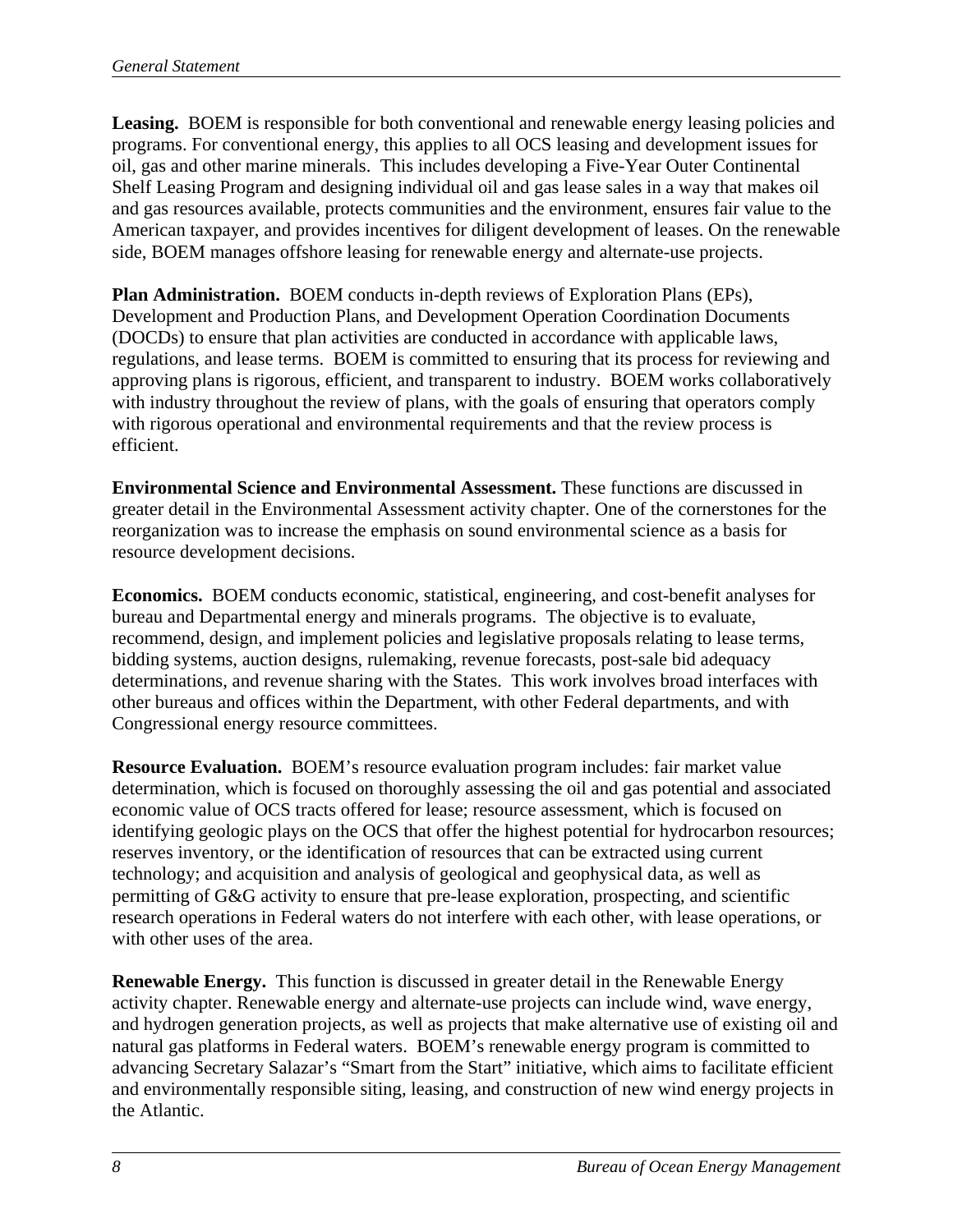Certain BOEM and BSEE functions remain closely linked and interdependent. Both agencies are committed to ongoing interagency coordination, and by design, the reorganization process focused on identifying areas of overlap where coordination is particularly critical.

#### **BUREAU BUDGET STRUCTURE**

In FY 2012, the Department of the Interior completed the reorganization of BOEMRE to BOEM and BSEE. As part of this effort, it was necessary to also reorganize the Bureau's budgetary resources. To accomplish this, 2011 funds were realigned from BOEMRE activities to the activities within the new Bureaus. The Crosswalk (Table 3) at the end of this section details this budgetary realignment, from which the 2012 budget request (recast) and enacted appropriation were built. Using this crosswalk from the old budget structure to new ones enabled BOEM to develop a baseline on which to build the FY 2013 budget request.

In the new configuration, budget activities for BOEM are funded through the Ocean Energy Management (OEM) account and support resource evaluation, planning, and leasing of the Nation's offshore energy and mineral resources in an appropriately balanced way that promotes economic development, energy independence, and environmental protection. The OEM account is comprised of the following activities:

**Renewable Energy.** This activity funds renewable energy leasing activities for the OCS, including program development and implementation; environmental analysis, assessment, and compliance work in support of competitive and noncompetitive leasing actions; review of site assessment and construction and operations plans; consultation with State and local governments, Federal agencies, Tribes, and other stakeholders; and development of a multipurpose marine cadastre. The renewable energy activity supports the "Smart from the Start" initiative described above.

**Conventional Energy.** Activities funded through Conventional Energy include: OCS oil and gas leasing, including developing the Five-Year Oil and Gas Program; surveying OCS boundaries; implementing the lease sale process; administering leases; and reviewing exploration and development plans. Resource evaluation is a critical component of the program that provides the information needed to support program decision making. This includes technical and economic analysis; tract evaluation; assessment and modeling; conservation of resources; reserves inventories; geological and geophysical data acquisition; and fair market value determinations. Also funded through Conventional Energy are coastal and marine spatial planning and activities involving marine minerals other than oil and gas.

**Environmental Assessment.** This activity funds environmental analyses such as Environmental Impact Statements and Environmental Assessments needed to assess potential environmental impacts of proposed actions in accordance with National Environmental Policy Act (NEPA) and related regulations. It also supports applied research through the environmental studies program, designed to support policy priorities and ensure that environmental reviews conducted in support of policy decisions incorporate rigorous scientific analysis.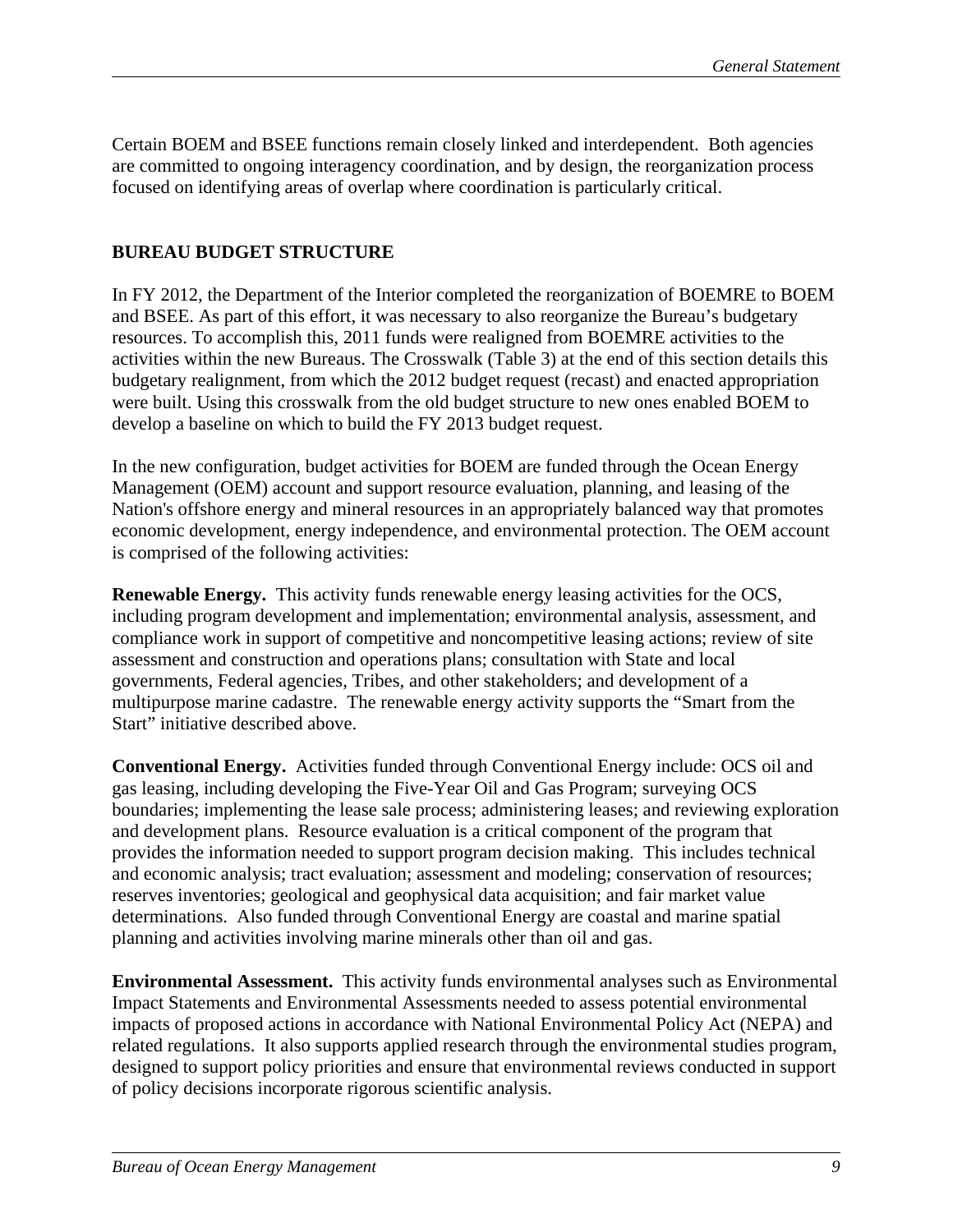**General Support Services.** This activity funds shared support services for the bureau. These expenses relate to administrative services including finance, human resources, procurement, facilities, information management, and equal employment services; rental and security of office space; workers' compensation and unemployment compensation; voice and data communications; centrally-provided services funded by the Department's Working Capital Fund; annual building maintenance contracts; mail services; and printing costs. BOEM will obtain some of these services from BSEE through a reimbursable service agreement.

**Executive Direction.** This activity funds bureau-wide leadership, direction, management, coordination, communications strategies, outreach, and regulatory development. It includes functions such as budget, congressional and public affairs, policy analysis, and regulations. The Office of the Director is funded within this subactivity and is responsible for providing general policy guidance and overall leadership within BOEM. The Director's Office also oversees administrative direction and coordination by providing for oversight of all administrative activities within BOEM.

These activities reflect BOEM's organizational structure as outlined in the Preface and displayed in Figure 2 at the end of this section.

Functions and funds within these activities are divided among Program Offices at headquarters and Regional Offices in the field. Headquarters and regional offices work together to implement BOEM's various activities, and the same categories of activities describe the functions of all BOEM offices. In addition, critical relationships with other Federal agencies, State and local governments, environmental and other interest groups, the general public, and the oil and gas and renewable energy industries enable the Regions to coordinate development to fulfill BOEM's resource management responsibilities.

## **FY 2013 PERFORMANCE BUDGET REQUEST**

Funding for BOEM is requested through the Ocean Energy Management appropriation account. The OEM appropriation is partially offset by a portion of OCS rental collections and cost recovery fees.

In FY 2013, BOEM requests a discretionary operating account level of \$164.1 million, an increase of \$3.3 million over the 2012 enacted level and \$3.1 million over the 2011 operating level, as shown in Table 1. The BOEM request includes \$98.8 million from offsetting rental collections and \$2.6 million from cost recovery fees.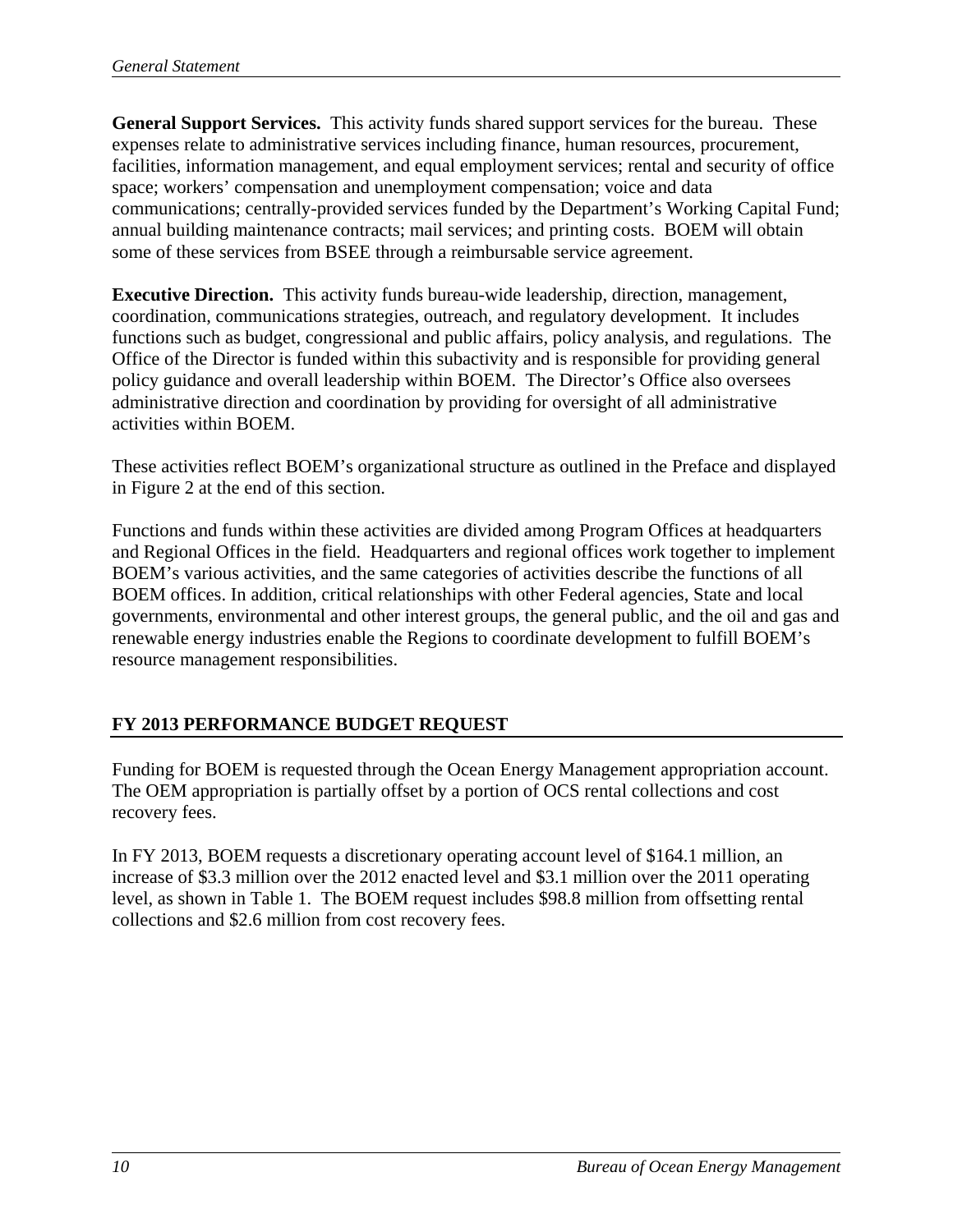|                                       | 2011      |              | 2013           | 2013 Change |
|---------------------------------------|-----------|--------------|----------------|-------------|
|                                       | Actual*   | 2012 Enacted | <b>Request</b> | from 2012   |
| <b>Total, Ocean Energy Management</b> | 161,013   | 160,778      | 164,105        | $+3,327$    |
| <b>Offsetting Collections</b>         |           |              |                |             |
| <b>Rental Receipts</b>                | $-60,512$ | $-98,993$    | $-98,791$      | $+202$      |
| <b>Cost Recovery Fees</b>             | $-2,787$  | $-2,089$     | $-2,613$       | $-524$      |
| <b>Total, Offsetting Collections</b>  | $-63,299$ | $-101,082$   | $-101,404$     | $-322$      |
| <b>OCS</b> Connect Rescission         | $-12,500$ |              |                |             |
| <b>Net Appropriation</b>              | 85,214    | 59,696       | 62,701         | $+3,005$    |
| <b>Full Time Equivalents (FTE)</b>    |           |              |                |             |
| <b>Total Direct FTE</b>               | 460       | 498          | 498            | $+0$        |
| <b>Total Reimbursable FTE</b>         | 68        | 74           | 74             | $+0$        |
| <b>Total FTE</b>                      | 528       | 572          | 572            | $+0$        |

| <b>Table 1: Summary of BOEM Budget Request</b> |
|------------------------------------------------|
|------------------------------------------------|

**\*** FY 2011 figures are estimates based on the 2011 operating plan of the OEM account under BOEMRE, at which time BOEM activities were combined with BSEE. The rescission reflects the BOEM portion of the \$25 million rescission included in the first FY 2011 Continuing Resolution (P.L. 11-242, Sec. 128). FTE levels reflect actual full-time equivalents derived from end of year accounting data.

## **FY 2013 BUDGET HIGHLIGHTS**

Requests for funding increases are limited, reflecting difficult tradeoffs given the state of the economy and tight fiscal constraints. The BOEM FY 2013 request reflects a careful analysis of the resources needed to develop the new agency's capacity and to execute its functions carefully, responsibly, and efficiently. The request includes small increases for renewable energy auction support services, environmental studies, and fixed costs. Table 2 below shows the following proposed changes relative to the 2012 enacted level.

|  |  |  | Table 2: FY 2013 Analysis of Budgetary Changes |  |
|--|--|--|------------------------------------------------|--|
|--|--|--|------------------------------------------------|--|

|                                 | <b>Bureau of Ocean Energy Management</b><br>Analysis of Budgetary Changes |           |            |
|---------------------------------|---------------------------------------------------------------------------|-----------|------------|
| Subactivity                     | Program Change                                                            | $(\$000)$ | <b>FTE</b> |
|                                 | <b>BOEM FY 2012 ENACTED -- NET APPROPRIATION</b>                          | 59,696    | 572        |
| <b>Renewable Energy</b>         | <b>Auction Support Services</b>                                           | $+1,296$  | $\Omega$   |
| <b>Environmental Assessment</b> | <b>Environmental Studies</b>                                              | $+700$    | $\Omega$   |
| Bureau-Wide                     | <b>Fixed Cost Increases</b>                                               | $+1,453$  | $\Omega$   |
| Bureau-Wide                     | <b>Revised Offsetting Collections Estimate</b>                            | $-322$    | $\Omega$   |
| <b>General Support Services</b> | <b>Administrative Reduction</b>                                           | $-122$    | $\Omega$   |
| FY 2013 Changes                 |                                                                           | $+3,005$  |            |
|                                 | <b>BOEM FY 2013 REQUEST -- NET APPROPRIATION</b>                          | 62,701    | 572        |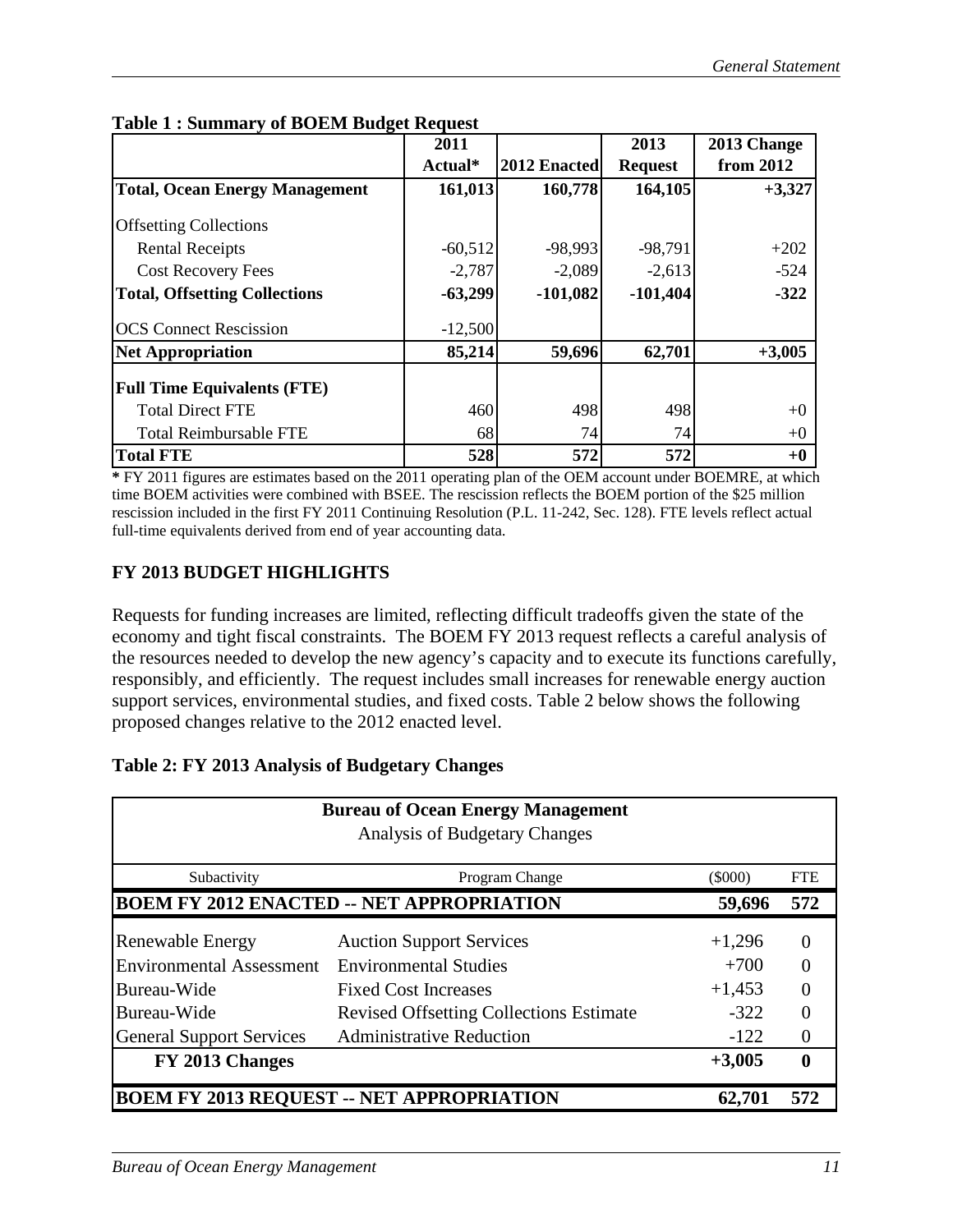**Renewable Energy Auction Support Services (+\$1,296,000; +0 FTE).** In order to achieve the Secretary's renewable energy goal outlined in the "Smart from the Start" initiative, BOEM must accelerate the auction schedule of potential wind leases. Because it is not yet equipped with the technical support or expertise to manage these auctions, BOEM will contract those services and purchase wind resource data.

**Environmental Studies (+\$700,000; +0 FTE).** The requested increase will enable BOEM to initiate high priority baseline characterization and monitoring studies. With the release of the proposed Five-Year Program, establishing baseline information will become an increasing need in order to ensure a scientific basis for informed and environmentally responsible policy decisions.

Fixed Costs (+\$1,453,000; +0 FTE). Fixed costs in the amount of \$1,453,000 are fully funded in this request. These costs include increases needed to support employee pay, changes in Federal health benefits and Worker's Compensation, rent to the General Services Administration (GSA), and payments to the Department through its Working Capital Fund. All of these are described in greater detail in Appendix A.

**Offsetting Collections (-\$322,000; +0 FTE).** This requested change reflects a revised estimate of BOEM's 2013 offsetting collections. Estimated lease sales in FY 2013 are projected to generate an additional \$322,000 in cost recoveries.

**Administrative Reduction (-\$122,000; +0 FTE).** This reduction offsets high-priority increases in the FY 2013 request and will be applied by reducing administrative services within BOEM.

**Campaign to Cut Waste.** Over the last two years, the Administration has implemented a series of management reforms to curb uncontrolled growth in contract spending, terminate poorly performing information technology projects, deploy state-of-the-art fraud detection tools, focus agency leaders on achieving ambitious improvements in high-priority areas, and open government up to the public to increase accountability and accelerate innovation.

In November 2011, President Obama issued an Executive Order reinforcing these performance and management reforms and the achievement of efficiencies and cost-cutting across the government. This Executive Order identifies specific savings as part of the Administration's Campaign to Cut Waste to achieve a 20 percent reduction in administrative spending from 2010 to 2013. Each agency is directed to establish a plan to reduce the combined costs associated with travel, employee information technology devices, printing, executive fleet efficiencies, and extraneous promotional items and other areas.

The Department of the Interior's goal is to reduce administrative spending by \$207 million from 2010 levels by the end of 2013. To meet this goal, the Department is leading efforts to reduce waste and create efficiencies by reviewing projected and actual administrative spending to allocate efficiency targets for bureaus and Departmental offices to achieve the 20 percent target. Additional details on the Campaign to Cut Waste can be found at [http://www.whitehouse.gov/the-press-office/2011/11/09/executive-order-promoting-efficient](http://www.whitehouse.gov/the-press-office/2011/11/09/executive-order-promoting-efficient-spending)[spending](http://www.whitehouse.gov/the-press-office/2011/11/09/executive-order-promoting-efficient-spending).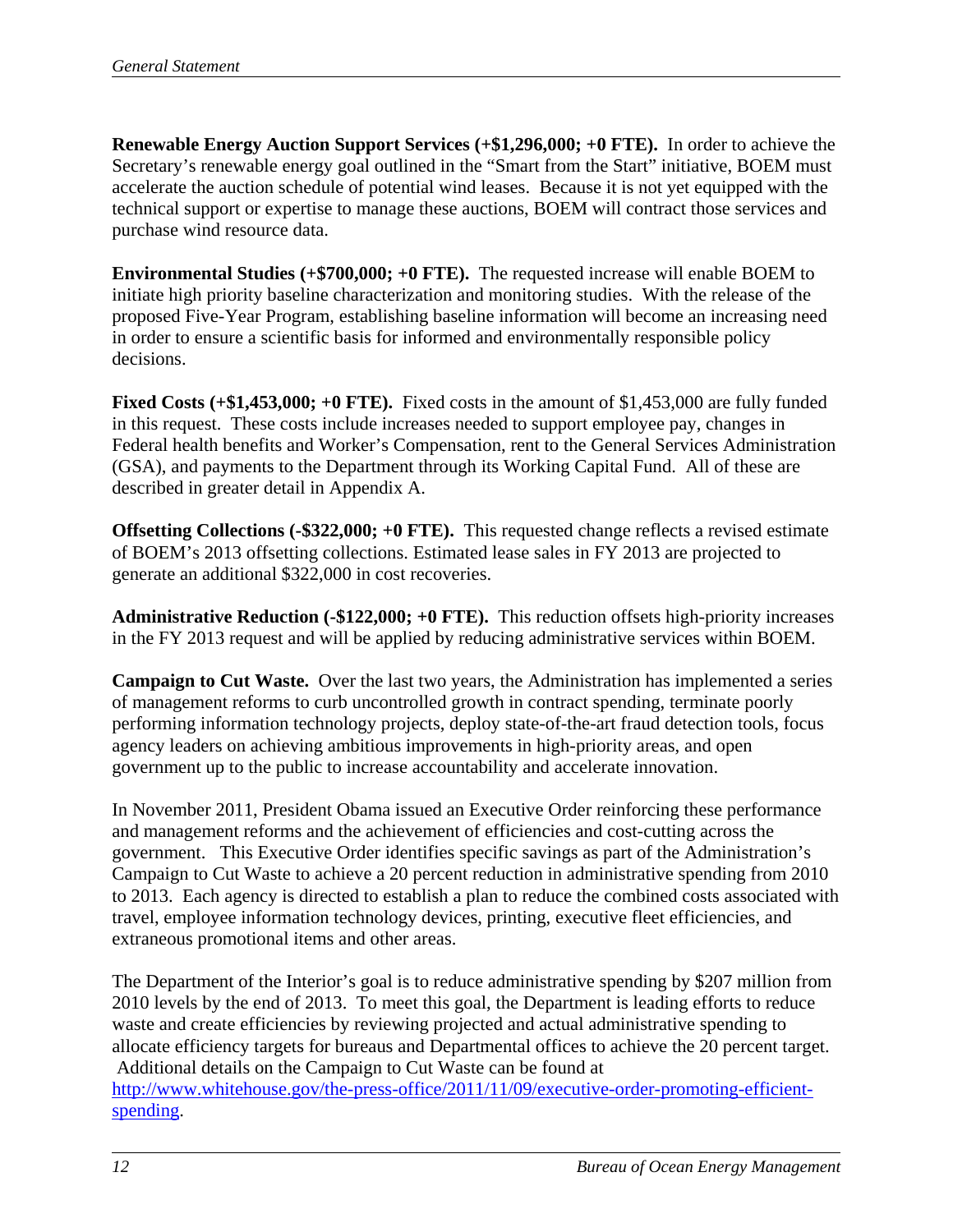**Blueprint for a Secure Energy Future.** On March 30, 2011, the Obama Administration released a *[Blueprint for a Secure Energy Future](http://www.whitehouse.gov/sites/default/files/blueprint_secure_energy_future.pdf)*, which outlines the Administration's comprehensive national energy policy. The proposed BOEM budget initiatives are aligned with priorities articulated in the *Blueprint*. BOEM's activities focus on developing and securing America's energy supplies by expanding safe and responsible domestic oil and gas development, while at the same time supporting the development of clean energy alternatives, including renewable resources like wind and marine hydrokinetic energy.

**New Energy Frontier Initiative.** The President's *Blueprint* identifies the Nation's primary energy challenge as the need to achieve a balance between conventional and renewable energy sources. America's oil and natural gas supplies are critical components of the Nation's energy portfolio. Their development enhances energy security and fuels the Nation's economy. Recognizing that America's oil supplies are limited, the Nation must develop domestic resources safely, responsibly, and efficiently, while taking steps that will ultimately lessen America's reliance on oil and move towards a clean energy economy.

The Secretary's New Energy Frontier initiative is advancing the development of renewable and conventional energy resources on the Outer Continental Shelf. The programmatic increases included in BOEM's 2013 Budget both support this initiative.

- **Renewable Energy** the increase of \$1.3 million for auction support services will fund critical contract support for lease auctions, as well as the acquisition of wind resource data needed to prepare the sales. With these advancements, BOEM anticipates a substantial increase in leasing activity in 2013 on OCS sites for the commercial generation of renewable energy.
- **Environmental Studies** the requested increase of \$700,000 will support necessary baseline environmental characterization and monitoring activities in the Gulf of Mexico following the *Deepwater Horizon* incident. These studies will provide critical data regarding physical oceanography, deep sea ecology, social science, and the assessment of coral and chemosynthetic communities to support decision making related to conventional energy leasing programs and permitting activities.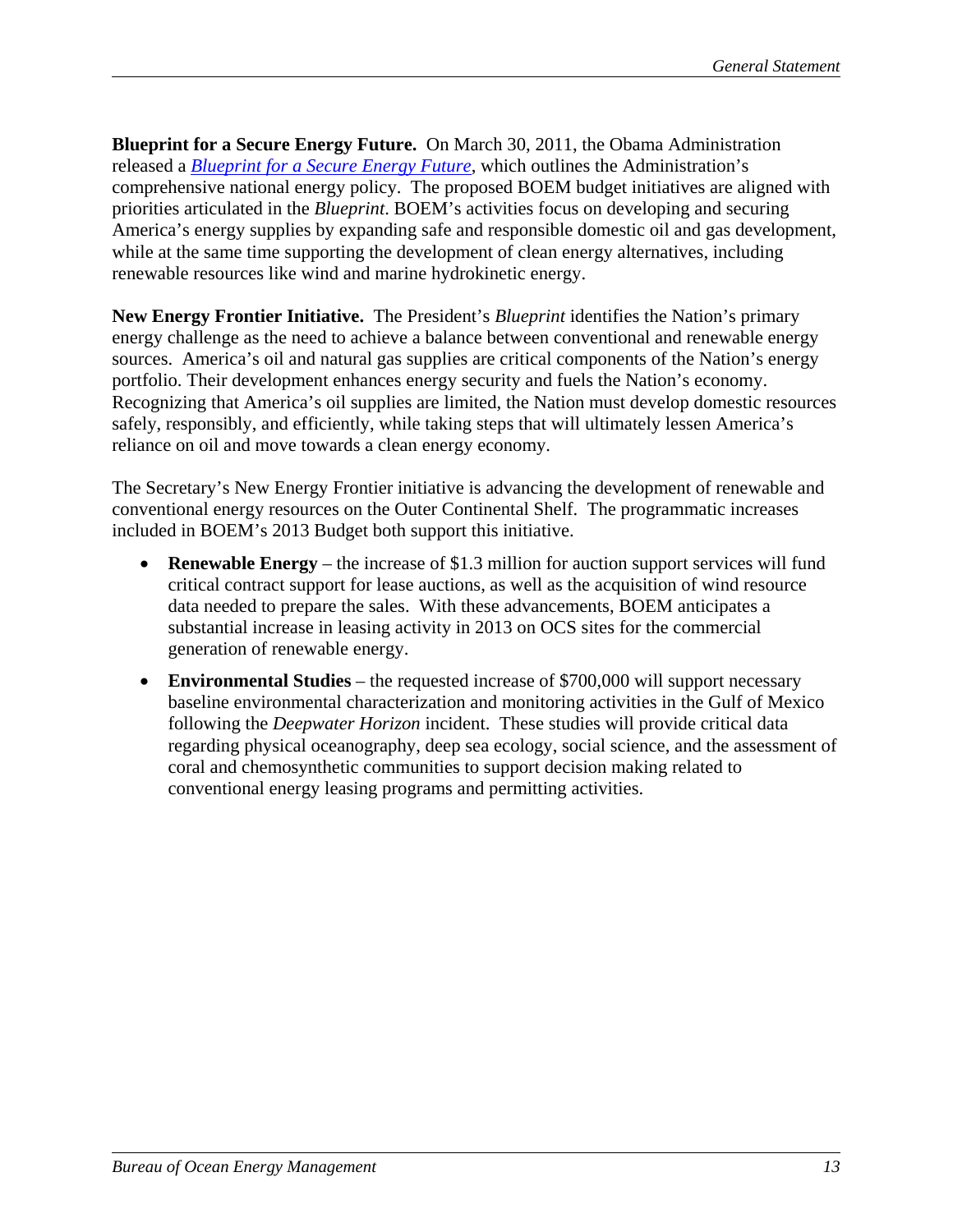

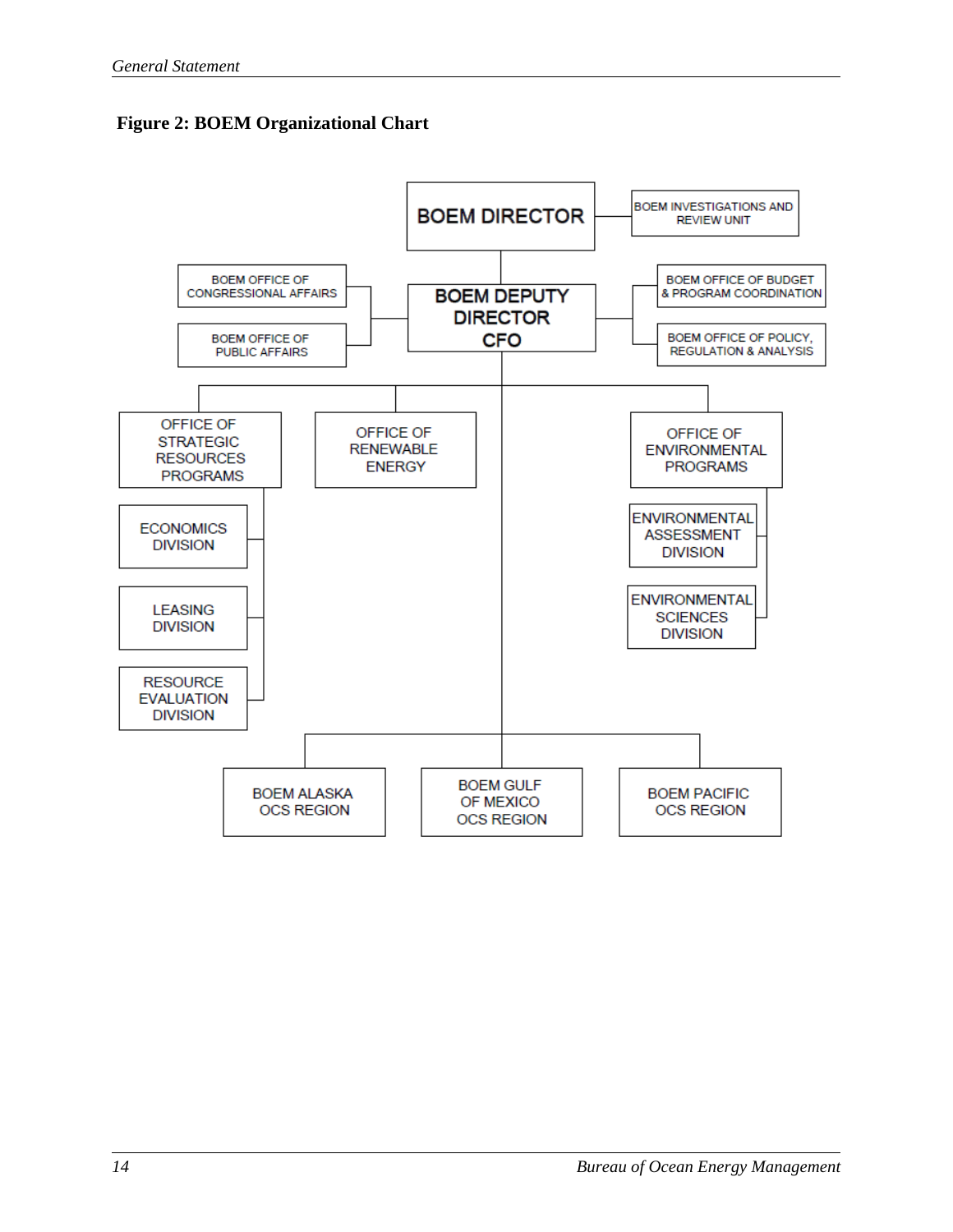|                               |         |           |              | FY 2011 Crosswalk to BOEM and BSEE |         |                        |         |             |                           |            |        |          |           |
|-------------------------------|---------|-----------|--------------|------------------------------------|---------|------------------------|---------|-------------|---------------------------|------------|--------|----------|-----------|
|                               |         |           |              |                                    |         | (dollars in thousands) |         |             |                           |            |        |          |           |
| <b>BOEMRE Subactivities</b>   |         |           |              | <b>NAIOSI</b>                      |         |                        |         |             |                           | BSEE       |        |          |           |
|                               |         |           |              |                                    |         |                        |         |             |                           |            |        |          |           |
|                               |         | Renewable | Conventional | Env.                               |         |                        |         | Env.        | Safety and<br>Operations, | Admin.     |        |          |           |
|                               | FY 2011 | Energy    | Energy       | Assessment                         | GSS     | Exec Dir               | Total   | Enforcement | Regulation                | Operations | GSS    | Exec Dir | Total     |
| MMRIC                         |         |           |              |                                    |         |                        |         |             |                           |            |        |          |           |
| Renewable Energy              | 23,192  | 22,823    |              |                                    |         | 369                    | 23,192  |             |                           |            |        |          |           |
| Leasing & Environment         | 65,352  |           | 13,172       | 50,253                             |         | 1,927                  | 65,352  |             |                           |            |        |          |           |
| Resource Evaluation           | 35,057  |           | 31,573       |                                    |         | 3,484                  | 35,057  |             |                           |            |        |          |           |
| Regulatory Program            | 88,368  |           | 1,333        |                                    |         |                        | 1,333   | 710         | 77,850                    |            |        | 8,475    | 87,035    |
| Information Management        | 20,484  | 324       | 2,871        | 1,636                              | $\circ$ | 74                     | 5,575   | 324         | 4,673                     | 8,997      | 0      | 915      | 14,909    |
| <b>General Administration</b> |         |           |              |                                    |         |                        |         |             |                           |            |        |          |           |
| <b>Executive Direction</b>    | 5,751   |           |              |                                    |         | 5,751                  | 5,751   |             |                           |            |        |          | $\bullet$ |
| Policy & Mmgt Improvement     | 5,441   |           |              |                                    |         | 2,661                  | 2,661   |             |                           |            |        | 2,780    | 2,780     |
| Administrative Operations     | 21,215  |           |              |                                    | 8,936   | 2,948                  | 11,884  |             |                           | 9,267      |        | 2        | 9,331     |
| General Support Services      | 29,665  |           |              |                                    | 10,208  |                        | 10,208  |             |                           |            | 19,457 |          | 19,457    |
| Total                         | 294,525 | 23,147    | 48,949       | 51,889                             | 19,144  | 17,884                 | 161,013 | 1,034       | 82,523                    | 18,264     | 19,457 | 12,234   | 133,512   |

**Table 3: Detailed FY 2011 Crosswalk from BOEMRE to BOEM and BSEE**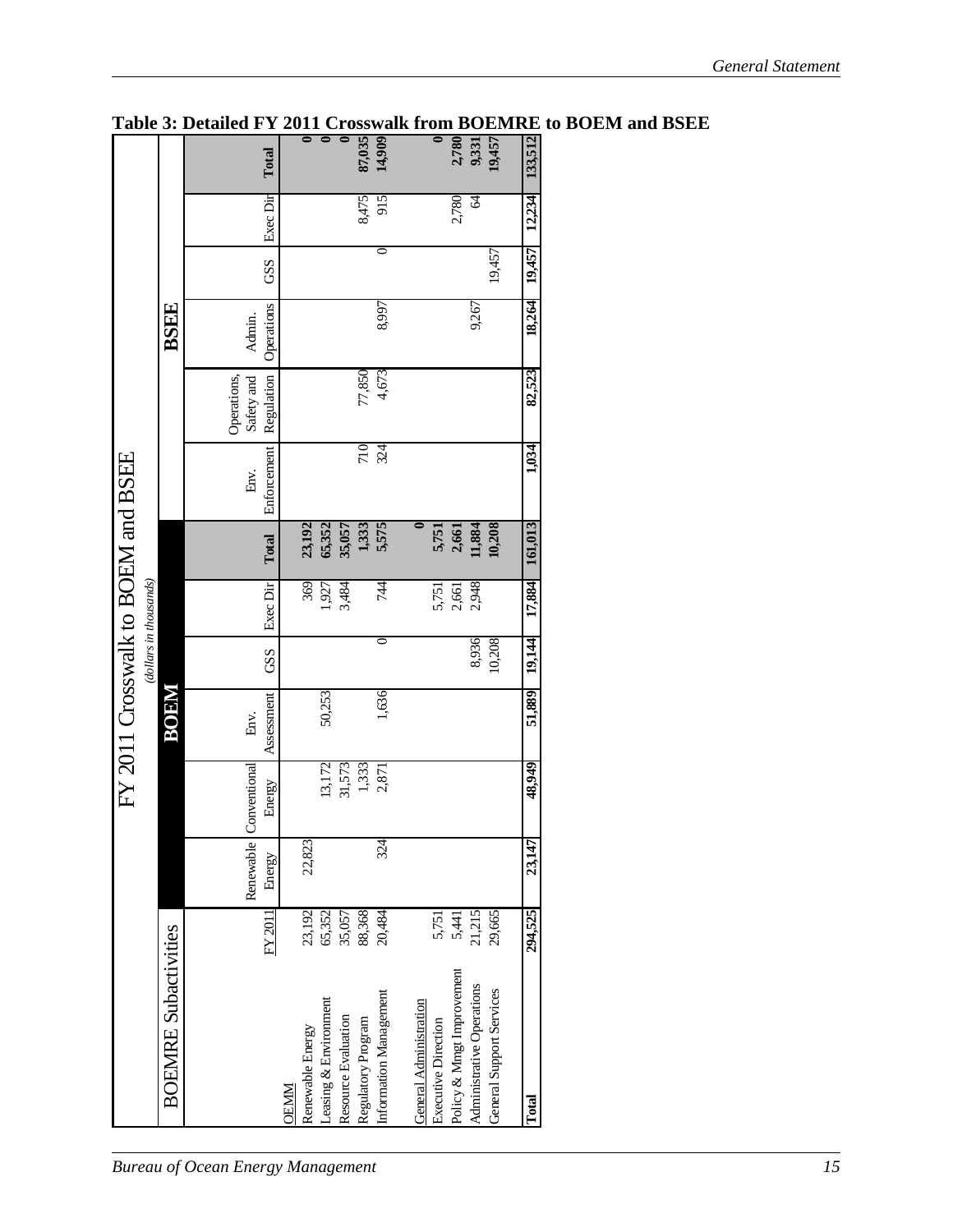*This page intentionally left blank.*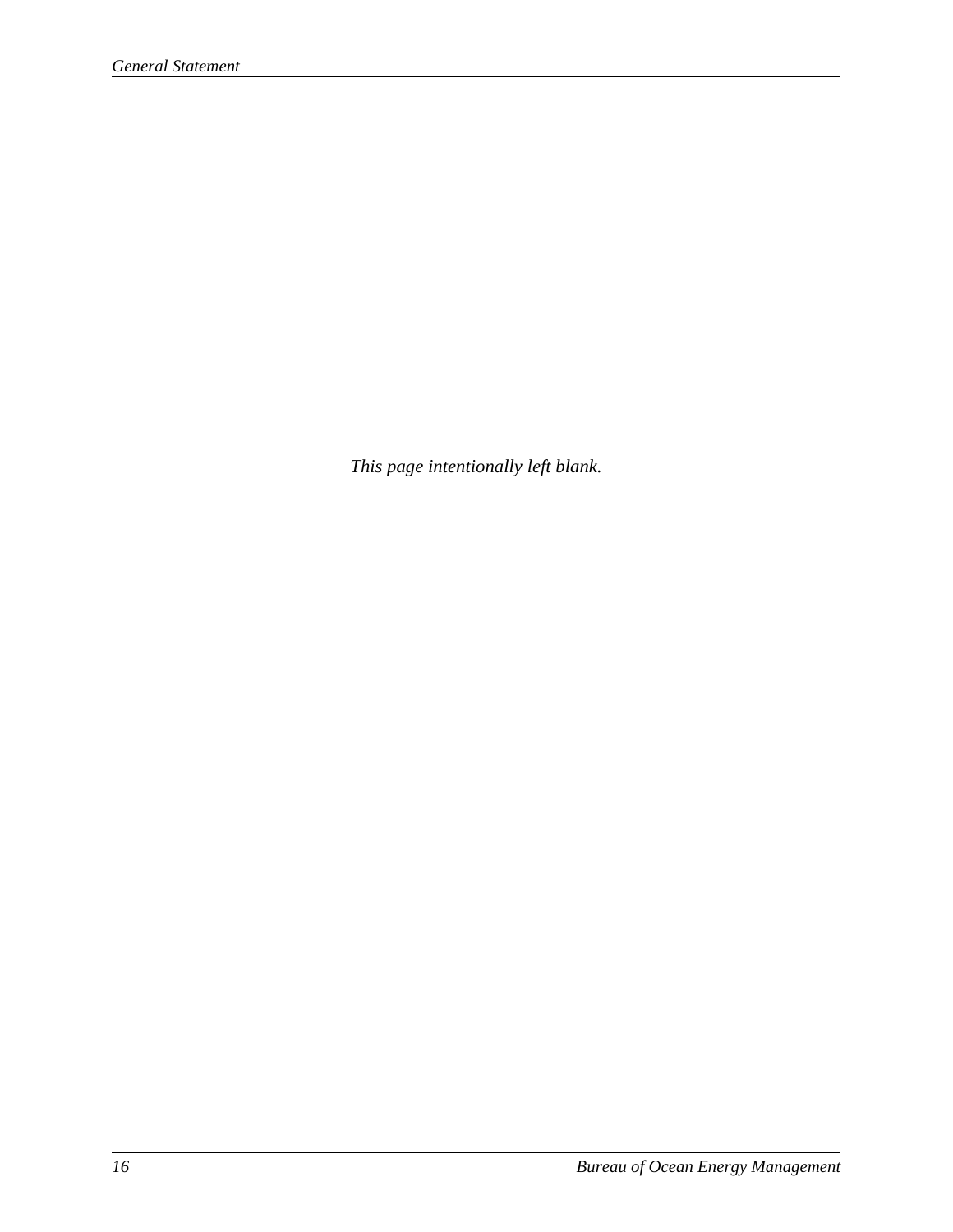## **FY 2013 PERFORMANCE BUDGET**

Bureau of Ocean Energy Management *Performance Summary and Goal Performance* 

The FY 2013 budget request provides the resources needed to carry out the mission of the Bureau of Ocean Energy Management, including leasing, resource evaluation, environmental studies and assessment, and the Renewable Energy/Alternate Use program. Additionally, the Renewable Energy/Alternate Use program directly supports the Secretary's Priority Goal for Renewable Energy.

#### **PERFORMANCE MANAGEMENT**

The FY 2011-2016 DOI Strategic Plan, in compliance with the principles of the Government Performance and Results (GPRA) Modernization Act of 2010, provides a collection of mission objectives, goals, strategies and corresponding metrics that provide an integrated and focused approach for tracking performance across a wide range of DOI programs. While the DOI Strategic Plan for FY 2011–2016 is the foundational structure for the description of program performance measurement and planning for the FY 2013 President's Budget, further details for achieving the Strategic Plan's goals are presented in the DOI Annual Performance Plan and Report (APP&R). Bureau and program specific plans for FY 2013 are fully consistent with the goals, outcomes, and measures described in the FY 2011-2016 version of the DOI Strategic Plan and related implementation information in the APP&R.

Within the DOI Strategic Plan for FY 2011–2016, BOEM is aligned under the second mission area: *Sustainably Manage Energy, Water, and Natural Resources*. Specifically, the Renewable Energy functions support Strategy Two: *Develop renewable energy potential*. The specific GPRA measure, *Number of megawatts of approved capacity authorized on public land and the OCS for renewable energy development while ensuring full environmental review*, is a cumulative measure that tracks the cumulative number of approved megawatts (MW) based on the total capacity of the equipment to be installed, as specified in an approved Construction and Operations Plan. The Conventional Energy activities support Strategy Three: *Manage conventional energy development*. The GPRA measure, *Number of offshore lease sales held consistent with the Secretary's Five-Year Oil and Gas Program*, tracks the quantity of lease sales conducted during the current Five-Year Program. Environmental studies, assessments, and other activities conducted by BOEM support both strategies.

BOEM's GPRA measures, supporting bureau measures, and their respective results are included at the end of this section.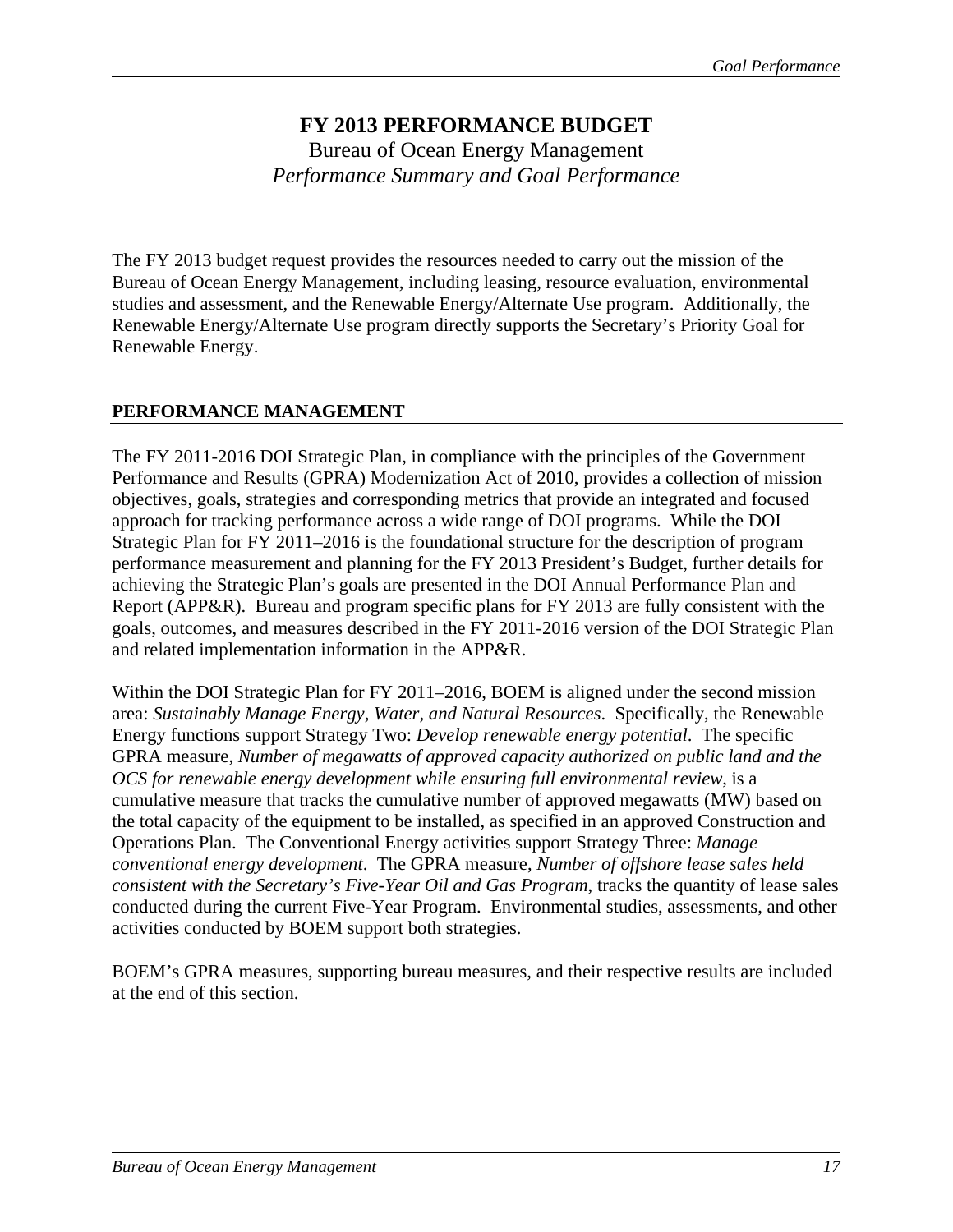### **RENEWABLE ENERGY PRIORITY GOAL**

BOEM supports the Renewable Energy High Priority Goal*: Increase the approved capacity for production of energy from domestic renewable resources to support a growing economy and protect our national interests while reducing our dependence on foreign oil and climatechanging greenhouse gas emissions. By September 30, 2013, increase approved capacity authorized for renewable (solar, wind, and geothermal) energy resources affecting Department of the Interior managed lands, while ensuring full environmental review, by at least 11,000 Megawatts.* 

**Bureau Contribution**. BOEM primarily supports the Renewable Energy Goal through its Office of Renewable Energy Programs, which advances a sustainable OCS renewable energy future through interactive site planning and environmentally responsible operations and energy generation. Support of Secretary Salazar's "Smart from the Start" initiative to facilitate siting, commercial and limited leasing, and construction of new projects will spur the responsible development of offshore wind resources, consistent with this Priority Goal. Currently, the Cape Wind Energy Project off the coast of Massachusetts is the only permitted OCS renewable energy project contributing to this High Priority Goal. No other OCS renewable energy projects are expected to have a construction plan approved by the 2013 end date for this goal.

BOEM management closely monitors the renewable energy program. One of the mechanisms used to monitor the renewable energy initiative and BOEM's contribution toward the renewable energy Priority Goal is through performance metrics. The Department employs a set of internal measures and milestones to monitor and track achievement of the Priority Goal. Progress is reported and reviewed throughout the year by the Department to identify and address any need for enhanced coordination or policy measures to address barriers to the achievement of the Priority Goal. Performance information is based on the President's Budget request level of \$29.0 million in FY 2013 for the BOEM renewable energy activities (including renewable energy studies and assessments funded through the Environmental Assessment activity). Table 4 identifies BOEM's performance measures and metrics, and further information is contained within the FY 2013 DOI APP&R.

**Implementation Strategy**. The first step in the renewable energy leasing process is to identify a proposed lease area and determine whether or not there is competition for that area. If BOEM determines that there is competition, it will undertake a public consultation and decision process including environmental analyses such as those required by NEPA. During FY 2011, BOEM completed one NEPA document, and two additional NEPA documents are anticipated to be completed during FY 2012. The funding in the 2013 Request will enable BOEM to complete seven NEPA documents. BOEM tracks the number of formal actions it publishes in the Federal Register to initiate the leasing process for renewable energy (i.e., Requests for Interest). During FY 2011, BOEM initiated four Renewable Energy leasing processes in Maryland, Massachusetts, New Jersey, and Rhode Island. BOEM anticipates initiating seven leasing or grant processes in FY 2012 and another two in FY 2013.

BOEM will issue two types of leases for renewable energy activities - *commercial leases* for development and power generation or transmission and *limited leases* for resource assessment and technology testing. To issue commercial leases, BOEM must conduct a multi-step process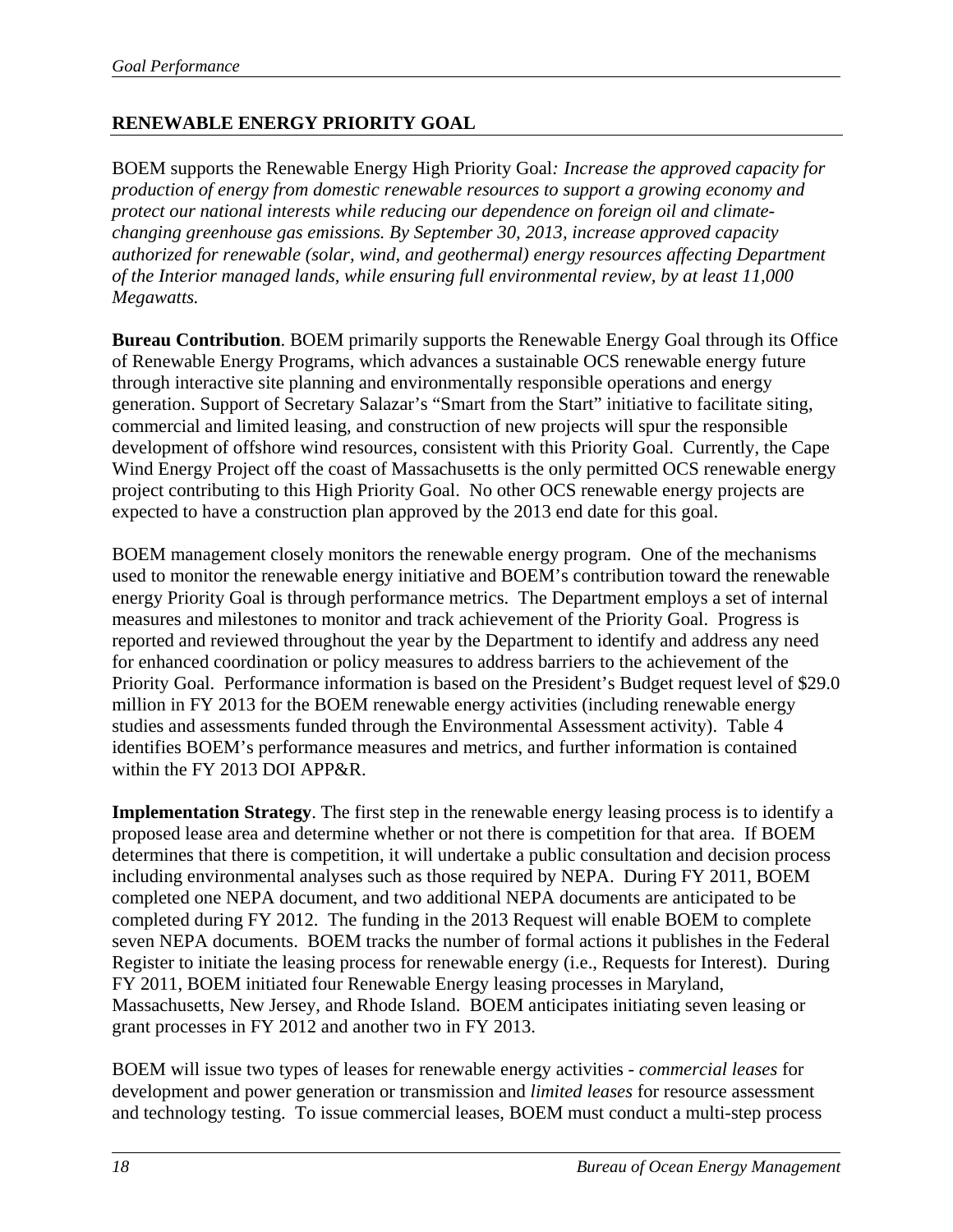entailing information gathering, consultation with interested and affected parties, NEPA review and compliance, and analysis in light of other applicable Federal requirements for each affected state.

**Limited Leases.** The number of leases issued is highly dependent upon the amount of interest and demand for the leases, and this economic uncertainty can lead to variability in the issuance of leases from year to year. BOEM issued no limited leases for testing and data collection on the OCS during FY 2011, and it does not currently anticipate issuing any limited leases during FY 2012. However, with the funding requested, BOEM anticipates being able to issue two new limited leases during FY 2013.

**Commercial Leases.** BOEM continues to make strides on renewable energy leasing activities. The FY 2012 request described the Department's efforts on the Cape Wind Energy Project. In November 2010, Secretary Salazar signed the nation's first non-competitive lease for commercial wind energy development on the OCS for the Cape Wind Energy Project. In April 2011, the Cape Wind Energy Project Construction and Operations Plan (COP) was approved and announced by the Secretary with an approved capacity of 468 megawatts (MW). The Bureau reported the approval of the COP toward the Renewable Energy Priority Goal metric, which focuses on the number of megawatts (MW) of approved capacity for renewable energy development and tracks the cumulative number of approved MW based on the total capacity of the equipment to be installed, as specified in an approved COP.

BOEM anticipates being able to issue additional commercial leases for the offshore development of renewable energy in the near future after the required public consultation and environmental analyses are completed: one commercial lease during FY 2012 and six commercial leases during FY 2013.

**Smart from the Start.** On November 23, 2010, Secretary Salazar announced an initiative called "Smart from the Start" to facilitate the siting, leasing, and construction of new projects. The "Smart from the Start" Atlantic Offshore Wind Initiative calls for the identification of areas of the Atlantic OCS that appear most suitable for commercial wind energy activities, while presenting the fewest apparent environmental and user conflicts. These areas are known as Wind Energy Areas (WEAs). In 2011, BOEM, in consultation with other Federal agencies and BOEM's Intergovernmental Renewable Energy Task Forces, identified four WEAs offshore New Jersey, Delaware, Maryland and Virginia. BOEM prepared an environmental assessment (EA) of the potential impacts of issuing renewable energy leases, including reasonably foreseeable consequences associated with site characterization activities such as geophysical, geotechnical, archeological and biological surveys in these mid-Atlantic WEAs. The EA also considered potential environmental impacts associated with site assessment activities such as the installation and operation of meteorological towers and buoys on leases that may be issued in these areas. BOEM will use this EA to inform future leasing decisions in the mid-Atlantic WEAs and to review site assessment plans.

BOEM is currently undergoing a similar process off Rhode Island and Massachusetts. On August 18, 2011, BOEM published the Call for Information and Nominations for Commercial Wind Energy Leasing on the OCS Offshore Rhode Island and Massachusetts (Call) and corresponding Notice of Intent to Prepare an EA (NOI) for an area located within the Area of Mutual Interest,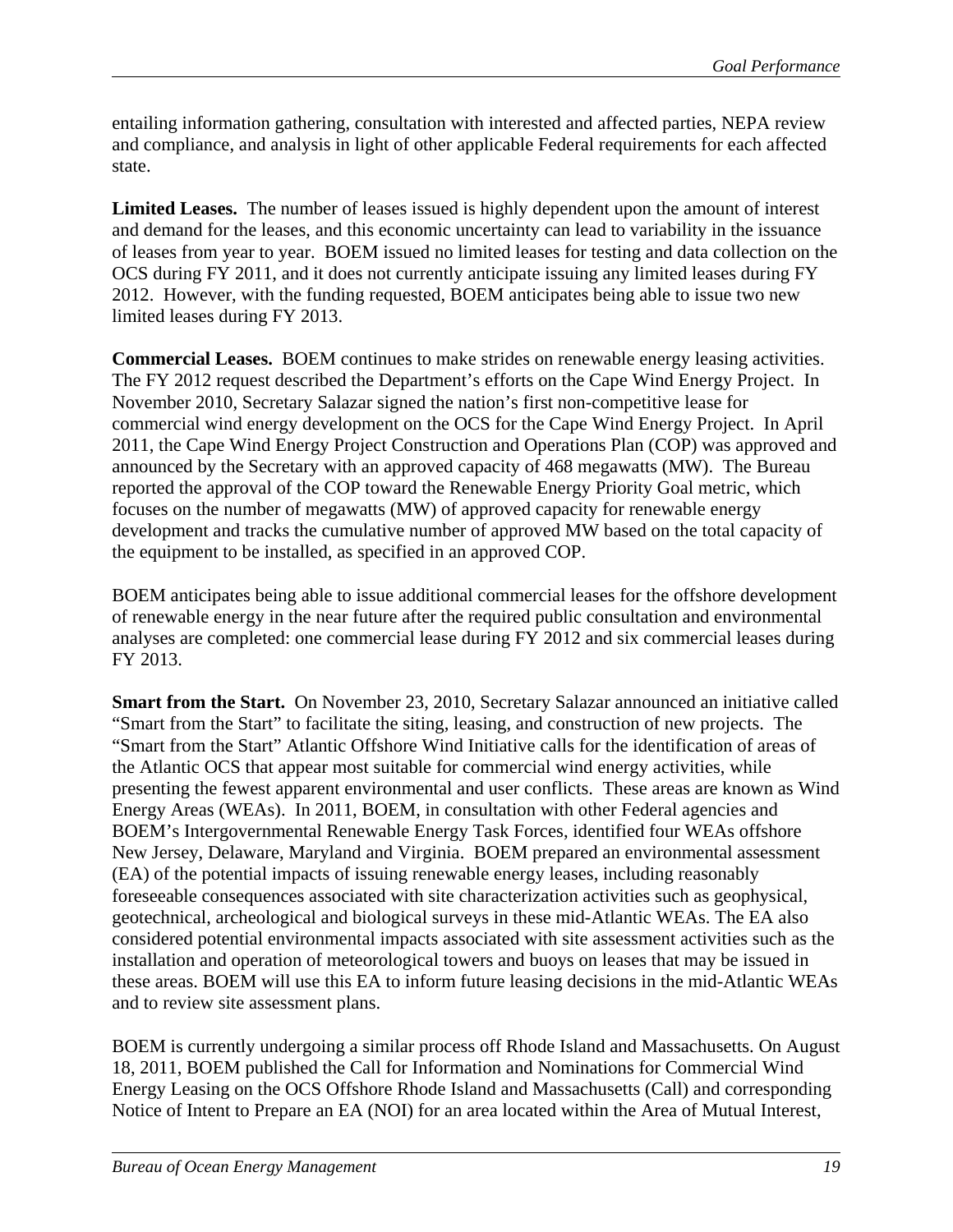as described by a Memorandum of Understanding between the Governors of Rhode Island and Massachusetts. The public comments on those notices are currently under review, and BOEM hopes to identify a WEA shortly. The WEA will be considered for leasing and approval of site assessment activities as the proposed action under the National Environmental Policy Act

In December 2011, Secretary Salazar announced a solicitation of competitive interest and invitation for interested stakeholders to comment for the Atlantic Wind Connection project proposal, which would enable up to 7,000 megawatts of wind turbine capacity to be delivered to the electric grid. The unsolicited application for a right-of-way to build a 'backbone' for an offshore electrical transmission system is encouraging and signals there is significant interest in developing the infrastructure to support offshore wind development. BOEM opened a public comment period on the potential environmental effects of the proposal, and asked whether other developers are interested in constructing the project. Responses were requested by February 21, 2012.

**Federal/State Task Forces.** BOEM recognizes the importance of coordinating and consulting with local and Federal stakeholders to develop a comprehensive renewable energy program for the OCS. During FY 2011, BOEM supported ten Federal/State Task Forces for Renewable Energy development (in New York, New Jersey, Virginia, Rhode Island, Massachusetts, Maryland, Delaware, Maine, Oregon, and North Carolina). In FY 2012 and FY 2013, BOEM will continue to support these existing state taskforces and plans to support new stakeholder collaboratives each year, such as the Atlantic Wind Consortium.

Additional discussion of the these metrics can be found in the Renewable Energy activity chapter and its Performance Overview Table.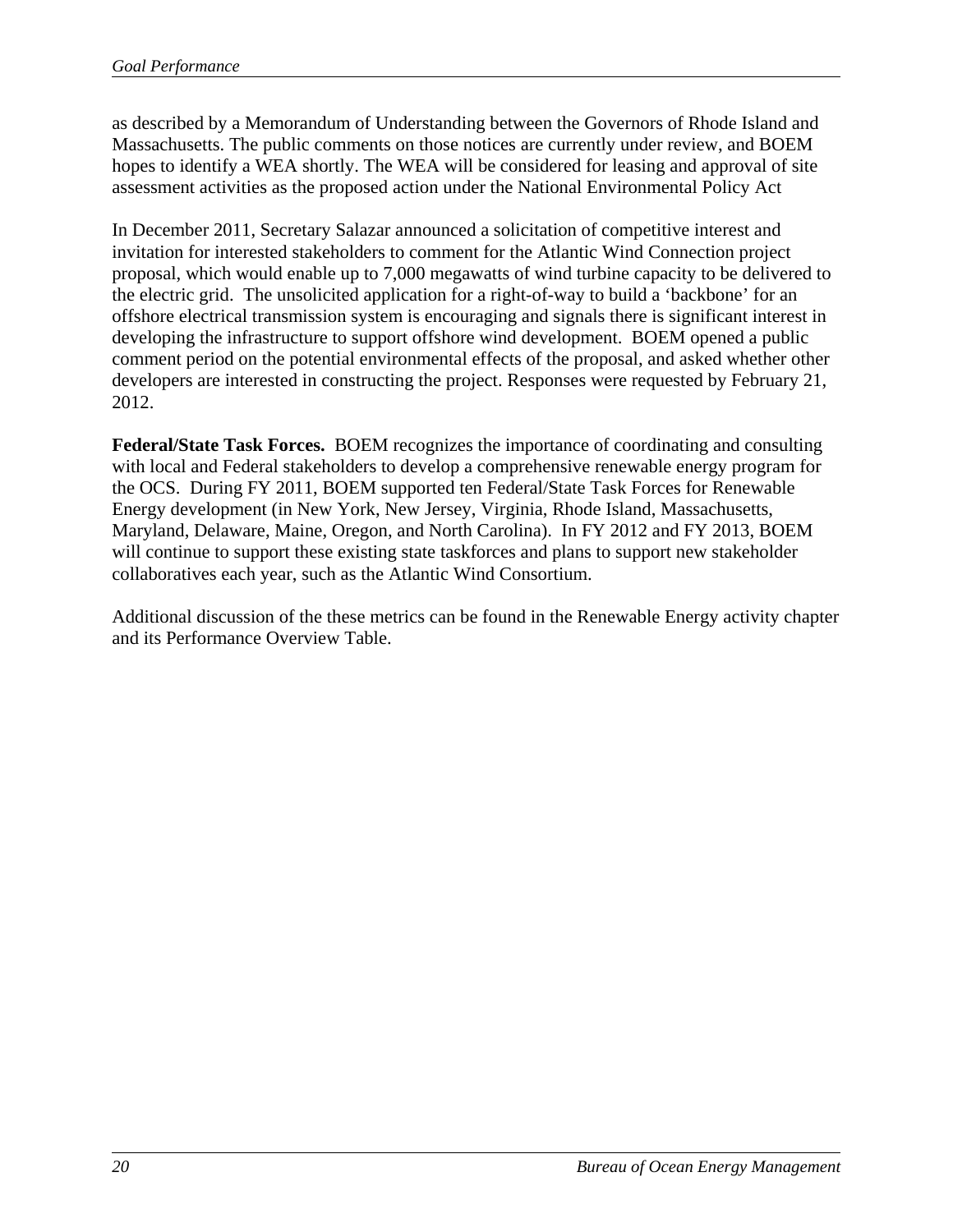**Table 4 : Goal Performance Table** 

|                                          | <b>Goal Performance Table</b>                                                                                                                                                                                                                                                                 |              |                                                                                                                             |                                             |                                                                          |                |              |                |                                                                                                                                                                                                                                                                                                                                                                                                                                                                                                                                                                                                                                                                                                                                                                                                                                                                                                                                                                                                                                                                                                                                                                                                                                                                                                                                                                                                                                     |                                         |                                     |                                        |
|------------------------------------------|-----------------------------------------------------------------------------------------------------------------------------------------------------------------------------------------------------------------------------------------------------------------------------------------------|--------------|-----------------------------------------------------------------------------------------------------------------------------|---------------------------------------------|--------------------------------------------------------------------------|----------------|--------------|----------------|-------------------------------------------------------------------------------------------------------------------------------------------------------------------------------------------------------------------------------------------------------------------------------------------------------------------------------------------------------------------------------------------------------------------------------------------------------------------------------------------------------------------------------------------------------------------------------------------------------------------------------------------------------------------------------------------------------------------------------------------------------------------------------------------------------------------------------------------------------------------------------------------------------------------------------------------------------------------------------------------------------------------------------------------------------------------------------------------------------------------------------------------------------------------------------------------------------------------------------------------------------------------------------------------------------------------------------------------------------------------------------------------------------------------------------------|-----------------------------------------|-------------------------------------|----------------------------------------|
|                                          | Note: Performance and Cost data may be attributable to multiple activities and subactivities.<br>n/a - Data not available                                                                                                                                                                     |              |                                                                                                                             |                                             |                                                                          |                |              |                |                                                                                                                                                                                                                                                                                                                                                                                                                                                                                                                                                                                                                                                                                                                                                                                                                                                                                                                                                                                                                                                                                                                                                                                                                                                                                                                                                                                                                                     |                                         |                                     |                                        |
| <b>Bureau of Ocean Energy Management</b> | Target Codes:                                                                                                                                                                                                                                                                                 |              | UNK-Prior year data unavailable<br>BUR - Bureau specific measure<br>HPG-High Performance Goal<br>SP-Strategic Plan measures | TBD-Targets have not yet been developed     | NA-Long-term targets are inappropriate to determine at this time         |                |              |                |                                                                                                                                                                                                                                                                                                                                                                                                                                                                                                                                                                                                                                                                                                                                                                                                                                                                                                                                                                                                                                                                                                                                                                                                                                                                                                                                                                                                                                     |                                         |                                     |                                        |
|                                          | lype Codes                                                                                                                                                                                                                                                                                    |              | C - Cumulative Measures                                                                                                     |                                             | $A - A$ nnual Measures $F - F$ uture Measures                            |                |              |                |                                                                                                                                                                                                                                                                                                                                                                                                                                                                                                                                                                                                                                                                                                                                                                                                                                                                                                                                                                                                                                                                                                                                                                                                                                                                                                                                                                                                                                     |                                         |                                     |                                        |
|                                          | Mission Area 2: Sustainably Manage                                                                                                                                                                                                                                                            |              | Energy, Water, and Natural Resources                                                                                        |                                             |                                                                          |                |              |                |                                                                                                                                                                                                                                                                                                                                                                                                                                                                                                                                                                                                                                                                                                                                                                                                                                                                                                                                                                                                                                                                                                                                                                                                                                                                                                                                                                                                                                     |                                         |                                     |                                        |
|                                          | ources<br>Goal 1: Secure America's Energy Res                                                                                                                                                                                                                                                 |              |                                                                                                                             |                                             |                                                                          |                |              |                |                                                                                                                                                                                                                                                                                                                                                                                                                                                                                                                                                                                                                                                                                                                                                                                                                                                                                                                                                                                                                                                                                                                                                                                                                                                                                                                                                                                                                                     |                                         |                                     |                                        |
|                                          | <b>Supporting Performance Measures</b>                                                                                                                                                                                                                                                        | ${\bf Type}$ | Actual<br>2007                                                                                                              | Actual<br>2008                              | Actual<br>2009                                                           | Actual<br>2010 | 2011<br>Plan | Actual<br>2011 | $2012$<br>Plan                                                                                                                                                                                                                                                                                                                                                                                                                                                                                                                                                                                                                                                                                                                                                                                                                                                                                                                                                                                                                                                                                                                                                                                                                                                                                                                                                                                                                      | President's<br>FY 2013<br><b>Budget</b> | Change from<br>2012 to 2013<br>Plan | Long-term<br>Target<br>2016            |
|                                          | Strategy 2: Develop renewable energy                                                                                                                                                                                                                                                          | potential    |                                                                                                                             |                                             |                                                                          |                |              |                |                                                                                                                                                                                                                                                                                                                                                                                                                                                                                                                                                                                                                                                                                                                                                                                                                                                                                                                                                                                                                                                                                                                                                                                                                                                                                                                                                                                                                                     |                                         |                                     |                                        |
|                                          | to support a growing economy and protect our<br>Increase the approved capacity for production<br>of energy from domestic renewable resources<br>dependence on foreign oil and climate-<br>national interests while reducing our<br>changing greenhouse gas emissions<br>(Cumulative) (HPG/SP) | 5F           | N/A                                                                                                                         | N/A                                         | N/A                                                                      | N/A            | N/A          | 468 MW         |                                                                                                                                                                                                                                                                                                                                                                                                                                                                                                                                                                                                                                                                                                                                                                                                                                                                                                                                                                                                                                                                                                                                                                                                                                                                                                                                                                                                                                     | 468 MW (cum.) 468 MW (cum.)             | 0 MW                                | 2,750 MW<br>$\left(\text{cum.}\right)$ |
|                                          | Contributing Programs                                                                                                                                                                                                                                                                         |              | Renewable Energy                                                                                                            |                                             |                                                                          |                |              |                |                                                                                                                                                                                                                                                                                                                                                                                                                                                                                                                                                                                                                                                                                                                                                                                                                                                                                                                                                                                                                                                                                                                                                                                                                                                                                                                                                                                                                                     |                                         |                                     |                                        |
|                                          | Comments                                                                                                                                                                                                                                                                                      |              |                                                                                                                             |                                             | for review and approval, the next of which will likely occur in FY 2014. |                |              |                | BOEM issued its first commercial lease for the existing Cape Wind project off the coast of Massachusetts and in April 2011 approved its COP for a project that could generate<br>required public consultation and environmental analyses are completed, Site Assessment Plans (SAPs) along with Construction and Operation Plans (COPs) can be submitted<br>approved megawatts based on the total capacity of the equipment to be installed, as specified in an approved Construction and Operations Plan (COP). On November 1, 2010.<br>The number of megawatts of approved capacity for renewable energy development is one the Department's High Priority Goals. This metric tracks the cumulative number of<br>up to 468 megawatts of renewable energy.  BOEM has also initiated a total of four leasing processes in Maryland, Massachusetts, New Jersey and Rhode Island. Once the                                                                                                                                                                                                                                                                                                                                                                                                                                                                                                                                            |                                         |                                     |                                        |
|                                          | leasing or ROW/RUE grant processes initiated<br>(e.g., first public notice issued, Requests for<br>Number of Offshore Renewable Energy<br>Interest, Calls) (BUR)                                                                                                                              | 5            | ${\bf N} {\mathbb A}$                                                                                                       | ₹                                           | $\circ$                                                                  |                | 6            | 4              | $\overline{ }$                                                                                                                                                                                                                                                                                                                                                                                                                                                                                                                                                                                                                                                                                                                                                                                                                                                                                                                                                                                                                                                                                                                                                                                                                                                                                                                                                                                                                      | $\sim$                                  | 5                                   | TBD                                    |
|                                          | Contributing Programs                                                                                                                                                                                                                                                                         |              | Renewable Energy                                                                                                            |                                             |                                                                          |                |              |                |                                                                                                                                                                                                                                                                                                                                                                                                                                                                                                                                                                                                                                                                                                                                                                                                                                                                                                                                                                                                                                                                                                                                                                                                                                                                                                                                                                                                                                     |                                         |                                     |                                        |
|                                          | Comments                                                                                                                                                                                                                                                                                      |              | additional 2 in FY 2013.                                                                                                    | changes anticipated for program operations. |                                                                          |                |              |                | parties, NEPA review and compliance, and analysis in light of other applicable federal requirements for each affected state. The first step in each decision process will identify<br>NOTE: The Renewable Energy metrics presented are subject to revision as the Program matures. Projected costs for this performance measure include all funding associated<br>leasing processes in Maryland, Massachusetts, New Jersey, and Rhode Island. BOEM currently anticipates initiating another 7 leasing or grant processes in FY 2012 and an<br>decision process. This metric counts the number of formal actions BOEM publishes in the Federal Register to initiate the leasing process for renewable energy. In April 2010,<br>BOEM issued the first Request For Interest (RFI) for offshore renewable energy development of the coast of Delaware. During FY 2011, BOEM initiated Renewable Energy<br>a proposed lease area and determine whether there is competition for that area. If BOEM determines there is competitive interest, it will undertake a public consultation and<br>with renewable energy performance. FY 2012 will be a baseline year for performance costs due to the reorganization of BOEMRE into wo separate bureaus and the major<br>To enable renewable energy development on the OCS, BOEM must conduct a multi-step process entailing information gathering, consultation with interested and affected |                                         |                                     |                                        |
| 21                                       |                                                                                                                                                                                                                                                                                               |              |                                                                                                                             |                                             |                                                                          |                |              |                |                                                                                                                                                                                                                                                                                                                                                                                                                                                                                                                                                                                                                                                                                                                                                                                                                                                                                                                                                                                                                                                                                                                                                                                                                                                                                                                                                                                                                                     |                                         |                                     |                                        |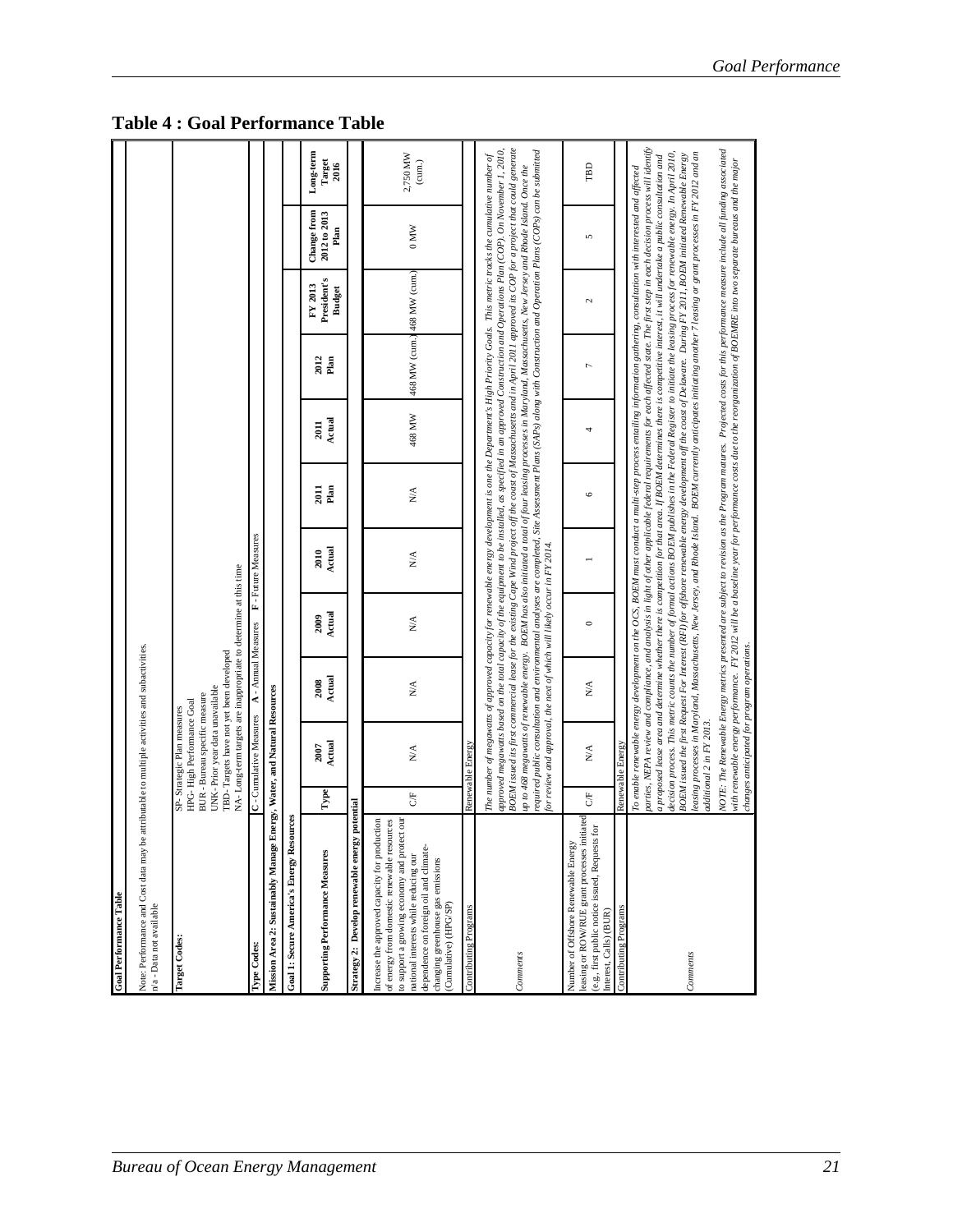| 22                                       | Goal Performance Table (continued)                                                                                                  |             |                         |                         |                |                          |                                                                                                                                                                                                                                                                                                                                                                                                                                                                                                                                                                                                                                                                                                                                                                                                                                                                                                                                                                                                                                                                                                                                                                                                                           |                          |                          |                                         |                                     |                             |
|------------------------------------------|-------------------------------------------------------------------------------------------------------------------------------------|-------------|-------------------------|-------------------------|----------------|--------------------------|---------------------------------------------------------------------------------------------------------------------------------------------------------------------------------------------------------------------------------------------------------------------------------------------------------------------------------------------------------------------------------------------------------------------------------------------------------------------------------------------------------------------------------------------------------------------------------------------------------------------------------------------------------------------------------------------------------------------------------------------------------------------------------------------------------------------------------------------------------------------------------------------------------------------------------------------------------------------------------------------------------------------------------------------------------------------------------------------------------------------------------------------------------------------------------------------------------------------------|--------------------------|--------------------------|-----------------------------------------|-------------------------------------|-----------------------------|
|                                          | <b>Supporting Performance Measures</b>                                                                                              | Type        | Actual<br>2007          | Actual<br>2008          | Actual<br>2009 | Actual<br>2010           | 2011<br>Plan                                                                                                                                                                                                                                                                                                                                                                                                                                                                                                                                                                                                                                                                                                                                                                                                                                                                                                                                                                                                                                                                                                                                                                                                              | Actual<br>2011           | $2012$<br>Plan           | President's<br>FY 2013<br><b>Budget</b> | Change from<br>2012 to 2013<br>Plan | Long-term<br>Target<br>2016 |
|                                          | Total Number of unique Federal/State Task<br>Forces for Renewable Energy development<br>supported during the Fiscal Year (BUR)      | 5           | $\circ$                 | $\circ$                 | $\circ$        | $\overline{\phantom{a}}$ | $\overline{\phantom{0}}$                                                                                                                                                                                                                                                                                                                                                                                                                                                                                                                                                                                                                                                                                                                                                                                                                                                                                                                                                                                                                                                                                                                                                                                                  | $\overline{a}$           | 12                       | $\overline{13}$                         | $\overline{\phantom{0}}$            | TBD                         |
|                                          | Contributing Programs                                                                                                               |             | Renewable Energy        |                         |                |                          |                                                                                                                                                                                                                                                                                                                                                                                                                                                                                                                                                                                                                                                                                                                                                                                                                                                                                                                                                                                                                                                                                                                                                                                                                           |                          |                          |                                         |                                     |                             |
|                                          | Comments                                                                                                                            | Initiative. | stakeholders.           |                         |                |                          | BOEM recognizes the importance of coordinating and consulting with local and federal stakeholders to develop a comprehensive renewable energy program for the OCS. This<br>collaboratives such as the West Coast Governors' Agreement on Ocean Health (WCGA), the California Working Group on Renewable Energy, and the Hawaii Clean Energy<br>During FY 2010 BOEM established and held initial Federal/State Task Force meetings with seven states (i.e., Delaware, Rhode Island, Massachusetts, New Jersey, Virginia,<br>Maryland, and Maine). During FY 2011, BOEM supported Federal/State Task Forces for Renewable Energy development with ten states (i.e., NY, NJ, VA, MA, RJ, ND, DE,<br>metric quantifies the number of unique cooperative planning and leasing efforts undertaken with relevant federal agencies and affected state, local, and tribal governments.<br>BOEM has actively sought and will continue to solicit stakeholder input through collaborative parnerships with federal agencies, state governments and other affected<br>ME, OR, NC). In FY 2012 and FY 2013, BOEM will continue to support the existing 10 state taskforces as well as establish new ones and support other stakeholder |                          |                          |                                         |                                     |                             |
|                                          |                                                                                                                                     |             |                         |                         |                |                          | NOTE: The Renewable Energy metrics presented are subject to revision as the Program matures.                                                                                                                                                                                                                                                                                                                                                                                                                                                                                                                                                                                                                                                                                                                                                                                                                                                                                                                                                                                                                                                                                                                              |                          |                          |                                         |                                     |                             |
|                                          | grants issued (competitive or noncompetitive;<br>Total number of renewable energy leases or<br>limited or commercial) (BUR)         | 5F          | N/A                     | N/A                     | $\circ$        | 4                        | 3                                                                                                                                                                                                                                                                                                                                                                                                                                                                                                                                                                                                                                                                                                                                                                                                                                                                                                                                                                                                                                                                                                                                                                                                                         | -                        | -                        | $\equiv$                                | $\overline{\phantom{0}}$            | TВD                         |
|                                          | energy testing and data collection (BUR)<br>$\overline{e}$<br>Number of limited leases for renewab                                  | 5           | N/A                     | N/A                     | $\circ$        | 4                        | $\overline{ }$                                                                                                                                                                                                                                                                                                                                                                                                                                                                                                                                                                                                                                                                                                                                                                                                                                                                                                                                                                                                                                                                                                                                                                                                            | $\circ$                  | $\circ$                  | $\sim$                                  | $\sim$                              | TВD                         |
|                                          | $\widetilde{\mathbb{E}}$<br>Number of commercial leases for the<br>development of renewable energy (BI                              | 5           | N/A                     | ₹                       | $\circ$        | $\circ$                  | $\sim$                                                                                                                                                                                                                                                                                                                                                                                                                                                                                                                                                                                                                                                                                                                                                                                                                                                                                                                                                                                                                                                                                                                                                                                                                    | $\overline{\phantom{0}}$ | $\overline{\phantom{0}}$ | 6                                       | 5                                   | TBD                         |
|                                          | $\overline{a}$<br>renewable energy transmission (BUR)<br>Number of right-of-way/right-of-use<br>easement grants issued for offshore | 5           | $\mathbf{N}/\mathbf{A}$ | $\mathbf{N}/\mathbf{A}$ | ΧŅ.            | $\circ$                  | $\circ$                                                                                                                                                                                                                                                                                                                                                                                                                                                                                                                                                                                                                                                                                                                                                                                                                                                                                                                                                                                                                                                                                                                                                                                                                   | $\circ$                  | $\circ$                  | 3                                       | $\epsilon$                          | TВD                         |
|                                          | Contributing Programs                                                                                                               |             | Renewable Energy        |                         |                |                          |                                                                                                                                                                                                                                                                                                                                                                                                                                                                                                                                                                                                                                                                                                                                                                                                                                                                                                                                                                                                                                                                                                                                                                                                                           |                          |                          |                                         |                                     |                             |
|                                          | Comments                                                                                                                            |             |                         |                         |                |                          | As the leasing processes initiated in FY 2010 and 2011 proceed, BOEM anticipates there will be the potential to issue two limited leases for research during FY 2013, and one<br>sting, leasing, and construction of new renewable energy projects, during FY 2011 Secretary Salazar announced an initiative called "Smart from the Start." This initiative is<br>expected to significantly reduce the time required for developers to obtain a commercial lease, without sacrificing the Department's legal and environmental responsibilities.<br>In the first quarter of FY 2011, BOEM issued its first commercial renewable energy lease for the existing Cape Wind project off the coast of Massachusetts. To facilitate the<br>commercial lease for energy development during FY 2012 and six commercial leases during FY 2013.<br>NOTE: The Renewable Energy metrics presented are subject to revision as the Program matures.                                                                                                                                                                                                                                                                                     |                          |                          |                                         |                                     |                             |
| <b>Bureau of Ocean Energy Management</b> |                                                                                                                                     |             |                         |                         |                |                          |                                                                                                                                                                                                                                                                                                                                                                                                                                                                                                                                                                                                                                                                                                                                                                                                                                                                                                                                                                                                                                                                                                                                                                                                                           |                          |                          |                                         |                                     |                             |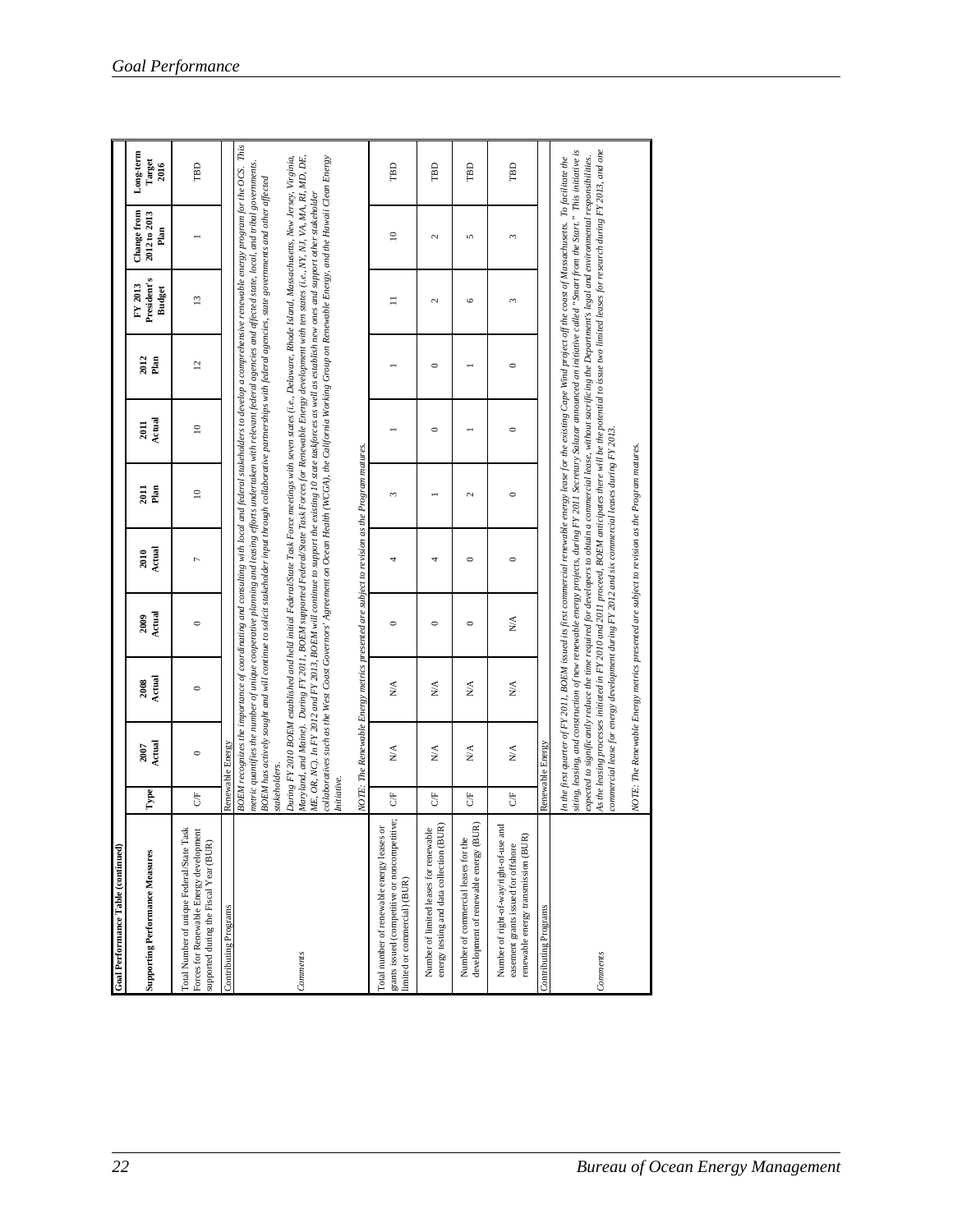|                                          | <b>Goal Performance Table (continued)</b>                                              |                |                              |                                                                                                                                                                |                  |                |                                                                                                                                                        |                |               |                                         |                                                                                                                                                                                                                                                                                                                                                                                                                                                                                                                                                                                                                                                                                                                                                                                                                                                                                                                                                                                                                                                                                                                                                                                                                                                                                                                                                                                                                                                                                                                                                                                                                                                                                                                                                                                                                                                                                                                                                                                                                                                                                                                                                                                                                                                                                                                                                                                                                                                                                                                                                                                                                                                                    |                               |
|------------------------------------------|----------------------------------------------------------------------------------------|----------------|------------------------------|----------------------------------------------------------------------------------------------------------------------------------------------------------------|------------------|----------------|--------------------------------------------------------------------------------------------------------------------------------------------------------|----------------|---------------|-----------------------------------------|--------------------------------------------------------------------------------------------------------------------------------------------------------------------------------------------------------------------------------------------------------------------------------------------------------------------------------------------------------------------------------------------------------------------------------------------------------------------------------------------------------------------------------------------------------------------------------------------------------------------------------------------------------------------------------------------------------------------------------------------------------------------------------------------------------------------------------------------------------------------------------------------------------------------------------------------------------------------------------------------------------------------------------------------------------------------------------------------------------------------------------------------------------------------------------------------------------------------------------------------------------------------------------------------------------------------------------------------------------------------------------------------------------------------------------------------------------------------------------------------------------------------------------------------------------------------------------------------------------------------------------------------------------------------------------------------------------------------------------------------------------------------------------------------------------------------------------------------------------------------------------------------------------------------------------------------------------------------------------------------------------------------------------------------------------------------------------------------------------------------------------------------------------------------------------------------------------------------------------------------------------------------------------------------------------------------------------------------------------------------------------------------------------------------------------------------------------------------------------------------------------------------------------------------------------------------------------------------------------------------------------------------------------------------|-------------------------------|
|                                          | <b>Supporting Performance Measures</b>                                                 | Type           | Actual<br>2007               | $\frac{2008}{\text{Actual}}$                                                                                                                                   | $2009$<br>Actual | Actual<br>2010 | Plan<br>2011                                                                                                                                           | Actual<br>2011 | Plan<br>2012  | President's<br>FY 2013<br><b>Budget</b> | Change from<br>2012 to 2013<br>Plan                                                                                                                                                                                                                                                                                                                                                                                                                                                                                                                                                                                                                                                                                                                                                                                                                                                                                                                                                                                                                                                                                                                                                                                                                                                                                                                                                                                                                                                                                                                                                                                                                                                                                                                                                                                                                                                                                                                                                                                                                                                                                                                                                                                                                                                                                                                                                                                                                                                                                                                                                                                                                                | $Long-term$<br>Target<br>2016 |
|                                          | Number of NEPA documents (EIS/EAs)<br>finalized for Renewable Energy (BUR)             | 5              | OEMM-Renewable Energy<br>N/A | N/A                                                                                                                                                            | ω                |                | Z                                                                                                                                                      |                | $\mathcal{L}$ |                                         | 5                                                                                                                                                                                                                                                                                                                                                                                                                                                                                                                                                                                                                                                                                                                                                                                                                                                                                                                                                                                                                                                                                                                                                                                                                                                                                                                                                                                                                                                                                                                                                                                                                                                                                                                                                                                                                                                                                                                                                                                                                                                                                                                                                                                                                                                                                                                                                                                                                                                                                                                                                                                                                                                                  | TBD                           |
| <b>Bureau of Ocean Energy Management</b> | Contributing Programs<br>Comments                                                      |                |                              |                                                                                                                                                                |                  |                | additional information following the publication of its Final EIS in 2009. During FY 2012, BOEM anticipates finalizing an additional 2 NEPA documents. |                |               |                                         | Comprehensive environmental analyses are an essential but lengthy part of the overall OCS lease planning process. The number of ongoing Environmental Impact Statements<br>competitive or non-competitive. For a non-competitive process, the financial burden of conducting the environmental assessment is borne by the applicant. In a competitive<br>process, BOEM will fund the EA or EIS. In April 2010, the BOEM completed a supplemental Environmental Assessment on the Cape Wind Energy Project after receiving<br>(EISs) or Environmental Assessments (EAs) will be highly dependent on the level of interest in potential leasing areas and whether the lease issuance process will be                                                                                                                                                                                                                                                                                                                                                                                                                                                                                                                                                                                                                                                                                                                                                                                                                                                                                                                                                                                                                                                                                                                                                                                                                                                                                                                                                                                                                                                                                                                                                                                                                                                                                                                                                                                                                                                                                                                                                                 |                               |
|                                          |                                                                                        |                |                              |                                                                                                                                                                |                  |                | NOTE: The Renewable Energy metrics presented are subject to revision as the Program matures.                                                           |                |               |                                         |                                                                                                                                                                                                                                                                                                                                                                                                                                                                                                                                                                                                                                                                                                                                                                                                                                                                                                                                                                                                                                                                                                                                                                                                                                                                                                                                                                                                                                                                                                                                                                                                                                                                                                                                                                                                                                                                                                                                                                                                                                                                                                                                                                                                                                                                                                                                                                                                                                                                                                                                                                                                                                                                    |                               |
|                                          | Number of offshore lease sales held consistent<br>Strategy 3: Manage conventional ener | gy development |                              |                                                                                                                                                                |                  |                |                                                                                                                                                        |                |               |                                         |                                                                                                                                                                                                                                                                                                                                                                                                                                                                                                                                                                                                                                                                                                                                                                                                                                                                                                                                                                                                                                                                                                                                                                                                                                                                                                                                                                                                                                                                                                                                                                                                                                                                                                                                                                                                                                                                                                                                                                                                                                                                                                                                                                                                                                                                                                                                                                                                                                                                                                                                                                                                                                                                    |                               |
|                                          | .as<br>with the Secretary's Five-Year Oil and G<br>Program (SP)                        | 5              | $\mathbf{c}$                 | 5                                                                                                                                                              | $\mathcal{L}$    |                | $\circ$                                                                                                                                                | $\circ$        | $\frac{1}{2}$ | $3**$                                   |                                                                                                                                                                                                                                                                                                                                                                                                                                                                                                                                                                                                                                                                                                                                                                                                                                                                                                                                                                                                                                                                                                                                                                                                                                                                                                                                                                                                                                                                                                                                                                                                                                                                                                                                                                                                                                                                                                                                                                                                                                                                                                                                                                                                                                                                                                                                                                                                                                                                                                                                                                                                                                                                    | $4**$                         |
|                                          | Contributing Programs                                                                  |                | Conventional Energy          |                                                                                                                                                                |                  |                |                                                                                                                                                        |                |               |                                         |                                                                                                                                                                                                                                                                                                                                                                                                                                                                                                                                                                                                                                                                                                                                                                                                                                                                                                                                                                                                                                                                                                                                                                                                                                                                                                                                                                                                                                                                                                                                                                                                                                                                                                                                                                                                                                                                                                                                                                                                                                                                                                                                                                                                                                                                                                                                                                                                                                                                                                                                                                                                                                                                    |                               |
|                                          | Comments                                                                               |                |                              | 241), and Western (Sale 248) Gulf of Mexico, and one in the Chukchi Sea Sale 237)<br>BOEM will ensure successful implementation within statutory requirements. |                  |                | utilized in the multi-sale Environmental Impact Statement conducted for this lease sale needed revision following the Deepwater Horizon oil spill.     |                |               |                                         | sensitivity of different areas." Based on a revised environmental sensitivity analysis, the Secretary announced a Preliminary Revised Program (PRP) in March of 2010 that did<br>five Alaska lease sales from the 5-Year Program (two in 2010 and three in 2011) and the cancellation of one Gulf of Mexico sale in 2010 and one sale in the Mid-Atlantic in FY<br>At the same time, he cancelled Mid-Atlantic Sale 220 to allow more time for consulation with the Department of Denfense, and develop and implement measures to improve the<br>This measure counts lease sales conducted under the OCS Oil and Gas Leasing Program as defined in the Secretary's Five-Year Program. In April 2009, the DC Circuit Court<br>safety of oil and gas development, provide greater environmental protection, and reduce the risk of catastrophic events. Collectively, these decisions resulted in the removal of<br>not allow for additional lease sales to be held in the Beaufort Sea and Chukchi Sea planning areas under the 2007-2012 OCS Program and the President removed Bristol Bay<br>** On November 8, 2011 the Secretary amounced the Proposed Outer Continental Shelf (OCS) Oil and Gas Leasing Program for 2012-2017; the final Program is still being<br>Special Interest Sale 244 is scheduled to occur in FY 2014, if there is enough industry interest. FY 2016 targets four sales-one each in the Eastern (Sale 226), Central (Sale<br>from leasing consideration through 2017. In May 2010, the Secretary cancelled Western Gulf of Mexico Sale 215 to determine whether baseline environmental information<br>* Lease sales resumed in FY 2012. Western Gulf of Mexico Sale 218 was held on December 14. 2011 and Central Gulf of Mexico Sale 216/222 is scheduled for June 2012.<br>Continental Shelf Oil and Gas Leasing Program 2007-2012. The court approved the RP and the supplemental emvironmental analyses in the Gulf of Mexico are complete;<br>remanded the 2007-2012 OCS oil and gas leasing program and required the Interior Department to "conduct a more complete comparative analysis of the environmental<br>(historically Central Gulf of Mexico Sales occur in March), and Western Gulf of Mexico Sale 233 (historically Western Gulf of Mexico Sales occur in August). Cook Inlet<br>finalized. The Proposed Program includes three sales for FY 2013—Western Gulf of Mexico Sule 229 (scheduled for November 2012), Central Gulf of Mexico Sule 227<br>2012. For these reasons, only one of the four planned sales was held in FY 2010. In December 2010, the Secretary announced his Revised Program (RP) for the Outer |                               |
|                                          |                                                                                        |                |                              |                                                                                                                                                                |                  |                |                                                                                                                                                        |                |               |                                         |                                                                                                                                                                                                                                                                                                                                                                                                                                                                                                                                                                                                                                                                                                                                                                                                                                                                                                                                                                                                                                                                                                                                                                                                                                                                                                                                                                                                                                                                                                                                                                                                                                                                                                                                                                                                                                                                                                                                                                                                                                                                                                                                                                                                                                                                                                                                                                                                                                                                                                                                                                                                                                                                    |                               |
| 23                                       |                                                                                        |                |                              |                                                                                                                                                                |                  |                |                                                                                                                                                        |                |               |                                         |                                                                                                                                                                                                                                                                                                                                                                                                                                                                                                                                                                                                                                                                                                                                                                                                                                                                                                                                                                                                                                                                                                                                                                                                                                                                                                                                                                                                                                                                                                                                                                                                                                                                                                                                                                                                                                                                                                                                                                                                                                                                                                                                                                                                                                                                                                                                                                                                                                                                                                                                                                                                                                                                    |                               |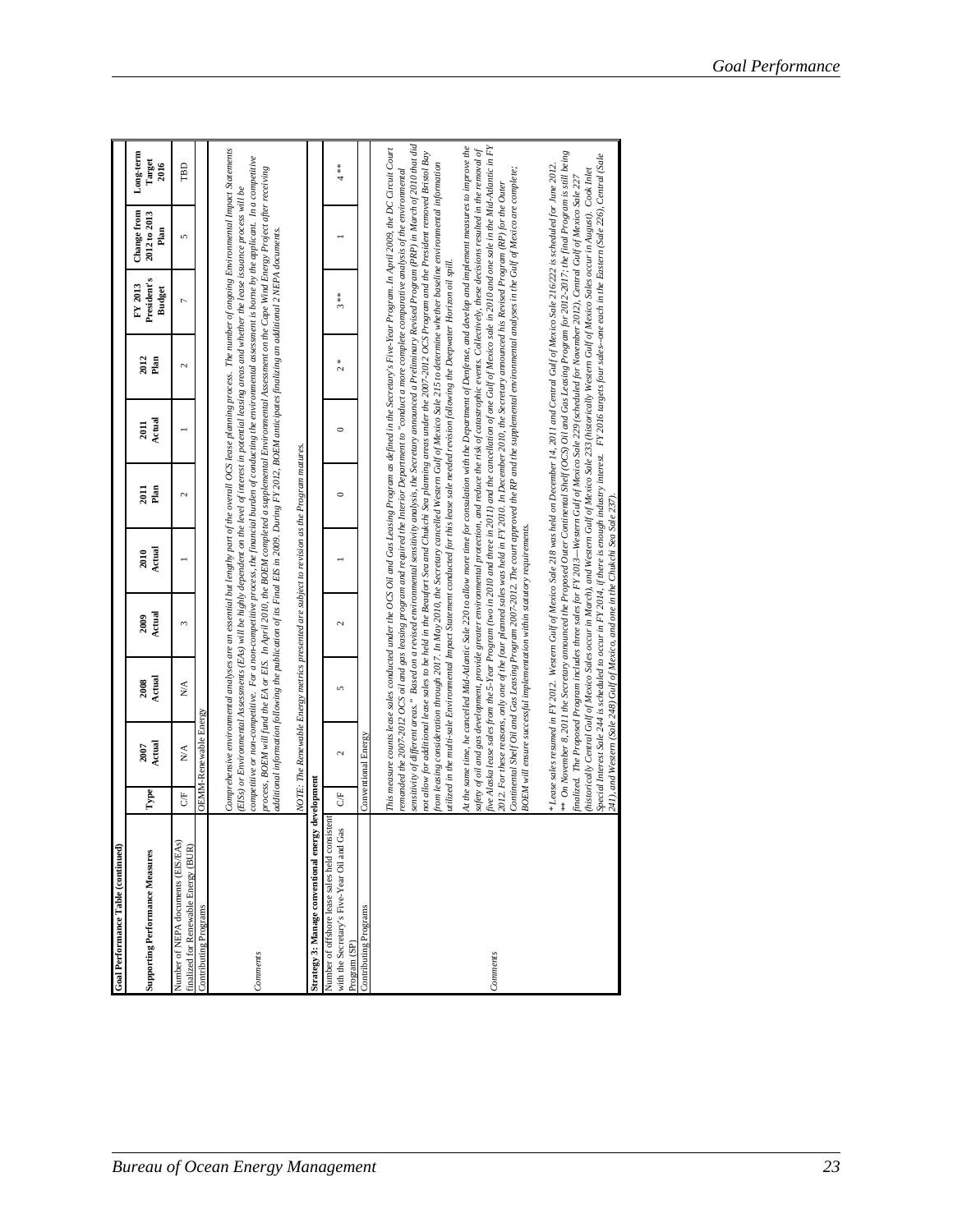| 24                                       | Goal Performance Table (continued)                                                                                                                       |                           |                        |                                             |                                                                                                                                                                                                                                                                                                                                                                                                                                                                                                                                                                                                                                                                                                                                                                                                                                                                                                                                                                                         |                                                                  |                                                                      |                      |                       |                                         |                                                           |                             |
|------------------------------------------|----------------------------------------------------------------------------------------------------------------------------------------------------------|---------------------------|------------------------|---------------------------------------------|-----------------------------------------------------------------------------------------------------------------------------------------------------------------------------------------------------------------------------------------------------------------------------------------------------------------------------------------------------------------------------------------------------------------------------------------------------------------------------------------------------------------------------------------------------------------------------------------------------------------------------------------------------------------------------------------------------------------------------------------------------------------------------------------------------------------------------------------------------------------------------------------------------------------------------------------------------------------------------------------|------------------------------------------------------------------|----------------------------------------------------------------------|----------------------|-----------------------|-----------------------------------------|-----------------------------------------------------------|-----------------------------|
|                                          | <b>Supporting Performance Measures</b>                                                                                                                   | Type                      | Actual<br>2007         | Actual<br>2008                              | Actual<br>2009                                                                                                                                                                                                                                                                                                                                                                                                                                                                                                                                                                                                                                                                                                                                                                                                                                                                                                                                                                          | Actual<br>2010                                                   | $\sum_{\text{Plan}}$                                                 | Actual<br>2011       | Plan<br>2012          | President's<br>FY 2013<br><b>Budget</b> | Change from<br>2012 to 2013<br>Plan                       | Long-term<br>Target<br>2016 |
|                                          | what was planned in the Secretary's Five-Year<br>resources offered for leasing compared to<br>Percent of available offshore oil and gas<br>Program (BUR) | CF                        | (228.5/271.3)<br>84.2% | 99.1% (559.4/564.3)                         | Original 2007-2012 Program                                                                                                                                                                                                                                                                                                                                                                                                                                                                                                                                                                                                                                                                                                                                                                                                                                                                                                                                                              |                                                                  | Revised 2007-2012 Program (Dec. 2010)<br>Target: 79.8% (450.5/564.3) |                      |                       |                                         | Original 2012-2017 Program<br>Target: 98.9% (436.6/441.6) |                             |
|                                          | compared to what was planned for leasing<br>Percent of available OCS acres offered fo<br>leasing during the Five-Year Program<br>(BUR)                   | 5                         | (386.1/573.8)<br>67.3% |                                             |                                                                                                                                                                                                                                                                                                                                                                                                                                                                                                                                                                                                                                                                                                                                                                                                                                                                                                                                                                                         | 2007-2012 Revised Leasing Program<br>Target: 81.9% (418.7/511.3) |                                                                      |                      |                       |                                         | Target: 97.3% (592.9/609.5)<br>Original 2012-2017 Program |                             |
|                                          | Contributing Programs                                                                                                                                    |                           | Conventional Energy    |                                             |                                                                                                                                                                                                                                                                                                                                                                                                                                                                                                                                                                                                                                                                                                                                                                                                                                                                                                                                                                                         |                                                                  |                                                                      |                      |                       |                                         |                                                           |                             |
|                                          | Comments                                                                                                                                                 |                           |                        |                                             | For each Five-Year Program, BOEM identifes: OCS program areas that will be considered for future leasing through individual sales. Acreage with few estimated technically<br>recoverable resources is excluded from the acreage that is planned to be offered under the 5-Year Program and the targets assume that only the most prospective acreage will<br>determined to contain insufficient technically recoverable resources. If all the sales scheduled in the Revised 5-Year Program for a specific year were held, meaning no major<br>Recoverable Resources available and encompass 91% of the total acreage available for leasing. This means that approximately 9% of the acreage available for leasing was<br>be offered. For the Revised 2007-2012 OCS Oil and Gas Leasing Program, the acreage planned to be offered is projected to contain 98% of Undiscovered Technically<br>deferrals of acreage planned to be offered, the available resources offered would be 100% |                                                                  |                                                                      |                      |                       |                                         |                                                           |                             |
|                                          |                                                                                                                                                          |                           |                        |                                             | The current Five-Year Program includes "special interest sales," two in Cook Inlet, a process originally designed for the remote areas of Alaska that contain prospects for oil<br>and gas, but are currently considered to have high risk, high costs, and lower industry interest. If industry does not express an interest in the Call for Information for Special<br>Sales, presale work does not continue and the sale is not held. None of the scheduled special interest sales were held.                                                                                                                                                                                                                                                                                                                                                                                                                                                                                        |                                                                  |                                                                      |                      |                       |                                         |                                                           |                             |
|                                          | ources<br>Percent of available OCS oil and gas reso<br>offered in each year's lease sales (BUR)                                                          | 5F                        | (19.5/54.7)<br>35.6%*  | (161.2/162.9)<br>98.9%                      | (77.9977.99)<br>100%                                                                                                                                                                                                                                                                                                                                                                                                                                                                                                                                                                                                                                                                                                                                                                                                                                                                                                                                                                    | (55.55/78.04)<br>71%                                             | $N/\mathrm{A}^{**}$                                                  | $N/\mathrm{A}^{***}$ | (78.0/108.6)<br>71.8% | (103.2/104.2)<br>99.04%                 | TBD***                                                    | (107.9/108.9)<br>99.1%      |
|                                          | Contributing Program                                                                                                                                     |                           | Conventional Energy    |                                             |                                                                                                                                                                                                                                                                                                                                                                                                                                                                                                                                                                                                                                                                                                                                                                                                                                                                                                                                                                                         |                                                                  |                                                                      |                      |                       |                                         |                                                           |                             |
|                                          | each<br>Percent of available OCS acres offered in<br>year's lease sales (BUR)                                                                            | 5                         | (44.6/127.3)<br>35%    | (175.2/198.5)<br>88%                        | (91.35/91.42)<br>99.9%                                                                                                                                                                                                                                                                                                                                                                                                                                                                                                                                                                                                                                                                                                                                                                                                                                                                                                                                                                  | (62.57/90.91)<br>69%                                             | $N/\mathrm{A}^{**}$                                                  | $N/\mathbf{A}^{**}$  | (92.6/141.3)<br>66.0% | (121.6/123.6)<br>98.4%                  | TBD***                                                    | (150.0/158.3)<br>94.8%      |
|                                          | Contributing Programs                                                                                                                                    |                           | Conventional Energy    |                                             |                                                                                                                                                                                                                                                                                                                                                                                                                                                                                                                                                                                                                                                                                                                                                                                                                                                                                                                                                                                         |                                                                  |                                                                      |                      |                       |                                         |                                                           |                             |
|                                          |                                                                                                                                                          | for June 2012.            |                        |                                             | FY 2012, two lease sales were scheduled.   Western Gulf of Mexico Sale 218 was held on December 14, 2011, and combined Sale 216/222, Central Gulf of Mexico, is scheduled<br>Gas Leasing Program. Targets for the 2007-2012 OCS Oil and Gas Leasing Program assume that the most prospective acreage will be offered and are based on the Secretary's<br>These measures count the resources (in BBOE - billion barrels of oil equivalent) and acreage offered through lease sales scheduled under the Secretary's 5-Year OCS Oil and<br>Revised Program that was released on December 1, 2010. No lease sales were held in FY 2011, therefore, the percentage of available acres and resources offered are 0. In                                                                                                                                                                                                                                                                        |                                                                  |                                                                      |                      |                       |                                         |                                                           |                             |
|                                          | Comments                                                                                                                                                 |                           |                        |                                             | * FY2012 will be a baseline year for performance costs due to the reorganization of BOEMRE into two separate bureaus and the major changes anticipated for program                                                                                                                                                                                                                                                                                                                                                                                                                                                                                                                                                                                                                                                                                                                                                                                                                      |                                                                  |                                                                      |                      |                       |                                         |                                                           |                             |
|                                          |                                                                                                                                                          | operations.<br>finalized. |                        | ** No lease sales were held during FY 2011. | **** On November 8, 2011 the Secretary announced the Proposed Outer Continental Shelf (OCS) Oli and Gas Leasing Program for 2012-2017; the Program is still being                                                                                                                                                                                                                                                                                                                                                                                                                                                                                                                                                                                                                                                                                                                                                                                                                       |                                                                  |                                                                      |                      |                       |                                         |                                                           |                             |
| <b>Bureau of Ocean Energy Management</b> |                                                                                                                                                          |                           |                        |                                             |                                                                                                                                                                                                                                                                                                                                                                                                                                                                                                                                                                                                                                                                                                                                                                                                                                                                                                                                                                                         |                                                                  |                                                                      |                      |                       |                                         |                                                           |                             |
|                                          |                                                                                                                                                          |                           |                        |                                             |                                                                                                                                                                                                                                                                                                                                                                                                                                                                                                                                                                                                                                                                                                                                                                                                                                                                                                                                                                                         |                                                                  |                                                                      |                      |                       |                                         |                                                           |                             |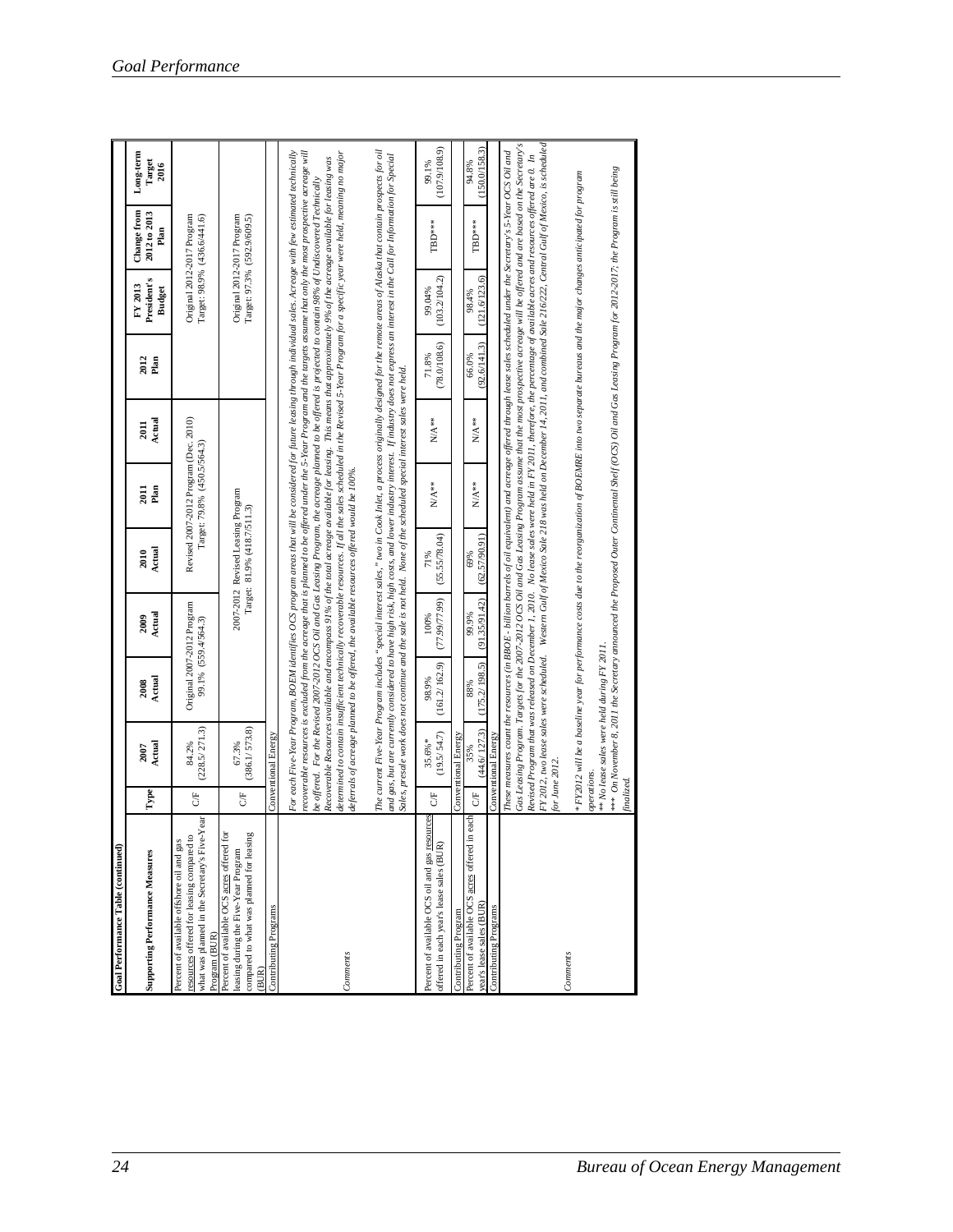|                                          | Goal Performance Table (continued)                                                                                                    |               |                                           |                                                                                                                                                                                                                                                                                                                                                                                                                                                                                                                                                                                                                                                                                                                                                                                                                                                                                                 |                     |                     |              |                    |                |                                         |                                         |                             |
|------------------------------------------|---------------------------------------------------------------------------------------------------------------------------------------|---------------|-------------------------------------------|-------------------------------------------------------------------------------------------------------------------------------------------------------------------------------------------------------------------------------------------------------------------------------------------------------------------------------------------------------------------------------------------------------------------------------------------------------------------------------------------------------------------------------------------------------------------------------------------------------------------------------------------------------------------------------------------------------------------------------------------------------------------------------------------------------------------------------------------------------------------------------------------------|---------------------|---------------------|--------------|--------------------|----------------|-----------------------------------------|-----------------------------------------|-----------------------------|
|                                          | <b>Supporting Performance Measures</b>                                                                                                | ${\rm Type}$  | Actual<br>2007                            | Actual<br>2008                                                                                                                                                                                                                                                                                                                                                                                                                                                                                                                                                                                                                                                                                                                                                                                                                                                                                  | Actual<br>2009      | Actual<br>2010      | 2011<br>Plan | Actual<br>2011     | $2012$<br>Plan | President's<br>FY 2013<br><b>Budget</b> | Change from<br>$2012$ to $2013$<br>Plan | Long-term<br>Target<br>2016 |
|                                          | (ESP) projects rated "Moderately Effective" or<br>better by BOEM internal customers (BUR)<br>Percent of Environmental Studies Program | ∢             | (13/13)<br>100%                           | (29/34)<br>85%                                                                                                                                                                                                                                                                                                                                                                                                                                                                                                                                                                                                                                                                                                                                                                                                                                                                                  | (20/22)<br>91%      | (10/11)<br>91%      | 85%          | (21/23)<br>91%     | 85%            | 85%                                     | $6\%$                                   | TBD                         |
|                                          | Percent of ESP Projects delivered on time<br>Contributing Programs<br>(BUR)                                                           | 4             | Environmental Assessment<br>(7/13)<br>54% | (25/34)<br>74%                                                                                                                                                                                                                                                                                                                                                                                                                                                                                                                                                                                                                                                                                                                                                                                                                                                                                  | (20/22)<br>91%      | (6/11)<br>56%       | 60%          | (14/23)<br>61%     | 60%            | 60%                                     | 6%                                      | TBD                         |
|                                          |                                                                                                                                       |               |                                           | pinnipeds; air quality, ocean currents, and modeling efforts; and social science effects and long-term monitoring post-Deepwater Horizon that are not addressed through other<br>These measures evaluate the effectiveness and timeliness of the ESP's projects. During FY 2012 and FY 2013, BOEM anticipates conducting a number of oceanographic,<br>environmental, and social science studies. Studies are planned to investigate the interactions between birds and offshore facilities; the distribution of whales, fish and<br>efforts. Planned studies will inform both the offshore Renewable Energy and the Conventional Energy programs.                                                                                                                                                                                                                                              |                     |                     |              |                    |                |                                         |                                         |                             |
| <b>Bureau of Ocean Energy Management</b> | Comments                                                                                                                              | availability. |                                           | trends in the results as well as the impact of recent events on the studies program and the nature of planned studies. Complex studies that involve multiple disciplines and the<br>intensive type of field work required to complete these studies are subject to unpredictable changes that affect planned timing, e.g., Arctic weather conditions or equipment<br>Performance results for these metrics are sensitive to the number and types of projects evaluated. The proposed argets for FY 2013 and FY 2013 are based on multi-year                                                                                                                                                                                                                                                                                                                                                     |                     |                     |              |                    |                |                                         |                                         |                             |
|                                          |                                                                                                                                       |               |                                           | In addition to supporting the DOI Strategy to manage conventional energy development, these measures also support the DOI Strategy to develop renewable energy potential.                                                                                                                                                                                                                                                                                                                                                                                                                                                                                                                                                                                                                                                                                                                       |                     |                     |              |                    |                |                                         |                                         |                             |
|                                          | first<br>time - 5 Year Leases (BUR) (calendar year)<br>Percent of leases drilled annually for the                                     | ≺             | (86/1, 778)<br>4.8%                       | (71/1,526)<br>4.7%                                                                                                                                                                                                                                                                                                                                                                                                                                                                                                                                                                                                                                                                                                                                                                                                                                                                              | (38/1, 547)<br>2.5% | (15/1, 155)<br>1.3% | 2.0%         | (11/870)<br>1.3%   | 2.5%           | 2.5%                                    | 0.0%                                    | 0.05                        |
|                                          | Contributing Program                                                                                                                  |               | Conventional Energy                       |                                                                                                                                                                                                                                                                                                                                                                                                                                                                                                                                                                                                                                                                                                                                                                                                                                                                                                 |                     |                     |              |                    |                |                                         |                                         |                             |
|                                          | Comments                                                                                                                              |               | if plans have not been approved.          | approval times can impact drilling schedules because rig contracts are often put in place years in advance and scheduled rigs may be diverted to other projects outside the Gulf<br>The number of drilling rigs currently in use on shallow water leases (typically 5-year leases) in the Gulf of Mexico has decreased in recent years and significantly dropped from<br>greatly reduced from the results achieved over the prior few years. In FY 2010 and 2011, there was a further reduced percentage because the approval times for shallow water<br>FY 2008 when oil and natural gas prices were at record high levels. This decrease helps explain why the percent of 5-year leases drilled for the first time in FY 2009 was<br>exploration plans increased after additional environmental and safety reviews and requirements that were added following the Deepwater Horizon explosion |                     |                     |              |                    |                |                                         |                                         | The increased               |
|                                          |                                                                                                                                       |               |                                           | As operators adjust to the new requirements and rigs return to the area, drilling rates should start to recover to higher levels in FY 2013; however, it is unlikely that shallow<br>water rates will return to pre-2009 levels unless the economics of oil and gas exploration in the Gulf of Mexico change significantly.                                                                                                                                                                                                                                                                                                                                                                                                                                                                                                                                                                     |                     |                     |              |                    |                |                                         |                                         |                             |
|                                          | year)<br>first<br>Percent of leases drilled annually for the<br>ime - 8/10 Year Leases (BUR) (calendar                                | ∢             | (42/3,536)<br>1.2%                        | (38/3,277)<br>1.2%                                                                                                                                                                                                                                                                                                                                                                                                                                                                                                                                                                                                                                                                                                                                                                                                                                                                              | 36/4,652<br>0.8%    | (14/4, 501)<br>0.3% | 0.9%         | (7/3, 658)<br>0.2% | 0.3%           | 0.4%                                    | 0.1%                                    | 1.0%                        |
|                                          | Contributing Program                                                                                                                  |               | Conventional Energy                       |                                                                                                                                                                                                                                                                                                                                                                                                                                                                                                                                                                                                                                                                                                                                                                                                                                                                                                 |                     |                     |              |                    |                |                                         |                                         |                             |
|                                          |                                                                                                                                       |               |                                           | 7/8/10 year leases drilled for the first time was significantly reduced in FY 2010 and still lower than originally planned in FY 2011 and FY 2012. Assuming that the majority of<br>Following the Deepwater Horizon explosion and spill, Secretary Salazar directed BOEM to suspend of the drilling of wells using subsea blowout preventers (BOPs) or surface<br>BOPs on a floating facility. He also suspended approval of pending and future applications for permits to drill wells using subsea BOPs or surface BOPs on a floating facility.<br>These suspensions, were in place until October 12, 2010 and were primarily applicable to deepwater operations with 7/8/10 year lease terms. As a result, the percentage of<br>operators are able to comply with new safety requirements as they are developed, BOEM anticipates returning to recent levels in FY 2013.                     |                     |                     |              |                    |                |                                         |                                         |                             |
|                                          | Comments                                                                                                                              |               |                                           |                                                                                                                                                                                                                                                                                                                                                                                                                                                                                                                                                                                                                                                                                                                                                                                                                                                                                                 |                     |                     |              |                    |                |                                         |                                         |                             |
|                                          |                                                                                                                                       |               |                                           | to less than 800 meters changed from an initial 8-year term with a requirement that drilling commence within the first 5 years of the term, to an initial 5-year term which would<br>be extended to 8 years only if exploratory drilling was commenced during the initial term. The primary term for leases in 800 meters to less than 1,600 meters changed from a<br>NOTE: Beginning with Sale 213 held in 2010, the primary term for leases in water depths of 400 meters to 1,600 meters changed. The primary term for leases in 400 meters<br>10-year (unconditional) primary lease term to a 7-year primary lease term that would be extended to 10 years, again only if exploratory drilling commenced.                                                                                                                                                                                   |                     |                     |              |                    |                |                                         |                                         |                             |
| 25                                       |                                                                                                                                       |               |                                           |                                                                                                                                                                                                                                                                                                                                                                                                                                                                                                                                                                                                                                                                                                                                                                                                                                                                                                 |                     |                     |              |                    |                |                                         |                                         |                             |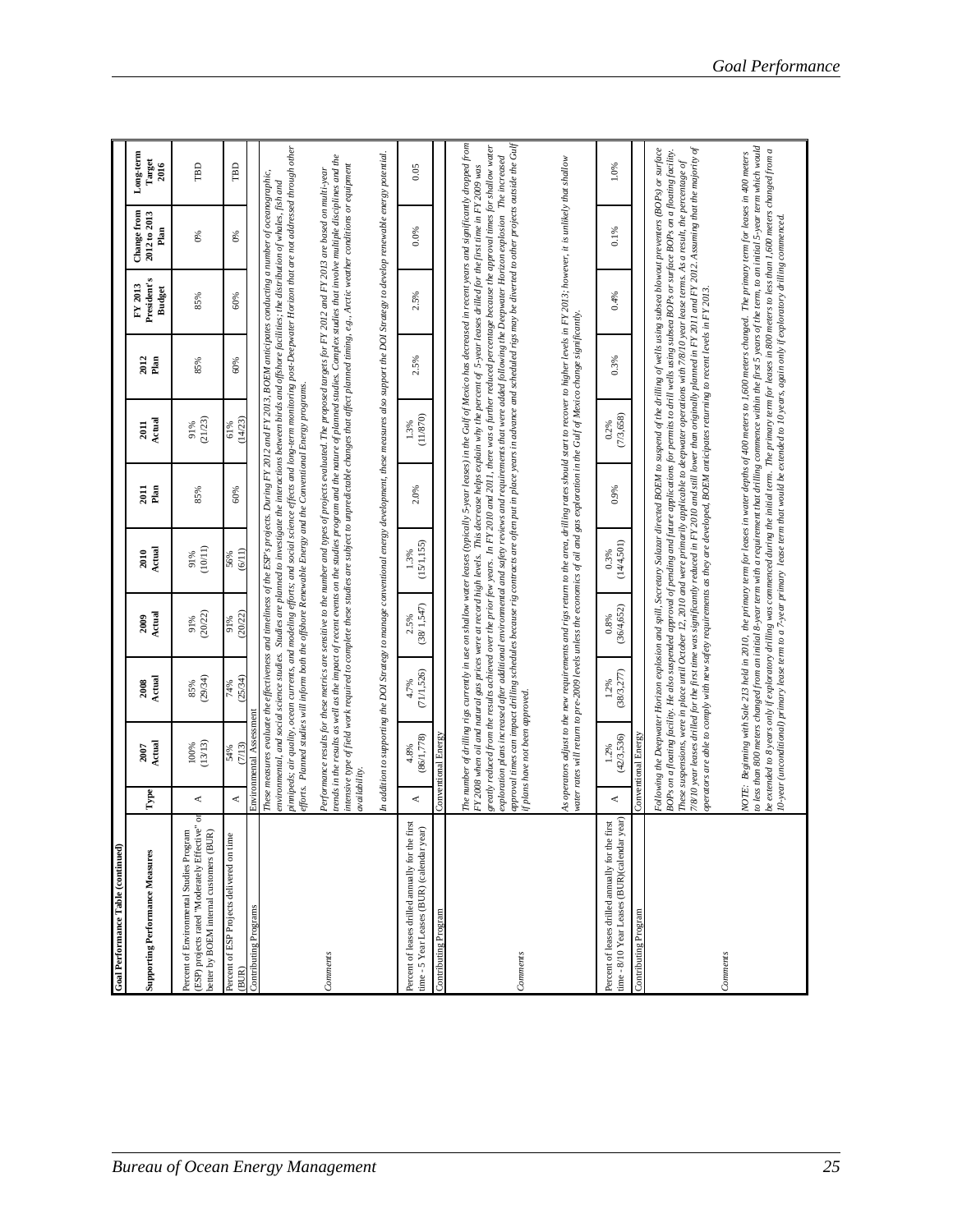| 26                                       | Goal Performance Table (continued)                                                                                                                                    |              |                                         |                                            |                                                                                                                                                                                                                                                                                                                                                                                                                                                                                                                                                                                                                                                                                                                                                                                                                                                                                                                                                                                                                                                                                                                                                                                  |                  |                           |                |              |                                         |                                     |                                     |
|------------------------------------------|-----------------------------------------------------------------------------------------------------------------------------------------------------------------------|--------------|-----------------------------------------|--------------------------------------------|----------------------------------------------------------------------------------------------------------------------------------------------------------------------------------------------------------------------------------------------------------------------------------------------------------------------------------------------------------------------------------------------------------------------------------------------------------------------------------------------------------------------------------------------------------------------------------------------------------------------------------------------------------------------------------------------------------------------------------------------------------------------------------------------------------------------------------------------------------------------------------------------------------------------------------------------------------------------------------------------------------------------------------------------------------------------------------------------------------------------------------------------------------------------------------|------------------|---------------------------|----------------|--------------|-----------------------------------------|-------------------------------------|-------------------------------------|
|                                          | <b>Supporting Performance Measures</b>                                                                                                                                | ${\bf Type}$ | $2007$<br>Actual                        | $\frac{2008}{\text{Actual}}$               | $\begin{array}{c} 2009 \\ \text{Actual} \end{array}$                                                                                                                                                                                                                                                                                                                                                                                                                                                                                                                                                                                                                                                                                                                                                                                                                                                                                                                                                                                                                                                                                                                             | Actual<br>2010   | 2011<br>Plan              | Actual<br>2011 | 2012<br>Plan | President's<br>FY 2013<br><b>Budget</b> | Change from<br>2012 to 2013<br>Plan | Long-term<br>${\bf Target}$<br>2016 |
|                                          | Percent of high bids on leases accepted on<br>rejected within 60 days (BUR)<br><b>Contributing Programs</b>                                                           | $\prec$      | Conventional Energy<br>(259/374)<br>69% | (898/2,181)<br>41.2%                       | 431/660)<br>65.3%                                                                                                                                                                                                                                                                                                                                                                                                                                                                                                                                                                                                                                                                                                                                                                                                                                                                                                                                                                                                                                                                                                                                                                | (264/472)<br>56% | $\sum_{i=1}^{N}$          | $N/A^*$        | 55%          | $60%$ **                                | 5%                                  | $60%$ **                            |
|                                          | Comments                                                                                                                                                              |              |                                         |                                            | The 60-day target was originally set for lease sales with fewer than 600 tracts receiving bids in the Gulf of Mexico Region or 90 tracts in the Alaska Region. The original 2007<br>2012 5-year Program included a 500 percent expansion of acreage for Alaska and a 10 percent increase in the Gulf of Mexico, which increased the number of tracts receiving<br>geophysical data that must be incorporated into current FMV evaluations, lowered the percentage of bids BOEM was be able to evaluate within 60 days in FY 2008. FY 2009<br>acreage can result in some sales being above the baselines of 600 and 90 tracts receiving bids. In FY 2008, GOMR Sales 205 and 206 had 723 and 615 tracts receiving bids<br>bids. Additionally, in the Gulf of Mexico deep water, many leased tracts with 10-year lease terms expire and are made available in subsequent lease sales. This additional<br>respectively, and Alaska Sale 193 resulted in 488 tracts receiving bids. The higher number of tracts being bid upon, coupled with the increased amount of geological and<br>results include evaluations that BOEM performed for BLM's National Petroleum Reserve- Alaska. |                  |                           |                |              |                                         |                                     |                                     |
|                                          |                                                                                                                                                                       | finalized.   |                                         | * No lease sales were held during FY 2011. | ** On November 8, 2011 the Secretary announced the Proposed Outer Continental Shelf(OCS) Oil and Gas Leasing Program for 2012-2017; the Program is still being                                                                                                                                                                                                                                                                                                                                                                                                                                                                                                                                                                                                                                                                                                                                                                                                                                                                                                                                                                                                                   |                  |                           |                |              |                                         |                                     |                                     |
|                                          | n the<br>previous lease sale receiving acceptable high<br>Percent of tracts with high bids rejected<br>bids the next time the tracts are made<br>available (BUR) (FY) | ≺            | (1/3)<br>33%                            | (14/27)<br>51.9%                           | 17.1%<br>(6/35)                                                                                                                                                                                                                                                                                                                                                                                                                                                                                                                                                                                                                                                                                                                                                                                                                                                                                                                                                                                                                                                                                                                                                                  | (8/19)<br>42%    | $\mathbb{N}/\mathbb{A}^*$ | $N/A^*$        | 55%          | 50% **                                  | $-5%$                               | $50\%$ **                           |
|                                          | Contributing Programs                                                                                                                                                 |              | Conventional Energy                     |                                            |                                                                                                                                                                                                                                                                                                                                                                                                                                                                                                                                                                                                                                                                                                                                                                                                                                                                                                                                                                                                                                                                                                                                                                                  |                  |                           |                |              |                                         |                                     |                                     |
|                                          | Comments                                                                                                                                                              | predict.     |                                         |                                            | costs associated with exploring and developing the leases, changes in royalty rates, royalty relief or other incentives, etc.) makes the percentage that will be rejected difficult to<br>This metric compares the bilding results received on rejected tracts from a previous sale the first time these tracts are made available again. High bids for tracts are rejected<br>rejected tracts received acceptable bids in subsequent sales. The number of variables that affect this measure (i.e., predicted oil and gas and associated price paths, predicted<br>as inadequate if they do not meet BOEM's threshold of an acceptable bid based on our economic evaluation. Between FY 2007 and 2010, approximately 35 percent of the                                                                                                                                                                                                                                                                                                                                                                                                                                          |                  |                           |                |              |                                         |                                     |                                     |
|                                          |                                                                                                                                                                       | finalized    |                                         | * No lease sales were held during FY 2011. | ** On November 8, 2011 the Secretary announced the Proposed Outer Continental Shelf (OCS) Oil and Gas Leasing Program for 2012-2017; the Program is still being                                                                                                                                                                                                                                                                                                                                                                                                                                                                                                                                                                                                                                                                                                                                                                                                                                                                                                                                                                                                                  |                  |                           |                |              |                                         |                                     |                                     |
| <b>Bureau of Ocean Energy Management</b> |                                                                                                                                                                       |              |                                         |                                            |                                                                                                                                                                                                                                                                                                                                                                                                                                                                                                                                                                                                                                                                                                                                                                                                                                                                                                                                                                                                                                                                                                                                                                                  |                  |                           |                |              |                                         |                                     |                                     |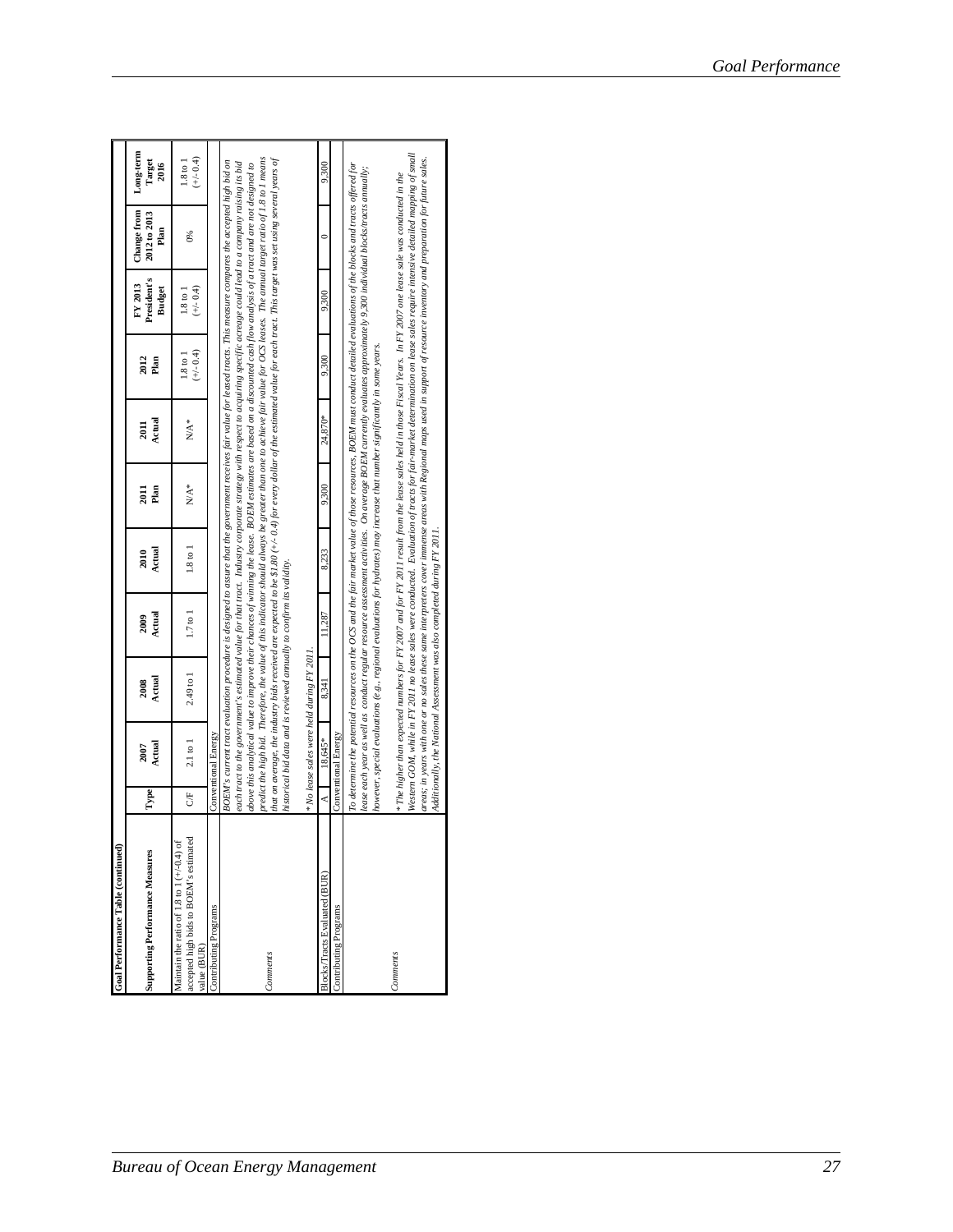*This page intentionally left blank.*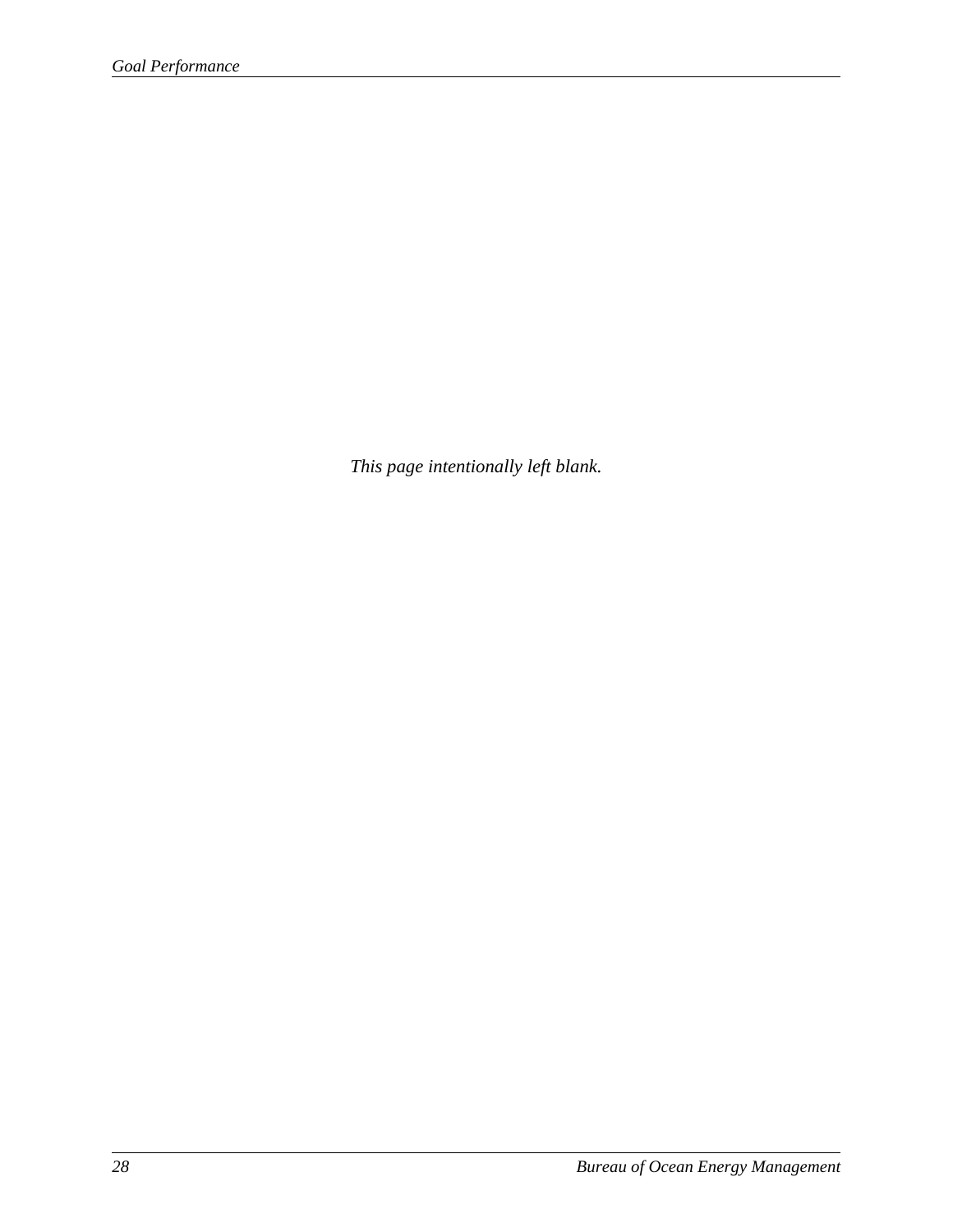## **Bureau of Ocean Energy Management**

Bureau Budget Tables

*(Dollars in Thousands)* 

Tables provided here display 2011 dollar amounts that reflect estimates for the OEM account under BOEMRE in the 2011 Operating Plan (before BOEM and BSEE were separated). Tables also present FTE levels from the Financial Business Management System (FBMS) that reflect actual paid hours for BOEM employees accrued during FY 2011, and FTE estimates for 2012 and 2013 build upon this information.

| <b>Account/Subactivity</b>           | <b>FY 2011</b><br>Actual $1/$ | 2012 Enacted<br>PL 112-74 $^{2/}$ | FY 2013<br>Request $3/$ |
|--------------------------------------|-------------------------------|-----------------------------------|-------------------------|
| <b>Ocean Energy Management</b>       |                               |                                   |                         |
| Renewable Energy                     | 23,147                        | 22,685                            | 24,046                  |
| <b>Auction Support Services</b>      |                               |                                   | $[-1, 296]$             |
| <b>Conventional Energy</b>           | 48,949                        | 47,245                            | 47,612                  |
| <b>Environmental Assessment</b>      | 51,889                        | 62,016                            | 62,938                  |
| <b>Environmental Studies</b>         |                               |                                   | $[+700]$                |
| <b>General Support Services</b>      | 19,144                        | 12,785                            | 13,345                  |
| <b>Administrative Reduction</b>      |                               |                                   | $[-122]$                |
| <b>Executive Direction</b>           | 17,884                        | 16,047                            | 16,164                  |
| <b>Total, OEM</b>                    | 161,013                       | 160,778                           | 164,105                 |
| <b>Offsetting Rental Receipts</b>    | $-60,512$                     | -98,993                           | $-98,791$               |
| <b>Cost Recovery Fees</b>            | $-2,787$                      | $-2,089$                          | $-2,613$                |
| <b>Total, Offsetting Collections</b> | $-63,299$                     | $-101,082$                        | $-101,404$              |
| <b>OCS</b> Connect Rescission        | $-12,500$                     |                                   |                         |
| <b>NET TOTAL, BOEM</b>               | 85,214                        | 59,696                            | 62,701                  |
| <b>Full Time Equivalents (FTE)</b>   |                               |                                   |                         |
| <b>Total Direct FTE</b>              | 460                           | 498                               | 498                     |
| Total Reimbursable FTE <sup>4/</sup> | 68                            | 74                                | 74                      |
| <b>Total, FTE</b>                    | 528                           | 572                               | 572                     |

#### **Table 5 : Account and Subactivity Detail**

 $1/$  The rescission amount shown here reflects the BOEM portion of the \$25 million rescission of prior-year balances included in the first FY 2011 Continuing Resolution (P.L. 11-242, Sec. 128).

 $^{2}$  The 2012 Omnibus, PL 112-74, included an across-the-board reduction of 0.16%, which is reflected in the subactivity amounts in the table.

 $3/$  Changes in 2013 include  $+$ \$1.45 million in fixed costs and an additional \$322,000 in offsetting collections. The revised offsetting collections amount reflects an updated rental receipts estimate based upon certain economic assumptions.

 $4$  Full Time Equivalent (FTE) is a standardized unit representing the average time worked of one full-time employee over one year. Here, the term "reimbursable" refers to FTEs paid for using offsetting collections.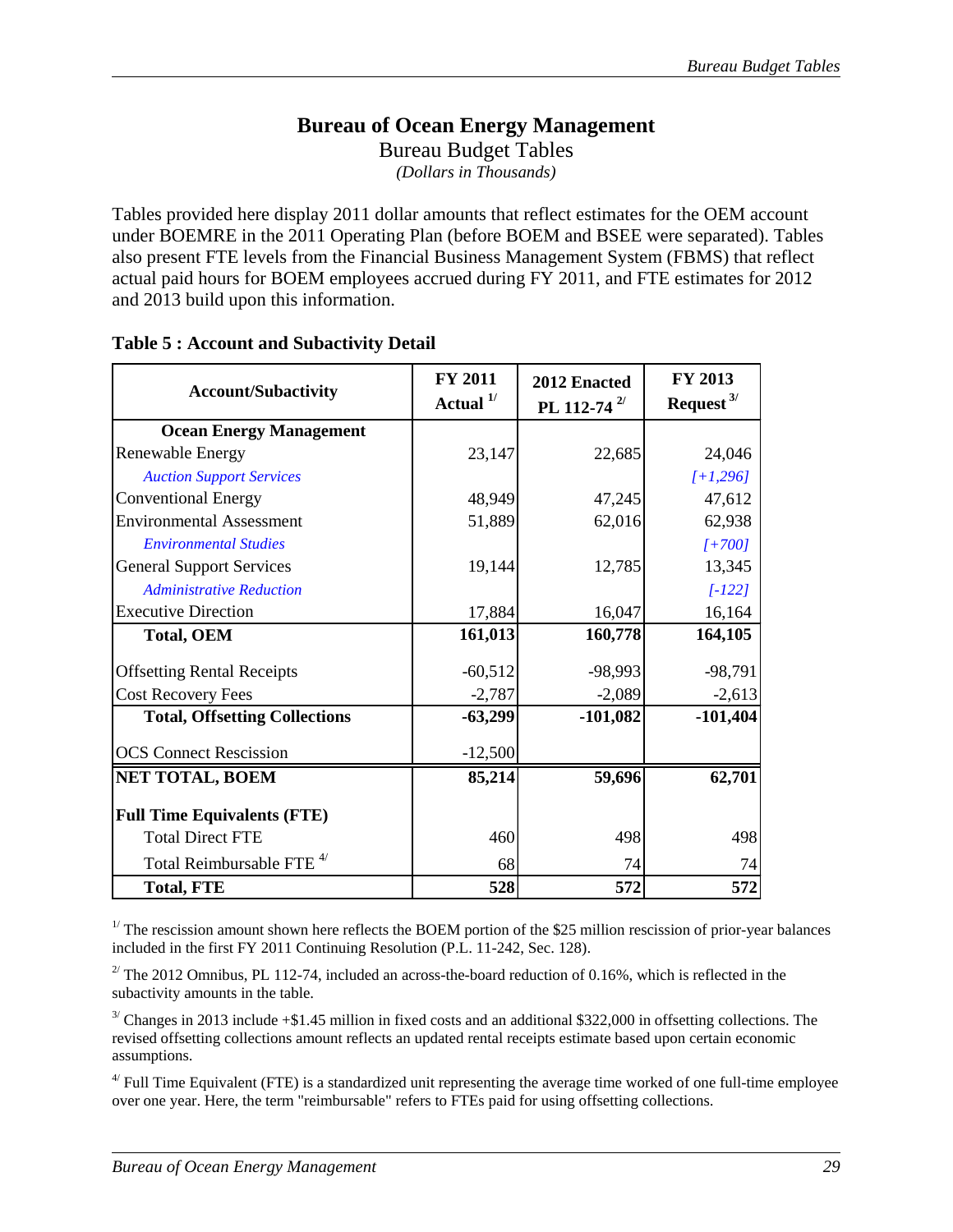**Table 6 : Budget at a Glance** 

|                               | Actual<br>2011 | Enacted<br>2012 | 2013 Fixed<br>Costs     | Services<br>Support<br>Auction | Environ-<br><b>Studies</b><br>mental | Reduction<br>istrative<br>Admin- | Collections<br>Offsetting<br>Change in | FY 2013<br>Request |
|-------------------------------|----------------|-----------------|-------------------------|--------------------------------|--------------------------------------|----------------------------------|----------------------------------------|--------------------|
| Ocean Energy Management       |                |                 |                         |                                |                                      |                                  |                                        |                    |
| Renewable Energy              | 23,147         | 22,685          | $-65$                   | $+1,296$                       |                                      |                                  |                                        | 24,046             |
| Conventional Energy           | 48,949         | 47,245          | $+367$                  |                                |                                      |                                  |                                        | 47,612             |
| Environmental Assessment      | 51,889         | 62,016          | $+222$                  |                                | $+700$                               |                                  |                                        | 62,938             |
| General Support Services      | 19,144         | 12,785          | $+682$                  |                                |                                      | $-122$                           |                                        | 13,345             |
| <b>Executive Direction</b>    | 17,884         | 16,047          | $+117$                  |                                |                                      |                                  |                                        | 16,164             |
| Total, OEM                    | [61,013]       | 160,778         | $+1,453$                | $+1,296$                       | $+700$                               | -122                             |                                        | 164,105            |
|                               |                |                 |                         |                                |                                      |                                  |                                        |                    |
| Offsetting Collections        |                |                 |                         |                                |                                      |                                  |                                        |                    |
| Rental Receipts               | $-60,512$      | $-98,993$       |                         |                                |                                      |                                  | $+202$                                 | $-98,791$          |
| Cost Recovery Fees            | $-2,787$       | $-2,089$        |                         |                                |                                      |                                  | $-524$                                 | $-2,613$           |
| Total, Offsetting Collections | $-63,299$      | $-101,082$      | $\widehat{\mathcal{F}}$ | $\widehat{\mathcal{F}}$        | $\widehat{\mathcal{F}}$              | $\widehat{+}$                    | -322                                   | $-101,404$         |
| <b>OCS</b> Connect Rescission | $-12,500$      |                 |                         |                                |                                      |                                  |                                        |                    |
| Net Appropriation             | 85,214         | 59,696          | $+1,453$                | $+1,296$                       | $+700$                               | $-122$                           | -322                                   | 62,701             |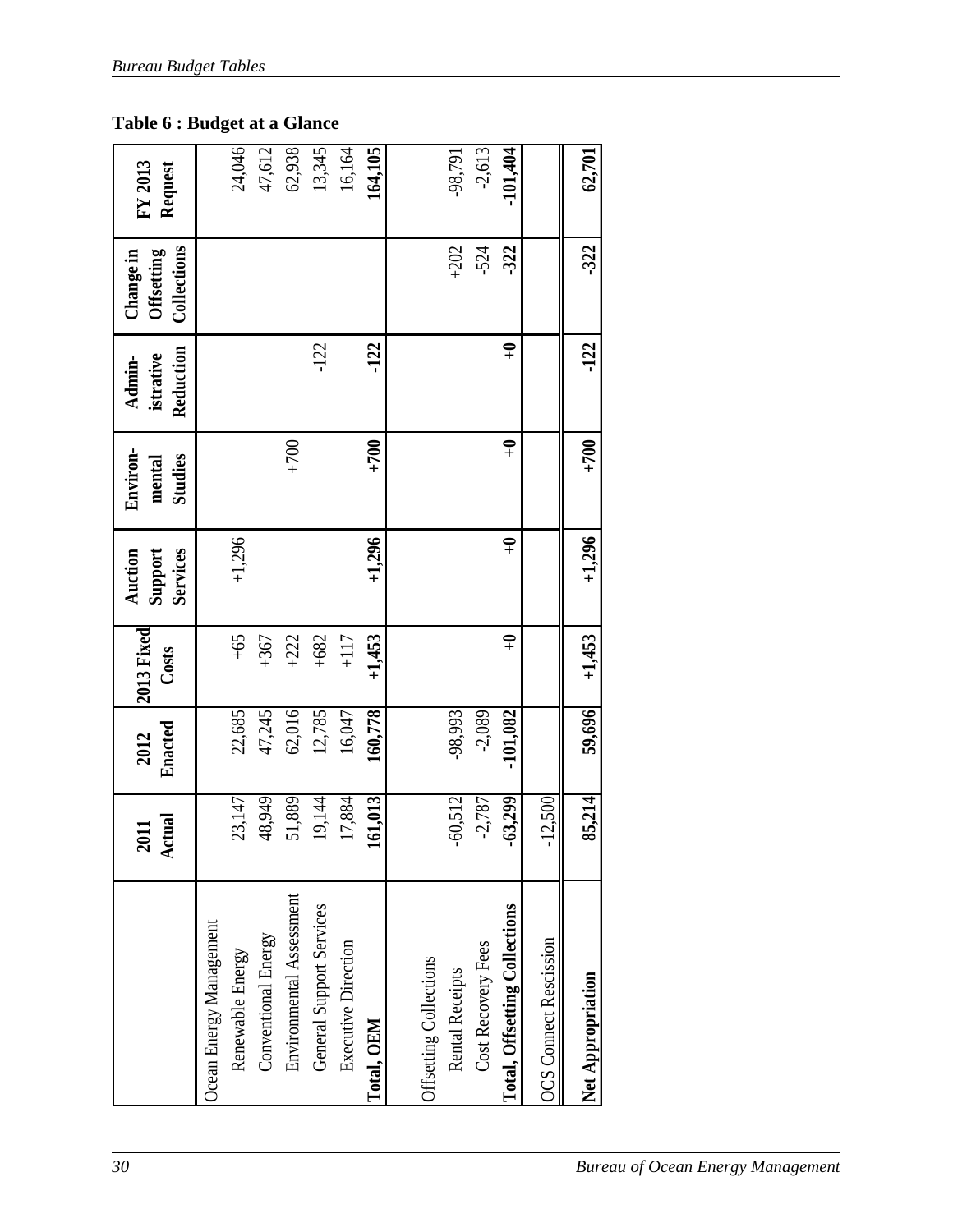|                                                             |           | <b>Table 7: Summary</b> |                            |                      |                        |                            |                      |                               | of Requirements                 |                      |                        |                                 |                      |                        |                            |                           |                          |           |                               |                 |                    |                               |                         |
|-------------------------------------------------------------|-----------|-------------------------|----------------------------|----------------------|------------------------|----------------------------|----------------------|-------------------------------|---------------------------------|----------------------|------------------------|---------------------------------|----------------------|------------------------|----------------------------|---------------------------|--------------------------|-----------|-------------------------------|-----------------|--------------------|-------------------------------|-------------------------|
| <b>Changes</b> from<br>2012                                 | Amount    |                         | $+1,361$                   |                      |                        | $+367$                     |                      |                               | $+922$                          |                      |                        | $+560$                          |                      |                        | $+117$                     |                           |                          | $+3,327$  | $-322$                        | $+202$          | $-524$             |                               | $+3,005$                |
|                                                             | $FTE$     |                         | $\bullet$                  |                      |                        | $\bullet$                  |                      |                               | $\bullet$                       |                      |                        | $\bullet$                       |                      |                        | $\bullet$                  |                           |                          | 0         |                               |                 |                    |                               | $\bullet$               |
|                                                             | Amount    |                         | 24,046                     | 8,764                | 15,282                 | 47,612                     | 24,594               | 23,018                        | 62,938                          | 16,159               | 46,779                 | 13,345                          | 4,018                | 9,327                  | 16,164                     | 9,166                     | 6,998                    | 164,105   | $-101,404$                    | $-98,791$       | $-2,613$           |                               | 62,701                  |
| 2013 President's<br><b>Budget</b>                           | $FTE$     |                         | $\boldsymbol{\mathscr{F}}$ | 42                   | $\circ$                | 272                        | 236                  | $\mathcal{L}$                 | 165                             | 144                  | 21                     | $\bullet$                       | $\circ$              | $\circ$                | 87                         | $\beta$                   | $\overline{1}$           | 572       |                               |                 |                    |                               | 572                     |
|                                                             | Amount    |                         | $+1,296$                   |                      |                        | $\bullet$                  |                      |                               | $+700$                          |                      |                        | $-122$                          |                      |                        | $\bullet$                  |                           |                          | $+1,874$  | $-322$                        | $+202$          | $-524$             |                               | $+1,552$                |
| Program Changes<br>$\begin{pmatrix} -1 \\ +1 \end{pmatrix}$ | FTE       |                         | $\bullet$                  |                      |                        | $\bullet$                  |                      |                               | $\bullet$                       |                      |                        | $\bullet$                       |                      |                        | $\bullet$                  |                           |                          | $\bullet$ |                               |                 |                    |                               | $\bullet$               |
| Internal                                                    | Transfers |                         | $\bullet$                  |                      |                        | $\bullet$                  |                      |                               | $\bullet$                       |                      |                        | $\bullet$                       |                      |                        | $\bullet$                  |                           |                          | $\bullet$ |                               |                 |                    |                               | 0                       |
| <b>Fixed Costs</b>                                          | & Related |                         | $\frac{59}{7}$             |                      |                        | $+367$                     |                      |                               | $+222$                          |                      |                        | $+682$                          |                      |                        | $+117$                     |                           |                          | $+1,453$  |                               |                 |                    |                               | $+1,453$                |
|                                                             | Amount    |                         | 22,685                     | 7,454                | 15,231                 | 47,245                     | 24,301               | 22,944                        | 62,016                          | 15,403               | 46,613                 | 12,785                          | 3,476                | 9,309                  | 16,047                     | 9,062                     | 6,985                    | 160,778   | $-101,082$                    | $-98,993$       | $-2,089$           |                               | 59,696                  |
| 2012 Enacted                                                | FTE       |                         | 48                         | 42                   | $\circ$                | 272                        | 236                  | $\mathfrak{z}_{\mathfrak{c}}$ | 165                             | 144                  | 21                     | $\bullet$                       | $\circ$              | $\circ$                | 87                         | $\widetilde{\mathcal{H}}$ | $\overline{1}$           | 572       |                               |                 |                    |                               | 572                     |
|                                                             | Amount    |                         | 23,147                     | 13,609               | 9,538                  | 8,949<br>4                 | 34,582               | 14,367                        | 51,889                          | 22,699               | 29,190                 | 9,144                           | 13,314               | 5,830                  | 7,884                      | 13,510                    | 4,374                    | 161,013   | $-63,299$                     | $-60,512$       | $-2,787$           | $-12,500$                     | 85,214                  |
| 2011 Actual                                                 | FTE       |                         | 33                         | 28                   | 5                      | 247                        | 214                  | 33                            | 184                             | 164                  | $20\,$                 | ∘                               | $\circ$              | $\circ$                | 2                          | 54                        | $\overline{\mathcal{L}}$ | 528       |                               |                 |                    |                               | 528                     |
|                                                             |           | Ocean Energy Management | Renewable Energy           | Direct Appropriation | Offsetting Collections | <b>Conventional Energy</b> | Direct Appropriation | Offsetting Collections        | <b>Environmental Assessment</b> | Direct Appropriation | Offsetting Collections | <b>General Support Services</b> | Direct Appropriation | Offsetting Collections | <b>Executive Direction</b> | Direct Appropriation      | Offsetting Collections   | Total     | <b>Offsetting Collections</b> | Rental Receipts | Cost Recovery Fees | <b>OCS Connect Rescission</b> | Net Appropriation, BOEM |

*Bureau of Ocean Energy Management 31*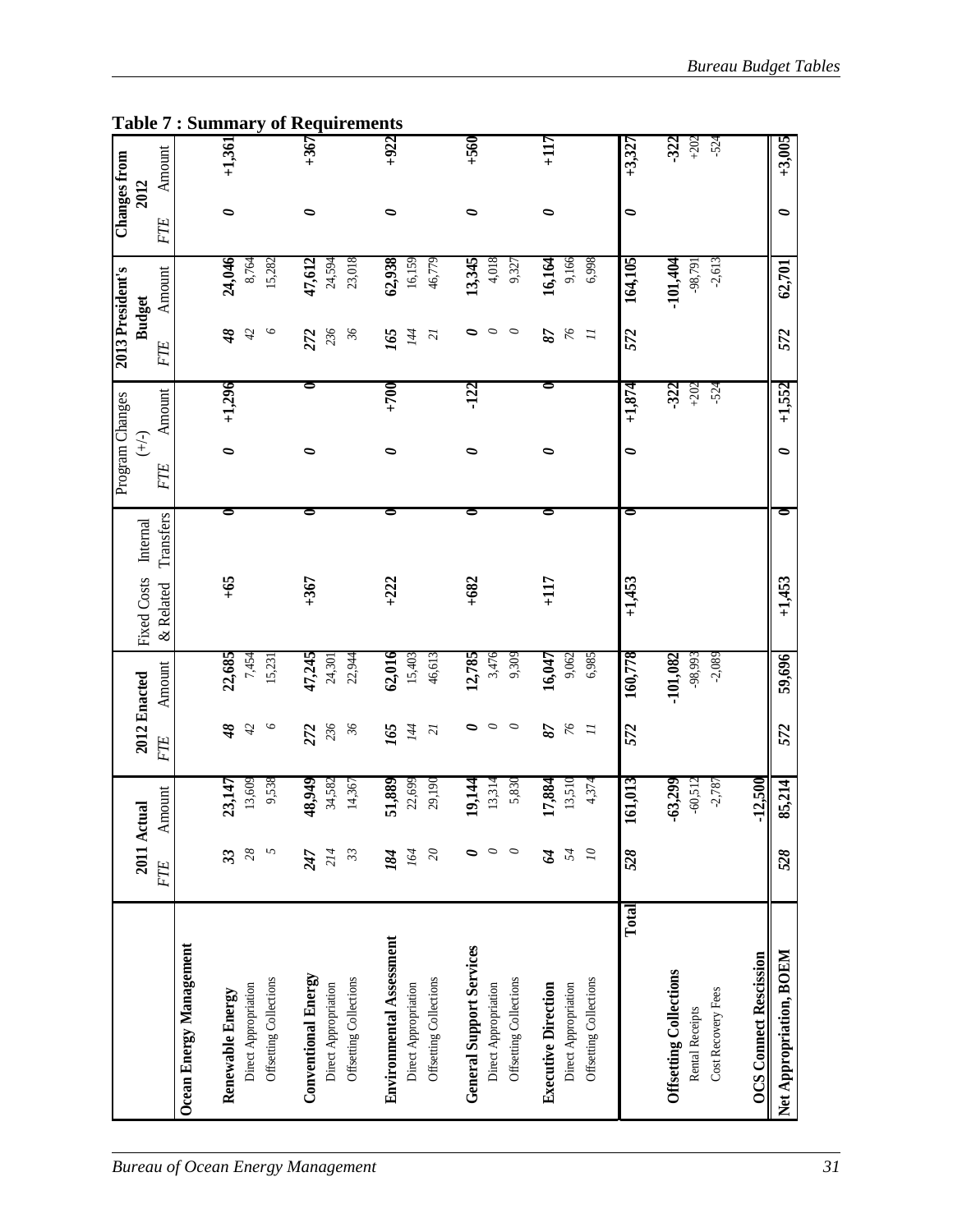*This page intentionally left blank.*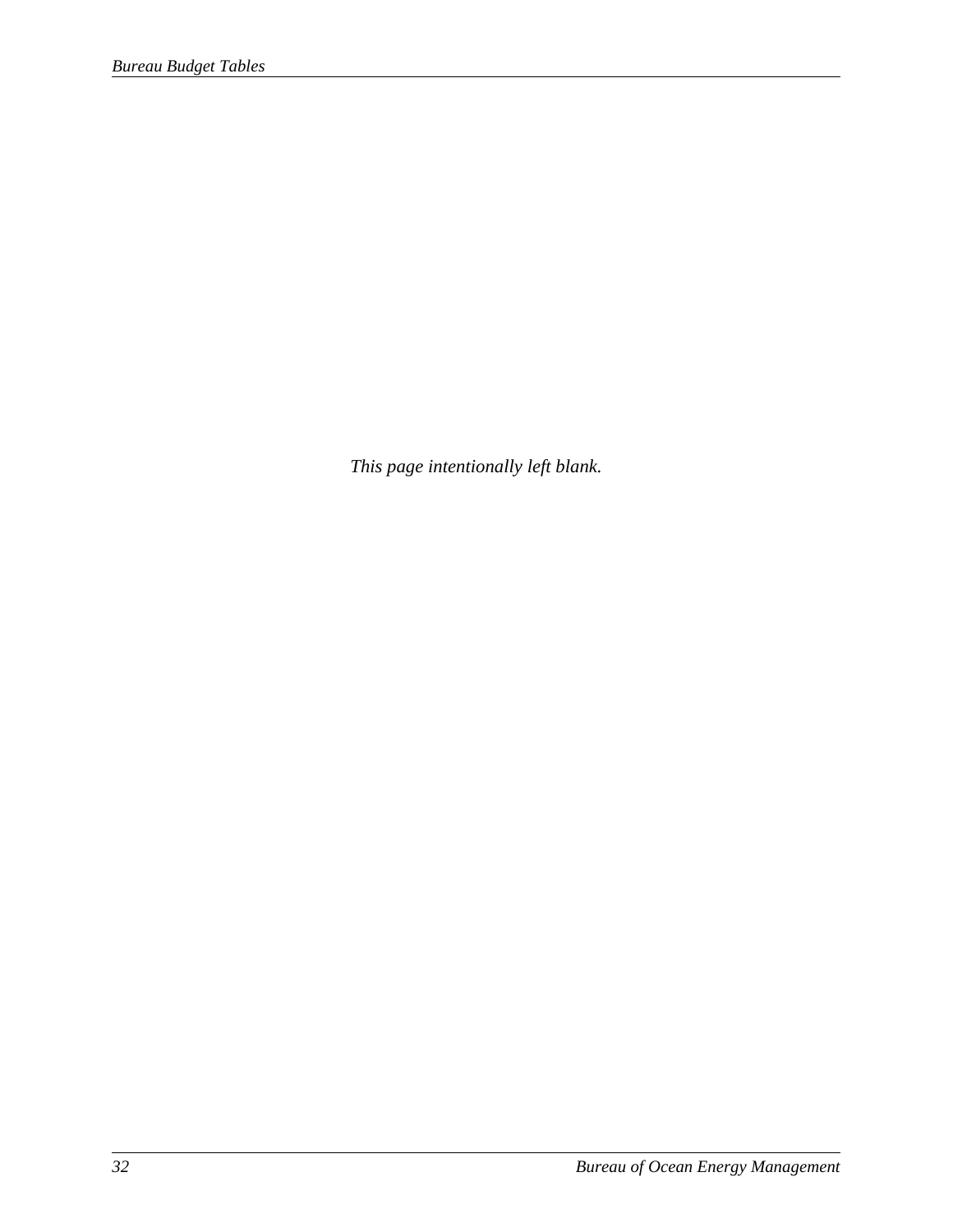## **FY 2013 PERFORMANCE BUDGET**

## Bureau of Ocean Energy Management *Renewable Energy Activity*

| Table 8: Renewable Energy Activity Budget Summary |  |  |
|---------------------------------------------------|--|--|
|                                                   |  |  |

|                         |                |                | <b>Fixed</b> | Program        | 2013           | <b>Change from</b> |
|-------------------------|----------------|----------------|--------------|----------------|----------------|--------------------|
|                         |                | 2012           | Costs        | <b>Changes</b> | <b>Budget</b>  | 2012               |
|                         |                | <b>Enacted</b> | $(+/-)$      | $(+/-)$        | <b>Request</b> | $(+/-)$            |
| <b>Renewable Energy</b> | $($ \$000) $ $ | 22.685         | $+65$        | $+1.296$       | 24,046         | $+1,361$           |
|                         | FTE            | 48             |              |                | 481            |                    |

#### **SUMMARY OF PROGRAM CHANGES**

| <b>Program Changes</b>          |               | <b>Amount</b><br>$(\$000)$ | <b>FTE</b> |
|---------------------------------|---------------|----------------------------|------------|
| <b>Fixed Costs</b>              |               | $+65$                      |            |
| <b>Auction Support Services</b> |               | $+1,296$                   |            |
|                                 | <b>Total:</b> | $+1,361$                   |            |

#### **JUSTIFICATION OF PROGRAM CHANGES**

The FY 2013 President's Budget requests an increase of \$1.36 million for BOEM's renewable energy activities. This increase is comprised of:

**Fixed Costs (+ \$65,000; +0 FTE).** This budget request fully funds fixed costs for Renewable Energy activities.

**Auction Support Services (+ \$1,296,000; +0 FTE).** The Secretary's "Smart from the Start" initiative has greatly accelerated the timing of potential wind lease sales by shifting the detailed environmental impact statement (EIS) process until after the issuance of renewable energy leases, instead of before the lease sale. As a result of this accelerated auction schedule, BOEM requests additional funds for contract services for renewable energy auction support and for the purchase of wind resource data.

Accommodating the efficient development of offshore wind projects across adjacent lease blocks will necessitate a different and more sophisticated auction format than that used for oil and gas leasing. Renewable energy auctions need to be configured to ensure that each winning bidder obtains a sufficient number of contiguous tracts on which to develop an economically viable wind energy project. In the case of oil and gas leasing, an economically viable project can be accommodated on a single offshore block, by acquiring adjacent blocks in future sales, or through provision of traditional unitization agreements among companies whose leases overlie the same geologic prospect. Similar options generally are not available for wind energy projects.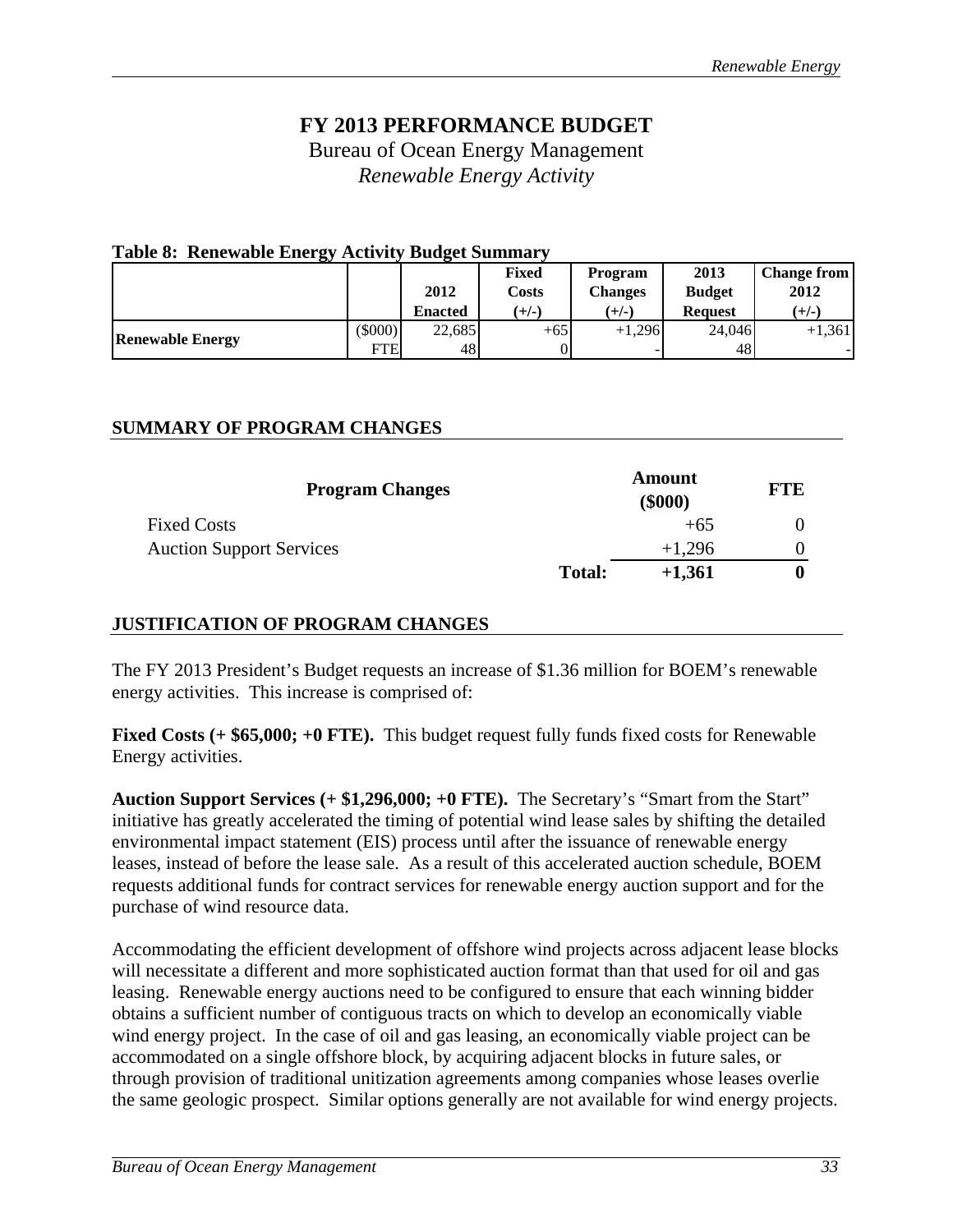The anticipated auction format will consist of a simultaneously ascending multiple round approach. The requested funding will enable BOEM to acquire the services and expertise to implement the new auction procedures by providing a mock auction training session for qualified bidders, arranging for suitable bid submission procedures, evaluating the eligibility of bids between rounds, assessing the effects on the sale results from bidders exercising bid-exit strategies, and optimizing final sale results using previous round bids to sell tracts not awarded at the end of the last bidding round. BOEM will also acquire services to provide back-up capabilities, verification of final results, and documentation of bids in all rounds, in conjunction with a secure bidding environment that guaranties confidentiality of bidding information during the auction.

BOEM will need to assess the wind resource in the proposed wind energy areas in conjunction with lease sales earlier than previously anticipated. While BOEM gains experience with these data and evaluates developing capabilities to conduct these resource assessments internally, BOEM will need to purchase wind resource data for the potential sale areas in advance of lease sales. This request anticipates the need for two area purchases in FY 2013.

This funding will enable BOEM to meet the Secretary's plan to accelerate the timing of potential wind lease sales and will expedite its ability to facilitate renewable energy production on the Outer Continental Shelf, which will benefit both the economy and the energy security of the nation. Complex auction formats have numerous logistical and security issues to accompany their procedural complexities. Contracting these services will ensure an effective and efficient auction process in FY 2013.

## **PROGRAM OVERVIEW**

The Outer Continental Shelf has significant potential as a source of new domestic energy generation from renewable energy resources. Section 388 of the Energy Policy Act of 2005 gave the Secretary of the Interior the authority to issue leases, easements, and rights-of-way on the OCS for activities that produce or support production, transportation, or transmission of energy from sources other than oil and gas. Section 388 also authorized the Secretary to permit OCS activities that repurpose facilities currently or previously used for activities authorized under the Outer Continental Shelf Lands Act. Renewable energy and alternate use projects may include wind, wave energy, and hydrogen generation projects, as well as projects that make alternative use of existing oil and natural gas platforms in Federal waters.

In 2009, President Obama and Secretary Salazar announced a framework of regulations that would allow the Renewable Energy Program to manage offshore renewable energy activities and alternate uses of the OCS in order to ensure orderly, safe and environmentally responsible renewable energy development and provide for a fair return for use of OCS lands. Also in 2009, the Minerals Management Service and the Federal Energy Regulatory Commission (FERC) signed a Memorandum of Understanding (MOU) that provides for joint regulation of potential OCS commercial wave and ocean current projects. Following the reorganization of the MMS,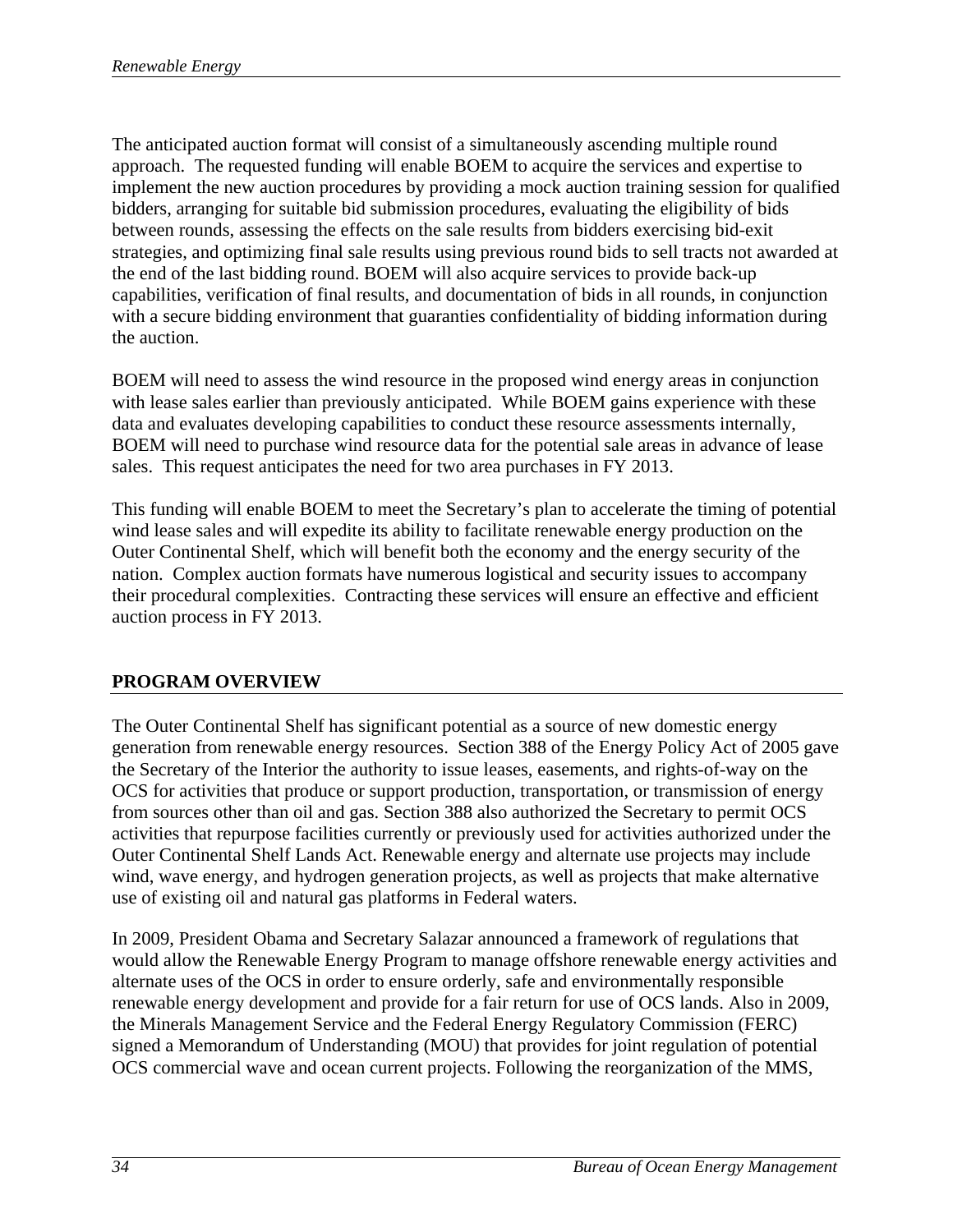the Renewable Energy Program under the Bureau of Ocean Energy Management continues to support these activities on the OCS.

In the foreseeable future, BOEM anticipates development of renewable energy on the OCS from three general sources:

1. *Offshore Wind Energy.* Offshore wind turbines are being used in a number of countries to harness the energy of the moving air over the oceans and convert it to electricity. Offshore winds tend to flow at higher sustained speeds than onshore winds, making turbines more efficient. As seen in Figure 3 below, offshore wind speeds along the Atlantic and Pacific coasts indicate those areas as having the greatest potential for offshore wind energy production.

#### **Figure 3: Offshore Wind Speeds in Coastal Areas**



In 2011, the Department of the Interior and the Department of Energy announced a National Offshore Wind Strategy with a scenario for achieving 10 gigawatts of wind capacity in the OCS and Great Lakes by 2020 (although potential renewable energy development in the Great Lakes is not regulated by BOEM). Offshore Atlantic winds alone have the technical potential to produce an estimated 1,000 gigawatts of energy; the Strategy seeks to harness a small portion of this potential by driving down the cost of offshore wind production to make it competitive with other electricity generation sources.

2. *Ocean Wave Energy (Hydrokinetic).*There is tremendous energy in ocean waves, and technology and project developers are evaluating existing and developing wave technology to capture this energy. Wave power devices extract energy directly from the surface motion of ocean waves. A variety of technologies have been proposed to capture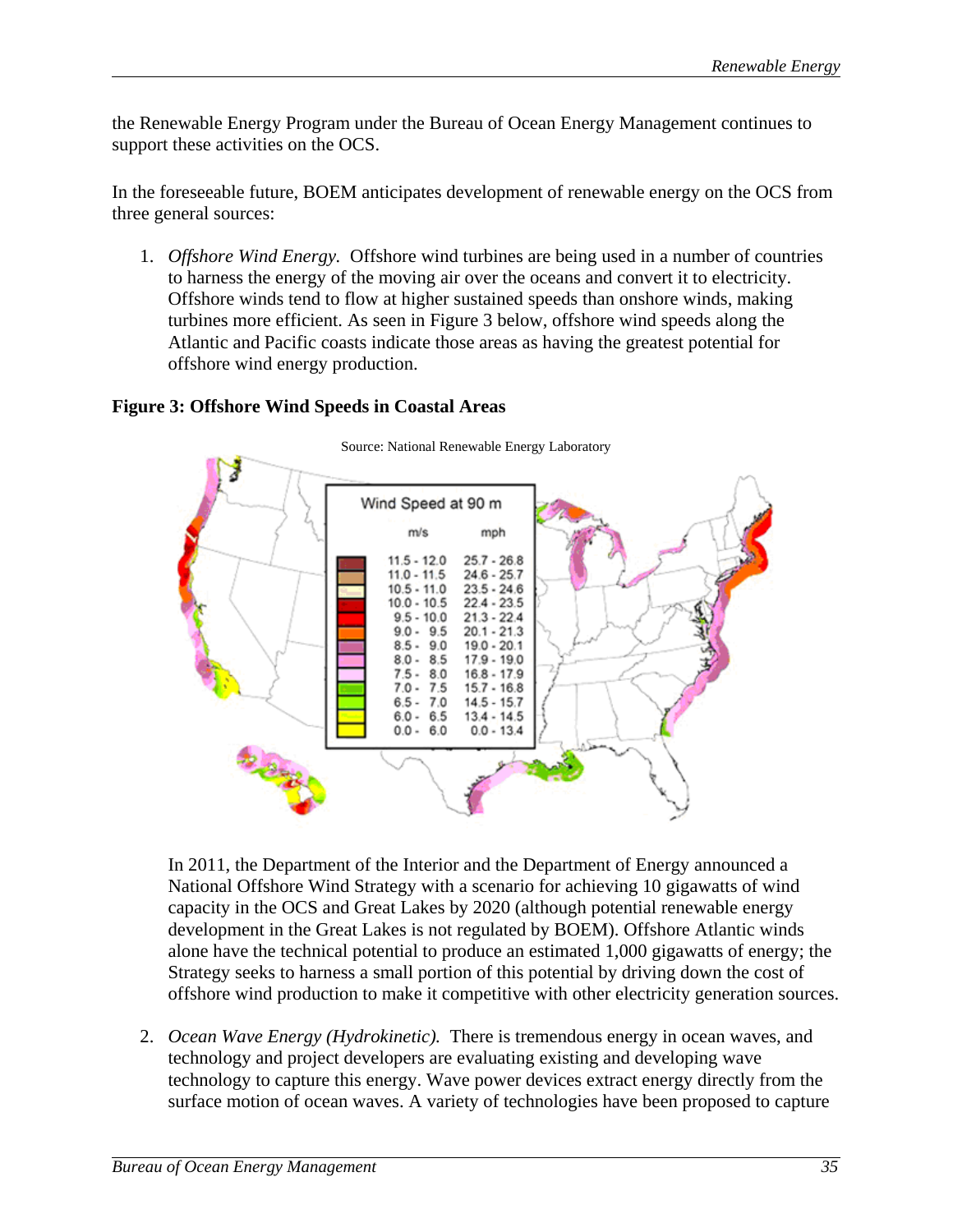that energy, and some of the more promising designs are undergoing demonstration testing. West coast states (California, Oregon and Washington) and Hawaii have all received attention from developers as sites for wave parks, and proposals are expected to be submitted in FY 2012 and 2013.

3. *Ocean Current Energy (Hydrokinetic).* Ocean currents also contain an enormous amount of energy that can be captured and converted to a usable form. Some of the ocean currents on the OCS are the Gulf Stream, Florida Straits Current, and California Current. At this time, the area with the greatest potential for ocean current energy development is the Florida coast. Technology is still at an early stage of development, but it is likely that submerged water turbines similar to wind turbines would be employed to extract energy from ocean currents.

#### **Leasing**

As required by the Energy Policy Act, BOEM will issue renewable energy leases and grants on a competitive basis unless it determines that no competitive interest exists. Leases and grants are generally issued through a competitive sale, but if it is determined that no competitive interest exists, then BOEM may proceed with the non-competitive lease or grant negotiation process. In either case, the developer must submit and receive approval of appropriate plans or FERC license applications prior to moving forward with their proposed activities. At the end of the lease or grant term, the developer must decommission facilities in compliance with BOEM regulations.

#### *Atlantic Region:*

As of December 2011, BOEM has issued five renewable energy leases on the OCS since establishing the regulatory framework governing the Renewable Energy Program in 2009. BOEM executed four short-term wind resource assessment leases in 2009 for areas offshore New Jersey and Delaware and a commercial lease for the Cape Wind Energy Project offshore Massachusetts in 2010.

Additionally, BOEM has initiated the renewable energy planning and leasing process offshore a number of coastal states. As part of this process, BOEM has established intergovernmental task forces in states that have expressed interest in commercial development of offshore renewable energy in order to facilitate coordination and consultation and assist government decisionmaking for leasing proposals on the OCS. The role of each task force is to collect and share relevant information that will be useful to BOEM during its decision-making process. BOEM intergovernmental task forces have been established in Maine, Massachusetts, Rhode Island, New York, New Jersey, Delaware, Maryland, Virginia, North Carolina, South Carolina, Oregon and Hawaii. These task force meetings have been extremely productive and have helped identify areas of significant promise and interest for offshore development, in addition to providing early identification, and steps toward resolution, of potential conflicts.

BOEM has completed an Environmental Assessment for wind energy areas offshore the mid-Atlantic coast that will allow for commercial leasing to occur in 2012 and 2013.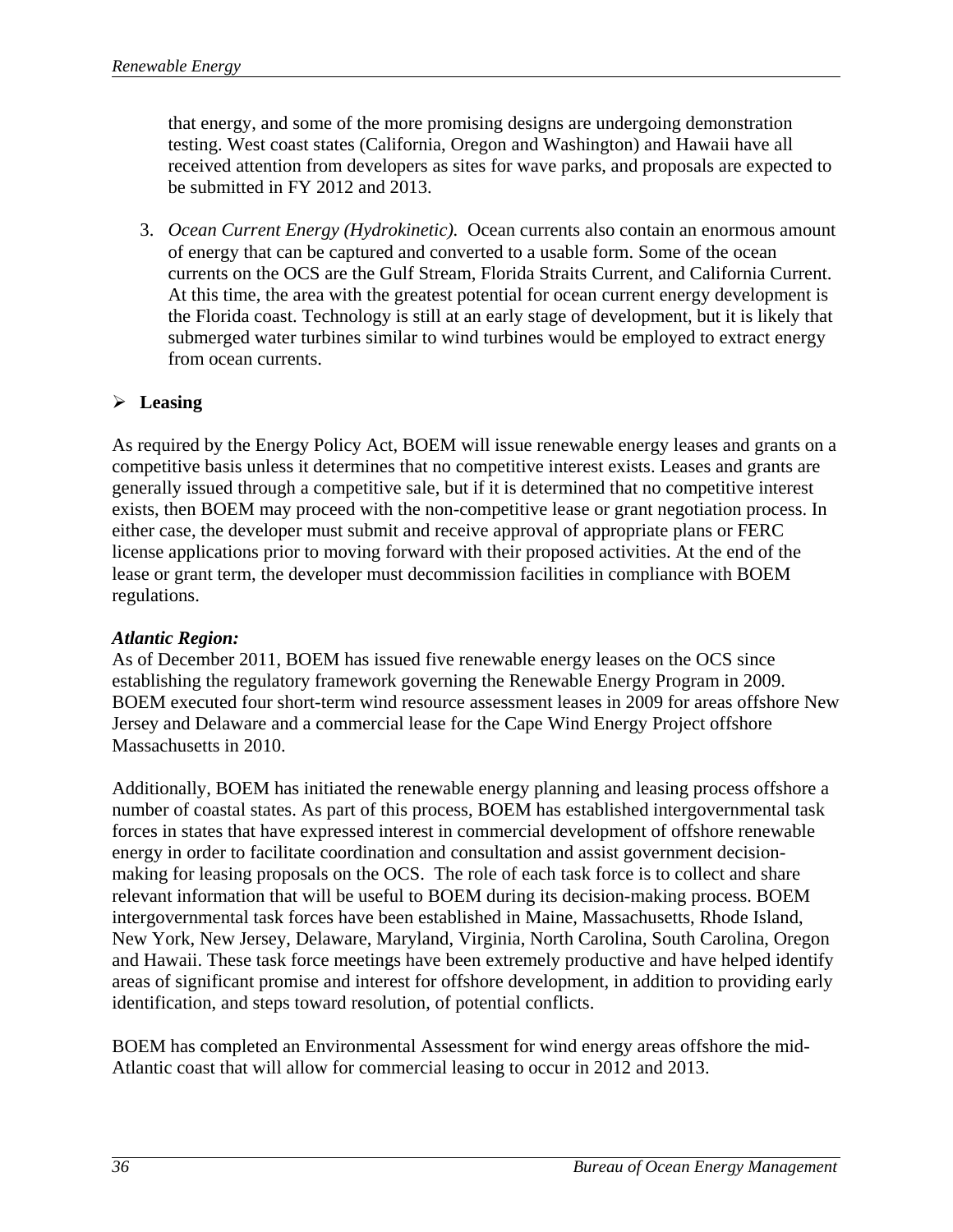#### *Pacific Region:*

The Pacific Regional Office has received interest in commercial and research leases for wind and wave projects offshore Oregon, California and Hawaii. While the lease block grid has already been created for Hawaii, the work of generating the offshore boundaries, such as the Submerged Lands Act boundary, will require most of 2012 to complete. It is anticipated that the final mapping products will be available in mid-2013.

## **Rights-of-Way**

In addition to issuing leases, BOEM also has the authority to issue right-of-way grants that allow developers to build electricity transmission lines between renewable energy installations and to connect to the onshore electrical grid. BOEM received a right-of-way request for a proposed transmission line running from Virginia to New York on the Atlantic OCS and has issued a public notice to determine whether competitive interest exists in moving forward with that potential project. BOEM has also received a right-of-way grant request for an area off the coast of Rhode Island and expects additional requests in the near future, including one to allow transmission through Federal waters between some islands in Hawaii. The Pacific Region is working with Hawaii and DOE on programmatic issues associated with the inter-island cable as part of a Programmatic EIS on Hawaii wind energy.

## **Payments**

As required by the Energy Policy Act, BOEM has established payment terms to ensure fair return to the U.S. Treasury for the rights conveyed by OCS renewable energy leases and grants. All lessees and grantees must pay rent, and lessees must pay an operating fee in lieu of rent when commercial electrical generation commences. The operating fee is based on the installed capacity of the wind turbine generators. In 2012, BOEM estimates it will collect more than \$360,000 in payments on OCS renewable energy leases and grants.

## **2013 PROGRAM PERFORMANCE**

BOEM has seen a substantial increase in renewable energy interest and activity since the establishment of the Renewable Energy and Alternative Use Program. Efforts now range from establishing task forces to conducting planning or leasing processes for renewable energy activities offshore all the Atlantic coastal states and offshore Oregon and Hawaii. The Program will continue to advance all of its major activities in FY 2013, building on recent accomplishments as well as milestones expected in FY 2012.

#### **Program Development and Implementation**

The final Renewable Energy regulatory framework was published on April 29, 2009. Since then, BOEM has published the following guidelines related to renewable energy activities on the OCS:

- Guidelines for the Renewable Energy Framework (July 2009);
- Guidelines for Information Requirements for a Renewable Energy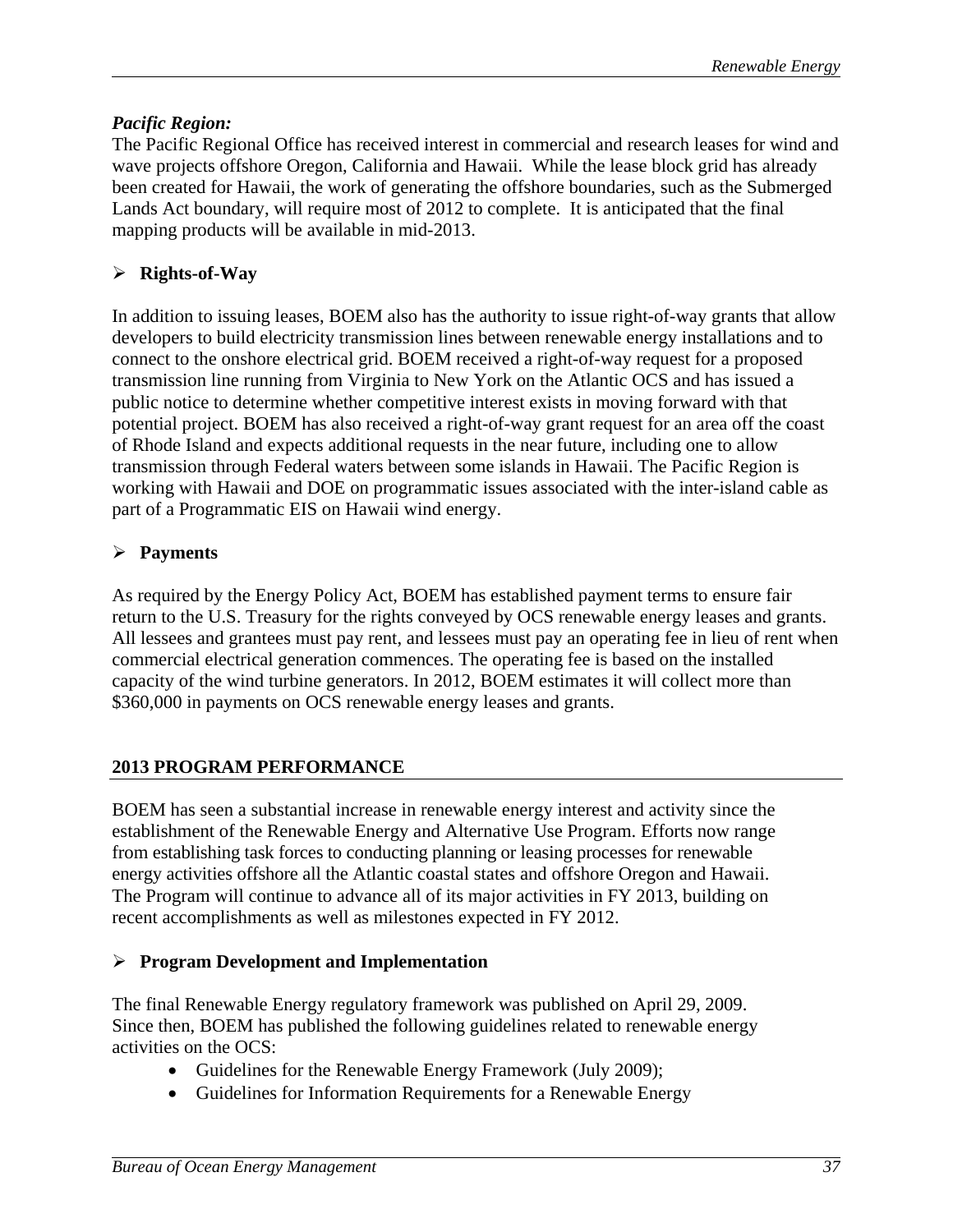Construction and Operations Plan (December 2010);

- Qualification Guidelines to Acquire and Hold Renewable Energy Leases and Grants and Alternate Use Grants (March 2011); and
- Guidelines for Providing Geological and Geophysical, Hazards, and Archaeological Information (April 2011).

In consultation with the National Oceanic and Atmospheric Agency (NOAA) and the U.S. Fish and Wildlife Service (FWS), BOEM is currently developing survey guidelines for biological resources, including benthic habitats, protected species, and avian resources.

## **Interim Policy**

In November 2007, the former MMS announced the Interim Policy as a measure to jumpstart resource data collection and technology testing activities on the OCS in advance of the final regulations. In November 2009, four Interim Policy leases were executed, three offshore New Jersey and one offshore Delaware. As a requirement of these Interim Policy leases, a project plan must be submitted that provides details on fabrication methods, engineering specification, inspections, archeological resources, and safety systems for BOEM review. Currently, BOEM is processing two project plans for meteorological buoys offshore New Jersey.

BOEM is currently processing applications for additional leases under the Interim Policy offshore Georgia and Florida. On April 7, 2011, Southern Company submitted an Interim Policy lease application regarding the leasing of three block areas on the OCS for offshore alternative energy resource assessment and technology testing off Georgia. BOEM is currently evaluating a project application submitted by Florida Atlantic University for the purpose of testing equipment designed to use the Florida Current to generate electricity over limited periods.

## **Cape Wind Energy Project**

BOEM, through the Energy Policy Act of 2005, assumed responsibility for the Cape Wind Energy project in the Nantucket Sound offshore Massachusetts. In October 2010, the Secretary signed the Cape Wind lease, making it the Nation's first OCS renewable energy commercial lease. The Cape Wind Associates' Construction and Operations Plan (COP) was approved and announced by the Secretary on April 19, 2011. The Bureau reported the megawatts of approved capacity to the Department as its contribution toward the Renewable Energy Priority Goal, based on the total capacity of the equipment to be installed as specified in the approved COP.

BOEM will need to review the Avian and Bat Monitoring Plan (ABMP), Facility Design Report, and Fabrication and Installation Report prior to construction of the commercial wind facility. The updated ABMP was submitted to BOEM on January 5, 2012.

## **Coordination and Collaboration**

At the request of Governors along the eastern seaboard as well as Oregon and Hawaii, BOEM established intergovernmental task forces to coordinate and collaborate on renewable energy commercial development activities along the Atlantic and Pacific coasts with affected state,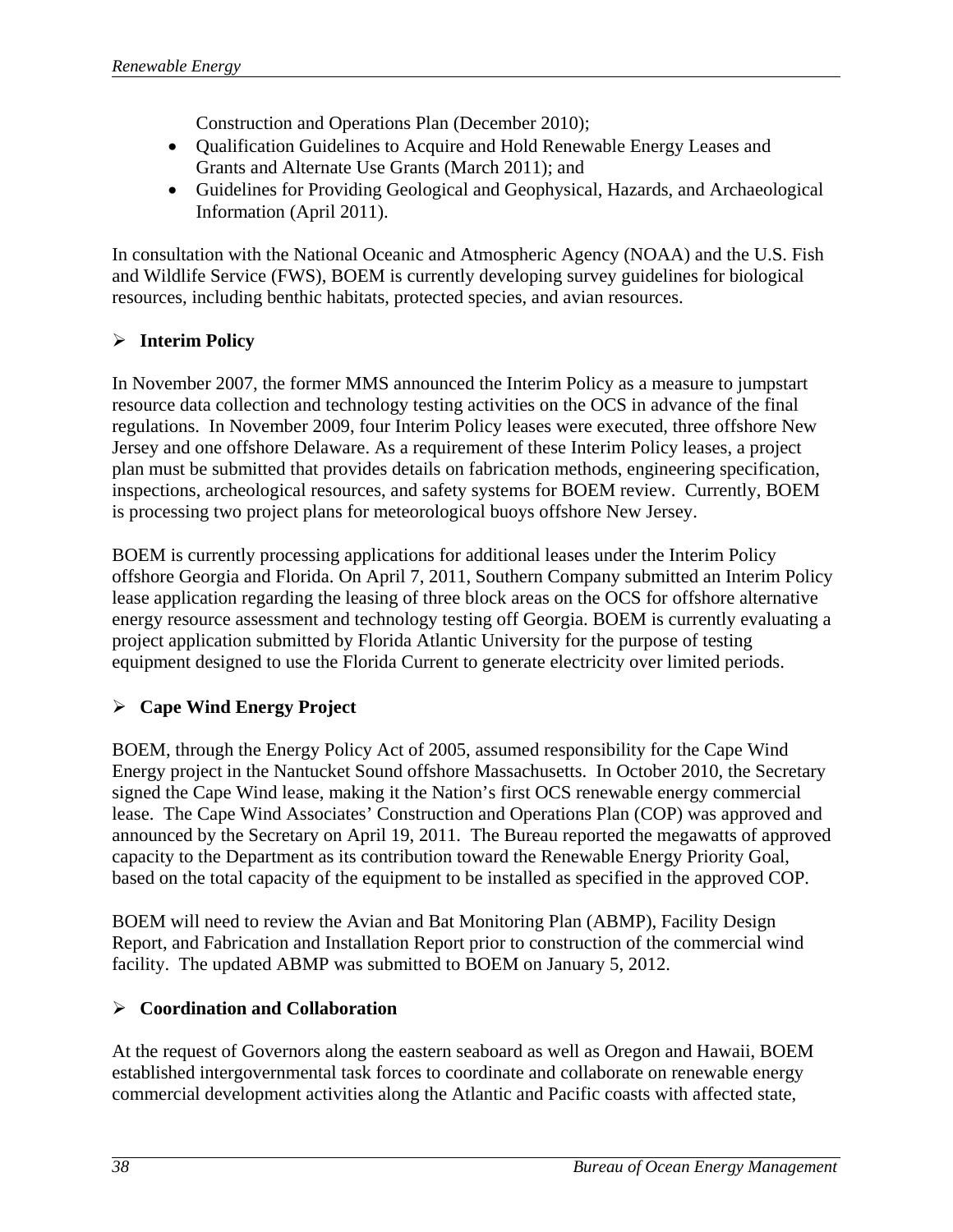local, and tribal governments and relevant Federal agencies, as mandated by the Energy Policy Act of 2005. The role of each task force is to share relevant information that will be useful to BOEM during its decision-making process. These efforts enable BOEM to identify and address any major challenges to issuing commercial leases for generation of renewable energy by increasing its visibility and accessibility to major stakeholders. Ten intergovernmental task forces have been established on the Atlantic coast (Maine, Massachusetts, Rhode Island, New York, New Jersey, Delaware, Maryland, Virginia, North Carolina, and South Carolina), one on the Pacific coast (Oregon), and one for Hawaii. To date, nearly 40 task force meetings have been held with 10 different BOEM intergovernmental task forces. BOEM anticipates supporting a total of 13 task forces during FY 2012 and a total of 14 during FY 2013.

In addition, DOI has established MOUs with other Federal agencies to facilitate coordination on OCS renewable energy development, including with the Department of Energy, the U.S. Fish and Wildlife Service, FERC, and NOAA. In 2011, an existing MOU with the U.S. Coast Guard was updated, and additional MOUs are in the process of being established with the Department of Defense and U.S. Army Corps of Engineers.

## **Identification of Wind Energy Areas**

On November 23, 2010, Secretary of the Interior Ken Salazar announced the "Smart from the Start" renewable energy initiative to simplify the responsible development of renewable energy resources on the Atlantic OCS. One element of the initiative is the identification and refinement of Wind Energy Areas (WEAs), which are areas on the OCS that appear to be particularly suitable for renewable energy development due to fewer conflicts with other uses. In consultation with other Federal agencies and BOEM's intergovernmental task forces, BOEM identified Wind Energy Areas on the OCS offshore New Jersey, Delaware, Maryland, and Virginia. In 2012, BOEM expects to identify additional areas offshore Rhode Island, Massachusetts, and North Carolina.

#### **Issuing Commercial Leases**

The Secretary's "Smart from the Start" initiative has focused attention on Atlantic wind resources. While it is difficult to determine the exact number of competitive lease sales and noncompetitive lease issuances, BOEM expects to issue commercial leases in FY 2012 and FY 2013 through both competitive and non-competitive processes offshore Atlantic states from Maine to North Carolina. BOEM anticipates issuing one commercial lease during FY 2012 and six commercial leases during FY 2013.

In January 2012, BOEM completed an environmental assessment and consultations for lease issuances offshore New Jersey, Delaware, Maryland and Virginia, so now BOEM can proceed with the renewable energy leasing process for the four WEAs analyzed. BOEM may also be able to proceed with the non-competitive lease negotiation process for the WEA offshore Delaware. BOEM anticipates moving forward with competitive lease sales for the areas offshore New Jersey, Maryland, and Virginia as early as 2012 and is currently working to develop an auction process that will allow the bureau to conduct these competitive lease sales.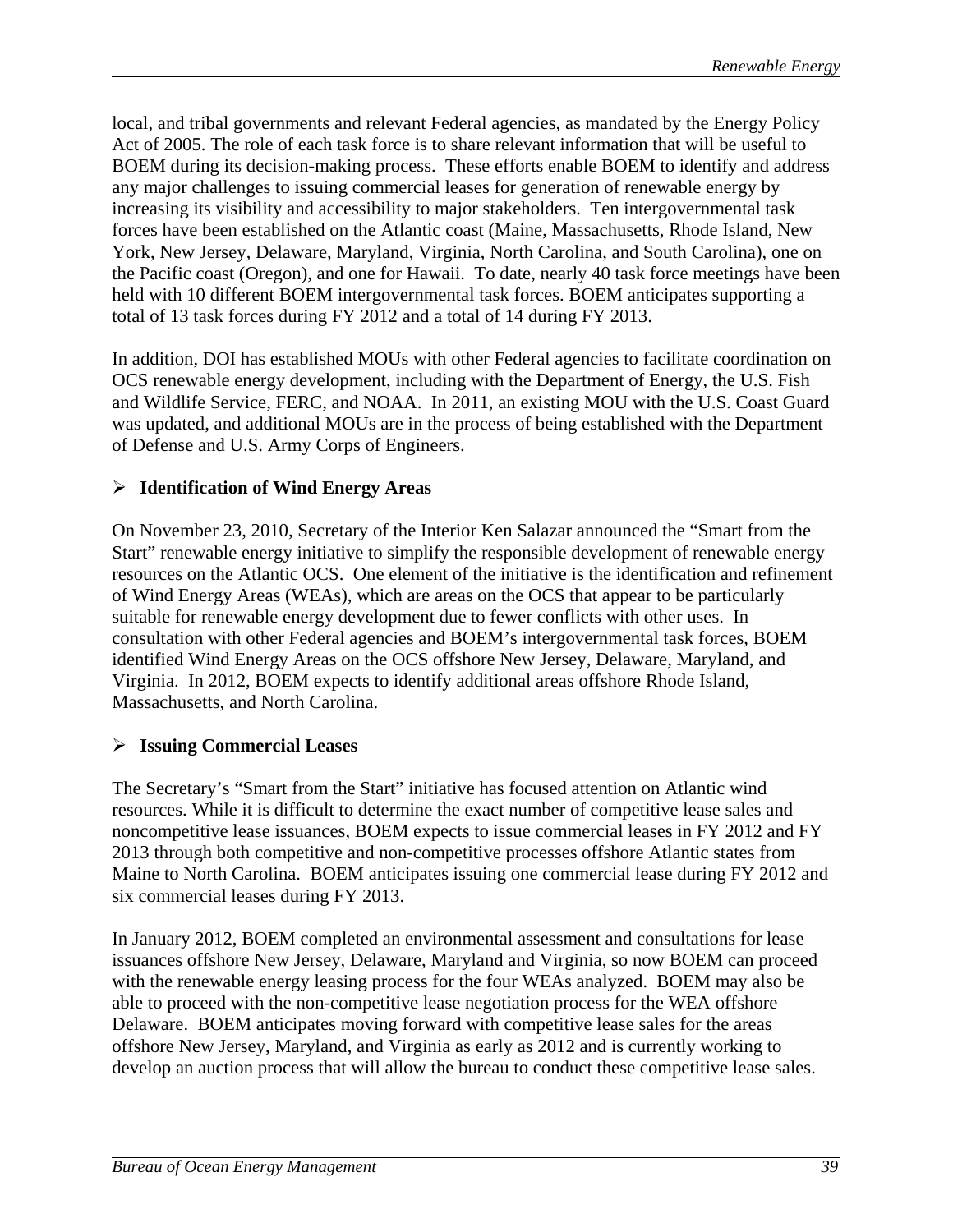Also in January 2012, BOEM published in the *Federal Register* the final commercial renewable energy lease form.

BOEM and FERC responsibilities intersect for marine hydrokinetics, with BOEM issuing commercial marine hydrokinetic leases and FERC issuing licenses for construction and operation. The agencies continue to work together to achieve efficiencies for both the agencies and the applicants. Achieving efficiencies is critical for this nascent industry.

## **Review of Renewable Energy Proposals and Applications**

Current interest in OCS renewable energy resources has focused on the Atlantic and Pacific OCS areas, though the exact number and locations of future lease and right-of-way applications has not yet been determined. Due to the level of interest in these areas, BOEM envisions conducting several competitive and noncompetitive leasing and grant issuance processes concurrently. These proposals and applications will require extensive consultation with affected coastal states, local and tribal governments, and regulatory agencies.

BOEM has issued the following planning notices to assess interest in leasing parts of the OCS for renewable energy activities and to initiate the competitive leasing process:

#### Delaware:

- o Request for Interest published April 2010
- o Notice of Proposed Lease Area and Request for Competitive Interest (RFCI) published - January 2011
- o Notice of Determination of No Competitive Interest (DNCI) published April 2011

Maryland:

- o Request for Interest published November 2010
- o Call for Information and Nominations January 2012

Massachusetts: Request for Interest published - December 2010 New Jersey: Call for Information and Nominations published - April 2011 Rhode Island: Call for Information and Nominations published - August 2011 Virginia: Call for Information and Nominations – January 2012

In addition to responses to the planning notices listed above, several companies have approached BOEM with wind, ocean wave, and current energy and subsea power cable project proposals, and states on both coasts and Hawaii have initiated efforts to accommodate offshore renewable energy development (e.g., Maine, Massachusetts, Rhode Island, New York, New Jersey, Delaware, Maryland, Virginia, North Carolina, South Carolina, Oregon, and Hawaii). A total of nine unsolicited applications have been received for renewable energy commercial leases (Rhode Island – 2, New Jersey – 2, Virginia – 2, North Carolina -1, Maine – 1, New York - 1).

A number of states, including Virginia, have submitted requests for renewable energy research leases. State institutions in Oregon and Hawaii have also indicated strong interest in research leases – such strong interest, in fact, that the Oregon and Hawaii task forces in 2012 will focus largely on research lease opportunities. Substantial regulatory, technical, and environmental review associated with these lease applications and individual noncompetitive proposals will be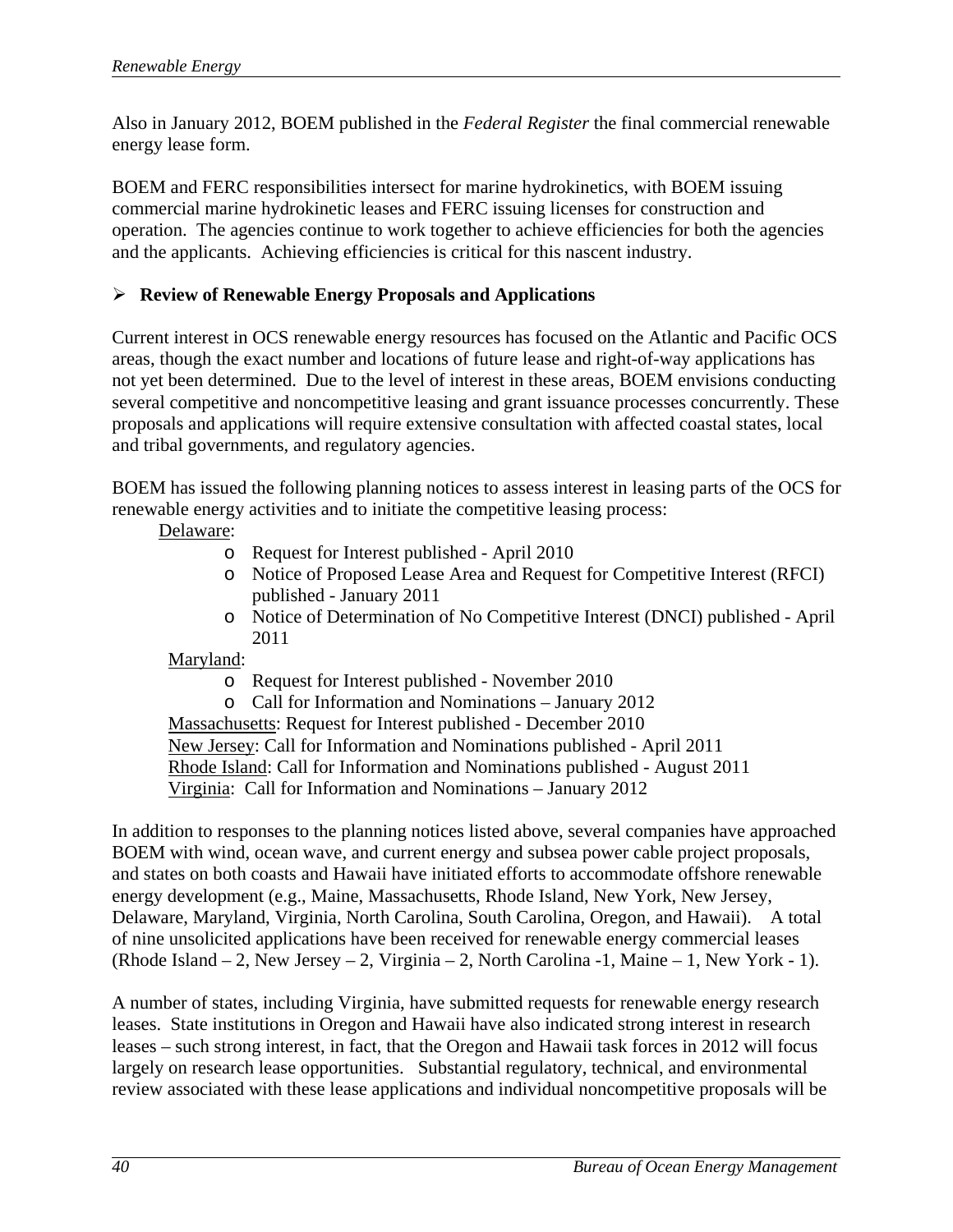necessary.

Private companies have approached BOEM with wind power cable project proposals. On March 31, 2011, BOEM received an unsolicited ROW grant application for the Atlantic Wind Connection (AWC), a 680 mile subsea backbone transmission system offshore New York, New Jersey, Delaware, Maryland, and Virginia. BOEM's next step is to determine whether there is competitive interest, a process that currently is underway.

#### **Environmental Studies**

In June 2011, BOEM held the Atlantic Wind Energy Workshop to share recent and ongoing research with stakeholders, and identify key data needs and prioritize research gaps related to renewable energy on the Atlantic Outer Continental Shelf. In the Atlantic planning areas, the impacts of renewable energy facilities on birds and protocols for baseline information gathering continue to be key needs. Several efforts focus on gathering information about where various bird and marine mammal species occur, when and for how long they are there, and what they are doing while there. Examples include a study using high definition imagery surveys and acoustic surveys to locate and identify animals. Another study is developing and testing standardized protocols for data collection towards baseline studies, and testing a new conceptual framework and approach for applying these data to a cumulative environmental impact evaluation of offshore renewable energy development. A complementary study currently taking place is to identify the most cost effective technologies for the application of advanced spatial survey technologies for the collection of baseline data and post-construction monitoring of environmental impacts from offshore wind and hydrokinetic renewable energy activities. Additional work will provide estimates of pollutant emissions and gage the vulnerability of seabirds to impacts from the installation of offshore wind energy devices.

The 2011 workshop and responses to planning notices indicate that many stakeholders are concerned about potential impacts of offshore wind development on socioeconomic resources. An ongoing study is producing baseline data through the development of socioeconomic profiles for the coastal counties that are particularly sensitive to potential impacts to the tourism and recreation sectors of their economies.

In September 2012, the Pacific Region is holding a BOEM OCS Renewable Energy Studies Workshop to identify studies that have been conducted and data gaps that should be considered by BOEM and other agencies in planning for offshore renewable energy proposals. Additional information about environmental studies is located within the performance section of the Environmental Assessment activity.

#### **Technology Assessment and Research Studies**

Recently awarded projects continue to build on the lessons learned in Europe while focusing on the unique operating environment of the U.S. OCS. The international structural design standards have been reviewed and research gaps have been identified that include the anticipated effects of hurricanes and open-ocean breaking waves, as well as the structural integrity of floating wind turbines under reasonably-foreseeable ocean conditions. Much is known about the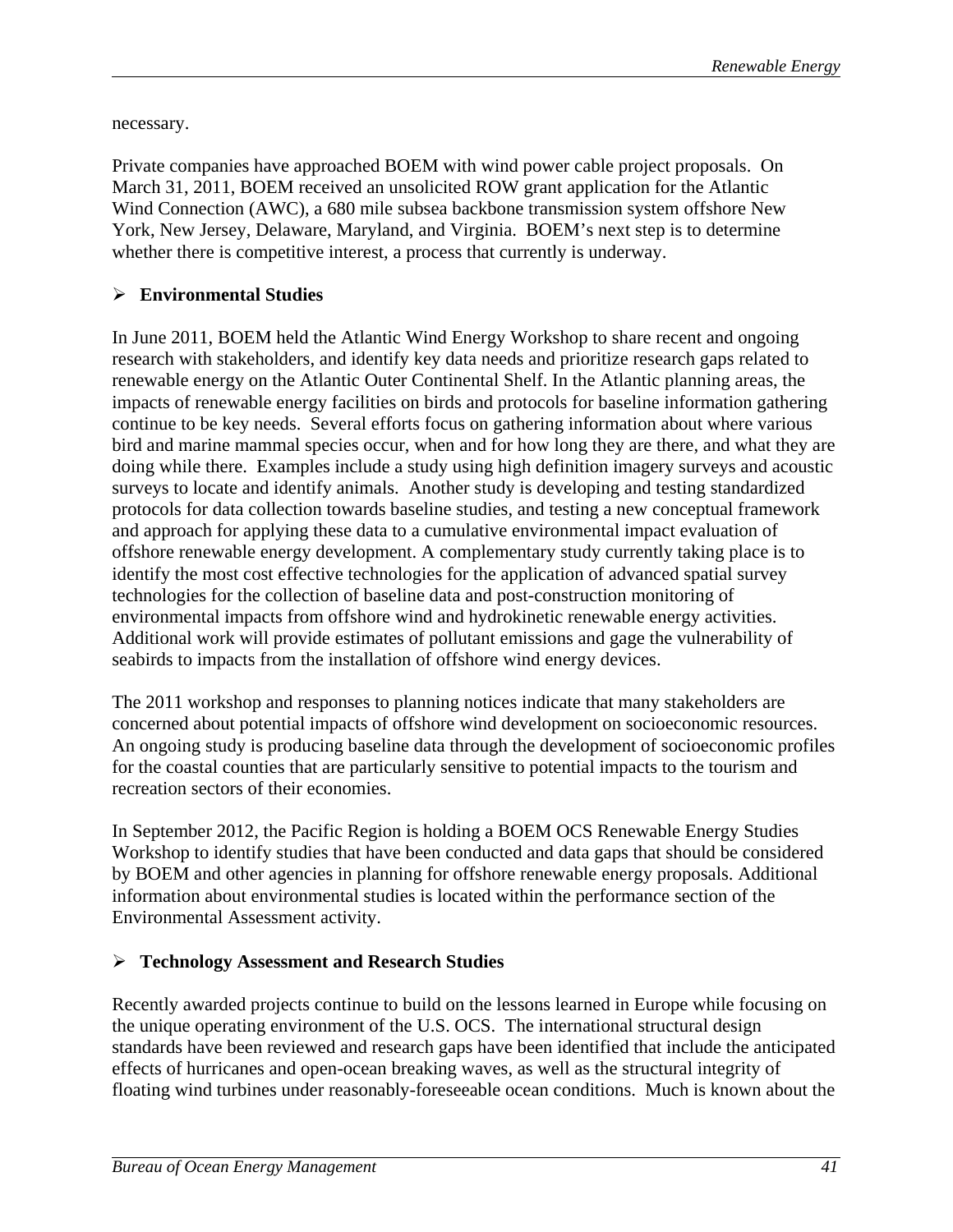meteorological and oceanographic conditions in the Gulf of Mexico, but this data needs to be obtained for the Atlantic and Pacific regions to ensure that these new structures are designed to the appropriate parameters. Planned studies in FY 2012 will delve deeper into these issues, as well as explore the recent electrical cable and structural grouting failures in Europe.

## **Multipurpose Marine Cadastre**

The Energy Policy Act of 2005 also directs the Secretary of the Interior, together with other agencies, to establish an OCS Mapping Initiative to assist in decision making related to renewable energy uses on the OCS. This initiative, also called the Multipurpose Marine Cadastre, is a multiyear endeavor that requires joint planning, interaction, and commitment by Federal, state, local, territorial, and tribal entities working through public and private partnerships. BOEM has been working cooperatively with other Federal agencies to develop this information system, which is a repository of data, such as the legal extent of authorities, and physical and cultural information in a common reference framework. This work is being facilitated through the efforts of the Federal Geographic Data Committee-Marine Boundary Working Group. This tool is providing the geospatial framework needed for the broader coastal and marine spatial planning initiative called for in the President's National Ocean Policy Framework. A "User Needs" workshop occurred on February 1, 2011, after which the 2011/2012 work plan was developed. The FY 2011 funds were allocated to NOAA based on costs of updates, new tools, data, and partnership developments. During FY 2012 and FY 2013, BOEM will continue supporting the Multipurpose Marine Cadastre activities through collaborative work with other entities.

## **Fair Return Estimation Support**

During FY 2012 and FY 2013, BOEM plans to acquire modeling capabilities and external expert advice on the following four areas in support of its mission to obtain a fair return on areas leased in support of renewable energy projects: 1) financial modeling to enable estimation of appropriate project-specific operating fees; 2) auction support services to provide expertise for initial competitive lease sales; 3) a wind resource assessment study to quantify the characteristics of the wind resource for purposes of setting an initial capacity factor for projects in the Delaware wind energy area; and 4) probabilistic renewable energy project simulation modeling capability to translate wind and hydrokinetic energy resource estimates into estimated capacity factors.

The following table presents the Renewable Energy Activity Performance Overview.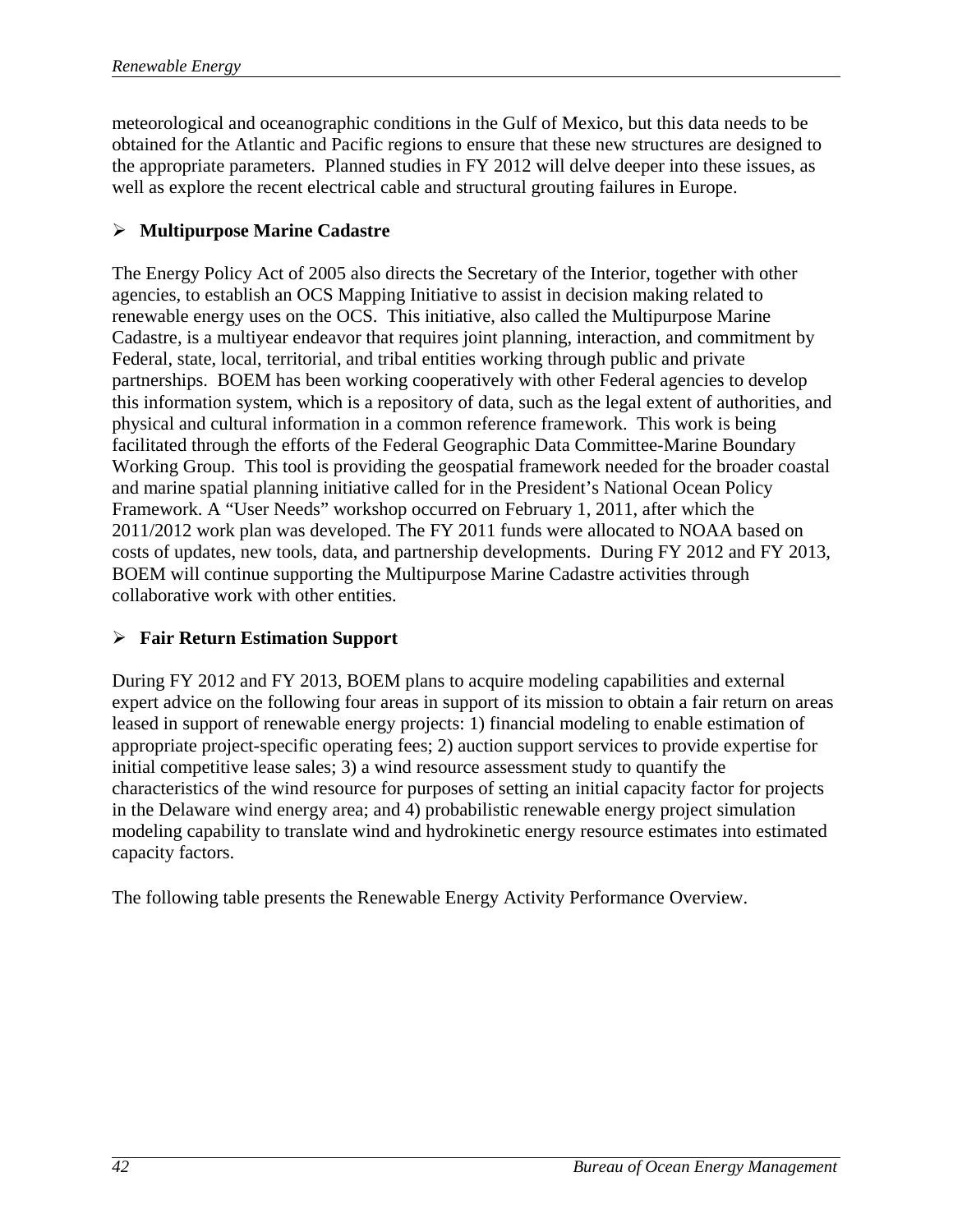|                                          | Note: Performance and Cost data may be attributable to multiple activities and subactivities.<br>Performance Overview - Renewable Energy                                                                                                                                                      |                                                                                 |                         |                              |                         |                                                                                                                  |                |                          |                                                                                                                                                                                                                                                                                                                                                                                                                                                                                                                                                                                                                                                                                                                                                                                                                                                                                                                                                                                                                            |                                     |                             |
|------------------------------------------|-----------------------------------------------------------------------------------------------------------------------------------------------------------------------------------------------------------------------------------------------------------------------------------------------|---------------------------------------------------------------------------------|-------------------------|------------------------------|-------------------------|------------------------------------------------------------------------------------------------------------------|----------------|--------------------------|----------------------------------------------------------------------------------------------------------------------------------------------------------------------------------------------------------------------------------------------------------------------------------------------------------------------------------------------------------------------------------------------------------------------------------------------------------------------------------------------------------------------------------------------------------------------------------------------------------------------------------------------------------------------------------------------------------------------------------------------------------------------------------------------------------------------------------------------------------------------------------------------------------------------------------------------------------------------------------------------------------------------------|-------------------------------------|-----------------------------|
|                                          | Mission Area 2: Sustainably Manage Energy, Water, and Natural Resources                                                                                                                                                                                                                       |                                                                                 |                         |                              |                         |                                                                                                                  |                |                          |                                                                                                                                                                                                                                                                                                                                                                                                                                                                                                                                                                                                                                                                                                                                                                                                                                                                                                                                                                                                                            |                                     |                             |
|                                          | Resources<br>Goal 1: Secure America's Energy                                                                                                                                                                                                                                                  |                                                                                 |                         |                              |                         |                                                                                                                  |                |                          |                                                                                                                                                                                                                                                                                                                                                                                                                                                                                                                                                                                                                                                                                                                                                                                                                                                                                                                                                                                                                            |                                     |                             |
|                                          | <b>Supporting Performance Measures</b>                                                                                                                                                                                                                                                        | Actual<br>2007                                                                  | <b>Actual</b><br>2008   | Actual<br>2009               | Actual<br>2010          | Plan<br>2011                                                                                                     | Actual<br>2011 | Plan<br>2012             | President's<br>FY 2013<br><b>Budget</b>                                                                                                                                                                                                                                                                                                                                                                                                                                                                                                                                                                                                                                                                                                                                                                                                                                                                                                                                                                                    | Change from<br>2012 to 2013<br>Plan | Long-term<br>Target<br>2016 |
|                                          | ergy potential<br>Strategy 2: Develop renewable en                                                                                                                                                                                                                                            |                                                                                 |                         |                              |                         |                                                                                                                  |                |                          |                                                                                                                                                                                                                                                                                                                                                                                                                                                                                                                                                                                                                                                                                                                                                                                                                                                                                                                                                                                                                            |                                     |                             |
| <b>Bureau of Ocean Energy Management</b> | to support a growing economy and protect our<br>Increase the approved capacity for production<br>of energy from domestic renewable resources<br>lependence on foreign oil and climate-<br>national interests while reducing our<br>changing greenhouse gas emissions<br>(Cumulative) (HPG/SP) | $\stackrel{\triangle}{\approx}$                                                 | $\mathbf{N} \mathbf{A}$ | $\stackrel{\triangle}{\geq}$ | $\mathbf{N}/\mathbf{A}$ | <b>Baseline Year</b><br>N/A                                                                                      | 468 MW         | 468 MW<br>$({\rm cum.})$ | 468 MW (cum.)                                                                                                                                                                                                                                                                                                                                                                                                                                                                                                                                                                                                                                                                                                                                                                                                                                                                                                                                                                                                              | $0\,\mathrm{MW}$                    | 2,750 MW<br>(cum.)          |
|                                          | Comments                                                                                                                                                                                                                                                                                      |                                                                                 |                         |                              |                         | Operation Plans (COPs) can be submitted for review and approval, the next of which will likely occur in FY 2014. |                |                          | Jersey and Rhode Island. Once the required public consultation and environmental analyses are completed, Site Assessment Plans (SAPs) along with Construction and<br>November 1, 2010, BOEM issued its first commercial lease for the existing Cape Wind project off the coast of Massachusetts and in April 2011 approved its COP for a<br>number of approved megawatts based on the total capacity of the equipment to be installed, as specified in an approved Construction and Operations Plan (COP). On<br>project that could generate up to 468 megawatts of renewable energy.  BOEM has also initiated a total of four leasing processes in Maryland, Massachusetts, New<br>The number of megawatts of approved capacity for renewable energy development is one the Department's High Priority Goals. This metric tracks the cumulative                                                                                                                                                                           |                                     |                             |
|                                          | leasing or ROW/RUE grant processes initiated<br>(e.g., first public notice issued, Requests for<br>LS <sub>2</sub><br>Number of Offshore Renewable Ener<br>Interest, Calls) (BUR)                                                                                                             | $\stackrel{\triangle}{\approx}$                                                 | $\mathbb{N}\mathbb{A}$  | $\circ$                      |                         | 6                                                                                                                | 4              | $\overline{a}$           | $\mathbf{c}$                                                                                                                                                                                                                                                                                                                                                                                                                                                                                                                                                                                                                                                                                                                                                                                                                                                                                                                                                                                                               | 5                                   | TBD                         |
|                                          | Comments                                                                                                                                                                                                                                                                                      | another 7 leasing or grant processes in FY 2012 and an additional 2 in FY 2013. |                         |                              |                         |                                                                                                                  |                |                          | process will identify a proposed lease area and determine whether there is competition for that area. If BOEM determines there is competitive interest, it will undertake<br>a public consultation and decision process. This metric counts the number of formal actions BOEM publishes in the Federal Register to initiate the leasing process for<br>renewable energy. In April 2010, BOEM issued the first Request For Interest (RFI) for offshore renewable energy development off the coast of Delaware. During FY<br>affected parties, NEPA review and compliance, and analysis in light of other applicable federal requirements for each affected state. The first step in each decision<br>To enable renewable energy development on the OCS, BOEM must conduct a multi-step process entailing information gathering, consultation with interested and<br>2011, BOEM initiated Renewable Energy leasing processes in Maryland, Massachusetts, New Jersey, and Rhode Island. BOEM currently anticipates initiating |                                     |                             |
|                                          |                                                                                                                                                                                                                                                                                               | bureaus and the major changes anticipated for program operations.               |                         |                              |                         |                                                                                                                  |                |                          | NOTE: The Renewable Energy metrics presented are subject to revision as the Program matures. Projected costs for this performance measure include all funding<br>associated with renewable energy performance. FY 2012 will be a baseline year for performance costs due to the reorganization of BOEMRE into two separate                                                                                                                                                                                                                                                                                                                                                                                                                                                                                                                                                                                                                                                                                                 |                                     |                             |
|                                          | te Task<br>Forces for Renewable Energy development<br>$\mathbb{R}$<br>supported during the Fiscal Year (BL<br>Total Number of unique Federal/Star                                                                                                                                             | $\circ$                                                                         | $\circ$                 | $\circ$                      | $\overline{ }$          | $\approx$                                                                                                        | $\approx$      | 13                       | 4                                                                                                                                                                                                                                                                                                                                                                                                                                                                                                                                                                                                                                                                                                                                                                                                                                                                                                                                                                                                                          |                                     | TBD                         |
|                                          |                                                                                                                                                                                                                                                                                               | governments and other affected stakeholders.                                    |                         |                              |                         |                                                                                                                  |                |                          | BOEM recognizes the importance of coordinating and consulting with local and federal stakeholders to develop a comprehensive renewable energy program for the<br>OCS. This metric quantifies the number of unique cooperative planning and leasing efforts undertaken with relevant federal agencies and affected state, local, and<br>rtibal governments. BOEM has actively sought and will continue to solicit stakeholder input through collaborative partnerships with federal agencies, state                                                                                                                                                                                                                                                                                                                                                                                                                                                                                                                         |                                     |                             |
|                                          | Comments                                                                                                                                                                                                                                                                                      | the Hawaii Clean Energy Initiative.                                             |                         |                              |                         |                                                                                                                  |                |                          | other stakeholder collaboratives such as the West Coast Governors' Agreement on Ocean Health (WCGA), the California Working Group on Renewable Energy, and<br>Virginia, Maryland, and Maine). During FY 2011, BOEM supported Federal/State Task Forces for Renewable Energy development with ten states (i.e., NY, NJ, VA,<br>MA, RI, MD, DE, ME, OR, NC). In FY 2012 and FY 2013. BOEN will continue to support the existing 10 state taskforces as well as establish new ones and support<br>During FY 2010 BOEM established and held initial Federal/State Task Force meetings with seven states (i.e., Delaware, Nhode Island, Massachusetts, New Jersey,                                                                                                                                                                                                                                                                                                                                                              |                                     |                             |
|                                          |                                                                                                                                                                                                                                                                                               |                                                                                 |                         |                              |                         | NOTE: The Renewable Energy metrics presented are subject to revision as the Program matures.                     |                |                          |                                                                                                                                                                                                                                                                                                                                                                                                                                                                                                                                                                                                                                                                                                                                                                                                                                                                                                                                                                                                                            |                                     |                             |
| 43                                       |                                                                                                                                                                                                                                                                                               |                                                                                 |                         |                              |                         |                                                                                                                  |                |                          |                                                                                                                                                                                                                                                                                                                                                                                                                                                                                                                                                                                                                                                                                                                                                                                                                                                                                                                                                                                                                            |                                     |                             |

|  | Table 9 : Performance Overview - Renewable Energy |  |  |  |
|--|---------------------------------------------------|--|--|--|
|--|---------------------------------------------------|--|--|--|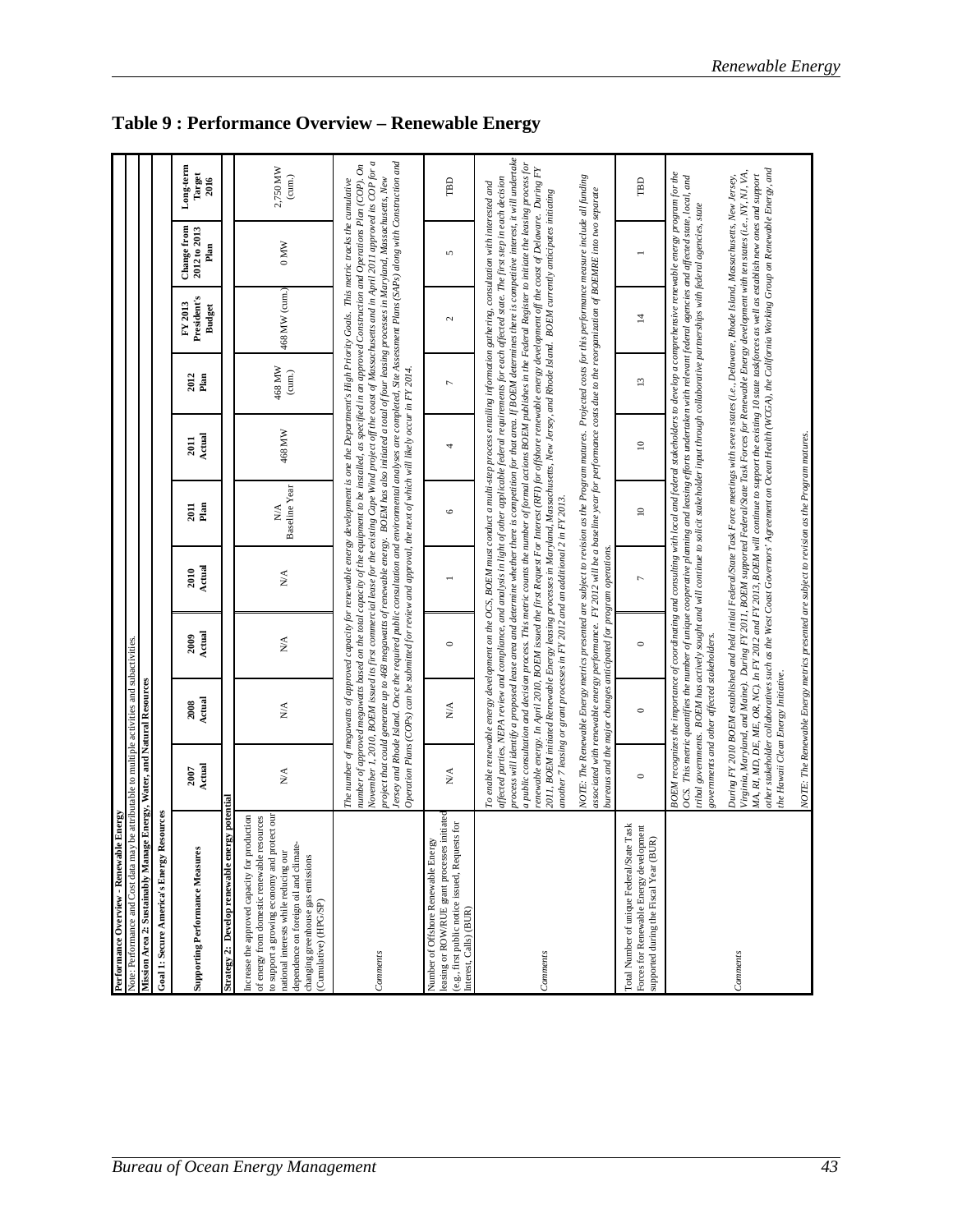| 44                                       | Performance Overview - Renewable Energy (continued)                                                                         |                                                                                                                                                                                                                                                                                                                                                                                                                                                                                                                                                                                                                                                                                               |                |                |                |                                                                                                                                                                                                                                                                                                               |                          |                          |                                         |                                         |                             |
|------------------------------------------|-----------------------------------------------------------------------------------------------------------------------------|-----------------------------------------------------------------------------------------------------------------------------------------------------------------------------------------------------------------------------------------------------------------------------------------------------------------------------------------------------------------------------------------------------------------------------------------------------------------------------------------------------------------------------------------------------------------------------------------------------------------------------------------------------------------------------------------------|----------------|----------------|----------------|---------------------------------------------------------------------------------------------------------------------------------------------------------------------------------------------------------------------------------------------------------------------------------------------------------------|--------------------------|--------------------------|-----------------------------------------|-----------------------------------------|-----------------------------|
|                                          | <b>Supporting Performance Measures</b>                                                                                      | Actual<br>2007                                                                                                                                                                                                                                                                                                                                                                                                                                                                                                                                                                                                                                                                                | Actual<br>2008 | Actual<br>2009 | Actual<br>2010 | Plan<br>2011                                                                                                                                                                                                                                                                                                  | Actual<br>2011           | Plan<br>2012             | President's<br>FY 2013<br><b>Budget</b> | Change from<br>$2012$ to $2013$<br>Plan | Long-term<br>Target<br>2016 |
|                                          | grants issued (competitive or noncompetitive;<br>limited or commercial) (BUR)<br>Total number of renewable energy leases or | N/A                                                                                                                                                                                                                                                                                                                                                                                                                                                                                                                                                                                                                                                                                           | X)<br>A        | $\circ$        | 4              | $\epsilon$                                                                                                                                                                                                                                                                                                    |                          | -                        | $\equiv$                                | $\overline{\phantom{0}}$                | TBD                         |
|                                          | (BUR)<br>Number of limited leases for renewable<br>energy testing and data collection                                       | NA.                                                                                                                                                                                                                                                                                                                                                                                                                                                                                                                                                                                                                                                                                           | X)<br>X        | $\circ$        | 4              | $\rightarrow$                                                                                                                                                                                                                                                                                                 | $\circ$                  | $\circ$                  | $\mathbf{C}$                            | $\mathcal{L}$                           | Э                           |
|                                          | $\sqrt{BUR}$<br>Number of commercial leases for the<br>development of renewable energy                                      | ΝA                                                                                                                                                                                                                                                                                                                                                                                                                                                                                                                                                                                                                                                                                            | N/A            | $\circ$        | $\circ$        | $\mathcal{L}_{\mathcal{A}}$                                                                                                                                                                                                                                                                                   | $\overline{\phantom{0}}$ | $\overline{\phantom{0}}$ | $\circ$                                 | 5                                       | TBD                         |
|                                          | Number of right-of-way/right-of-use and<br>renewable energy transmission (BUR)<br>easement grants issued for offshore       | N/A                                                                                                                                                                                                                                                                                                                                                                                                                                                                                                                                                                                                                                                                                           | X)<br>X        | ₹              | $\circ$        | $\circ$                                                                                                                                                                                                                                                                                                       | $\circ$                  | $\circ$                  | 3                                       | 3                                       | TBD                         |
|                                          | Comments                                                                                                                    | Start." This initiative is expected to significantly reduce the time required for developers to obtain a commercial lease, without sacrificing the Department's legal and<br>facilitate the siting, leasing, and construction of new renewable energy projects, during FY 2011 Secretary Salazar announced an initiative called "Smart from the<br>environmental responsibilities. As the leasing processes initiated in FY 2010 and 2011 proceed, BOEM anticipates there will be the potential to issue two limited                                                                                                                                                                          |                |                |                | In the first quarter of FY 2011, BOEM issued its first commercial renewable energy lease for the existing Cape Wind project off the coast of Massachusetts. To<br>eases for research during FY 2013, and one commercial lease for energy development during FY 2012 and six commercial leases during FY 2013. |                          |                          |                                         |                                         |                             |
|                                          |                                                                                                                             | NOTE: The Renewable Energy metrics presented are subject to revision as the Program matures.                                                                                                                                                                                                                                                                                                                                                                                                                                                                                                                                                                                                  |                |                |                |                                                                                                                                                                                                                                                                                                               |                          |                          |                                         |                                         |                             |
|                                          | Number of NEPA documents (EIS/EAs)<br>$\widehat{\mathbf{R}}$<br>finalized for Renewable Energy (BU                          | N/A                                                                                                                                                                                                                                                                                                                                                                                                                                                                                                                                                                                                                                                                                           | X)<br>A        | $\tilde{\xi}$  |                | $\sim$                                                                                                                                                                                                                                                                                                        |                          | $\sim$                   | $\overline{ }$                          | $\sqrt{2}$                              | TBD                         |
|                                          | Comments                                                                                                                    | applicant. In a competitive process, BOEM will fund the EA or EIS. In April 2010, the BOEM completed a supplemental Environmental Assessment on the Cape Wind<br>Energy Project after receiving additional information following the publication of its Final EIS in 2009. During FY 2012, BOEM anticipates finalizing an additional 2<br>Comprehensive environmental analyses are an essential but lengthy part of the overall OCS lease planning process. The number of ongoing Environmental Impact<br>Statements (EISs) or Environmental Assessments (EAs) will be highly dependent on the level of interest in potential leasing areas and whether the lease issuance<br>NEPA documents. |                |                |                | process will be competitive or non-competitive. For a non-competitive process, the financial burden of conducting the environmental assessment is borne by the                                                                                                                                                |                          |                          |                                         |                                         |                             |
|                                          |                                                                                                                             | NOTE: The Renewable Energy metrics presented are subject to revision as the Program matures.                                                                                                                                                                                                                                                                                                                                                                                                                                                                                                                                                                                                  |                |                |                |                                                                                                                                                                                                                                                                                                               |                          |                          |                                         |                                         |                             |
| <b>Bureau of Ocean Energy Management</b> |                                                                                                                             |                                                                                                                                                                                                                                                                                                                                                                                                                                                                                                                                                                                                                                                                                               |                |                |                |                                                                                                                                                                                                                                                                                                               |                          |                          |                                         |                                         |                             |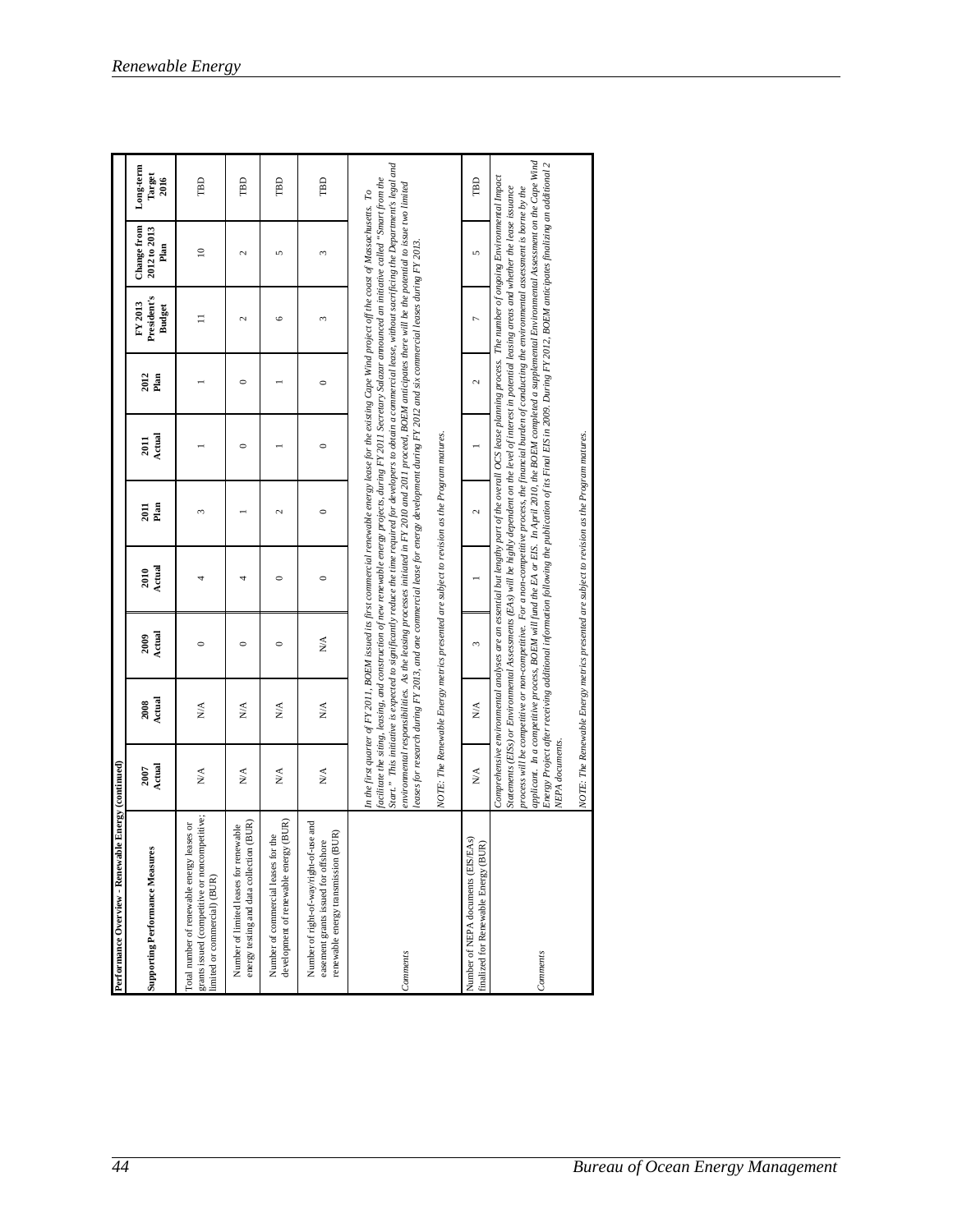# **FY 2013 PERFORMANCE BUDGET**

## Bureau of Ocean Energy Management *Conventional Energy Activity*

#### **Table 10: Conventional Energy Activity Budget Summary**

|                            |                |                | <b>Fixed</b> | Program        | 2013           | <b>Change from</b> |
|----------------------------|----------------|----------------|--------------|----------------|----------------|--------------------|
|                            |                | 2012           | Costs        | <b>Changes</b> | <b>Budget</b>  | 2012               |
|                            |                | <b>Enacted</b> | $(+/-)$      | $(+/-)$        | <b>Request</b> | $(+/-)$            |
|                            | $($ \$000) $ $ | 47.245         | $+367$       |                | 47.612         | $+367$             |
| <b>Conventional Energy</b> | <b>FTE</b>     | 272            |              |                | 272            |                    |

#### **SUMMARY OF PROGRAM CHANGES**

|                    | <b>Program Changes</b> |               | Amount<br>$($ \$000 $)$ | <b>FTE</b> |
|--------------------|------------------------|---------------|-------------------------|------------|
| <b>Fixed Costs</b> |                        |               | +367                    |            |
|                    |                        | <b>Total:</b> | $+367$                  | $+0$       |

#### **JUSTIFICATION OF PROGRAM CHANGES**

The FY 2013 President's Budget requests an increase of \$367,000 for BOEM's Conventional Energy activities. The increase is requested to fully fund fixed costs for this activity. A more detailed description of these fixed costs is provided in the General Statement section.

#### **PROGRAM OVERVIEW**

The Bureau of Ocean Energy Management plays a key role in securing ocean energy for the Nation. It manages access to the energy and mineral resources of the Outer Continental Shelf to help meet the energy demands and mineral needs of the Nation while balancing such access with the protection of the human, marine, and coastal environments. As of December 1, 2011, BOEM administers 6,592 active oil and gas leases on approximately 36 million OCS acres. Production from these leases will generate billions of dollars in revenue for the Federal Treasury and State governments while supporting thousands of jobs. In calendar year 2010, OCS leases offshore California, Alaska, and in the Gulf of Mexico provided 589.5 million barrels of oil and 2,300 billion cubic feet of natural gas, accounting for about 30 percent of domestic oil production and 10 percent of domestic natural gas production. Energy revenues generated from BOEM leasing actions and collected by the Office of Natural Resources Revenue are a significant source of revenue for the U.S. Federal Government.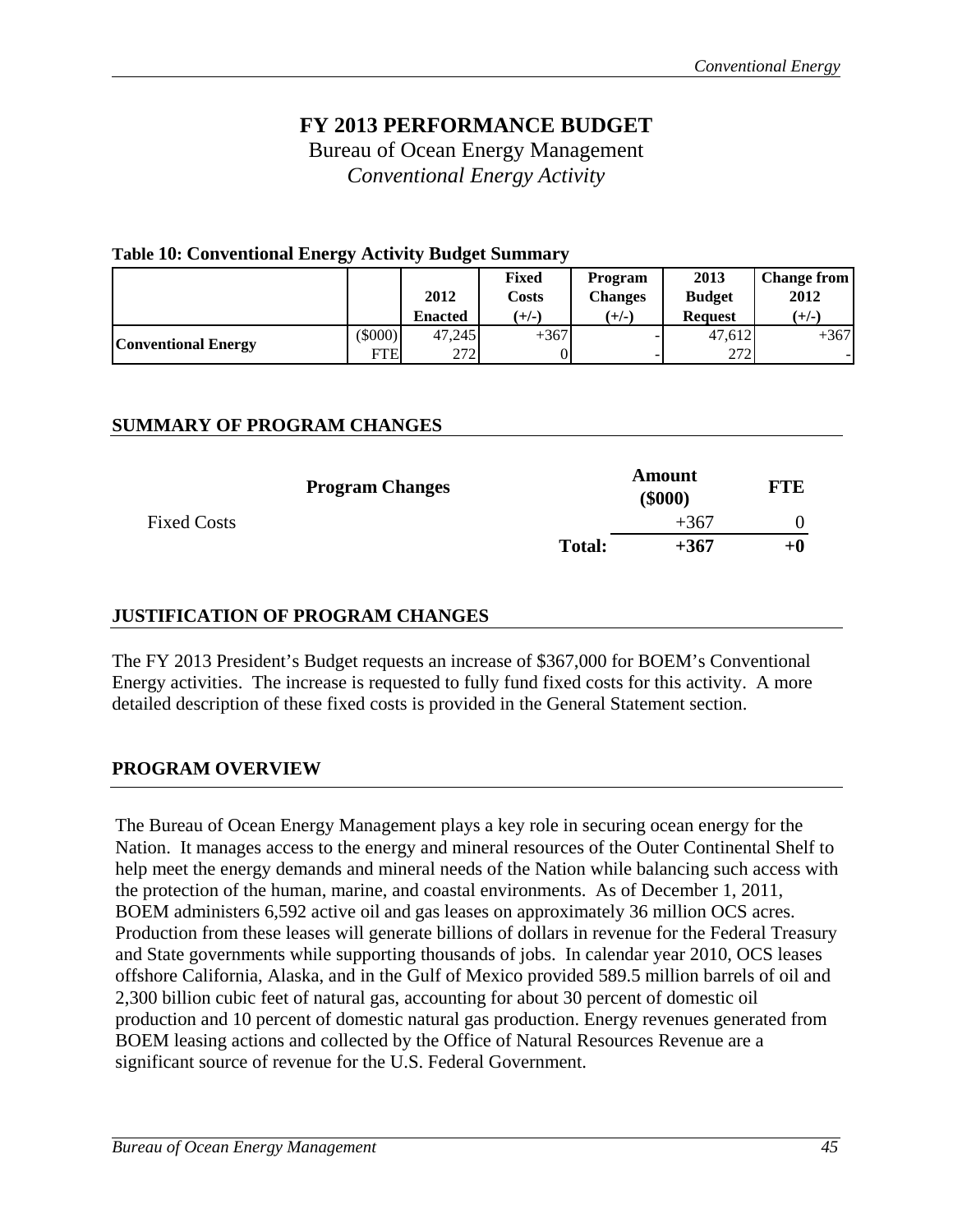## **LEASING AND PLANS**

Leasing Program activities include planning the Five-Year OCS Oil and Gas Leasing Program, mapping and surveying OCS boundaries, implementing the lease sale process, administering leases, and reviewing exploration and development plans. These activities enable the bureau to meet its performance goals for the number of lease sales held, the timeliness of these sales, and the acreage offered through these sales.

#### **Five-Year OCS Oil and Gas Leasing Program**

Under the OCS Lands Act, the Secretary of the Interior has the responsibility to "prepare and periodically revise, and maintain an oil and gas leasing program" in order to "best meet national energy needs" and taking a range of important considerations into account.

The Five-Year Program establishes a schedule of potential lease sales over the five-year period and is designed to achieve the careful balance required under the OCS Lands Act to ensure that "management of the Outer Continental Shelf shall be conducted in a manner which considers economic, social, and environmental values of the renewable and nonrenewable resources contained in the Outer Continental Shelf, and the potential impact of oil and gas exploration on other resource values of the Outer Continental Shelf and the marine, coastal, and human environments."

In November 2011, the Department of the Interior published the Proposed OCS Oil and Gas Leasing Program for 2012-2017 (Proposed Program), which BOEM has prepared pursuant to the OCS Lands Act. The Proposed Program includes **15 potential lease sales in six offshore areas**  where there are currently active leases and exploration and where there is known or anticipated hydrocarbon potential. This strategy makes **more than 75%** of the undiscovered technically recoverable oil and gas resources estimated on the OCS available for development.

The Proposed Program is designed to advance safe and responsible domestic energy exploration and production by offering substantial acreage for lease in regions with known potential for oil and gas development. It is tailored to specific regional considerations including resource potential, condition of infrastructure including oil spill response capabilities, state interests and concerns, and the need for a balanced approach to our use of natural resources. The Proposed Program is informed by lessons learned from the *Deepwater Horizon* tragedy and reforms that have been implemented to make offshore drilling safer and more environmentally responsible, and to ensure that we are better prepared in case a blowout or oil spill occurs.

The Proposed Program is consistent with the Obama Administration's *Blueprint for a Secure Energy Future,* which aims to promote domestic energy security and reduce oil imports by a third by 2025 through a comprehensive national energy policy. BOEM is on track to finalize the next Five-Year Program for submission to the President and to Congress in FY 2012.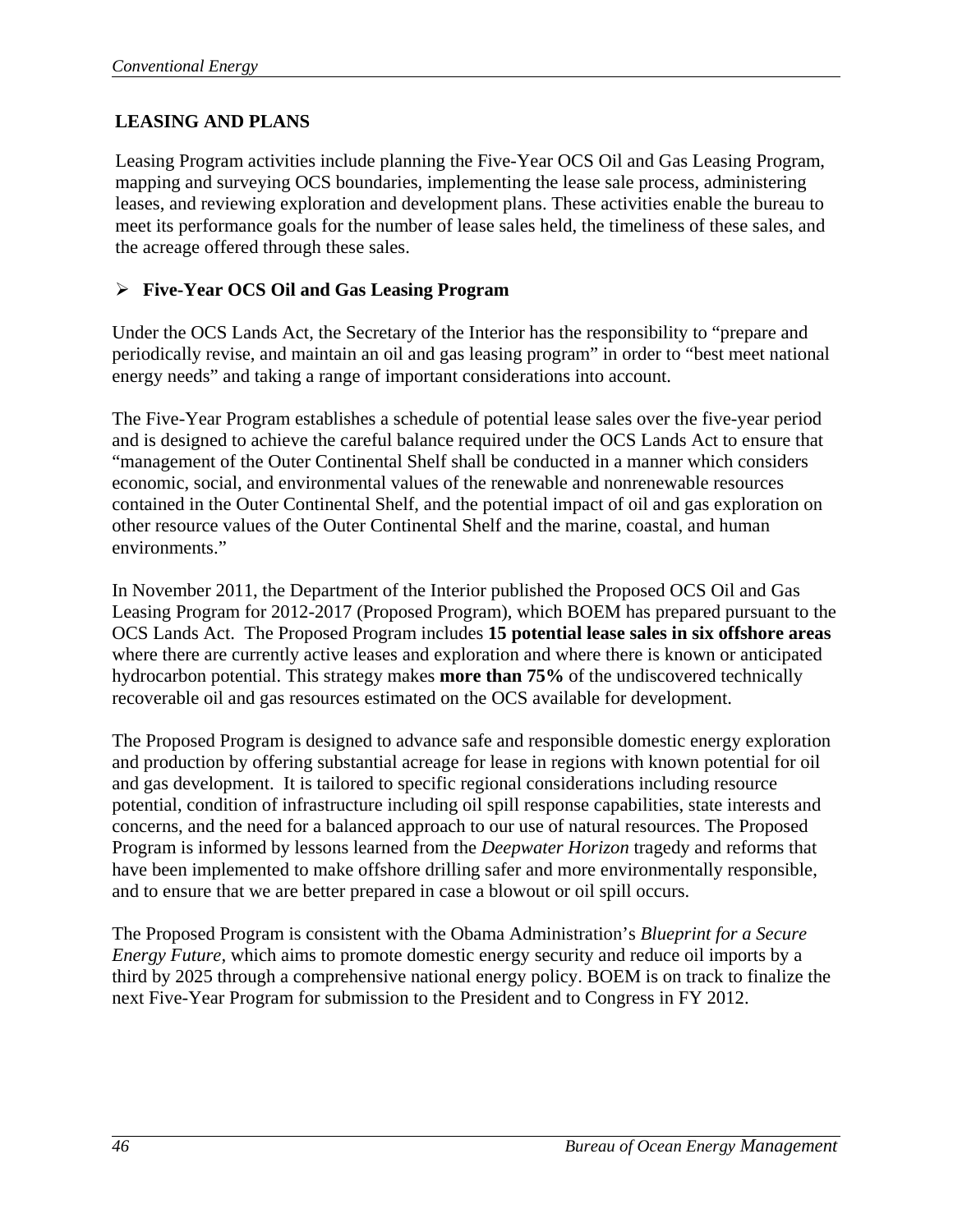#### **Oil and Gas Lease Sales**

The Proposed Program schedules lease sales in six offshore areas where there are currently leases and/or activity. Over the next five years, these six planning areas are best situated to support lease sales with the potential to lead to responsible oil and gas exploration, development, and production. Twelve of the fifteen scheduled lease sales are within the Gulf of Mexico – which remains the area of greatest interest and known potential, and where the infrastructure supporting the oil and gas industry, including subsea containment and oil spill response resources, is the most mature and well developed. The Gulf of Mexico currently supplies more than a quarter of the Nation's oil production, and the Central and Western Gulf remain the two offshore areas of highest resource potential and industry interest. The table below shows the tentative schedule of lease sales contained in the Proposed Program for 2012-2017.

| Year | Area            | Sale No.* |
|------|-----------------|-----------|
| 2012 | Western         | 229       |
|      | Central         | 227       |
| 2013 | Western         | 233       |
|      | Cook Inlet      | $244**$   |
|      | Eastern         | $225***$  |
| 2014 | Central         | 231       |
|      | Western         | 238       |
|      | Central         | 235       |
| 2015 | <b>Beaufort</b> | 242       |
|      | Western         | 246       |
|      | Eastern         | 226       |
| 2016 | Central         | 241       |
|      | Chukchi         | 237       |
|      | Western         | 248       |
| 2017 | Central         | 247       |

#### **Table 11 : Lease Sale Schedule in Proposed Program for 2012-2017**

\*Numbers listed here are not in numerical order. Sale numbers are chosen as an administrative tool to identify individual proposals, and once a number has been assigned to a sale under a Draft Proposed Program (DPP), it cannot be reused in any subsequent revisions of that Five-Year Plan.

\*\*Cook Inlet is listed as a special interest sale. See the description of that process in the text that follows concerning the Alaska areas.

\*\*\*Sales in the Eastern Gulf of Mexico only include those areas that are not currently subject to moratorium under the Gulf of Mexico Energy Security Act of 2006.

#### **Plan Review**

BOEM conducts in-depth reviews of Exploration Plans (EP), Development and Production Plans (DPP), and Development Operation Coordination Documents (DOCD) and processes them for approval within required time frames to ensure that planned activities are conducted in accordance with applicable laws, regulations, and lease terms. BOEM works collaboratively with industry to help ensure that the review process is rigorous, efficient, and transparent. For example, BOEM now designates specific plan coordinators to ensure consistency throughout the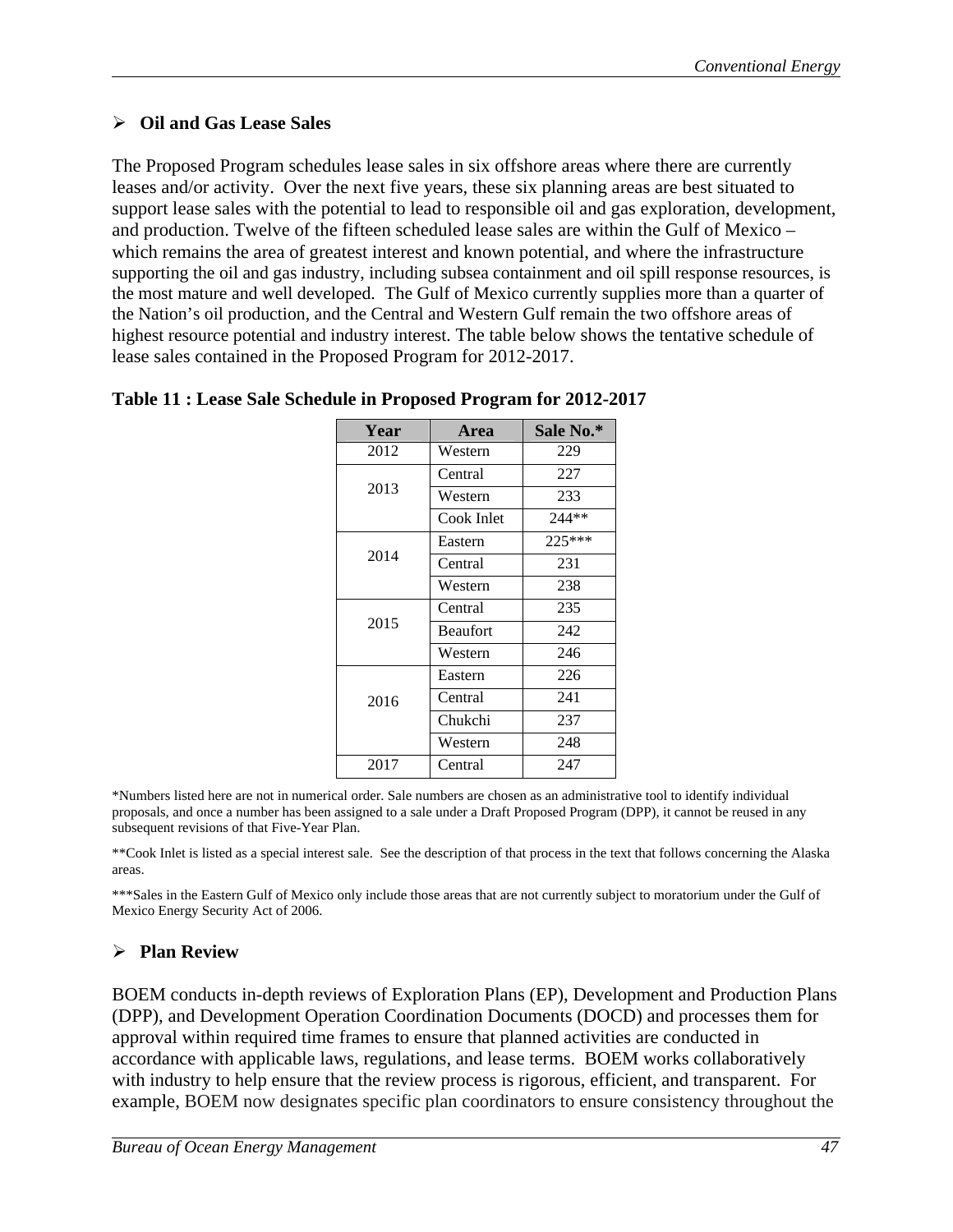review process and is currently developing electronic systems to make the process and the status more transparent and user-friendly.

 In conducting plan reviews, which include environmental analyses required by NEPA, BOEM examines a broad spectrum of issues and resources including shallow drilling hazards, resource conservation, supplemental bonding, worst case discharge analysis, air quality, water quality, archaeological concerns, environmental resource concerns, and military issues. While BOEM's review of existing NEPA processes is ongoing, site-specific environmental assessments, as opposed to the categorical exclusion reviews performed in the past, are being conducted for all new and revised exploration and development plans in deepwater.

These analyses provide information that is needed to support plan decisions, including the development of approval conditions to help protect communities and the environment. BOEM Regional Directors, working closely with the Office of Strategic Resources and the Office of Environmental Programs, coordinate and manage the plan review process between the Conventional Energy activity and the Environmental Assessment activity. BOEM also coordinates its review of plans with BSEE, as well as with states that have approved Coastal Zone Management Programs and with other appropriate State and Federal agencies.

*Gulf of Mexico Region:* In FY 2013, the Gulf of Mexico Region anticipates reviewing/processing 500 EPs and 600 DOCDs. Table 12 below includes all plan submittals – initial, supplemental, revised, modifications, amendments, and post approval – received from 2006-2011, plans received in FY 2012 to date, and plans estimated to be received in FY 2013.

| Year | <b>Type</b> | <b>Number</b> |
|------|-------------|---------------|
| 2006 | <b>DOCD</b> | 427           |
| 2006 | EP          | 537           |
| 2007 | <b>DOCD</b> | 667           |
| 2007 | EP          | 528           |
| 2008 | <b>DOCD</b> | 444           |
| 2008 | EP          | 516           |
| 2009 | <b>DOCD</b> | 350           |
| 2009 | EP          | 619           |
| 2010 | <b>DOCD</b> | 431           |
| 2010 | EP          | 408           |
| 2011 | <b>DOCD</b> | 837           |
| 2011 | EP          | 907           |
| 2012 | <b>DOCD</b> | 198           |
| 2012 | EP          | 169           |
| 2013 | <b>DOCD</b> | 500           |
| 2013 | EP          | 600           |

## **Table 12 : EPs and DOCDs anticipated in the Gulf of Mexico Region in FY 2013**

The increase in 2011 is due to heightened standards on information requirements on EPs and DOCDs in the OCS.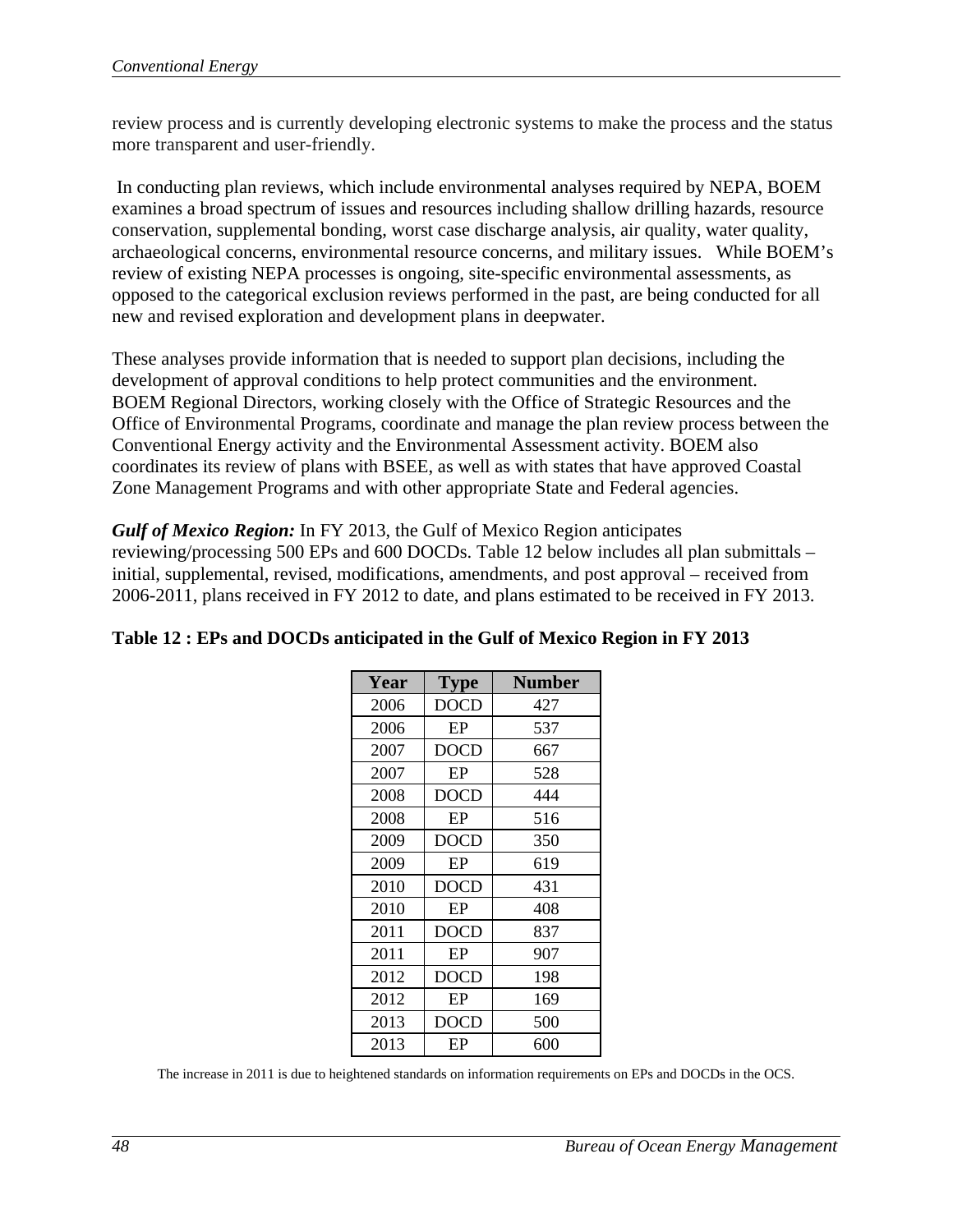BOEM also reviews and processes all right-of-use and easement (RUE) applications. RUEs are granted to operators to construct or maintain platforms and other installations or to drill wells at OCS sites on which the operator does not have an OCS lease. In FY 2013, the Gulf of Mexico Region anticipates 30 RUE requests. This projection includes ten applications for deferred activity from post-Macondo during 2010-2012.

*Alaska Region:* In 2011, the Alaska Region conditionally approved Exploration Plans from Shell Gulf of Mexico Inc. for multiple year / multiple well activities in the Beaufort and Chukchi Seas. A second multiple year / multiple well plan in the Chukchi Sea Planning area is anticipated from ConocoPhillips Inc. in the second quarter of FY 2012.

These plans require additional environmental coordination with FWS and NOAA to ensure compliance with the Endangered Species Act. The Region also consults with NOAA on marine mammals and essential fish habitat, with the State Historic Preservation Offices on archaeology and historic preservation requirements, and with local Tribes that could potentially be affected.

*Pacific Region:* The last lease sale in the Pacific Region was held in 1984. Proposed activities on the existing 43 leases periodically require an update to Development and Production Plans, and the Region is expected to review and take action on approximately five such updates during FY 2013. Federal Platform Irene, offshore Pt. Arguello, has, in the past, been proposed for use in development of State reserves in the Tranquillon Ridge field, if a state lease can be gained. If this proposal resurfaces in 2013, the region will require review and revision to the existing Federal DPP.

## **Mapping and Boundary**

The Secretary of the Interior is charged by law with the administration of offshore submerged lands on the Outer Continental Shelf for minerals leasing purposes. Various court decisions, treaties, legislation, policies, and procedures guide the boundary making process on the OCS. These require the area of the offshore submerged lands of the OCS to be subdivided into parcels referred to as OCS Blocks. Furthermore, no submerged lands may be offered for lease that are not owned by the Federal Government, and no submerged Federally-owned lands may be offered for lease or sale by either a foreign country or a coastal State of the United States. For this reason, accurate offshore lease boundary lines are a foundational requirement for all BOEM offshore leasing activities.

The BOEM Mapping and Boundary Branch performs mathematical offshore boundary location computations and is responsible for producing and maintaining the official marine cadastre for the Federal OCS areas of the United States. The Mapping and Boundary Branch has completed the marine cadastre of the OCS for the Gulf of Mexico, Atlantic Ocean, Pacific Ocean of the contiguous U.S., and most of Alaska. In 2011, to prepare for expected renewable energy activities, work began on creating maps of the OCS surrounding the eight principal islands of Hawaii.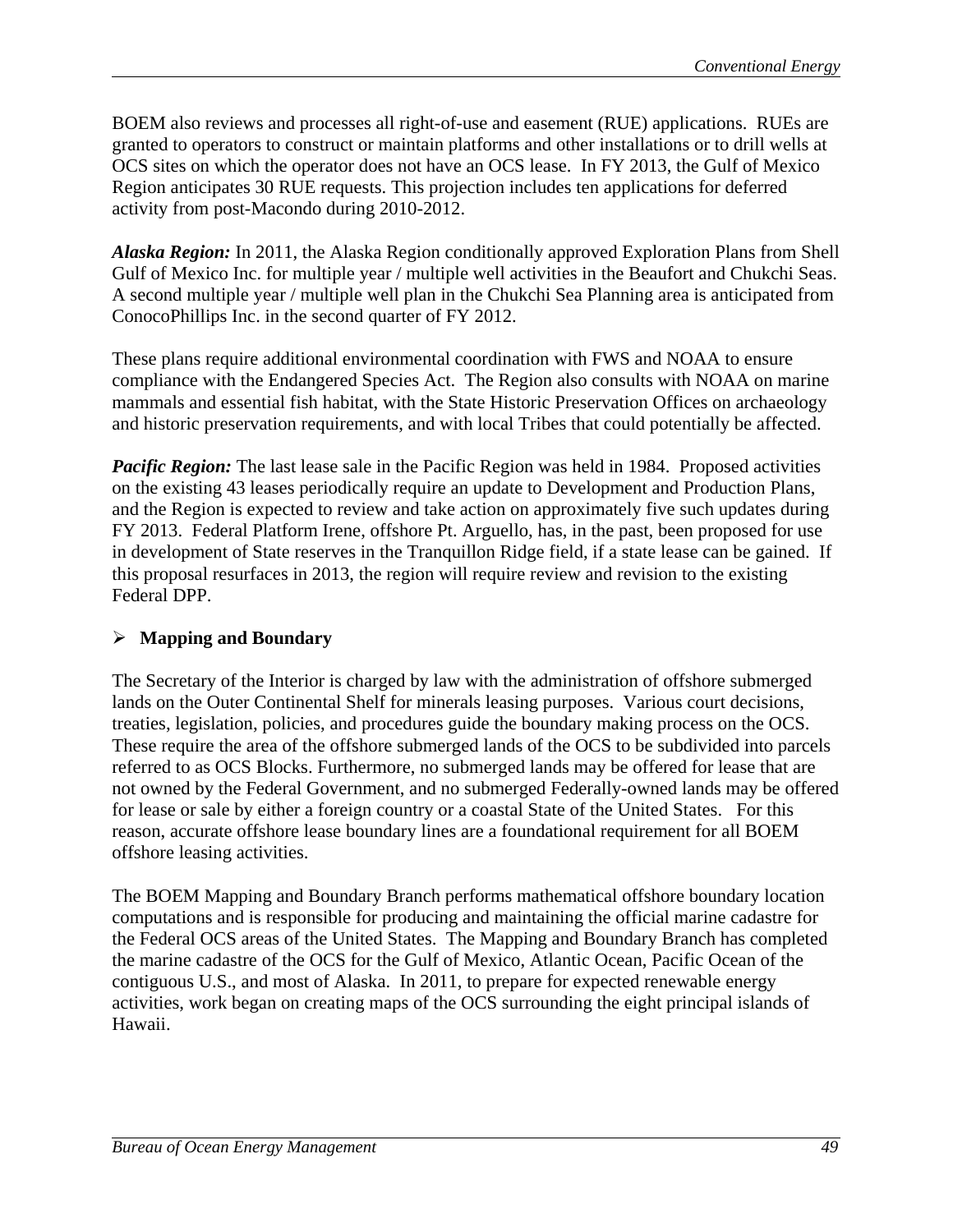## **Marine Minerals**

The BOEM Marine Minerals Program is responsible for the policy and guidance for the development of all OCS minerals other than oil, gas, and sulphur under Section 8(k) of the OCS Lands Act. Under this program, BOEM works with Federal, State and local entities to issue leases for OCS sediment resources, such as clay, silt, sand, and gravel size particles and shells, found on or below the surface of the seabed on the OCS. In addition, the Alaska OCS Region has had inquiries for the offshore Nome area concerning possible leasing for offshore gold recovery. The Resource Evaluation Division will be exploring this through geological and geophysical (G&G) data acquisition (bottom sampling) during the course of fiscal years 2012 and 2013.

Public Law 103-426, enacted in 1994, allows BOEM to convey, on a noncompetitive basis, the rights to OCS sediment resources for shore protection, beach or wetlands restoration projects, or for use in construction projects funded or authorized by the Federal Government. BOEM is responsible for ensuring that the issuance of negotiated leases for the use of OCS sand resources does not result in adverse environmental impacts to the marine, coastal, or human environment. Each negotiated lease requires a NEPA analysis, including endangered species and essential fish habitat consultations, as well as coastal consistency and archaeological resource reviews. BOEM is also required by law to coordinate biological consultations with NOAA Fisheries and U.S. Fish and Wildlife Service. In FY 2013, BOEM estimates that it will be asked to provide OCS sand for eleven public works/wetlands protection projects, of which seven are along the Atlantic and four are in the Gulf of Mexico.

## **Coastal Marine Spatial Planning**

Coastal and marine spatial planning (CMSP) is an important tool for implementing ecosystem based management, which is at the heart of the integrated resource management approach promoted by the President's National Ocean Policy. As the only agency authorized to grant renewable energy, marine mineral, and oil and gas leases on the OCS, BOEM plays a pivotal role in the CMSP process. The Bureau is the Department lead for coordinating CMSP efforts, and it is the Federal co-lead in the Mid-Atlantic region and likely in the Alaska region as well. It is also significantly engaged in other regions with interest in developing energy and mineral resources on the OCS: the Northeast, South Atlantic, Gulf of Mexico, West Coast, and Hawaii.

As a Federal co-lead, BOEM coordinates overall Regional Planning Body responsibilities on behalf of Federal partners and provides administrative, personnel, and financial support as needed to move the CMSP initiative forward. In addition, BOEM facilitates data and information availability, provides research on potential environmental impacts of new technologies, and identifies conflict resolution and avoidance strategies. The Bureau also supports CMSP-focused studies in coordination with other Federal agencies through collaborative groups such as the National Oceanographic Partnership Program.

The regional CMSP processes are designed to enhance regulatory efficiency through improved coordination and collaboration, as well as improved long-term stewardship of ocean and coastal resources.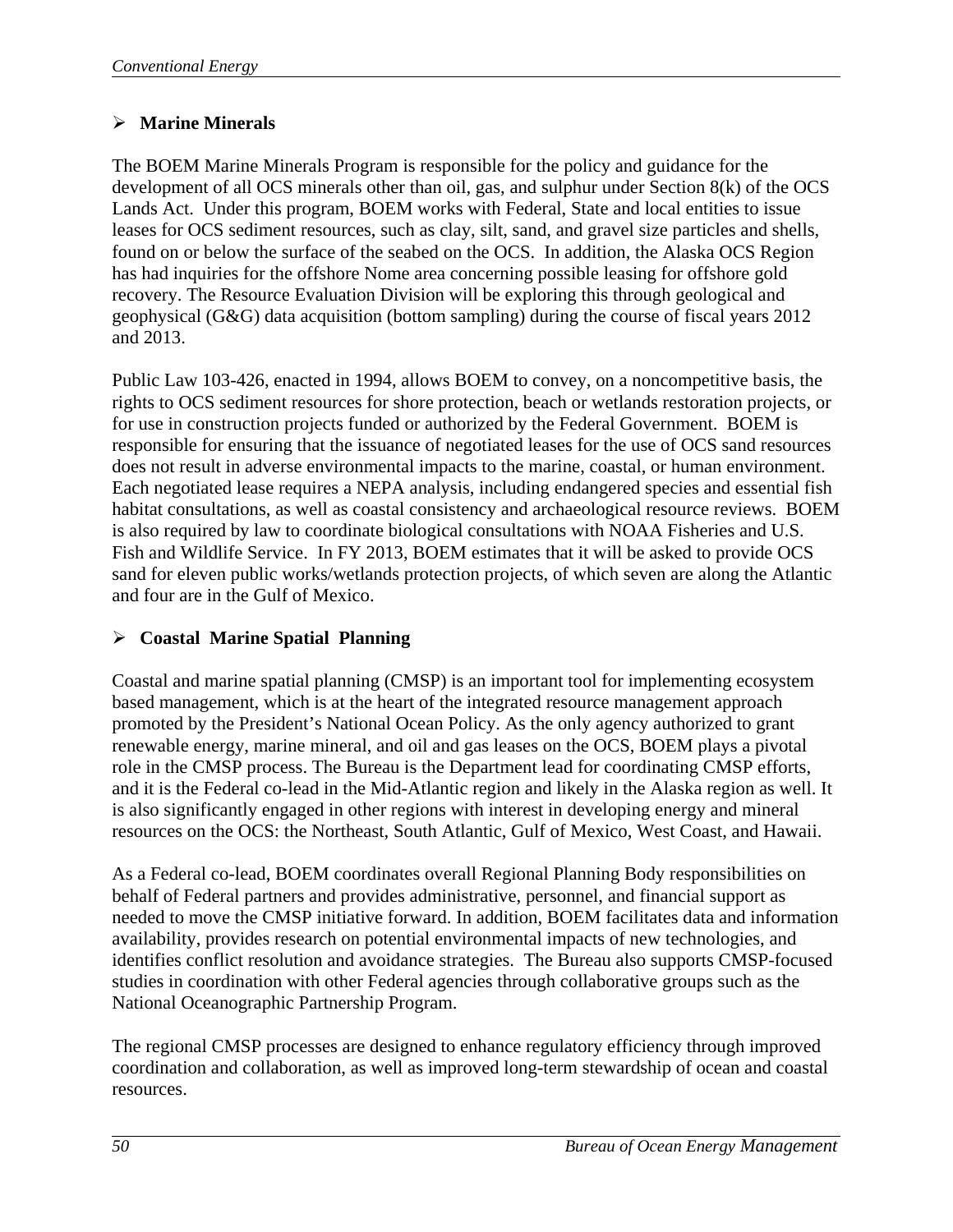## **Multipurpose Marine Cadastre**

The Multipurpose Marine Cadastre is an integrated marine information system that provides authoritative and regularly updated ocean information, including offshore boundaries, infrastructure, human use, energy potential, and other data sets. The marine cadastre is a comprehensive spatial data infrastructure whereby rights, restrictions, and responsibilities in the marine environment are assessed, administered, and managed. The marine cadastre includes the lease block grids and various offshore boundaries, which provide the base for nearly all of the BOEM offshore maps and leasing processes. The cadastre enables BOEM to define, describe, analyze, and account for every acre/hectare of Federal offshore submerged lands. This system is not only a critical component of BOEM mission activity, but it is also an essential tool for external users seeking to determine suitability of ocean uses, such as energy siting, and real-time data that can be accessed in the national viewer or downloaded from its original source.

In November 2011, the Center for Environmental Innovation and Leadership (CEIL) announced the 2011 winners of the second annual CEIL Awards. BOEM and the NOAA Coastal Services Center won the award for their "success through collaboration" on the Multipurpose Marine Cadastre. The team – cross-disciplinary, cross-functional, and interagency – achieved measurable and replicable outcomes, in part as a result of strong collaboration among team members. BOEM and the NOAA Coastal Services Center have been working together on the Multipurpose Marine Cadastre since 2005. The CEIL Awards recognize military and Federal teams and programs that have demonstrated exemplary performance in integrating environmental stewardship into day-today activities and turned sustainability ideas into reality. Awards highlight excellence in developing and implementing innovative environmental programs to improve environmental quality, reduce greenhouse gas emissions, or increase use of renewable energy and bio-preferred products.

The Multipurpose Marine Cadastre is constantly evolving and growing to include relevant issuedriven data. Moving forward, the project team will focus on strengthening biodiversity and human use data and building decision support tools to support coastal and marine spatial planning. A new function that will be available in 2012 is a viewshed analysis tool. Users will be able to determine whether offshore energy facilities, such as wind farms, can be seen from various points on shore. Another scheduled enhancement is an interactive gallery where users can share maps they have created using the Multipurpose Marine Cadastre and collaborate with others on topics of mutual interest. This can be found online at [www.marinecadastre.gov](http://www.marinecadastre.gov/).

## **ECONOMIC EVALUATION**

The Economics Division is comprised of a team of interdisciplinary experts that provide economic analyses for the Department of the Interior, other Federal agencies, and Congress. The Division not only supports the conventional oil and gas program, but also renewable energy and mineral leasing. The Division's efforts contribute significantly to the development of national energy strategies. To accomplish its objectives the Economics Division:

Works to ensure receipt of fair market value for the rights to explore and produce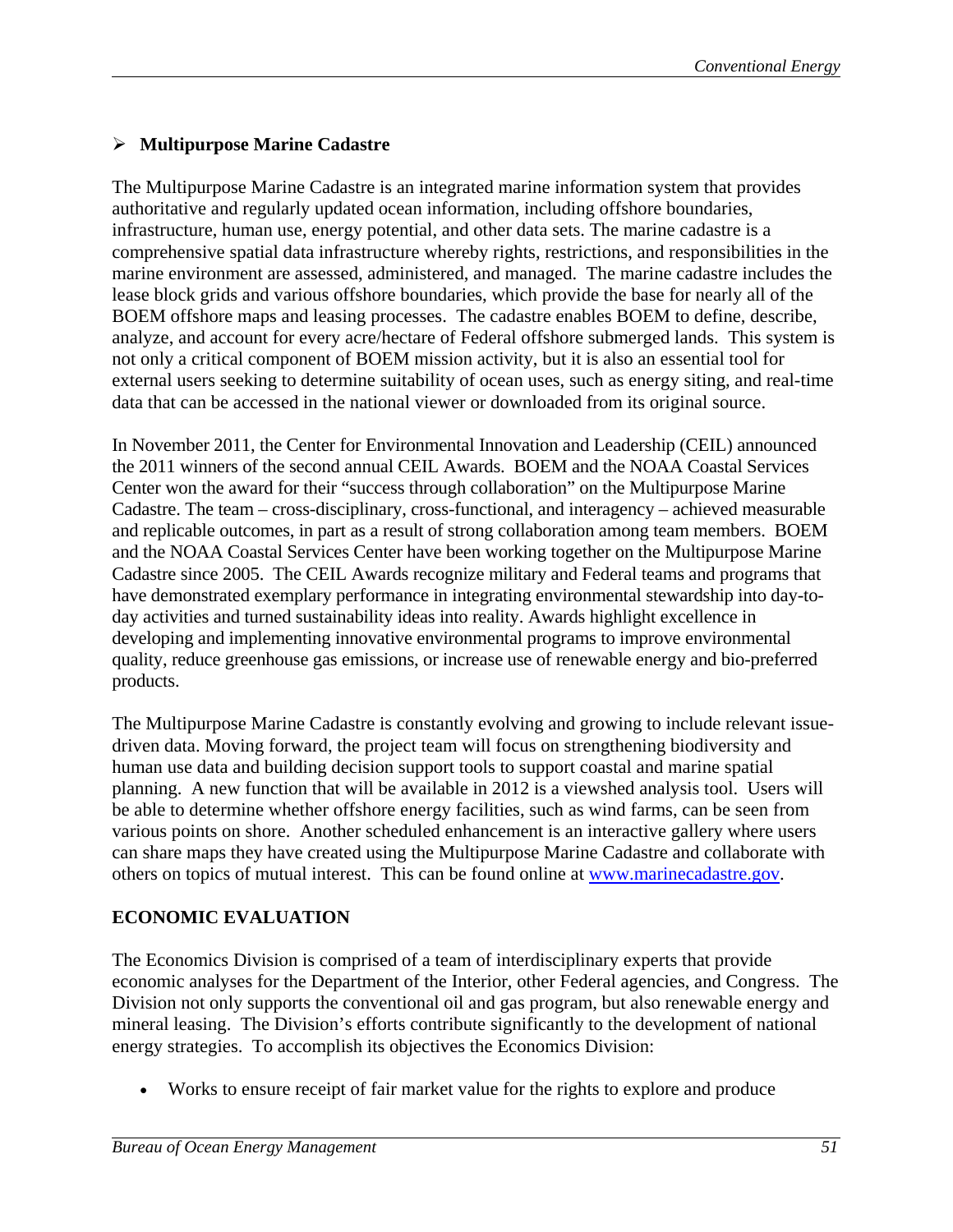offshore energy and mineral resources.

- Conducts analyses to support development of regulations and evaluate policies for lease terms, conditions, and bidding systems for individual oil and gas lease sales, the Five-Year Program, and the renewable energy program.
- Develops and maintains economic and statistical models and databases that are the basis for sale design, resource evaluation, post-sale and operational activities, rulemaking, revenue sharing, and royalty relief programs.
- Reviews and designs policies and methods for forecasting receipts from the offshore energy programs. Accurate receipt estimates enable comparative assessments of the government's share of receipts from its offshore oil and gas program; development of operator diligence requirements; timely and efficient decommissioning of wells and structures; and appropriate evaluation of civil penalties.
- Provides economic analyses and fiscal forecasts for minerals leasing policies, legal and legislative alternatives, and national energy strategies.
- Generates economic assumptions and scenarios for use in post-sale tract evaluations and in applications for royalty relief.

## **RESOURCE EVALUATION**

Resource Evaluation Program activities support all BOEM program areas, both energy and nonenergy, through critical technical and economic analyses. The primary program objective is to identify areas of the OCS that are most promising for oil and gas development (including methane hydrates). To accomplish this, BOEM:

- Acquires G&G data;
- Estimates the quantities of undiscovered technically and economically recoverable resources that may exist and the volume of reserves discovered and likely to be produced;
- Forecasts future industry activity levels; and
- Determines the adequacy of high bids received for individual tracts offered for lease.

Economic and statistical analyses are performed that incorporate Resource Evaluation Program data into overall BOEM and Interior leasing policies and program decisions, such as the design of financial terms for lease sales. Program analyses assist in exploration and development plan decisions and help reduce the risk of safety and environmental concerns in offshore development decision-making. Involvement in international activities promotes sound resource evaluation practices around the world.

The Resource Evaluation Program consists of seven major components: Resource Assessment, Reserves Inventory, Fair Market Value Determination, Regulation of Prelease Exploration, G&G Data Acquisition, Worst Case Discharge calculation, and G&G Regulatory Reviews. These components are discussed below.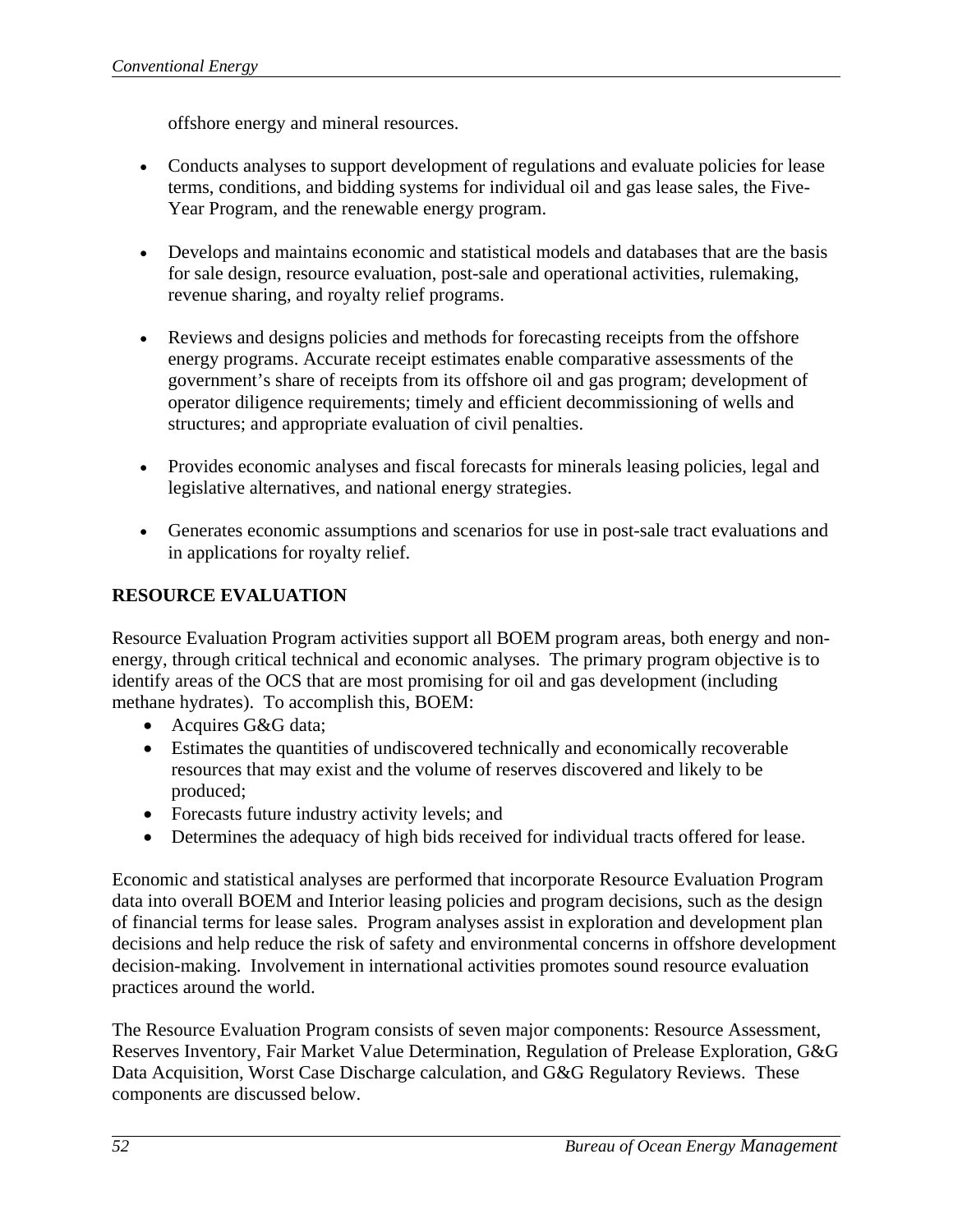#### **Resource Assessment**

Resource Assessment identifies geologic plays and areas on the OCS that offer the highest potential for the occurrence of oil and natural gas development and production. Following the identification of hydrocarbon plays, Resource Evaluation assesses the play's hydrocarbon potential and its economic viability with the help of complex computer models and methodologies. The assessment process incorporates specific geologic, petroleum engineering, and economic data and information. In addition to the estimation of undiscovered hydrocarbon resources, these studies help identify environmental and operational constraints, and assist in making leasing decisions. Resource estimates and associated development support critical analyses of potential impacts of policy options, legislative proposals, NEPA analyses, and industry activities affecting OCS natural gas and oil activities — both current and future.

The scale of the assessment activities range from large (regional or OCS-wide) to sale-specific, such as individual prospects and lease tracts. In the early stages of this process, the focus is on regional areas, but as more data and information are acquired, the focus shifts to lease sales and prospect-specific areas to be offered for lease, or which are related to a specific issue, (i.e., moratoria, marine sanctuaries, quantitative analysis of legislative proposal). Once a sale area has been identified, the Program produces more detailed mapping and analyses needed to estimate the resource potential of individual prospects within that area. These prospect-specific data, maps, and analyses are also used to determine parameters for post-sale bid analyses in support of fair market value evaluations.

The 2011 Assessment of Undiscovered Technically Recoverable Oil and Gas Resources of the Nation's Outer Continental Shelf was developed to support the 2012-2017 Five Year Program. Assessment activities associated with the Five-Year Program will continue to examine specific plan related issues, such as individual sales.

*Gulf of Mexico Region***:** The Gulf of Mexico Region continues to enhance and refine the analysis provided to support the 2011 Assessment of Undiscovered Technically Recoverable Oil and Gas Resources of the Nation's Outer Continental Shelf. Detailed play descriptions and summaries are being formalized. A recent petrophysical evaluation of approximately 100 Lower Tertiary wells will be used to aid sale-specific assessments for prospects and leases. The mapping and modeling of salt bodies in the deepwater will continue to be developed to aid in identifying subsalt prospects. In conjunction with the salt modeling, basement mapping and sand percentage calculations in specified areas are guiding a developing hydrates assessment update. Work on a resource inventory for the Atlantic OCS and Eastern Gulf of Mexico Planning Areas continues with the Well Folio Project. The focus of the Well Folio Project is to develop and complete a post-drill analysis for each of the wells drilled by compiling information, making observations, and drawing conclusions related to pre-drill objectives, postdrill results, geological implications, and the impact on resource inventory. Resource Evaluation will edit and update the existing Well Folios and two regional reports that were originally produced for the Eastern Gulf nearly a decade ago.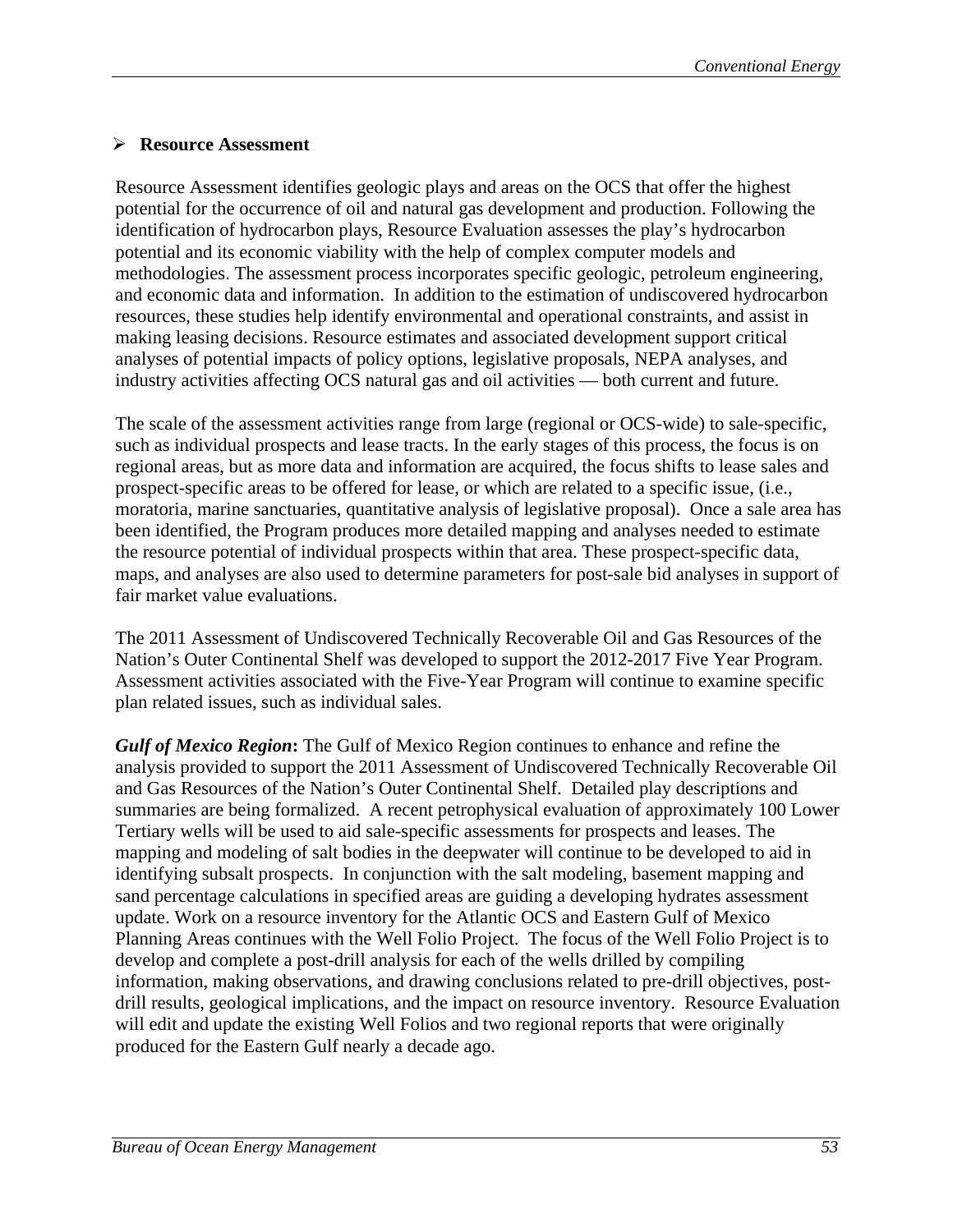## **Reserves Inventory Program**

The Department is required under the OCS Lands Act to "...conduct a continuing investigation…for the purpose of determining the availability of all oil and natural gas produced or located on the Outer Continental Shelf." In order to meet this requirement, BOEM is required to develop independent estimates of economically recoverable amounts of oil and gas contained within discovered fields by conducting field reserve studies. The reserve estimates are revised periodically to reflect new information obtained from development and production activities.

Reserve studies are critical inputs to resource assessments, the review and approval of royalty relief applications, as analogs for bid adequacy determinations, and in the review of industry plans and requests. The geologic and engineering information also support other program activities within Interior and cooperative efforts with the Department of Energy and its Energy Information Administration.

Gulf of Mexico Region: Reserves Inventory Program responsibilities grew considerably in FY 2012 with the addition of Conservation Information Document (CID) reviews, which verifies that operators commit to producing all economic reservoirs. In FY 2013, the BOEM Gulf of Mexico Region anticipates reviewing approximately 20 new CID submissions and 10 revisions of prior submission. The challenge will be to effectively integrate CID analysis into the Resource Evaluation Program's workload of field modeling, mapping and maintenance requirements, and workload associated with worst case discharge analysis. The Reserves Inventory Program will also produce a number of publicly available reports including: the 2010 and 2011 *Estimated Oil and Gas Reserves Reports*, which summarize oil and gas reserves and production from Gulf of Mexico discovered fields; the 2013 edition of the *Section 965c Report to Congress*, which outlines the technically recoverable oil and gas resources in the OCS and State waters off the coasts of Texas, Louisiana, Mississippi, and Alabama; and summaries of Gulf of Mexico reservoir sands and discovered fields.

*Pacific Region***:** The Pacific Region will generate its annual *Estimated Oil and Gas Reserves* Report during FY 2013.

## **Fair Market Value Determination**

Assuring receipt of fair market value on OCS lands is mandated by the OCS Land Act and remains one of BOEM's critical responsibilities. Regional offices, with headquarters oversight, perform the functions necessary to thoroughly assess the oil and gas potential and fair market value of OCS tracts offered for lease. Only tracts identified in the Five-Year Program are available for lease. The bid review process incorporates geological and geophysical data along with reserve, resource, engineering, and economic information into a sophisticated discounted cash flow computer model that estimates economic value of the corresponding tract. The goal of that model is to achieve estimates of fair market value on tracts receiving bids.

*Alaska Region***:** The Region's Resource Evaluation staff continue to provide the Bureau of Land Management with fair market value analysis on National Petroleum Reserve –Alaska lease sales.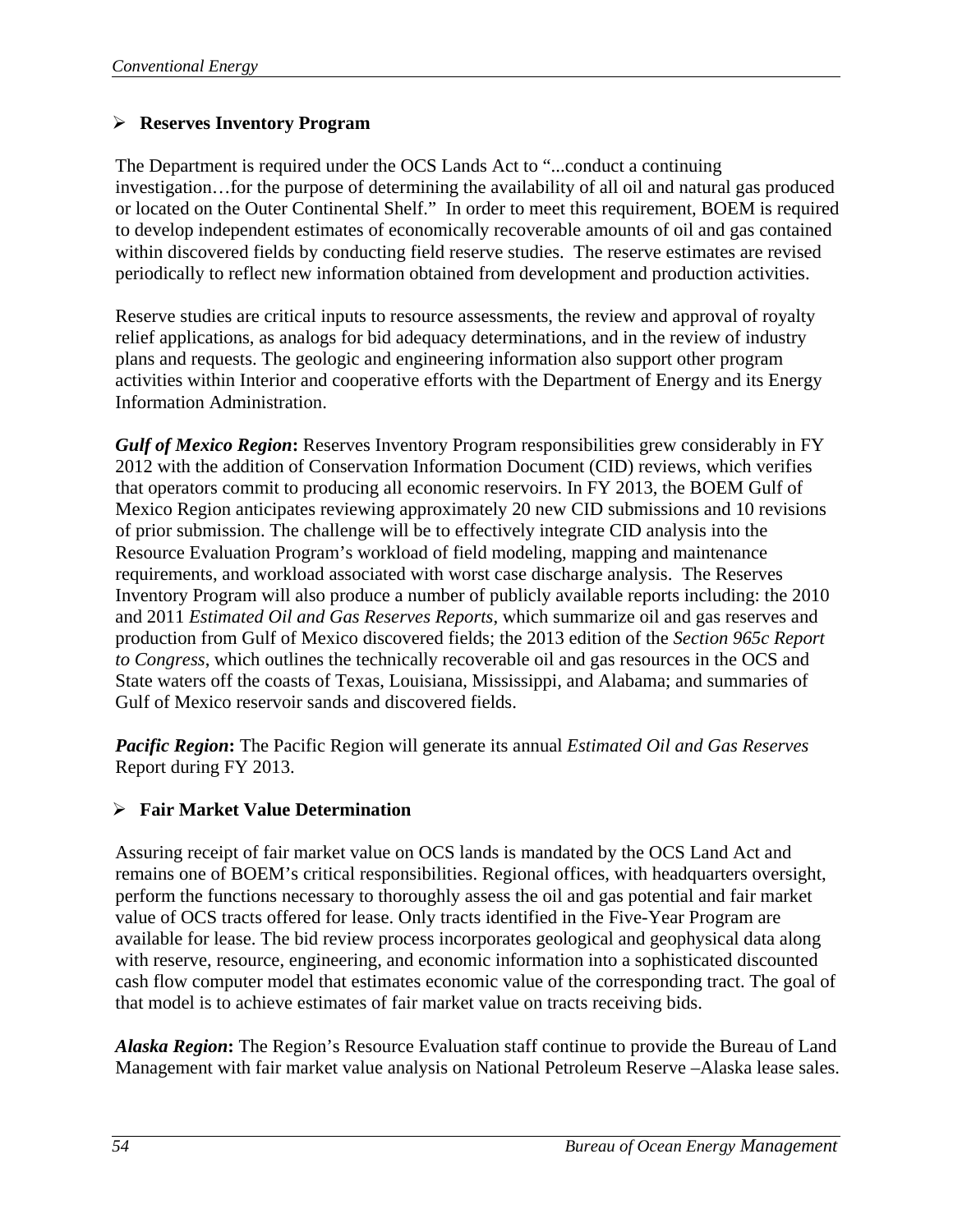*Gulf of Mexico Region***:** Three lease sales in the Proposed Program for 2012-2017, two Western Planning Areas and one Central Planning Area, are tentatively scheduled for FY 2013. Since 1984, bid adequacy determinations have resulted in an average rejection rate of bids of approximately 3.6 percent. Bid adequacy procedures have consistently resulted in higher returns in subsequent sales for tracts that have had bids rejected on fair market value grounds in previous sales. From 1984 through 2010, Resource Evaluation has rejected total high bids of approximately \$597 million. Subsequently, the same blocks were re-offered and drew high bids of \$1.565 billion, for a total net gain of approximately \$968 million.

## **Regulation of Prelease Exploration**

Regulation of prelease exploration assures that prelease exploration, prospecting, and scientific research operations in Federal waters do not interfere with each other, with lease operations, or with other uses of the area. The regulations also encourage G&G data acquisition, adequately protecting the investment in data gathering, while assuring access to data to provide competitive balance. Adherence to these regulations ensures that exploration and research activities will be conducted in an environmentally safe manner.

G&G permits, issued by the Resource Evaluation Regional Supervisors, set forth the specific details for each data-gathering activity, which include the area where the data are collected, the timing of the data-gathering activity, approved equipment and methods, required environmental compliance measures, and other similar detailed information relevant to each specific permit.

*Gulf of Mexico Region***:** Resource Evaluation will continue to issue permits for both oil and gas exploration and marine minerals prospecting activities. Permit activity is expected to remain at approximately 40 permits and revisions submitted per year with the majority of the permits issued for deep penetration seismic surveys. The challenge is to balance the increased need for coordination with NEPA and other environmental reviews while providing the permittee with timely access to permits to meet their business operation needs. With the anticipated completion of the Programmatic EIS for G&G in the Mid- and South Atlantic, the Gulf of Mexico Region expects to process G&G permits for these areas in FY 2013.

#### **Geological and Geophysical Data Acquisition and Analysis**

The main objective of acquisition and analysis of G&G data is to identify areas favorable for the accumulation of hydrocarbons and represent the distribution of accumulations through the development of maps and geologic models. Once analyzed, data acquired through G&G surveys help build a more comprehensive petroleum system database, which includes knowledge of the geologic history of an area and its effects on hydrocarbon or strategic/critical minerals generation, distribution, and accumulation within the planning area.

The primary source of the G&G data used by the Resource Evaluation Program is the oil and gas industry, which conducts exploration, development, and production activities on OCS lands. Permittees, lessees, and operators are required by regulations to provide critical G&G data and information to BOEM. The extensive amount of data and information acquired by BOEM is used by BOEM and BSEE geologists, geophysicists, and petroleum engineers to perform a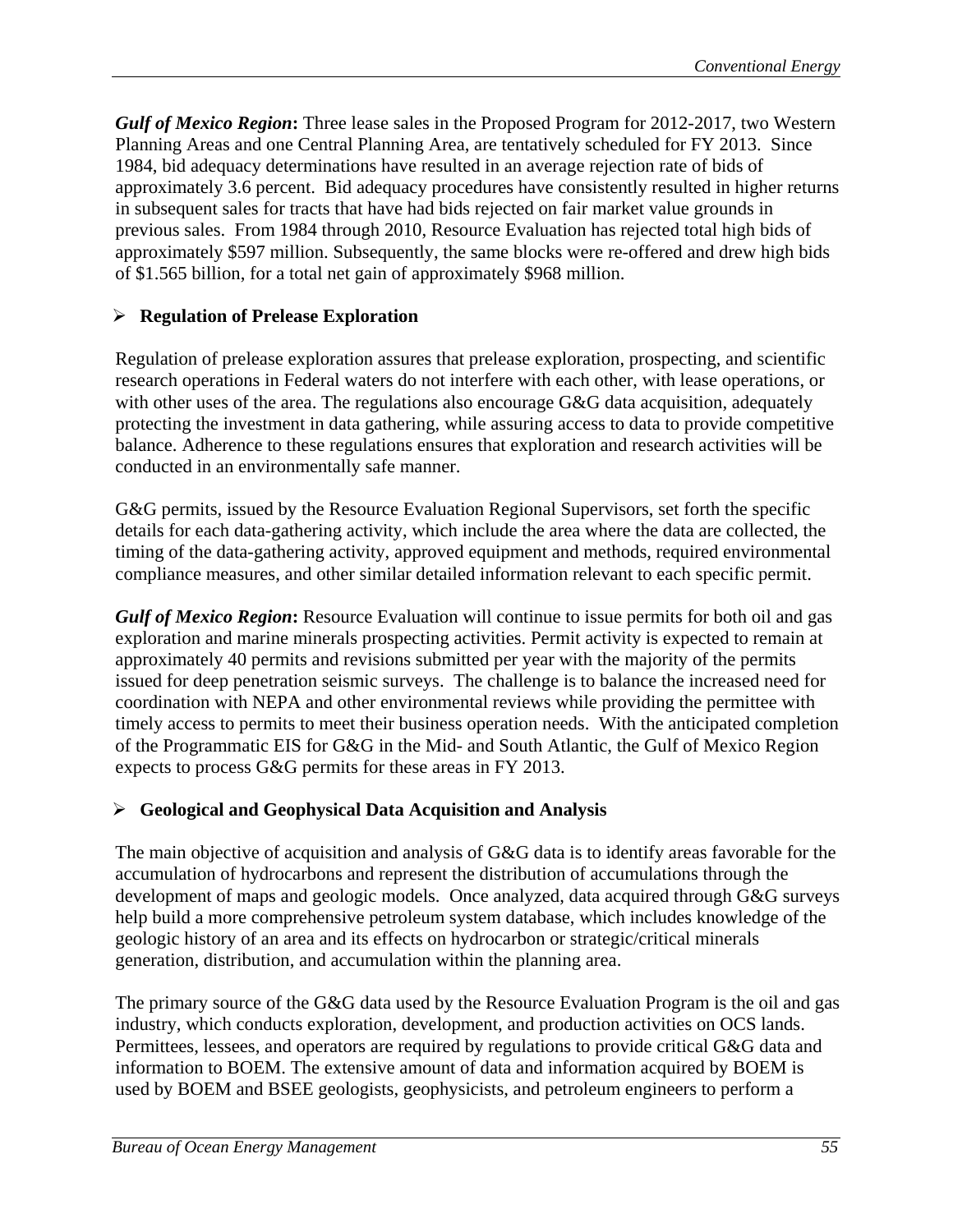variety of analyses leading to resource evaluation, reserve inventory, as well as determining fair market value of the leased tracts.

*Gulf of Mexico Region***:** Resource Evaluation continues to acquire and manage critical data needed to support mission functions such as G&G acquisition and analysis. Resource Evaluation currently manages approximately 1,725 three-dimensional surveys, 196 two-dimensional surveys, and other critical data entailing a total volume of 260 Terabytes. Data volumes grow at approximately 5 Terabytes per year. Figure 4 is a map view of the data coverage demonstrating the expanding use of three-dimensional technology by both industry and BOEM to study and evaluate the complex geologic picture of the Gulf of Mexico OCS.



**Figure 4: BOEM Seismic Data Coverage in the Gulf of Mexico (2010)** 

## **Worst Case Discharge Determination**

Worst Case Discharge (WCD) for exploratory and development drilling operations is the daily rate of an uncontrolled flow of natural gas and oil from all producible reservoirs into the open wellbore. The package of reservoirs exposed to an open borehole with the greatest discharge potential is considered the worst case discharge scenario. Current regulations require operators and lessees to submit WCD calculated volumes and associated data as part of every Exploration Plan and Development Operations Coordination Document/Development and Production Plan.

Each Region is responsible for WCD verifications and decision documentation associated with plans under their jurisdictions. Resource Evaluation geoscientists and engineers independently verify the validity of the volume calculations, assumptions, and analogs used by the operator for the WCD. The BOEM Worst Case Discharge model outputs are also used by BSEE in oil spill response plans and cap and stack or cap and containment decisions made as part of the Application for Permit to Drill (a BSEE responsibility).

*Gulf of Mexico Region:* Resource Evaluation made determinations on 179 WCD verifications in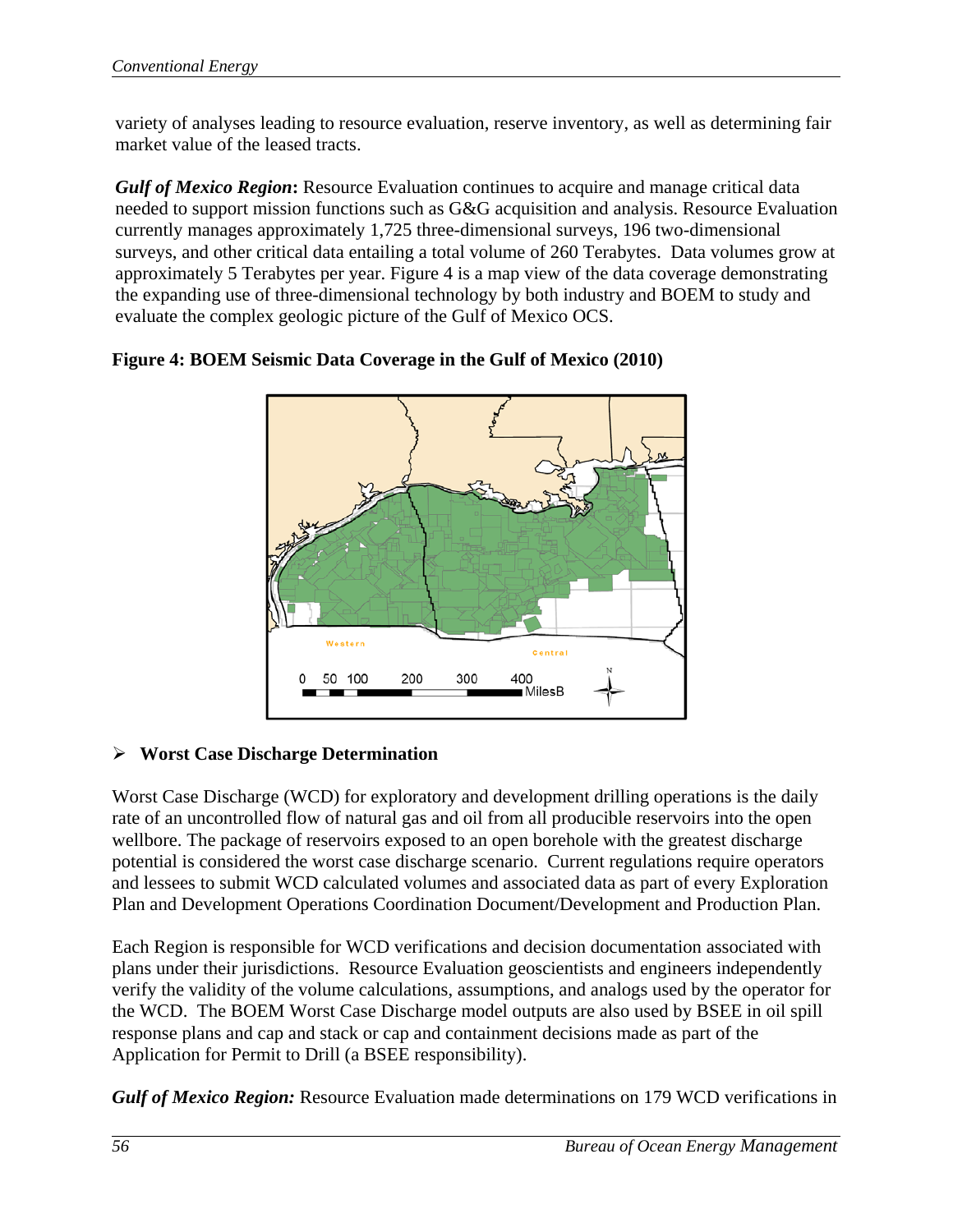FY 2011. In FY 2012 and FY 2013, at least 180 WCD analyses are expected as the workload is expected to remain level or increase slightly. The Region is also working to develop trend parameters for deepwater exploration and development drilling for critical reservoir and rock properties for the WCD analysis in order to enhance the efficiency of the process while maintaining the regulatory oversight needed to ensure an adequate response to an uncontrolled blowout.

#### **Geological and Geophysical Regulatory Reviews**

G&G reviews are performed on OCS operators' EPs, DPPs, DOCDs and Applications for Permit to Drill (APD) to evaluate drilling hazards posed by surface and subsurface geologic conditions and man made obstructions (30 CFR 550.201 - 207). In addition, geophysical reviews are performed to evaluate shallow hazards (seafloor and near seafloor) on operators' applications for pipeline rights-of-way and associated permits (30 CFR 250.1007 (5)). G&G reviews include evaluation and verification of operator's interpretations, identification and assessment of potential geohazards in the area affected by exploratory and development drilling, installation of structures, laying pipelines, and other ancillary activities related to the plans. Based on G&G surveys from operators, geoscientists identify and evaluate potential risk of shallow faulting, shallow gas zone, shallow water flows, abnormal pressure zones, lost circulation zones, and other natural and manmade hazards. In addition, geoscientists evaluate potential risk of encountering hydrogen sulfide  $(H_2S)$ . The G&G reviews provide a detailed evaluation of operator's geohazards analyses and shallow hazards assessment and determine mitigations to be applied to the plan's and permit's approval.

Geoscientists conduct G&G evaluations (broaching analysis) in support of BSEE reviews and approvals of operators' applications for permits to drill wells. The integrity of the well design is evaluated by BSEE and if a determination is made that the well may fail at a certain casing point, a broaching analysis is conducted by geoscientists. The broaching analysis evaluates subsurface stratigraphic and structural conditions to determine if escaping hydrocarbons from a failed casing shoe will be trapped in the formations or potentially reach the seafloor at some point in time.

*Gulf of Mexico Region:* In FY 2011, the Gulf of Mexico Region conducted 263 geological and 295 geophysical reviews in support of plans, renewable energy site characterization, and BSEE APD and pipeline responsibilities. Initial numbers indicate about 400 geological reviews and 350 geophysical reviews will be completed in FY 2012, and it is anticipated that FY 2013 reviews will be comparable the FY 2012 numbers. Increasingly complex analyses will be required for geohazard reviews due to higher resolution data collected for complex projects, especially those occurring in deepwater, and the additional workload of broaching analysis in support of the BSEE well integrity analysis.

## **2013 PROGRAM PERFORMANCE**

## **LEASING PROGRAM**

A key indicator of performance is the ability to hold offshore lease sales as scheduled in the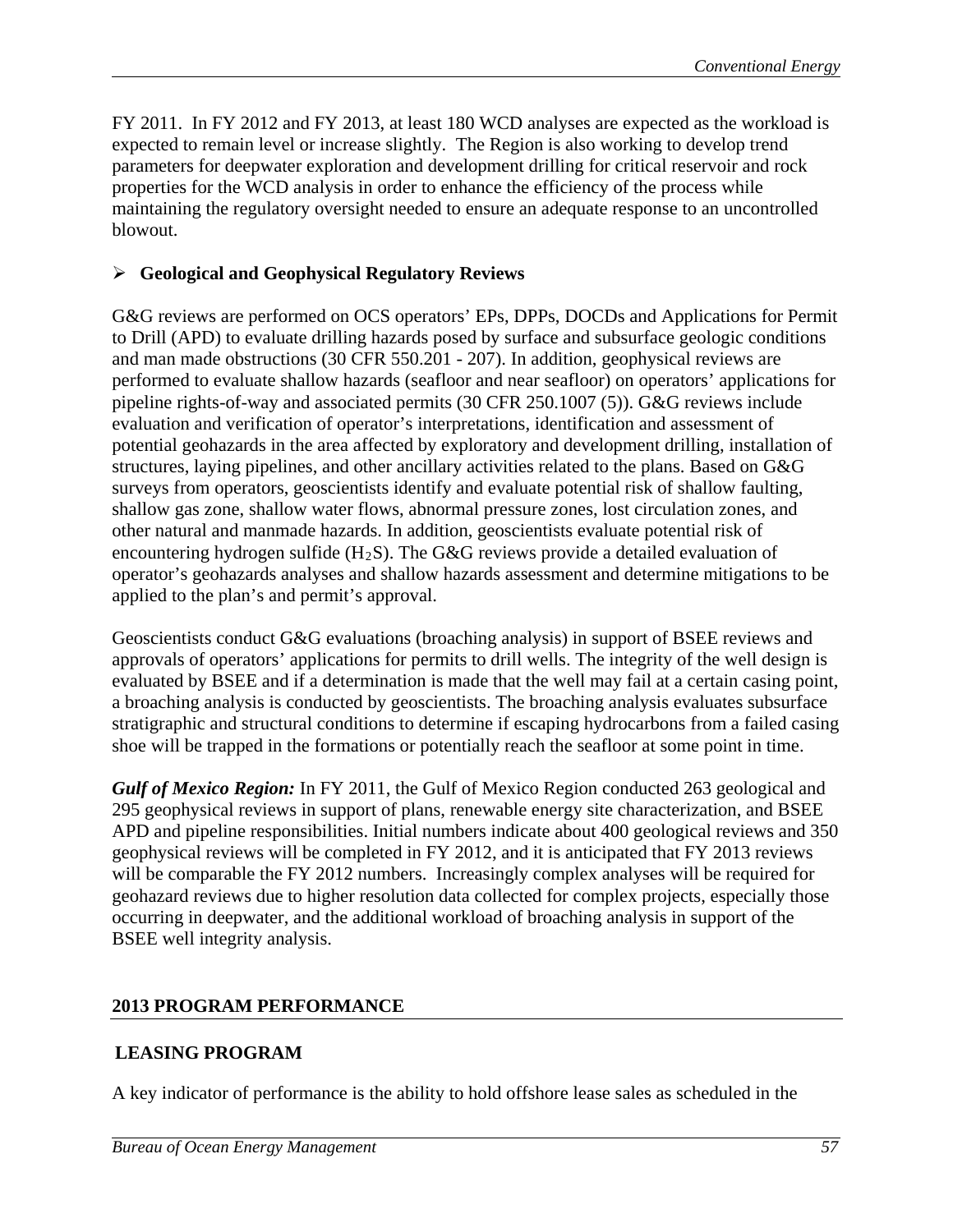Secretary's Five-Year Oil and Gas Leasing Program. The Five-Year Program is a pivotal element of managing the Nation's offshore oil and gas assets. The OCS Lands Act requires the Department to prepare a long-range program that specifies the size, timing, and location of areas to be considered for Federal offshore natural gas and oil leasing. A lease sale cannot be scheduled unless it has been analyzed under the prescribed process or has been mandated by Congress. BOEM works in consultation with stakeholders (including Federal and State agencies, local communities, federally recognized Tribes, private industry, and the public) to develop a program that not only offers access to those areas of the OCS with the most promising potential for development of oil and natural gas resources, but also does so in an environmentally responsible manner.

In December 2010, Secretary Salazar announced his final Revised Program for the Outer Continental Shelf Oil and Gas Leasing Program 2007-2012. The Revised Program was approved by the Court, the supplemental environmental analyses in the Gulf of Mexico are complete, and BOEM is working to ensure its successful implementation within statutory requirements. The Revised Program calls for two lease sales to be held during FY 2012: Western Gulf of Mexico Sale 218 and Central Gulf of Mexico Sale 216/222. On November 8, 2011, Secretary Salazar announced the Proposed Outer Continental Shelf Oil and Gas Leasing Program for 2012-2017, which is expected to be submitted to the President and Congress later in FY 2012. The Proposed Program includes three sales for FY 2013: Western Gulf of Mexico Sale 229, Central Gulf of Mexico Sale 227, and Western Gulf of Mexico Sale 233. Assuming there is sufficient industry interest, the Cook Inlet Special Interest Sale 244 is scheduled to occur in early FY 2013.

## **ECONOMICS PROGRAM**

The economic analysis expertise within the program is often called upon to analyze and implement regulatory and legislative actions affecting OCS leasing, exploration, development, and production activities. Further, the program undertakes studies as-needed to address specific policies and compilations of data required to analyze overall OCS program responsibilities.

## **RESOURCE EVALUATION PROGRAMS**

Resource modeling and assessment addresses resource assessment, tract evaluation, field reserves inventories, and various economic and policy analysis needs. The number of OCS blocks assessed is tracked on a quarterly basis in the bureau's performance management tool. Comparing the data for acreage and resources offered illustrates that the BOEM offers access to geologic areas on the OCS that offer the highest potential for development of oil and natural gas. BOEM also estimates the amounts of oil and natural gas likely to be discovered and produced as a result of leasing, and generates potential scenarios of the future industrial activities associated with exploration, development, and production. Resource estimates and exploration and development scenarios, provide an important basis for the bureau's environmental impact statements and other technical studies and policy analyses. BOEM measures both the resources and acres offered annually compared to what was planned for the year and analyzes the results to improve the program.

Another principal indicator of performance includes the fair market value ratio, which serves as a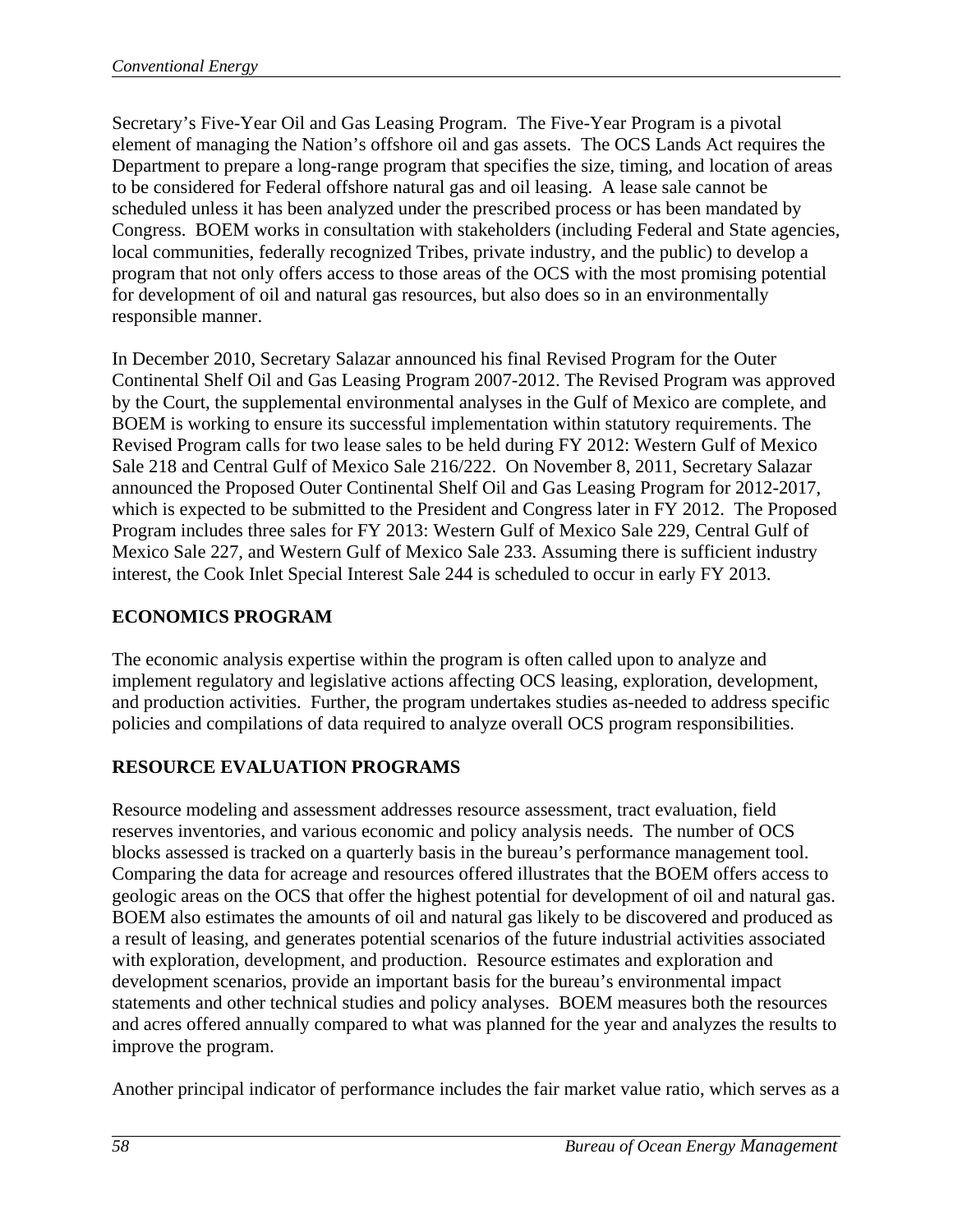measure of the effectiveness of BOEM tract valuation and bid adequacy procedures. BOEM's tract evaluation procedure is designed to assure that the government receives fair value for leased tracts. The fair market value ratio metric compares the accepted high bid on each tract to the government's estimated value for that tract. Industry strategy with respect to acquiring specific acreage could lead to a company raising its bid above this analytical value to improve their chances of winning the lease. BOEM estimates are based on a discounted cash flow analysis of a tract and are not designed to predict the high bid. Therefore, the value of this indicator should always be greater than one to achieve fair value for OCS leases. The annual target ratio of 1.8 to 1 means that on average, the industry bids received are expected to be \$1.80 (+/- 0.4) for every dollar of the estimated value for each tract. This target was set using several years of historical bid data and is reviewed annually to confirm its validity.

BOEM evaluates bids incorporating the latest data and interpretive techniques available, while meeting the challenge of testing and implementing a new discounted cash flow model. Two additional Bureau-level measures used to monitor Bureau performance include monitoring the percent of high bids on leases accepted or rejected within 60 days and the percent of tracts with high bids rejected in the previous lease sale receiving acceptable high bids the next time the tracts are made available. Additional Conventional Energy performance information is included in the Performance Overview in Table 13.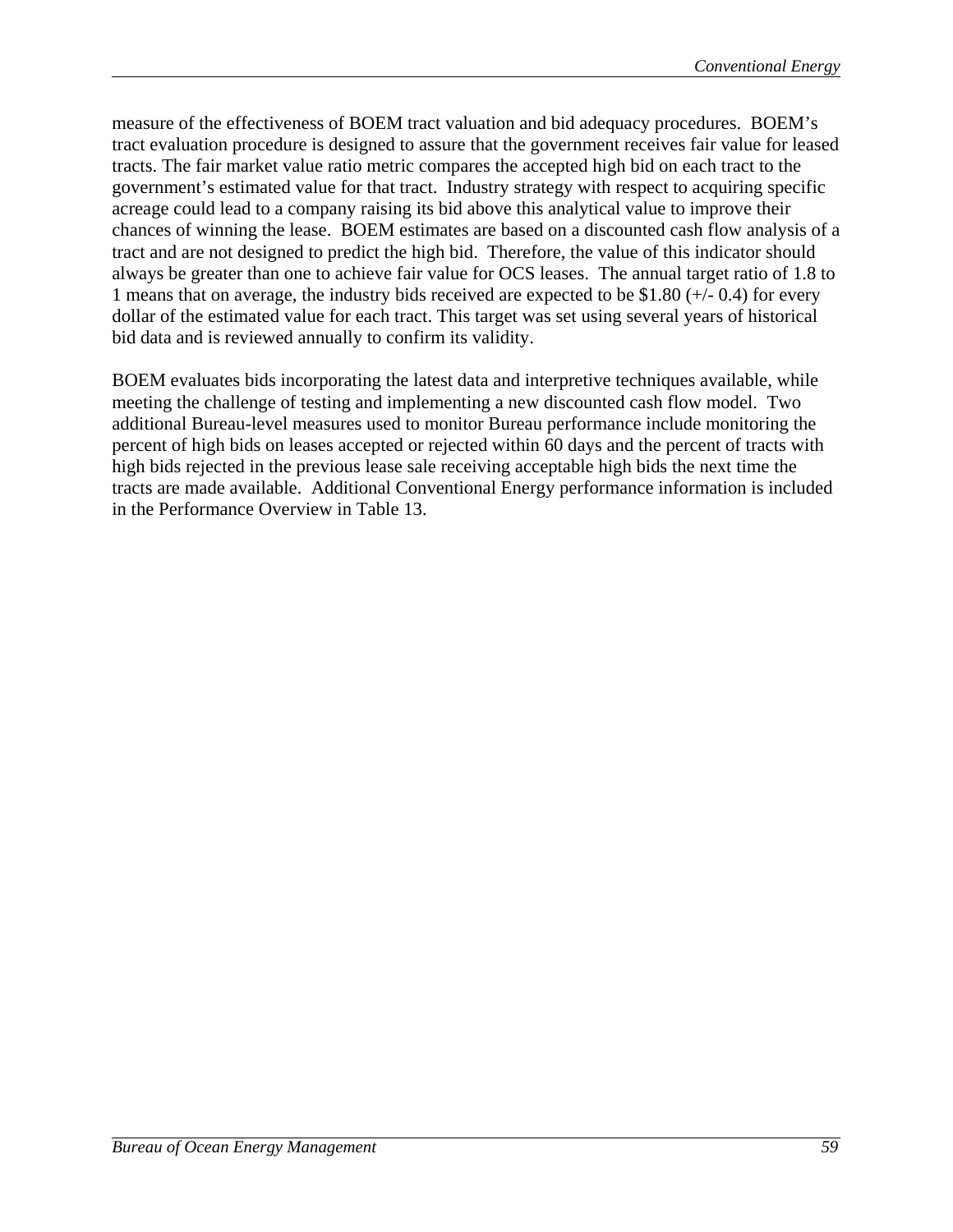| 60                                       | tional Energy<br>Performance Overview - Conventi                                                                                                               |                                                                                                                                                                                                                                                                                                                                                                                                                                                                                                                                                                                                                                                                                                                                                                                                                                                                                                                                                                                                                                              |                                                   |                |                                                                  |                                                                      |                |               |                                         |                                                           |                             |
|------------------------------------------|----------------------------------------------------------------------------------------------------------------------------------------------------------------|----------------------------------------------------------------------------------------------------------------------------------------------------------------------------------------------------------------------------------------------------------------------------------------------------------------------------------------------------------------------------------------------------------------------------------------------------------------------------------------------------------------------------------------------------------------------------------------------------------------------------------------------------------------------------------------------------------------------------------------------------------------------------------------------------------------------------------------------------------------------------------------------------------------------------------------------------------------------------------------------------------------------------------------------|---------------------------------------------------|----------------|------------------------------------------------------------------|----------------------------------------------------------------------|----------------|---------------|-----------------------------------------|-----------------------------------------------------------|-----------------------------|
|                                          | ote: Performance and Cost data may be attributable to multiple activities and subactivities.                                                                   |                                                                                                                                                                                                                                                                                                                                                                                                                                                                                                                                                                                                                                                                                                                                                                                                                                                                                                                                                                                                                                              |                                                   |                |                                                                  |                                                                      |                |               |                                         |                                                           |                             |
|                                          | Mission Area 2: Sustainably Man                                                                                                                                | age Energy, Water, and Natural Resources                                                                                                                                                                                                                                                                                                                                                                                                                                                                                                                                                                                                                                                                                                                                                                                                                                                                                                                                                                                                     |                                                   |                |                                                                  |                                                                      |                |               |                                         |                                                           |                             |
|                                          | Resources<br>Goal 1: Secure America's Energy                                                                                                                   |                                                                                                                                                                                                                                                                                                                                                                                                                                                                                                                                                                                                                                                                                                                                                                                                                                                                                                                                                                                                                                              |                                                   |                |                                                                  |                                                                      |                |               |                                         |                                                           |                             |
|                                          | <b>Supporting Performance Measures</b>                                                                                                                         | Actual<br>2007                                                                                                                                                                                                                                                                                                                                                                                                                                                                                                                                                                                                                                                                                                                                                                                                                                                                                                                                                                                                                               | Actual<br>2008                                    | Actual<br>2009 | Actual<br>2010                                                   | 2011<br>Plan                                                         | Actual<br>2011 | Plan<br>2012  | President's<br>FY 2013<br><b>Budget</b> | Change from<br>2012 to 2013<br>Plan                       | Long-term<br>Target<br>2016 |
|                                          | nergy development<br><b>Strategy 3: Manage conventional</b>                                                                                                    |                                                                                                                                                                                                                                                                                                                                                                                                                                                                                                                                                                                                                                                                                                                                                                                                                                                                                                                                                                                                                                              |                                                   |                |                                                                  |                                                                      |                |               |                                         |                                                           |                             |
|                                          | consistent<br>with the Secretary's Five-Year Oil and Gas<br>Number of offshore lease sales held<br>Program (SP)                                                | $\sim$                                                                                                                                                                                                                                                                                                                                                                                                                                                                                                                                                                                                                                                                                                                                                                                                                                                                                                                                                                                                                                       | $\sqrt{2}$                                        | $\sim$         |                                                                  | $\circ$                                                              | $\circ$        | $\frac{1}{2}$ | $3**$                                   | $\overline{ }$                                            | $4 * A$                     |
|                                          |                                                                                                                                                                | Circuit Court remanded the 2007-2012 OCS oil and gas leasing program and required the Interior Department to "conduct a more complete comparative analysis of<br>Program and the President removed Bristol Bay from leasing consideration through 2017. In May 2010, the Secretary cancelled Western Gulf of Mexico Sale 215 to<br>the environmental sensitivity of different areas." Based on a revised environmental sensitivity analysis, the Secretary announced a Preliminary Revised Program<br>This measure counts lease sales conducted under the OCS Oil and Gas Leasing Program as defined in the Secretary's Five-Year Program. In April 2009, the DC<br>determine whether baseline environmental information utilized in the multi-sale Environmental Impact Statement conducted for this lease sale needed revision<br>(PRP) in March of 2010 that did not allow for additional lease sales to be held in the Beaufort Sea and Chukchi Sea planning areas under the 2007-2012 OCS<br>following the Deepwater Horizon oil spill. |                                                   |                |                                                                  |                                                                      |                |               |                                         |                                                           |                             |
|                                          | Comments                                                                                                                                                       | and one sale in the Mid-Atlantic in FY 2012. For these reasons, only one of the four planned sales was held in FY 2010. In December 2010, the Secretary announced<br>his Revised Program (RP) for the Outer Continental Shelf Oil and Gas Leasing Program 2007-2012. The court approved the RP and the supplemental environmental<br>resulted in the removal of five Alaska lease sales from the 5-Year Program (two in 2010 and three in 2011) and the cancellation of one Gulf of Mexico sale in 2010<br>At the same time, he cancelled Mid-Atlantic Sale 220 to allow more time for consulation with the Department of Denfense, and develop and implement measures to<br>improve the safety of oil and gas development, provide greater environmental protection, and reduce the risk of catastrophic events. Collectively, these decisions<br>analyses in the Gulf of Mexico are complete; BOEM will ensure successful implementation within statutory requirements.                                                                    |                                                   |                |                                                                  |                                                                      |                |               |                                         |                                                           |                             |
|                                          |                                                                                                                                                                | * Lease sales resumed in FY 2012. Western Gulf of Mexico Sale 218 was held on December 14, 2011 and Central Gulf of Mexico Sale 216/222 is scheduled for June                                                                                                                                                                                                                                                                                                                                                                                                                                                                                                                                                                                                                                                                                                                                                                                                                                                                                |                                                   |                |                                                                  |                                                                      |                |               |                                         |                                                           |                             |
|                                          |                                                                                                                                                                | Mexico Sale 227 (historically Central Gulf of Mexico Sales occur in March), and Western Gulf of Mexico Sale 233 (historically Western Gulf of Mexico Sales occur in<br>** On November 8, 2011 the Secretary announced the Proposed Outer Continental Shelf (OCS) Oil and Gas Leasing Program for 2012-2017; the final Program is<br>still being finalized. The Proposed Program includes three sales for FY 2013—Western Gulf of Mexico Sale 229 (scheduled for November 2012), Central Gulf of<br>August). Cook Inter Special Interest Sale 244 is scheduled to occur in FY 2014, if there is enough industry interest. FY 2016 targets four sales-one each in the<br>Eastern (Sale 226), Central (Sale 241), and Western (Sale 248) Gulf of Mexico, and one in the Chukchi Sea Sale 237).<br>2012.                                                                                                                                                                                                                                         |                                                   |                |                                                                  |                                                                      |                |               |                                         |                                                           |                             |
|                                          | Five-Year<br>resources offered for leasing compared to<br>gas<br>Percent of available offshore oil and<br>what was planned in the Secretary's<br>Program (BUR) | (228.5/271.3)<br>84.2%                                                                                                                                                                                                                                                                                                                                                                                                                                                                                                                                                                                                                                                                                                                                                                                                                                                                                                                                                                                                                       | Original 2007-2012 Program<br>99.1% (559.4/564.3) |                |                                                                  | Revised 2007-2012 Program (Dec. 2010)<br>Target: 79.8% (450.5/564.3) |                |               |                                         | Original 2012-2017 Program<br>Target: 98.9% (436.6/441.6) |                             |
|                                          | Percent of available OCS acres offered for<br>compared to what was planned for leasing<br>leasing during the Five-Year Program<br>(BUR)                        | (386.1/573.8)<br>67.3%                                                                                                                                                                                                                                                                                                                                                                                                                                                                                                                                                                                                                                                                                                                                                                                                                                                                                                                                                                                                                       |                                                   |                | 2007-2012 Revised Leasing Program<br>Target: 81.9% (418.7/511.3) |                                                                      |                |               |                                         | Target: 97.3% (592.9/609.5)<br>Original 2012-2017 Program |                             |
| <b>Bureau of Ocean Energy Management</b> | Comments                                                                                                                                                       | prospective acreage will be offered. For the Revised 2007-2012 OCS Oil and Gas Leasing Program, the acreage planned to be offered is projected to contain 98% of<br>acreage available for leasing was determined to contain insufficient technically recoverable resources. If all the sales scheduled in the Revised 5-Year Program for a<br>Undiscovered Technically Recoverable Resources available and encompass 91% of the total acreage available for leasing. This means that approximately 9% of the<br>For each Five-Year Program, BOEM identifies OCS program areas that will be considered for future leasing through individual sales. Acreage with few estimated<br>technically recoverable resources is excluded from the acreage that is planned to be offered under the 5-Year Program and the targets assume that only the most<br>specific year were held, meaning no major deferrals of acreage planned to be offered, the available resources offered would be 100%.                                                     |                                                   |                |                                                                  |                                                                      |                |               |                                         |                                                           |                             |
|                                          |                                                                                                                                                                | prospects for oil and gas, but are currently considered to have high risk, high costs, and lower industry interest. If industry does not express an interest in the Call for<br>The current Five-Year Program includes "special interest sales," two in Cook Inlet, a process originally designed for the remote areas of Alaska that contain<br>Information for Special Sales, presale work does not continue and the sale is not held. None of the scheduled special interest sales were held.                                                                                                                                                                                                                                                                                                                                                                                                                                                                                                                                             |                                                   |                |                                                                  |                                                                      |                |               |                                         |                                                           |                             |
|                                          |                                                                                                                                                                |                                                                                                                                                                                                                                                                                                                                                                                                                                                                                                                                                                                                                                                                                                                                                                                                                                                                                                                                                                                                                                              |                                                   |                |                                                                  |                                                                      |                |               |                                         |                                                           |                             |

# **Table 13: Performance Overview – Conventional Energy**

*Conventional Energy*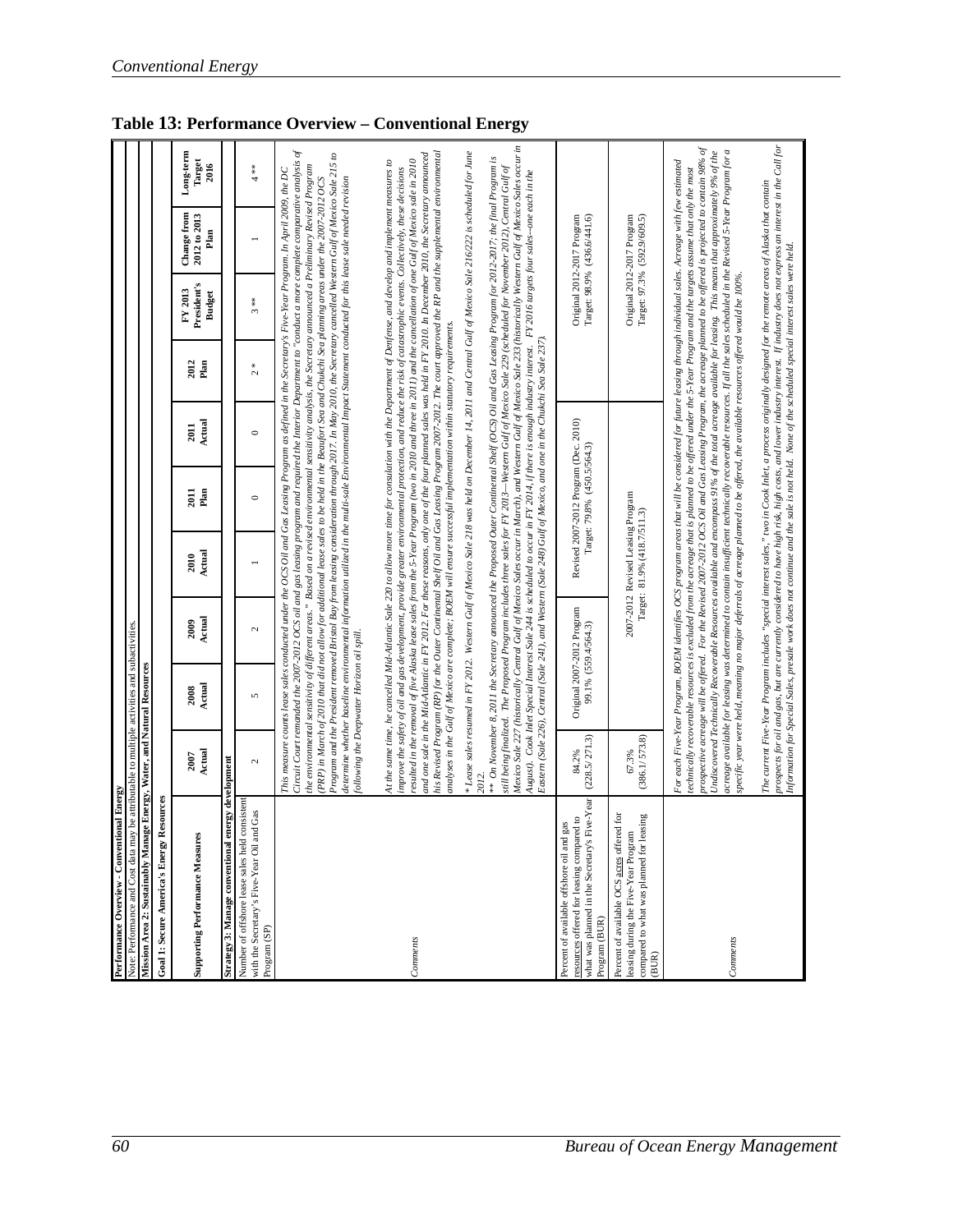| Performance Overview - Conventional Energy (continued)                                                                |                                         |                                                                                                    |                        |                                                                                                                                                                                                                                                      |              |                       |                          |                                         |                                                                                                                                                                                                                                                                                                                                                                                                                                                                                                                                                                                                                                                                                                                                                                                                                                                                                                                                                                                                                                                                                                                                                                                                                                                                                                                                                                                                                                                                                                                                                               |                             |
|-----------------------------------------------------------------------------------------------------------------------|-----------------------------------------|----------------------------------------------------------------------------------------------------|------------------------|------------------------------------------------------------------------------------------------------------------------------------------------------------------------------------------------------------------------------------------------------|--------------|-----------------------|--------------------------|-----------------------------------------|---------------------------------------------------------------------------------------------------------------------------------------------------------------------------------------------------------------------------------------------------------------------------------------------------------------------------------------------------------------------------------------------------------------------------------------------------------------------------------------------------------------------------------------------------------------------------------------------------------------------------------------------------------------------------------------------------------------------------------------------------------------------------------------------------------------------------------------------------------------------------------------------------------------------------------------------------------------------------------------------------------------------------------------------------------------------------------------------------------------------------------------------------------------------------------------------------------------------------------------------------------------------------------------------------------------------------------------------------------------------------------------------------------------------------------------------------------------------------------------------------------------------------------------------------------------|-----------------------------|
| <b>Supporting Performance Measures</b>                                                                                | Actual<br>2007                          | Actual<br>2008                                                                                     | Actual<br>2009         | Actual<br>2010                                                                                                                                                                                                                                       | 2011<br>Plan | <b>Actual</b><br>2011 | 2012<br>P <sub>all</sub> | President's<br>FY 2013<br><b>Budget</b> | Change from<br>2012 to 2013<br>Plan                                                                                                                                                                                                                                                                                                                                                                                                                                                                                                                                                                                                                                                                                                                                                                                                                                                                                                                                                                                                                                                                                                                                                                                                                                                                                                                                                                                                                                                                                                                           | Long-term<br>Target<br>2016 |
| resources<br>$\widehat{\mathbb{E}}$<br>Percent of available OCS oil and gas<br>offered in each year's lease-sales (BI | (19.5/54.7)<br>35.6%*                   | (161.2/162.9)<br>98.9%                                                                             | (77.9977.99)<br>100%   | (55.55/78.04)<br>71%                                                                                                                                                                                                                                 | $N/A^{**}$   | $N/\mathbf{A}^{**}$   | (78.0/108.6)<br>71.8%    | (103.2/104.2)<br>99.04%                 | TBD***                                                                                                                                                                                                                                                                                                                                                                                                                                                                                                                                                                                                                                                                                                                                                                                                                                                                                                                                                                                                                                                                                                                                                                                                                                                                                                                                                                                                                                                                                                                                                        | (107.9/108.9)<br>99.1%      |
| Percent of available OCS acres offered in each<br>year's lease sales (BUR)                                            | (44.6/127.3)<br>35%                     | (175.2/198.5)<br>88%                                                                               | (91.35/91.42)<br>99.9% | (62.57/90.91)<br>69%                                                                                                                                                                                                                                 | $N/A^*$      | $N/A^{**}$            | (92.6/141.3)<br>66.0%    | (121.6/123.6)<br>98.4%                  | TBD***                                                                                                                                                                                                                                                                                                                                                                                                                                                                                                                                                                                                                                                                                                                                                                                                                                                                                                                                                                                                                                                                                                                                                                                                                                                                                                                                                                                                                                                                                                                                                        | (150.0/158.3)<br>94.8%      |
| Comments                                                                                                              | program operations.<br>being finalized. | Central Gulf of Mexico, is scheduled for June 2012.<br>** No lease sales were held during FY 2011. |                        | resources offered are 0. In FY 2012, two lease sales were scheduled.                                                                                                                                                                                 |              |                       |                          |                                         | Western Gulf of Mexico Sale 218 was held on December 14, 2011, and combined Sale 216/222,<br>These measures count the resources (in BBOE - billion barrels of oil equivalent) and acreage offered through lease sales scheduled under the Secretary's 5-Year OCS<br>Oil and Gas Leasing Program. Targets for the 2007-2012 OCS Oil and Gas Leasing Program assume that the most prospective acreage will be offered and are based<br>on the Secretary's Revised Program that was released on December 1, 2010. No lease sales were held in FY 2011, therefore, the percentage of available acres and<br>*** On November 8, 2011 the Secretary announced the Proposed Outer Continental Shelf (OCS) Oil and Gas Leasing Program for 2012-2017; the Program is still<br>* FY2012 will be a baseline year for performance costs due to the reorganization of BOEMRE into two separate bureaus and the major changes anticipated for                                                                                                                                                                                                                                                                                                                                                                                                                                                                                                                                                                                                                              |                             |
| Percent of leases drilled annually for the first<br>time - 5 Year Leases (BUR)(CY measure)                            | (86/1,778)<br>4.8%                      | (71/1,526)<br>4.7%                                                                                 | (38/1, 547)<br>2.5%    | (15/1, 155)<br>1.3%                                                                                                                                                                                                                                  | 2.0%         | (11/870)<br>1.3%      | 2.5%                     | 2.5%                                    | $0.0\%$                                                                                                                                                                                                                                                                                                                                                                                                                                                                                                                                                                                                                                                                                                                                                                                                                                                                                                                                                                                                                                                                                                                                                                                                                                                                                                                                                                                                                                                                                                                                                       | 5.0%                        |
| Comments                                                                                                              |                                         |                                                                                                    |                        | shallow water rates will return to pre-2009 levels unless the economics of oil and gas exploration in the Gulf of Mexico change significantly.<br>scheduled rigs may be diverted to other projects outside the Gulf if plans have not been approved. |              |                       |                          |                                         | As operators adjust to the new requirements and rigs return to the area, drilling rates should start to recover to higher levels in FY 2013; however, it is unlikely that<br>dropped from FY 2008 when oil and natural gas prices were ar record high levels. This decrease helps explain why the percent of 5-year leases drilled for the first<br>time in FY 2009 was greatly reduced from the results achieved over the prior few years. In FY 2010 and 2011, there was a further reduced percentage because the<br>The number of drilling rigs currently in use on shallow water leases (typically 5-year leases) in the Gulf of Mexico has decreased in recent years and significantly<br>approval times for shallow water exploration plans increased after additional environmental and safety reviews and requirements that were added following the<br>Deepwater Horizon explosion. The increased approval times can impact drilling schedules because rig contracts are often put in place years in advance and                                                                                                                                                                                                                                                                                                                                                                                                                                                                                                                                     |                             |
| Percent of leases drilled annually for the first<br>measure)<br>time - 8/10 Year Leases (BUR)(CY                      | (42/3,536)                              | (38/3,277)<br>1.2%                                                                                 | (36/4, 652)<br>0.8%    | (14/4, 501)<br>0.3%                                                                                                                                                                                                                                  | 0.9%         | (7/3, 658)<br>0.2%    | 0.3%                     | 0.4%                                    | 0.1%                                                                                                                                                                                                                                                                                                                                                                                                                                                                                                                                                                                                                                                                                                                                                                                                                                                                                                                                                                                                                                                                                                                                                                                                                                                                                                                                                                                                                                                                                                                                                          | $1.0\%$                     |
| Comments                                                                                                              | drilling commenced.<br>FY 2013.         |                                                                                                    |                        |                                                                                                                                                                                                                                                      |              |                       |                          |                                         | Following the Deepwater Horizon explosion and spill, Secretary Salazar directed BOEM to suspend of the drilling of wells using subsea blowout preventers (BOPs) or<br>surface BOPs on a floating facility. He also suspended approval of pending and future applications for permits to drill wells using subsea BOPs or surface BOPs on a<br>NOTE: Beginning with Sale 213 held in 2010, the primary term for leases in water depths of 400 meters o 1,600 meters changed. The primary term for leases in 400<br>1,600 meters changed from a 10-year (unconditional) primary lease term to a 7-year primary lease term that would be extended to 10 years, again only if exploratory<br>2012. Assuming that the majority of operators are able to comply with new safety requirements as they are developed, BOEM anticipates returning to recent levels in<br>meters to less than 800 meters changed from an initial 8-year term with a requirement that drilling commence within the first 5 years of the term, to an initial 5-year<br>result, the percentage of 7/8/10 year leases drilled for the first time was significantly reduced in FY 2010 and still lower than originally planned in FY 2011 and FY<br>term which would be exended to 8 years only if exploratory drilling was commenced during the initial term. The primary term for leases in 800 meters to less than<br>floating facility. These suspensions, were in place until October 12, 2010 and were primarily applicable to deepwater operations with 7/8/10 year lease terms. As a |                             |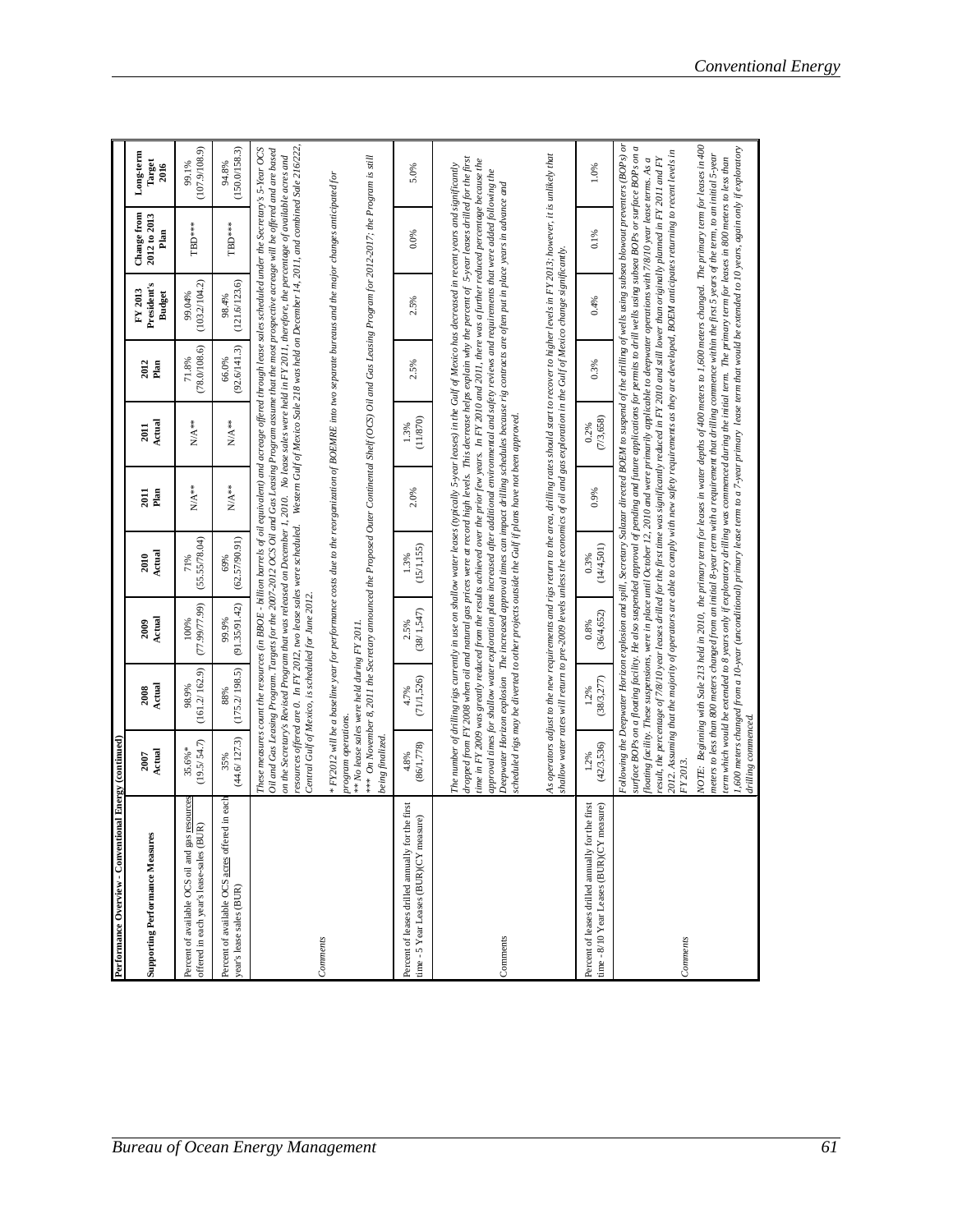| 62                                       | Performance Overview - Convent                                                                                                                                      | ional Energy (continued) |                                             |                                                                                                                                                                                                                                                                                                                                                                                                                                                                                                                                                                                                                                                                                                                                                                                                                                                                                                                                                                                                                                                                                                                                                                                 |                  |              |                           |                            |                                         |                                     |                             |
|------------------------------------------|---------------------------------------------------------------------------------------------------------------------------------------------------------------------|--------------------------|---------------------------------------------|---------------------------------------------------------------------------------------------------------------------------------------------------------------------------------------------------------------------------------------------------------------------------------------------------------------------------------------------------------------------------------------------------------------------------------------------------------------------------------------------------------------------------------------------------------------------------------------------------------------------------------------------------------------------------------------------------------------------------------------------------------------------------------------------------------------------------------------------------------------------------------------------------------------------------------------------------------------------------------------------------------------------------------------------------------------------------------------------------------------------------------------------------------------------------------|------------------|--------------|---------------------------|----------------------------|-----------------------------------------|-------------------------------------|-----------------------------|
|                                          | <b>Supporting Performance Measures</b>                                                                                                                              | Actual<br>2007           | Actual<br>2008                              | Actual<br>2009                                                                                                                                                                                                                                                                                                                                                                                                                                                                                                                                                                                                                                                                                                                                                                                                                                                                                                                                                                                                                                                                                                                                                                  | Actual<br>2010   | Plan<br>2011 | <b>Actual</b><br>2011     | Plan<br>2012               | President's<br>FY 2013<br><b>Budget</b> | Change from<br>2012 to 2013<br>Plan | Long-term<br>Target<br>2016 |
|                                          | Percent of high bids on leases accepted or<br>rejected within 60 days (BUR)                                                                                         | (259/374)<br>69%         | (898/2,181)<br>41.2%                        | (431/660)<br>65.3%                                                                                                                                                                                                                                                                                                                                                                                                                                                                                                                                                                                                                                                                                                                                                                                                                                                                                                                                                                                                                                                                                                                                                              | (264/472)<br>56% | $N/A^*$      | $N/A^*$                   | 55%                        | $60\%$ **                               | 5%                                  | $60\%$ **                   |
|                                          | Comments                                                                                                                                                            |                          |                                             | coupled with the increased amount of geological and geophysical data that must be incorporated into current FMV evaluations, lowered the percentage of bids BOEM<br>subsequent lease sales. This additional acreage can result in some sales being above the baselines of 600 and 90 tracts receiving bids. In FY 2008, GOMR Sales 205<br>and 206 had 723 and 615 tracts receiving bids respectively, and Alaska Sale 193 resulted in 488 tracts receiving bids. The higher number of tracts being bid upon,<br>original 2007-2012 5-year Program included a 500 percent expansion of acreage for Alaska and a 10 percent increase in the Gulf of Mexico, which increased the<br>The 60-day target was originally set for lease sales with fewer than 600 tracts receiving bids in the Gulf of Mexico Region or 90 tracts in the Alaska Region. The<br>was be able to evaluate within 60 days in FY 2008. FY 2009 results include evaluations that BOEM performed for BLM's National Petroleum Reserve-Alaska.<br>number of tracts receiving bids. Additionally, in the Gulf of Mexico deep water, many leased tracts with 10-year lease terms expire and are made available in |                  |              |                           |                            |                                         |                                     |                             |
|                                          |                                                                                                                                                                     | being finalized.         | * No lease sales were held during FY 2011.  | ** On November 8, 2011 the Secretary announced the Proposed Outer Continental Shelf (OCS) Oil and Gas Leasing Program for 2012-2017; the Program is still                                                                                                                                                                                                                                                                                                                                                                                                                                                                                                                                                                                                                                                                                                                                                                                                                                                                                                                                                                                                                       |                  |              |                           |                            |                                         |                                     |                             |
|                                          | Percent of tracts with high bids rejected in the<br>previous lease sale receiving acceptable high<br>bids the next time the tracts are made<br>available (BUR) (FY) | (1/3)<br>33%             | (14/27)<br>51.9%                            | (6/35)<br>17.1%                                                                                                                                                                                                                                                                                                                                                                                                                                                                                                                                                                                                                                                                                                                                                                                                                                                                                                                                                                                                                                                                                                                                                                 | (61/8)<br>42%    | $N/A^*$      | $N/A$ *                   | 55%                        | 50% **                                  | $-5%$                               | 50% **                      |
|                                          | Comments                                                                                                                                                            |                          | that will be rejected difficult to predict. | price paths, predicted costs associated with exploring and developing the leases, changes in royalty rates, royalty relief or other incentives, etc.) makes the percentage<br>This metric compares the bidding results received on rejected tracts from a previous sale the first time these tracts are made available again. High bids for tracts are<br>percent of the rejected tracts received acceptable bids in subsequent sales. The number of variables that affect this measure (i.e., predicted oil and gas and associated<br>rejected as inadequate if they do not meet BOEM's threshold of an acceptable bid based on our economic evaluation.  Between FY 2007 and 2010, approximately 35                                                                                                                                                                                                                                                                                                                                                                                                                                                                           |                  |              |                           |                            |                                         |                                     |                             |
|                                          |                                                                                                                                                                     | being finalized.         | * No lease sales were held during FY 2011.  | ** On November 8, 2011 the Secretary announced the Proposed Outer Continental Shelf (OCS) Oil and Gas Leasing Program for 2012-2017; the Program is still                                                                                                                                                                                                                                                                                                                                                                                                                                                                                                                                                                                                                                                                                                                                                                                                                                                                                                                                                                                                                       |                  |              |                           |                            |                                         |                                     |                             |
|                                          | accepted high bids to BOEM's estimated<br>Maintain the ratio of 1.8 to 1 $(+/-0.4)$ of<br>value (BUR)                                                               | 2.1 to 1                 | 2.49 to 1                                   | $1.7 \text{ to } 1$                                                                                                                                                                                                                                                                                                                                                                                                                                                                                                                                                                                                                                                                                                                                                                                                                                                                                                                                                                                                                                                                                                                                                             | $1.8$ to $1$     | $N/A^*$      | $\mathbf{N}/\mathbf{A}^*$ | $(+/-0.4)$<br>$1.8$ to $1$ | $(+/- 0.4)$<br>1.8 to 1                 | 0%                                  | $(+/- 0.4)$<br>$1.8$ to $1$ |
| <b>Bureau of Ocean Energy Management</b> | Comments                                                                                                                                                            |                          |                                             | raising its bid above this analytical value to improve their chances of wiming the lease. BOEM estimates are based on a discounted cash flow analysis of a tract and<br>BOEM's current tract evaluation procedure is designed to assure that the government receives fair value for leased tracts. This measure compares the accepted high<br>target ratio of 1.8 to 1 means that on average, the industry bids received are expected to be \$1.80 (+/- 0.4) for every dollar of the estimated value for each tract. This<br>bid on each tract to the government's estimated value for that tract. Industry corporate strategy with respect to acquiring specific acreage could lead to a company<br>are not designed to predict the high bid. Therefore, the value of this indicator should always be greater than one to achieve fair value for OCS leases. The annual<br>target was set using several years of historical bid data and is reviewed annually to confirm its validity.                                                                                                                                                                                         |                  |              |                           |                            |                                         |                                     |                             |
|                                          |                                                                                                                                                                     |                          | * No lease sales were held during FY 2011.  |                                                                                                                                                                                                                                                                                                                                                                                                                                                                                                                                                                                                                                                                                                                                                                                                                                                                                                                                                                                                                                                                                                                                                                                 |                  |              |                           |                            |                                         |                                     |                             |
|                                          | Blocks/Tracts Evaluated (BUR)                                                                                                                                       | $18,645*$                | 8.341                                       | 11,287                                                                                                                                                                                                                                                                                                                                                                                                                                                                                                                                                                                                                                                                                                                                                                                                                                                                                                                                                                                                                                                                                                                                                                          | 8,233            | 9.300        | 24,870*                   | 9.300                      | 9,300                                   |                                     | 9.300                       |
|                                          |                                                                                                                                                                     |                          |                                             | To determine the potential resources on the OCS and the fair market value of those resources, BOEM must conduct detailed evaluations of the blocks and tracts<br>offered for lease each year as well as conduct regular resource assessment activities. On average BOEM currently evaluates approximately 9,300 individual<br>blocks/tracts annually; however, special evaluations (e.g., regional evaluations for hydrates) may increase that number significantly in some years.                                                                                                                                                                                                                                                                                                                                                                                                                                                                                                                                                                                                                                                                                              |                  |              |                           |                            |                                         |                                     |                             |
|                                          | Comments                                                                                                                                                            |                          |                                             | * The higher than expected numbers for FY 2007 and for FY 2011 result from the lease sales held in those Fiscal Years. In FY 2007 one lease sale was conducted in<br>mapping of small areas; in years with one or no sales these same interpreters cover immense areas with Regional maps used in support of resource inventory and<br>the Western GOM, while in FY 2011 no lease sales were conducted. Evaluation of tracts for fair-market determination on lease sales require intensive detailed<br>preparation for future sales. Additionally, the National Assessment was also completed during FY 2011.                                                                                                                                                                                                                                                                                                                                                                                                                                                                                                                                                                  |                  |              |                           |                            |                                         |                                     |                             |
|                                          |                                                                                                                                                                     |                          |                                             |                                                                                                                                                                                                                                                                                                                                                                                                                                                                                                                                                                                                                                                                                                                                                                                                                                                                                                                                                                                                                                                                                                                                                                                 |                  |              |                           |                            |                                         |                                     |                             |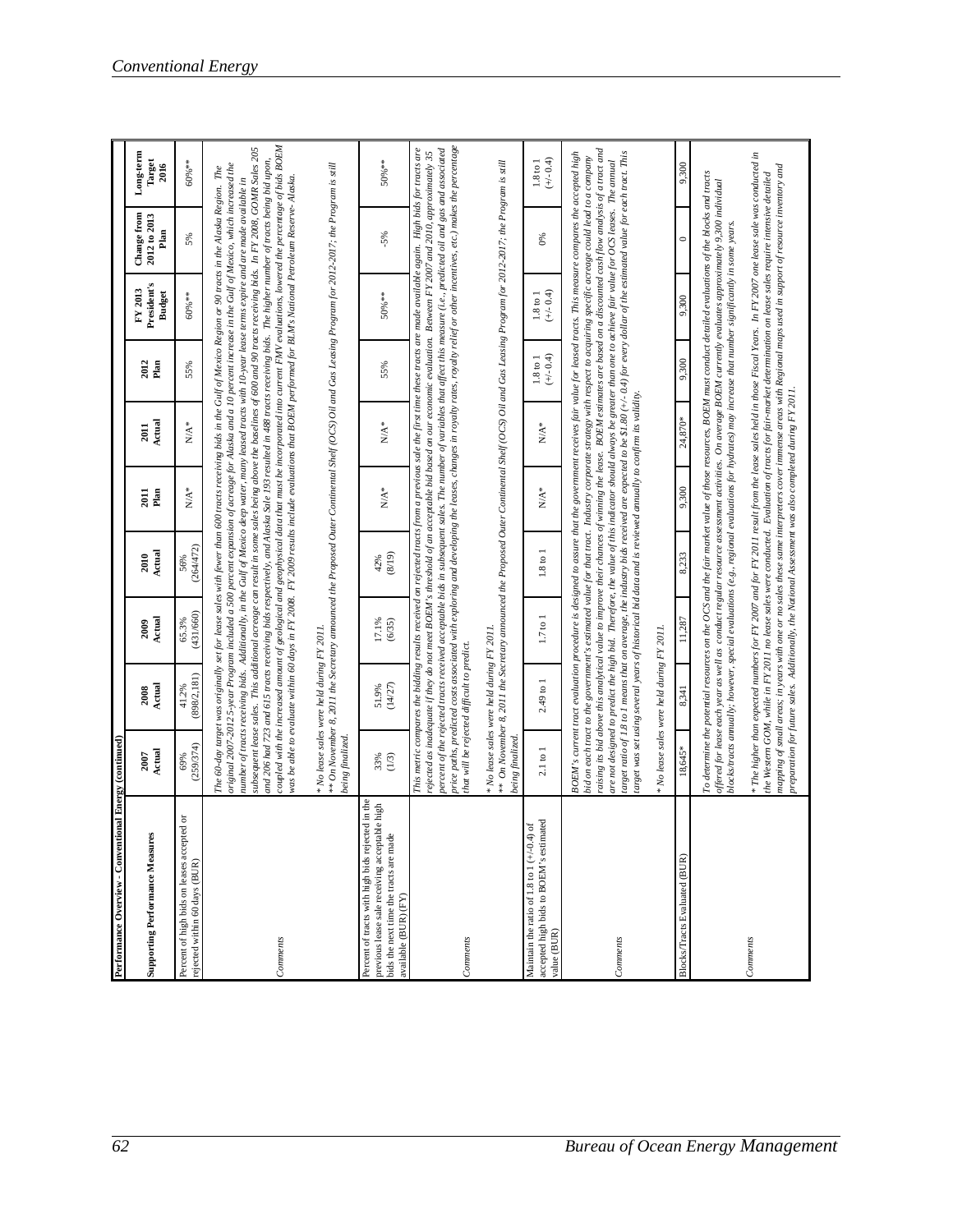# **FY 2013 PERFORMANCE BUDGET**

Bureau of Ocean Energy Management *Environmental Assessment and Studies Activity* 

|                                 |            | 2012           | . .<br><b>Fixed</b><br>Costs | Program<br>Changes | 2013<br><b>Budget</b> | <b>Change from</b><br>2012 |
|---------------------------------|------------|----------------|------------------------------|--------------------|-----------------------|----------------------------|
|                                 |            | <b>Enacted</b> | $(+/-)$                      | (+/-)              | <b>Request</b>        | $(+/-)$                    |
| <b>Environmental Assessment</b> | (5000)     | 62.016         | $+222$                       | $+700$             | 62.938                | $+922$                     |
|                                 | <b>FTE</b> | 1651           |                              |                    | 1651                  |                            |

#### **Table 14: Environmental Assessment Activity Budget Summary**

#### **SUMMARY OF PROGRAM CHANGES**

| <b>Program Changes</b>       |        | Amount<br>$(\$000)$ | <b>FTE</b> |
|------------------------------|--------|---------------------|------------|
| <b>Fixed Costs</b>           |        | $+222$              |            |
| <b>Environmental Studies</b> |        | $+700$              |            |
|                              | Total: | $+922$              |            |

#### **JUSTIFICATION OF PROGRAM CHANGES**

The FY 2013 President's Budget requests an increase of \$922,000 for Environmental Programs within BOEM's Environmental Assessment activity. This increase is comprised of:

**Fixed Costs (+ \$222,000; +0 FTE).** This budget request fully funds fixed costs for BOEM's environmental activities.

**Environmental Studies (+\$700,000; +0 FTE).** Protecting the environment while ensuring the safe development of the Nation's offshore energy and marine mineral resources is the crux of BOEM's mission. As with all Federal agencies, BOEM must consider the potential environmental impacts for every decision made. As demand for traditional and renewable energy development increases, so too must the Bureau's efforts to conduct thorough research on the impact of these activities. Baseline information on species, habitats, and ecosystems forms the basis of environmental assessments (EA) and environmental impact statements (EIS), which are required under NEPA prior to development. This information also supports the coastal and marine spatial planning efforts.

The increase requested will enable the Environmental Studies Program to initiate one or two new, high priority baseline characterization and monitoring studies. These studies will provide the scientific basis for informed and environmentally responsible policy decisions at BOEM and among its collaborative agency partners.

Programs centered in the Gulf of Mexico will focus on assessing the social, economic, and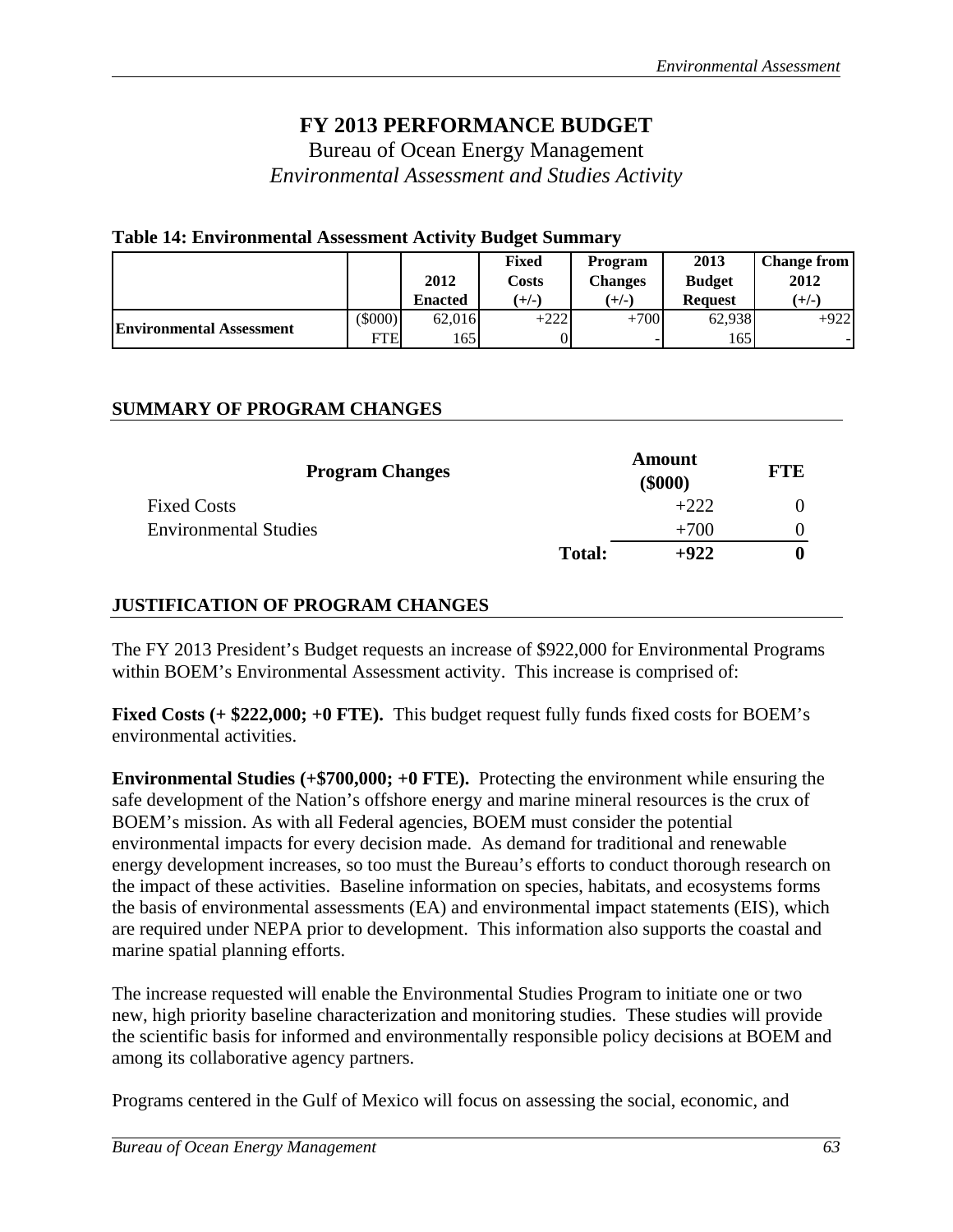environmental impacts of oil and gas development, including the movements of contaminants in affected wildlife. Efforts in the Gulf of Mexico will be coordinated carefully with Natural Resource Damage Assessment (NRDA) activities being conducted following the *Deepwater Horizon* event to ensure there is no duplication of effort.

#### **PROGRAM OVERVIEW**

The Environmental Assessment activity is comprised of two divisions within the Office of Environmental Programs that support a broad range of environmental analysis and coordination. – from identifying and funding studies (Environmental Studies) to interagency coordination on environmental issues to environmental analysis of potential effects from bureau-proposed or authorized activities in compliance with environmental statutes (Environmental Assessment). The two are integrally connected, as BOEM's research program is specifically designed to target key policy needs and to support the environmental reviews that the agency conducts in order to support decision-making. The scope of BOEM's environmental activities extends throughout the Bureau – to Renewable and Conventional Energy activities in every region.

#### **ENVIRONMENTAL ASSESSMENT**

Environmental Assessment activities ensure that critical environmental information is used to inform planning and decision-making during all phases of OCS program activities, from Five-Year Oil and Gas Program planning through OCS facility decommissioning and from considering areas for renewable energy development and marine mineral extraction to the decommissioning of activities on leases issued for these purposes. To achieve this, BOEM coordinates and consults with interested and affected parties and prepares thoughtful and thorough environmental impact statements, environmental assessments, and other environmental documents and reports. Assessment scientists apply the best available science, often developed through the Environmental Studies Program, to predict, assess, manage and mitigate impacts from offshore conventional and renewable energy and marine mineral exploration and development. The product of the BOEM environmental review process is informative disclosure of impacts and uncertainties, identification of key mitigation and monitoring strategies that reasonably manage adverse impacts, and early recognition of ongoing scientific information needs.

As steward of OCS energy and non-energy mineral resources, BOEM ensures that exploration, development, and production activities on the OCS are conducted in a safe and environmentally sound manner. OCS activities are carefully evaluated and managed for continued compliance with key environmental laws including, but not limited to:

- National Environmental Policy Act (NEPA)
- Coastal Zone Management Act (CZMA)
- Endangered Species Act (ESA)
- Magnuson-Stevens Fishery Conservation and Management Act (MSA)
- Marine Mammal Protection Act (MMPA)
- Clean Air Act (CAA)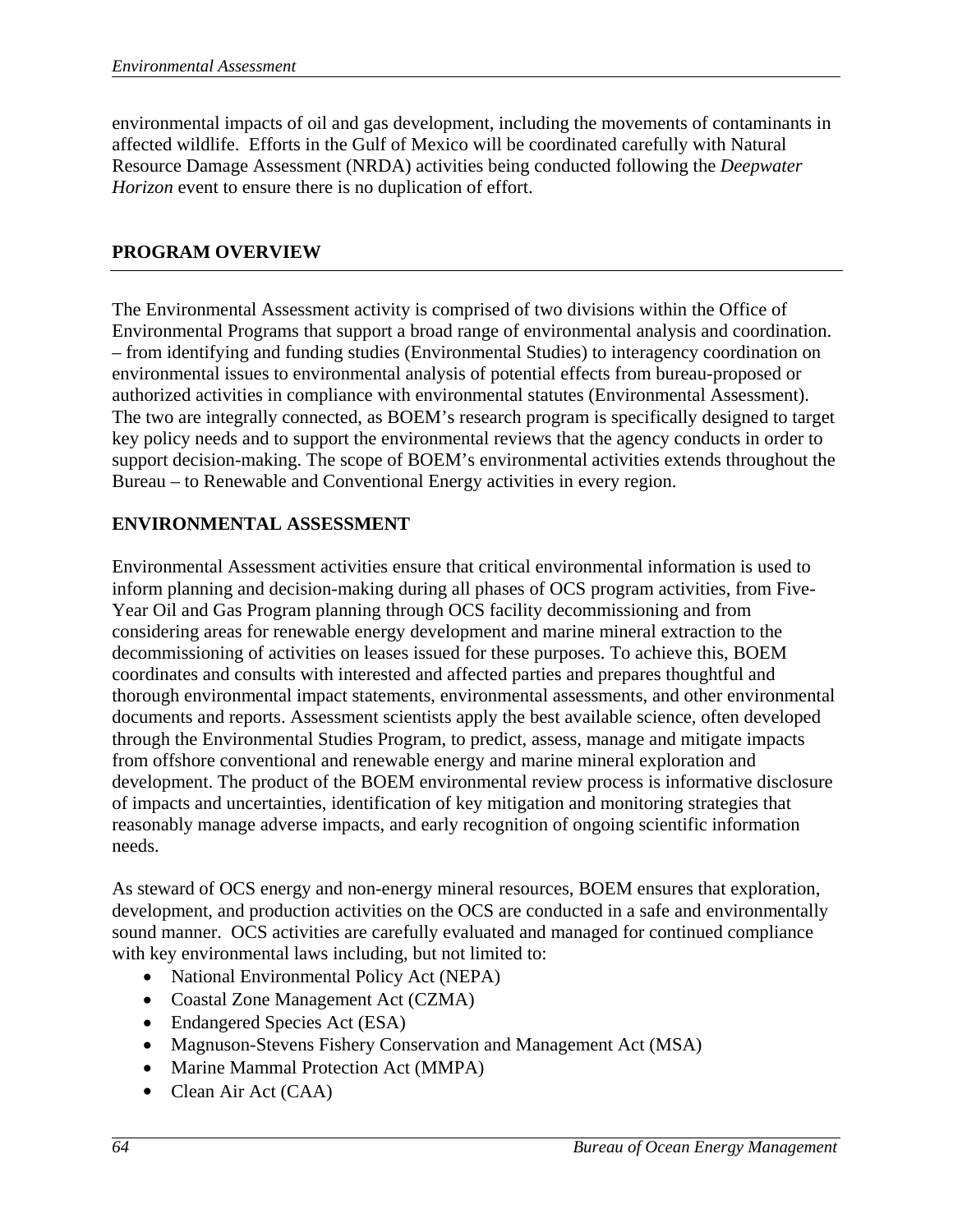- Clean Water Act (CWA)
- National Historic Preservation Act (NHPA)
- Migratory Bird Treaty Act (MBTA)

The principal function of environmental assessments is to link applied science and public policy decisions. The NEPA process is used to help public officials make informed decisions based on a thorough understanding of environmental consequences and take actions that protect, restore, and enhance the environment. BOEM uses the best available science, models, and stakeholder input to evaluate and disclose the potential environmental impacts of proposed actions in accordance with NEPA and related statues. In keeping with the principles espoused by environmental laws and strict scientific integrity requirements, BOEM solicits public participation, promotes interagency involvement, and coordinates closely with relevant stakeholders, such as FWS, NOAA, the Environmental Protection Agency (EPA), affected State and local governments, the Advisory Council for Historic Preservation, Federally recognized Tribes, and others. BOEM's goal is to develop balanced OCS policies and proposals that are transparent and promote responsible development while protecting natural, historical, and sociocultural resources. BOEM solicits external input to help identify relevant issues, alternatives, mitigation measures, and analytical tools.

Environmental assessment is critical at each phase of the oil and gas leasing, exploration, and development process, starting with the preparation of a programmatic environmental impact statement (PEIS) in support of the Five-Year Program. BOEM then prepares an EIS or a more focused EA prior to each planning area lease sale scheduled in the Program. In this phased process, hundreds of additional site-specific NEPA documents are prepared annually in support of proposed oil and gas operations, including operators' plans for exploration and development, pipeline permit applications, geophysical survey and geological sampling, permit applications, and other related industry activities.

BOEM is committed to setting high analytical standards for analysis conducted in compliance with NEPA and other governing statutes, and this budget request continues ongoing efforts to strengthen these processes. The bureau is evaluating its application of NEPA, including its use of categorical exclusions, in order to develop a framework designed to ensure that environmental risks are thoroughly analyzed and appropriate protective measures are implemented. More robust and clear policies and procedures are expected to be implemented as a result of this review process. In the interim, BOEM is requiring that site-specific environmental assessments, as opposed to the categorical exclusion reviews performed in the past, be conducted for all new and revised exploration and development plans in deepwater.

Many of these efforts must also be considered in the context of myriad environmental laws that, in concert, direct NEPA analyses and inform policy, leasing, plan, and permit decisions. Environmental Assessment is responsible for similar processes and requirements for implementation of the Renewable Energy and Marine Minerals Programs.

BOEM strives for its environmental review process and documents to fully disclose the potential for environmental impacts, as well as identify and support development of mitigation measures that are necessary to avoid or minimize adverse effects of a proposed action. BOEM ensures that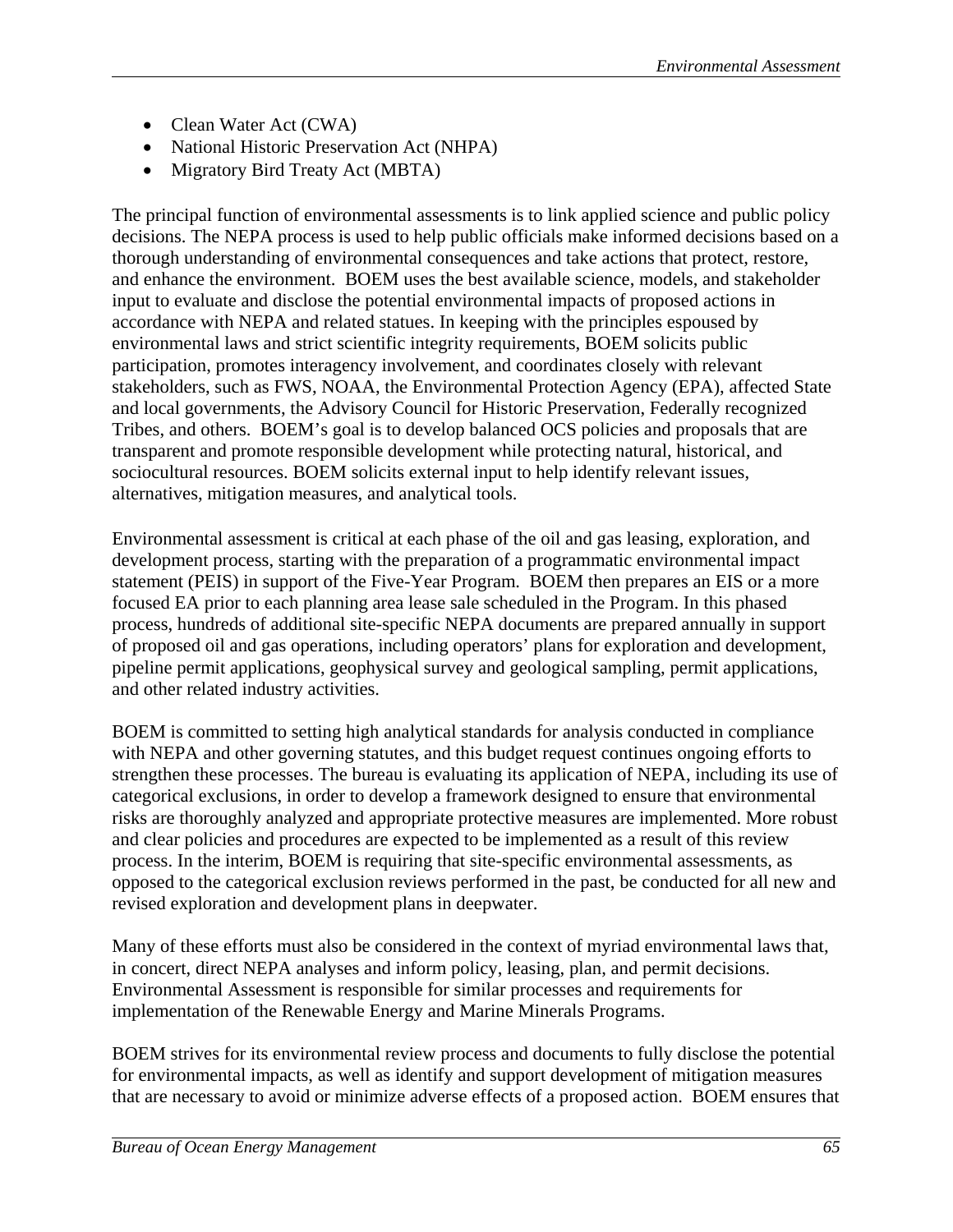all OCS proposed lease sales, exploration and development plans, and geophysical permit applications undergo intensive environmental review in the aftermath of the *Deepwater Horizon* event and in the face of renewed focus on issues of oil spill risk, climate change, and noise in the marine environment. The same rigor will be applied to the environmental review and analysis of renewable energy and marine mineral proposals. At the same time, coastal and marine spatial planning is likely to increase the demand for more programmatic and comprehensive intergovernmental coordination and planning.

While BOEM will focus on effective and efficient environmental reviews and analyses, the bureau must also foster coordination with BSEE to improve environmental outcomes through operator and applicant compliance with laws and regulations, stipulations, and conditions of approval. BOEM and BSEE will work closely together to improve and enhance OCS regulations and bureau policies, ensuring the right mitigation and enforcement tools are in place to properly manage environmental risk. New policies and procedures will continue to be developed to successfully implement the reorganization and ensure open and effective communication and coordination between bureaus and bureau staff.

In FY 2013, BOEM will continue to address important national OCS environmental policy needs, including the development of guidance applicable to all regions and OCS programs. Headquarters will continue to support the preparation of NEPA documents for regional lease sales proposed in the 2012-2017 Oil and Gas Leasing Program, and programmatic issues related to geophysical and geological permitting and renewable energy activities. The Environmental Assessment Division will also provide the primary environmental support for regulation promulgation and the Marine Minerals Program. Headquarters will work to enhance protocols between BOEM and BSEE in an effort to improve environmental outcomes.

## *Gulf of Mexico Region:*

The Gulf of Mexico (GOM) Region plans to finalize two major NEPA documents in FY 2013: the Gulf of Mexico 2012-2017 Multisale EIS and Atlantic G&G EIS. The Region also expects to begin the preparation of two additional EISs: one for a proposed Eastern Planning Area lease sale and another supplemental EIS that considers new research and study results following the *Deepwater Horizon* incident and forthcoming data from the NRDA process. The Region also expects to prepare several hundred EAs in support of Central and Western Planning Area lease sales; specific G&G permit decisions; pipeline permit decisions; exploration and development plan decisions, including an increasing number in deepwater and ultra-deep water settings; and decommissioning decisions. The GOM Region will coordinate closely with BSEE colleagues to ensure consistency and continuity in environmental considerations between plan and permit approval and environmental enforcement issues.

## *Alaska Region***:**

In FY 2013, the Alaska Region plans to begin preparation of NEPA documents in support of potential lease sales in Cook Inlet and Beaufort Planning Areas under the 2012-2017 Oil and Gas Leasing Program. The Region will prepare new NEPA documents in support of Arctic exploration plans and geophysical decisions. These new lease sale, plan, and permit documents will be subject to intense scrutiny. They must continue to incorporate the latest information on climate science and changing environmental conditions and to reflect careful consideration of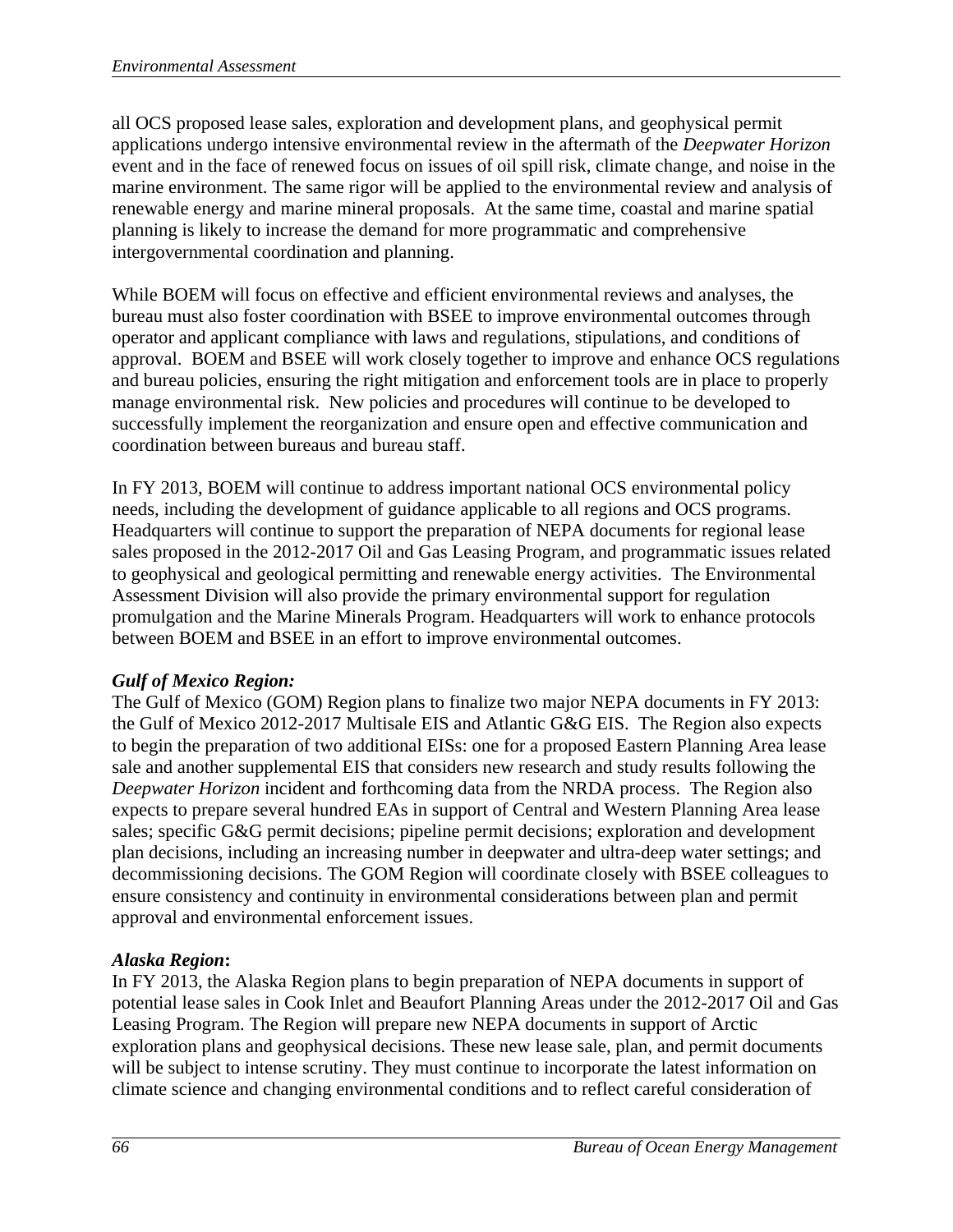local traditional knowledge, native community and subsistence concerns, and spill preparedness. The Alaska Region, in coordination with the Office of Environmental Programs generally and the GOM Region, has already begun analyzing implementation of BOEM's new authority to evaluate the air quality impacts of proposed operations on the Alaskan OCS and the resource demands associated with exercising this authority, including in FY 2013 and beyond.

Public Law 112-74, the Consolidated Appropriations Act of 2012, provided BOEM with jurisdiction over air emissions from OCS facilities in the Arctic. The provision requires BOEM to evaluate air quality for offshore operations in the Arctic OCS, as BOEM currently does for operations in the Central and Western Gulf of Mexico. Current BOEM regulations in the Central and Western Gulf apply an emission exemption formula to exploration plans or development and production plans based on their projected highest annual total emission rate. This exemption threshold is a function of distance from shore. Stationary OCS facilities with emissions below the exemption thresholds will not undergo any additional air quality review under the BOEM emissions control rule. For plans where emissions are above the exemption level, air quality modeling is required to assess air quality compliance at the shoreline. BOEM is developing a plan to implement the new authority through a coordinated effort that includes experts from across the agency, and in coordination with EPA. BOEM already has this authority in certain areas of the Gulf of Mexico.

## *Pacific Region***:**

The Pacific Region will continue its longstanding focus on assessment of conventional energy development from 23 existing facilities, including the proposal for employing a Federal facility to produce State resources in the Carpinteria field offshore California. The Carpinteria Offshore Field Redevelopment Project includes both State and Federal leases, under the jurisdiction of the California State Lands Commission and BOEM, respectively.

In addition, the Region is continuing to coordinate with Federal and State agencies and Tribal governments in support of renewable energy development offshore California, Oregon and Hawaii. In each case, interest in developing renewable energy projects, both research and commercial projects, has been received, and the Region is working with the project sponsors and the States to identify opportunities as well as environmental constraints and data gaps.

## **ENVIRONMENTAL STUDIES**

Environmental science information is provided and activities are planned and managed through the Environmental Studies Program (ESP). The mission of this program is to provide the information needed to predict, assess, and manage impacts from offshore energy and marine mineral exploration, development, production activities and decommissioning operations on human, marine, and coastal environments. The information generated through the ESP informs BOEM NEPA analysts and modelers who support the analyses as well as the decision makers; the information is also employed by BOEM and BSEE in the development of rules, mitigations, stipulations, and notices to lessees. The needs of the analysts, modelers, and regulators help shape our research agenda. The FY 2013 President's Budget requests an increase of \$700,000 for high-priority baseline and characterization studies to support these efforts.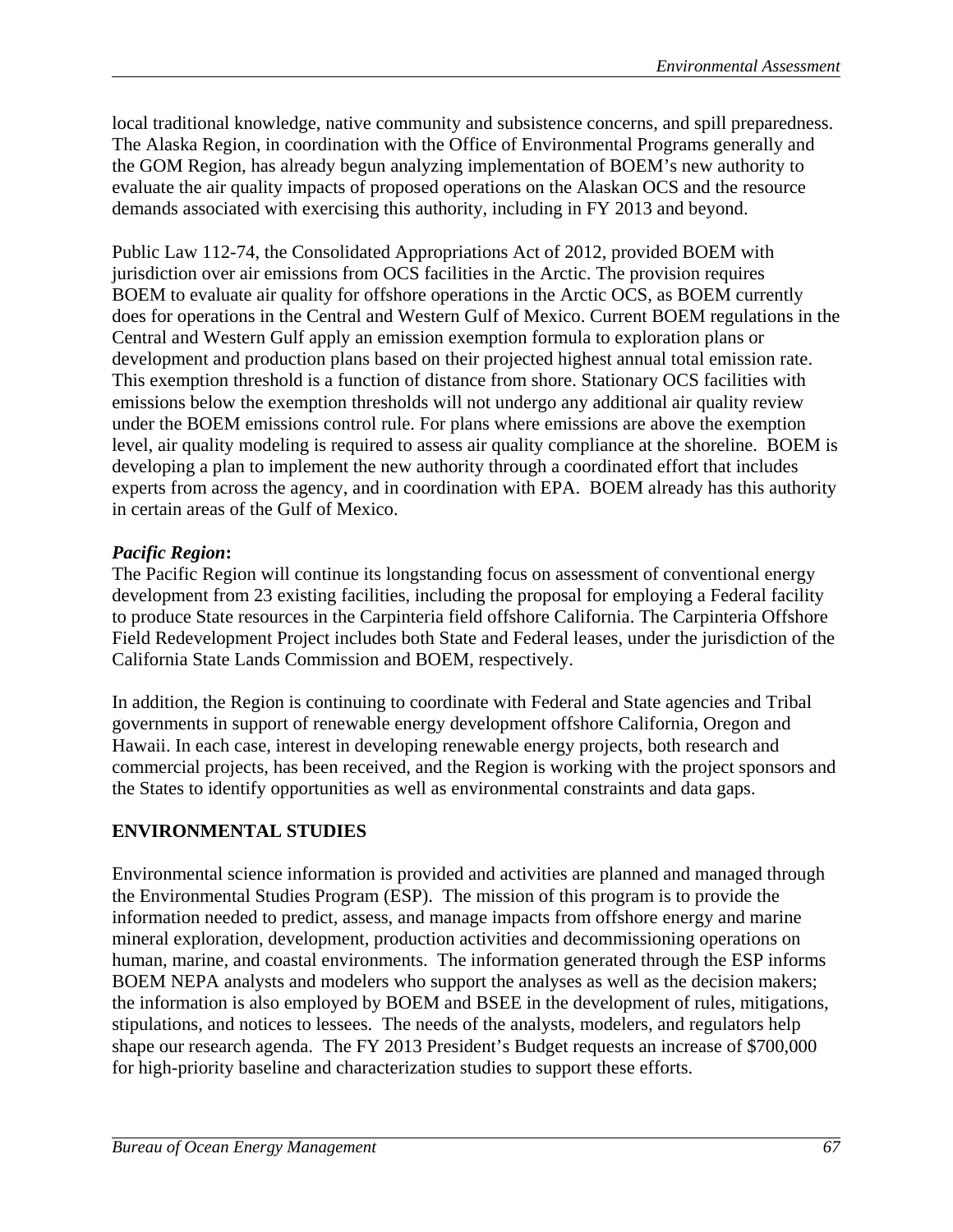The Environmental Studies Program was initiated in 1973. Statutory authority is derived primarily from the OCS Lands Act and NEPA. The OCS Lands Act established the ESP to provide information needed for prediction, assessment, and management of impacts on the human, marine, and coastal environments of the OCS and nearshore areas that may be affected by OCS oil and gas and marine mineral development. Per the Energy Policy Act of 2005, the ESP includes renewable energy and alternate use activities. Three objectives are identified to meet this goal:

- To establish information needed for the assessment and management of impacts on the human, marine, and coastal environments of the OCS and potentially affected coastal areas.
- To predict impacts on marine organisms resulting from a variety of factors: chronic low level pollution or large spills associated with OCS production; discharge of drilling muds and cuttings, as well as pipeline emplacement; and onshore development.
- To monitor human, marine, and coastal environments to provide time-series and data trend information for identification of significant changes in the quality and productivity of these environments.

In addition to the specific mandates identified in the OCS Lands Act, environmental laws that help shape the Environmental Studies Program include NEPA, Endangered Species Act, Marine Mammal Protection Act, and Clean Air Act.

The Program integrates advice from a wide range of sources when formulating the annual research program plan. Program planning covers national and regional scales and includes multiple and diverse inputs from citizens and organizations and work with stakeholders to better define information needs. The ESP focuses on such scientific disciplines as biological oceanography (*e.g*., habitats, species populations and movements), physical oceanography (*e.g.*, ocean currents, water and air quality), and social science (*e.g.,* archaeology, multiple use conflicts, economics). Information users include BOEM scientists and environmental analysts, regulatory analysts, modelers, and decision makers, as well as Federal partners.

When determining the priorities for studies to undertake, management considers and balances several factors. The relevance of the subject to the mission of the Bureau is of the utmost importance along with the scientific merit of the effort. The studies must be technically feasible and appropriately timed to use information from other efforts and to allow delivery in time for relevant actions. Studies must also fit into available budgets. As it has in the past, the Program will leverage its funds with other interested Federal, State and private stakeholders, while ensuring fulfillment of its mission objectives to acquire applied research specific to the oil and gas, marine minerals, and renewable energy programs. The Program seeks these partnerships wherever possible to obtain the science needed to support the Bureau's decisions while maximizing the utility of the results and extending limited budgets even further. Environmental Studies is a dynamic program capable of adapting quickly to changing requirements to fulfill the current priority information needs.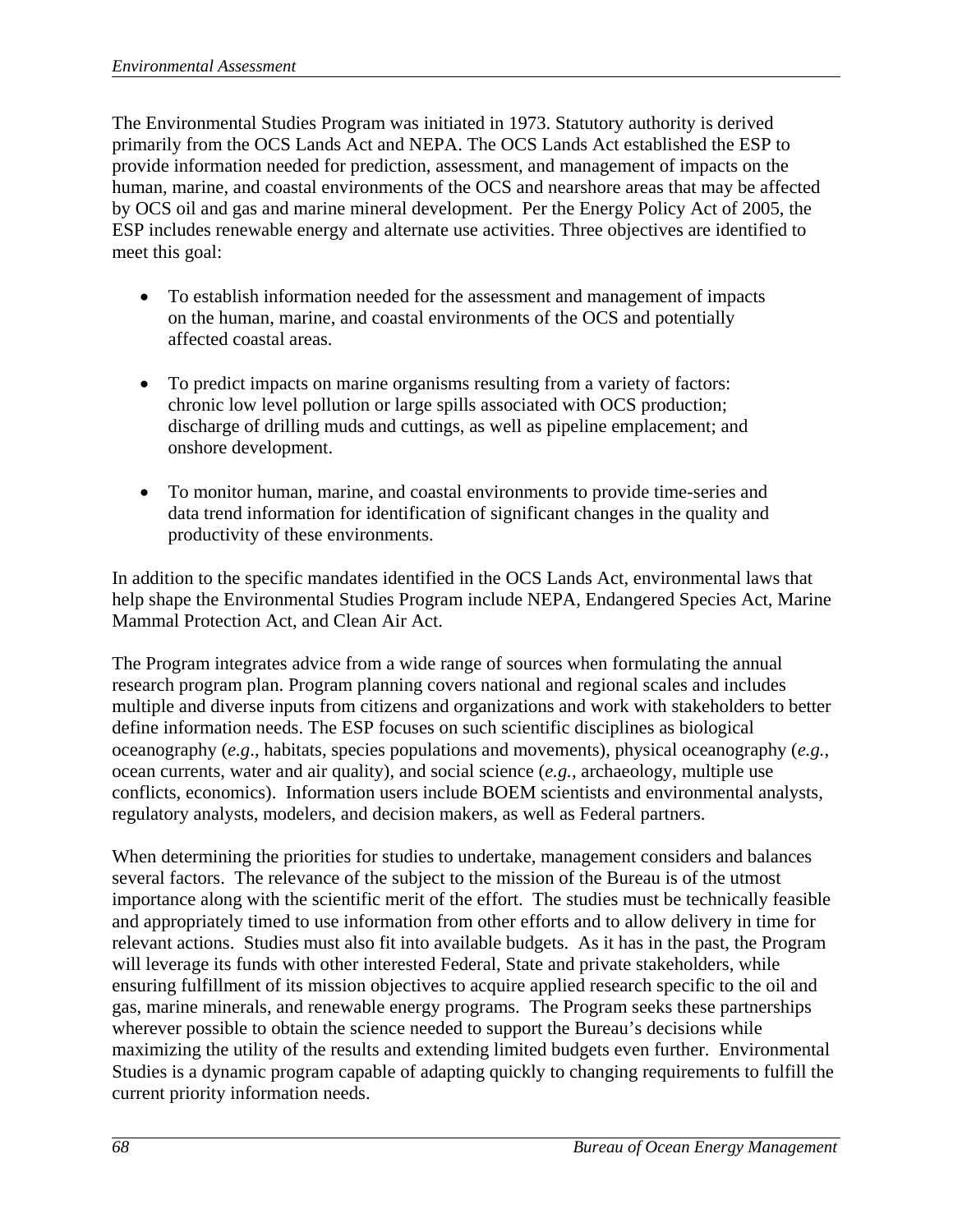The quality of scientific information generated by the ESP is ensured in multiple ways. The needs are reviewed both internally and externally by partners and the OCS Scientific Committee (a Federal Advisory Committee). As appropriate, studies incorporate scientific or quality review boards comprised of experts in the field external to the program, and in addition to the report deliverables, BOEM strongly encourages publication in peer-reviewed literature.

Studies managed in the headquarters office address nationwide information requirements. For example, the ESP is currently evaluating methodologies and conducting an analysis of relative environmental sensitivity of the 26 OCS Planning Areas. Important components of examining environmental sensitivity include an evaluation of the productivity of marine life, as well as an understanding of ecosystems' resiliency to impacts. The potential effects of OCS renewable and conventional energy exploration, development and production, and marine mineral extraction, must be considered in NEPA documentation supporting all of these activities. This study will serve as a sound, scientific basis for future scoping and development of NEPA documents for programmatic and project specific activities and analyses. Other studies in FY 2012 and FY 2013 will focus on gathering information to provide data for oil spill risk analysis models, thereby improving the outputs, as well as efforts to improve the models themselves.

#### *Gulf of Mexico Region***:**

BOEM programs in the Gulf of Mexico Region continue to require information on all aspects of ecology in every habitat of the Gulf. Long-term monitoring is needed to foster decisions built upon a firm scientific base. New and ongoing oil and gas activities touch upon every ocean province from our coastal marshes to the ocean abyss. These activities are driven by new technologies that usher exploration into deeper waters down the continental slope and onto the abyssal plains. The Region is challenged to fulfill information needs to safely develop these new frontiers where biological information currently is sparse, while outdated information on shelf communities also needs to be updated.

BOEM activities in the Region have focused on the planning and acquisition of information in the deepwaters of the Gulf, both in U.S. and Mexican waters. Continued expansion of industry deepwater development reinforces the need to gather additional deepwater current observations that can be used to validate a basin-wide ocean current model. Since the *Deepwater Horizon* event, revising baseline conditions and answering fundamental biogeochemical questions is more important than ever. For instance, a modeling effort is needed to hindcast the oil spill plume in the vertical and horizontal directions and to validate these results using available observations. More must be learned about the behavior of spilled and dispersed oil under these specific conditions, and more information about the interaction of dispersed oil with sediments in a deepwater environment is particularly necessary. These and other issues are helping to inform the research that BOEM will be supporting in the Gulf of Mexico in FY 2013 and the coming years.

#### *Pacific Region***:**

Pacific Region efforts in FY 2013 address both existing conventional energy offshore California and the emerging renewable energy development off Oregon and Hawaii. An example for conventional energy is a study to characterize and quantify sea lion and seal use of oil and gas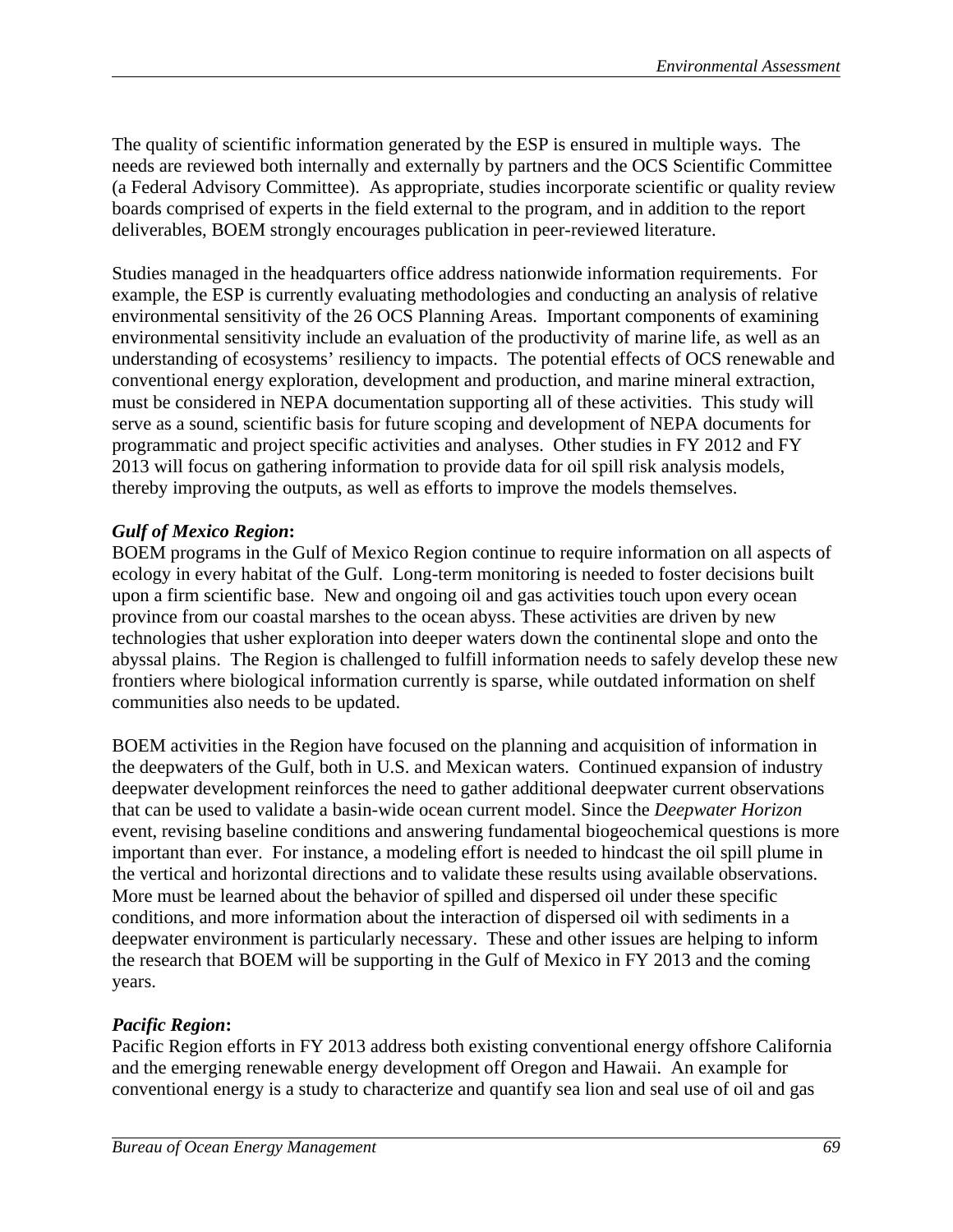platforms off California for resting and foraging, which is a critical component of BOEM's environmental analyses and consultations under NEPA and the Marine Mammal Protection Act.

Several efforts for renewable energy in the Pacific Region focus on gathering information on the benthic environment where facilities likely will be installed, increasing the understanding of the flight behavior of seabirds, and providing a means to rank and assess the vulnerability of specific seabird species on the Pacific OCS based on the habits and activities of birds at sea. This information, coupled with existing information on distribution and abundance, can provide a means to assess and advise site selection for renewable energy projects in a manner that minimizes adverse effects to seabirds. These studies will serve as a scientific basis for future preparation of NEPA and Migratory Bird Treaty Act documents and consultations under the Magnuson Stevens Fishery Conservation and Management Act and the Endangered Species Act for both programmatic and project specific analyses. Due to the differences in ecosystem and behavior of species, studies done for renewable energy along other coastlines are not always applicable to the Pacific Region.

In September 2012, the Pacific Region is holding a BOEM OCS Renewable Energy Studies Workshop to identify studies that have been conducted and data gaps that should be considered by BOEM and other agencies in planning for renewable energy proposals offshore the Pacific States and Hawaii. As a result of the workshop, the Bureau will be able to, independently and with partners, design studies to address issues raised at the workshop and facilitate sound decision-making on future renewable energy proposals in the Region.

### *Alaska Region***:**

In FY 2013, the Alaska Region will continue to focus on foundational research in the Beaufort and Chukchi Seas, expand to the Cook Inlet Planning Area, and further develop and refine collaborative research opportunities. The goal is to continue to advance the dialogue and collaboration with other agencies, stakeholders, and the public. In FY 2013, the Regional Program will include efforts to: further refine and focus research efforts towards high priority issues; increase the level of public outreach for every Alaska ESP project; strategically focus more funding towards data synthesis efforts; update and improve oil spill risk analysis models; promote enhancement of spill detection technologies and "nowcast" instrumentation; improve baseline for monitoring zone habitat; expand research into biological effects of dispersants in cold water; and generate a new baseline for social indicators in North Slope communities. In addition, the Alaska component of the Environmental Studies Program strives to assimilate local and traditional knowledge directly in the preparation of study products and the interpretation of results.

### *Renewable Energy Areas Offshore Atlantic States***:**

In June 2011, BOEM held the Atlantic Wind Energy Workshop to share recent and ongoing research with stakeholders, identify key data needs, and prioritize research gaps related to renewable energy on the Atlantic OCS. In the Atlantic planning areas, the impacts of renewable energy facilities on birds and protocols for baseline information gathering continue to be key needs. Several efforts focus on gathering information about where various bird and marine mammal species occur, when and for how long they are there, and what they are doing while there.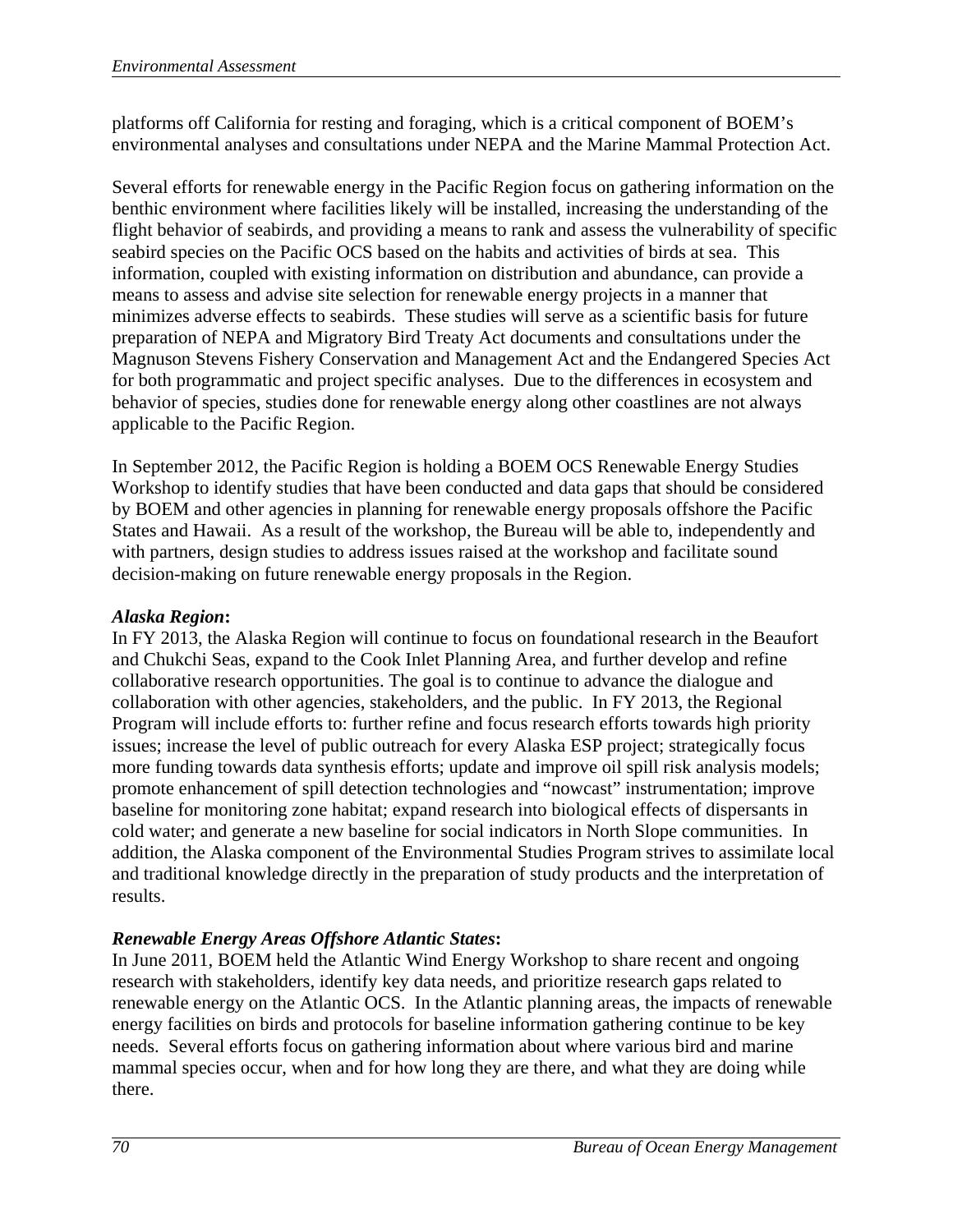Examples include a study using high definition imagery surveys and acoustic surveys to locate and identify animals. Another study is developing and testing standardized protocols for data collection supporting baseline studies and testing a new conceptual framework and approach for applying these data to a cumulative environmental impact evaluation of offshore renewable energy development. A complementary study currently taking place will identify the most cost effective application of advanced spatial survey technologies for the assessment and postconstruction monitoring of offshore wind and hydrokinetic renewable energy resources.

The 2011 workshop and responses to planning notices indicate that many stakeholders are concerned about potential impacts of offshore wind development on socioeconomic resources. An ongoing study is producing baseline data through the development of socioeconomic profiles for the coastal counties that are particularly sensitive to potential impacts on the tourism and recreation sectors of their economies.

#### *External Contributions***:**

The planning process emphasizes communication within BOEM as well as with Federal, State, and local governments; Tribes; academia; industry; and non-government organizations. Additionally, program oversight is provided by the OCS Scientific Committee – chartered under the Federal Advisory Committee Act – which advises BOEM on the feasibility, appropriateness, and scientific value of the ESP. Study recommendations are evaluated for program relevance, programmatic timeliness, and scientific merit. ESP research plans are developed in coordination with BSEE to provide a multi-faceted, interdisciplinary response to meet offshore environmental and safety needs. This process of coordination ensures the acceptability of program products in the broader community and the applicability of the results to BOEM information needs as well as those of our contributors and partners.

#### *Partnerships***:**

The ESP effectively develops mission-oriented scientific research while simultaneously successfully leveraging funds through partnerships. The Program works with Federal partners through memoranda of understanding or agreement with particular agencies and through the National Oceanographic Partnership Program, a collaborative community of Federal agencies working to improve knowledge of the ocean environment. Collaborations with the academic community are undertaken through Coastal Marine Institutes with the University of Alaska-Fairbanks and Louisiana State University as well as through several units within the Cooperative Ecosystem Studies Unit Network. These partnerships allow the contributing parties to share the costs, extend the scope (both duration and area) of the research and maximize the utility of results for many end users. Partners bring funds, equipment, facilities and personnel to support collaborative efforts. Many projects include opportunities to involve and train students and to nurture their interests in environmental science, which contributes to training the next generation of conservation leaders.

Projects conducted in partnership can be found in all disciplines and geographic areas the ESP covers. Studies conducted with NOAA use ships and personnel to study marine mammals and birds. A multi-project effort undertaken with DOE and NOAA through the National Oceanographic Partnership is investigating several aspects of potential impacts of renewable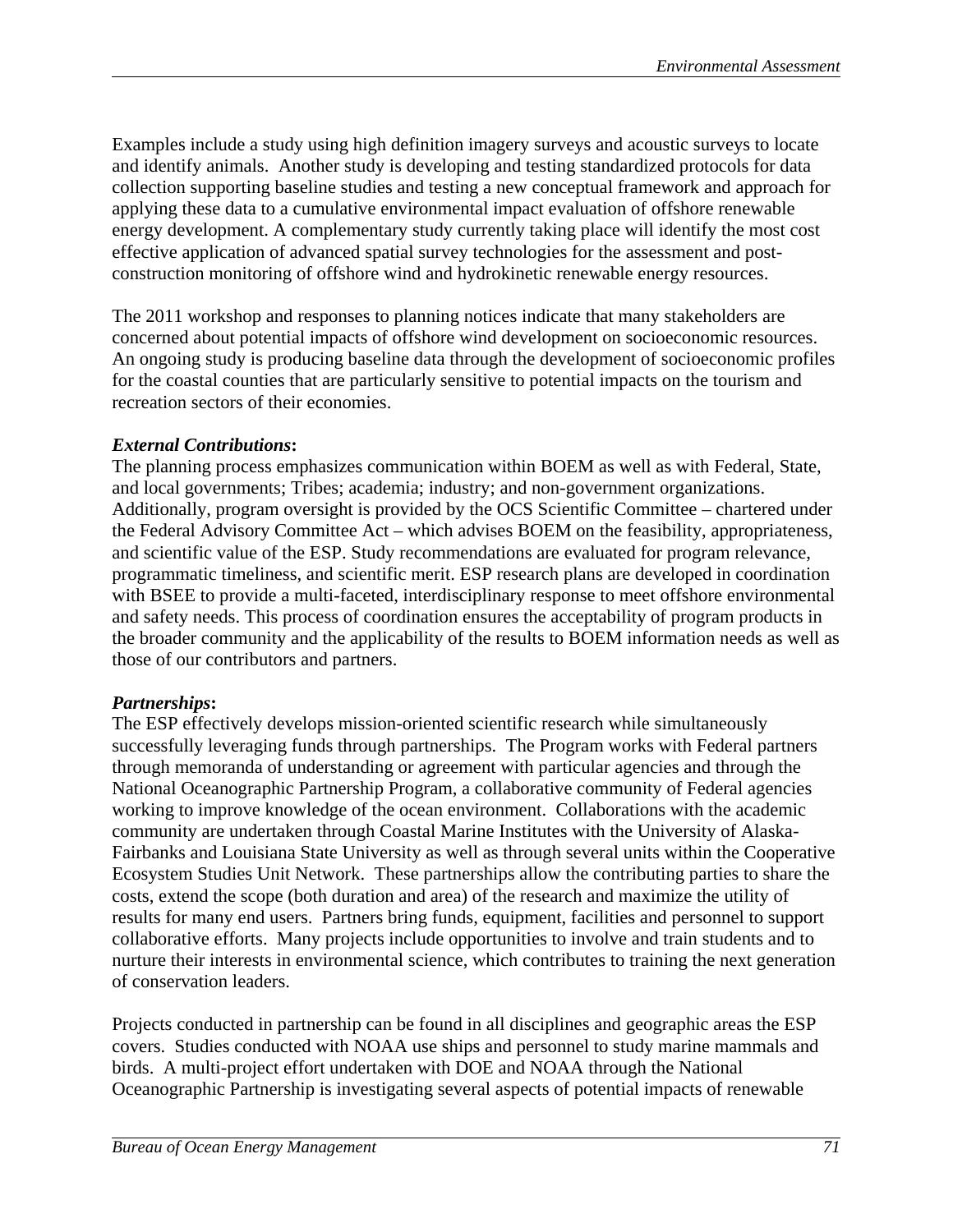energy development. Participation in the National Oceanographic Partnership Program and with other partners will continue in FY 2013.

# **2013 PROGRAM PERFORMANCE**

Effective management of the energy resources on the OCS for efficient and environmentally sound access and development is supported by Environmental Assessment and Environmental Science activities. The work provides information necessary to ensure operations are conducted in an environmentally sound manner and decisions are supported by good science.

- Environmental Assessment activities ensure that appropriate environmental information is available for planning and decision-making at all phases of OCS development, from Five-Year Program planning and individual lease sales through platform removal, as well as for renewable energy and marine mineral activities. This is accomplished by consultation with interested and affected parties, and preparation of environmental impact statements, environmental assessments, and related program-level reports. BOEM currently prepares hundreds of EAs each year; the number of EAs is expected to increase in the aftermath of the *Deepwater Horizon* oil spill and bureau policy changes regarding the use of categorical exclusions.
- Environmental Science activities, through the Environmental Studies Program, fund and manage scientific research to better understand the OCS environment and the full spectrum of effects of conventional and renewable energy and mineral resource exploration and development activities including socioeconomic impacts on the human environment. Environmental Science information is used in environmental assessment activities and in the development of measures to mitigate predicted impacts. The Environmental Studies Program typically initiates between 50 and 70 new projects each year. The effectiveness and efficiency of the program results are measured and reported quarterly and annually to the Office of Management and Budget. This Program has met or exceeded targets in nearly every year since measurements began in FY 2006.

# **ENVIRONMENTAL ASSESSMENT**

BOEM assesses potential environmental impacts of proposed actions in accordance with NEPA and related regulations, placing a high value on transparency. The NEPA process is intended to help public officials make decisions based on an understanding of environmental consequences and take actions that protect, restore, and enhance the environment. Public involvement is an integral part of preparing environmental impact statements and environmental assessments. BOEM solicits external input to help identify relevant issues, alternatives, mitigation measures, and analytical tools. BOEM also provides opportunity for public comment and consults with NOAA, FWS, EPA, and others to develop a balanced leasing program and to promulgate regulations and permit requirements that protect natural and historical resources.

At each stage in the leasing process, BOEM carefully evaluates every proposal or application for compliance with NEPA and related regulations – from the preparation of the final programmatic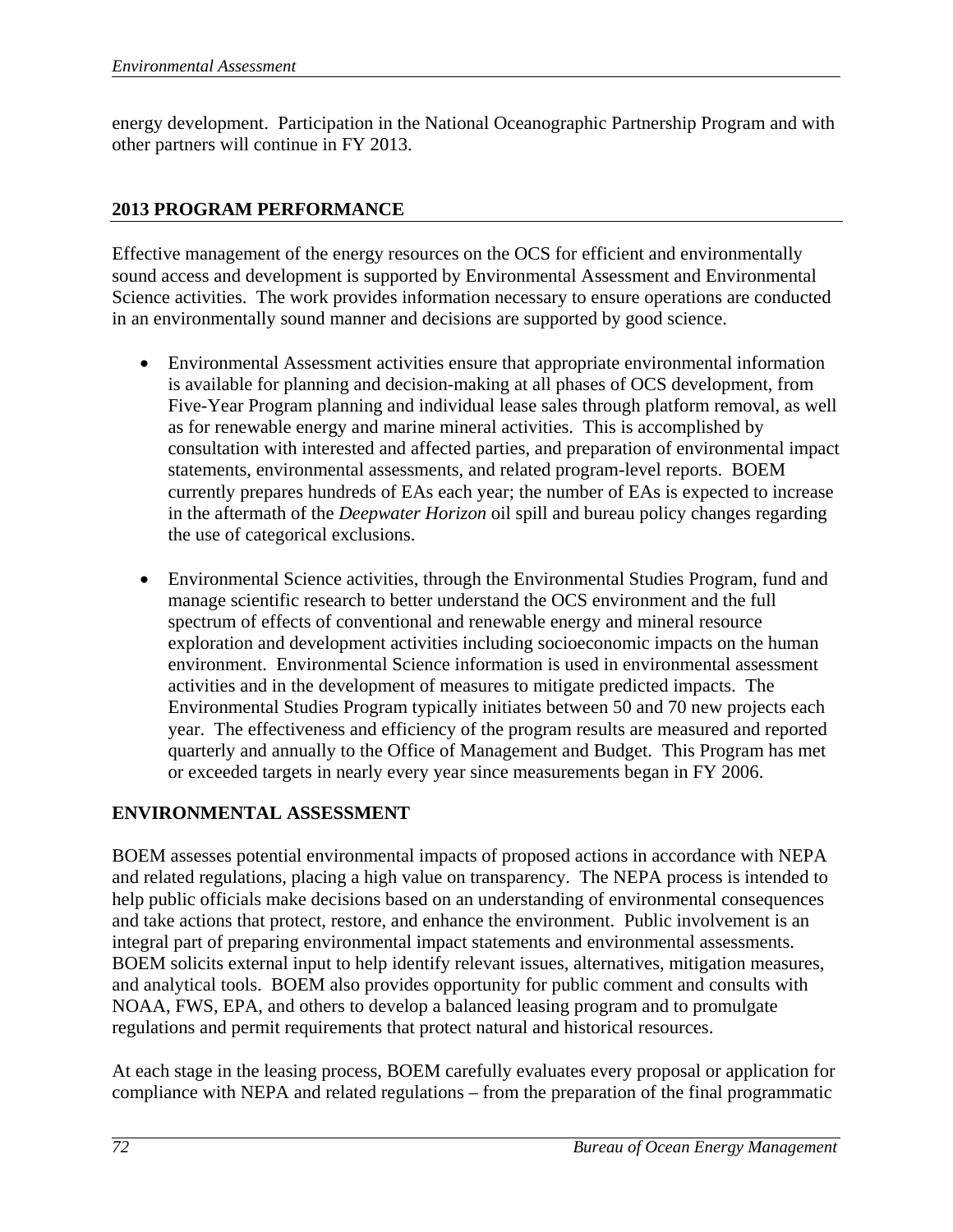EIS to the more thorough evaluation prior to each lease sale, and other OCS oil and gas activities. Each environmental review documents the potential environmental impacts and identifies mitigation measures that may be necessary to avoid or minimize adverse effects of a proposal.

In FY 2013, BOEM anticipates completing the Programmatic EIS for geological and geophysical activities in the Atlantic. In addition, BOEM expects to prepare several hundred EAs in support of G&G permit decisions and plan approvals in the Gulf of Mexico and Alaska Regions. The number of EAs is expected to increase over historical levels given current policy on the use of categorical exclusions. Additionally, many plans and permit applications will undergo more intensive environmental reviews in the aftermath of the *Deepwater Horizon* event.

BOEM also undertakes a rigorous environmental review for activities associated with OCS renewable energy efforts. Comprehensive environmental analyses are an essential but lengthy part of the overall OCS lease planning process. The number of EISs or EAs in FY 2013 will be highly dependent on the level of interest in potential leasing areas and whether the lease issuance process will be competitive or non-competitive. For a non-competitive process, the financial burden of conducting the environmental assessment is borne by the applicant. In a competitive process, BOEM will fund the EA or EIS.

In April 2010, the Bureau completed a supplemental Environmental Assessment on the Cape Wind Energy Project after receiving additional information following the publication of its Final EIS in 2009. BOEM anticipates finalizing two additional NEPA documents during FY 2012 and seven during FY 2013.

Environmental review and compliance activities are expected to have renewed focus and importance following the proposed reorganization. New policies and procedures will need to be developed to successfully implement the proposed reorganization and ensure open and effective communication and coordination between bureaus and bureau staff.

### **ENVIRONMENTAL SCIENCE**

The Environmental Studies Program provides much of the scientific information needed for critical program decisions that must, as required by the OCS Lands Act, accommodate the delicate balance between the protection of the human, marine, and coastal environments and the Nation's exploration, development, and production of hydrocarbons; the development of renewable energy and marine minerals resources; and energy-related alternate uses of OCS structures. The Program provides the information needed to identify appropriate areas for potential development and craft scientifically sound mitigating measures to ensure protection of the natural and socioeconomic resources.

Environmental studies are designed to address specific information needs concerning the environmental and socioeconomic state of a region, both before and after OCS activity. Our comprehensive approach to studies planning and development integrates science needs from multiple energy resources and mineral uses of the OCS to create cost-effective and efficient research efforts to meet the needs of resource managers across all program areas. A major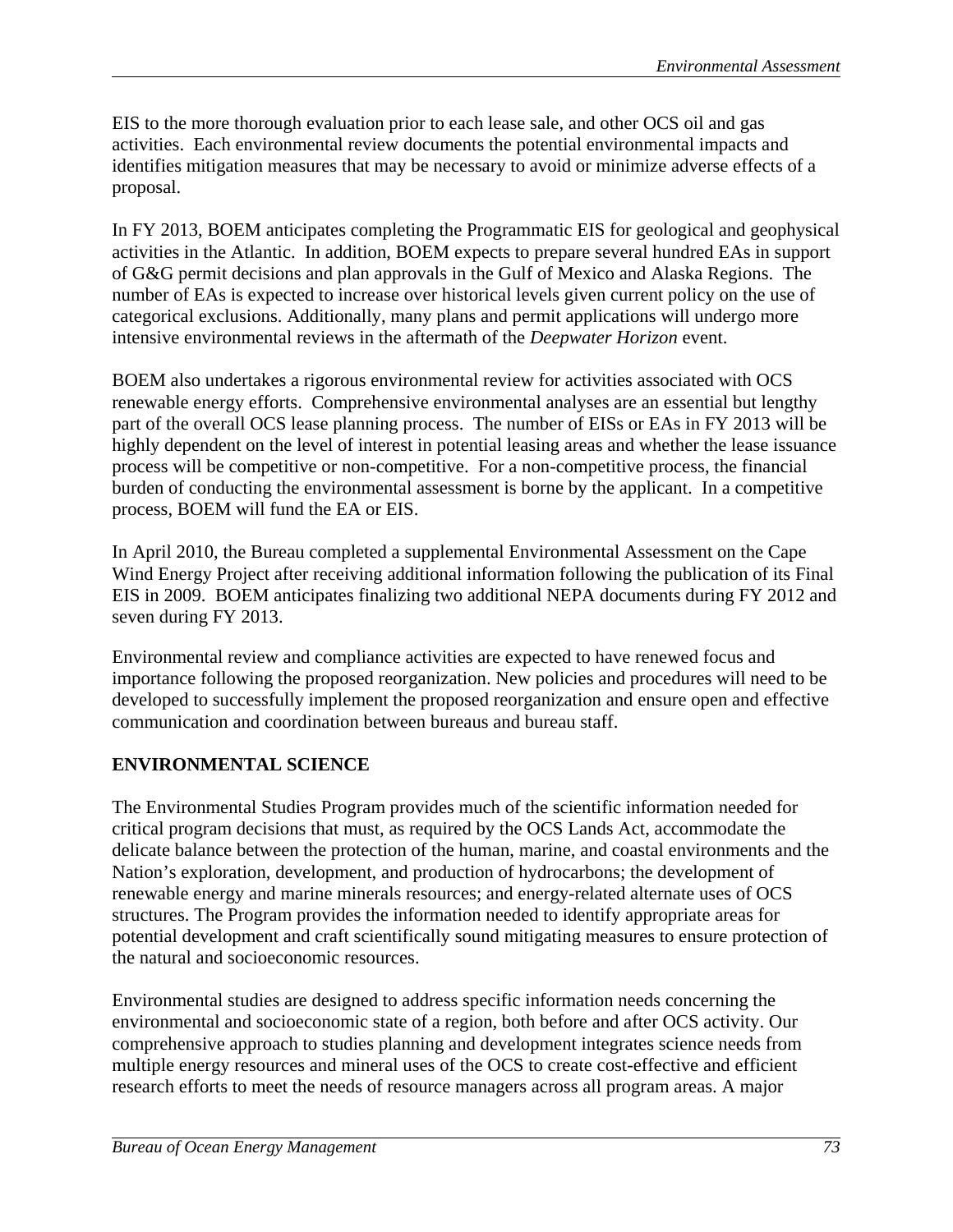program component of the ESP is focused on improving scientific understanding of the fate, transport and effects of discharges, and spilled materials such as oil, in the marine environment. The ESP research strategy supports gathering of baseline or reconnaissance information in areas before activities occur, along with ecosystem research and monitoring studies to meet the needs for an ecosystem-based approach to management decisions.

During FY 2012 and FY 2013, the Environmental Studies Program will continue its focus on identifying and filling data gaps to provide the best possible scientific information for the Bureau. Several areas of proposed study cut across geographic regions and disciplines.

- In all areas, collection and updating of ecological and oceanographic baselines and efforts to monitor changes and effects will be expanded. Both natural variation and human induced events contribute to shifts in the balance of ecosystems. Understanding the causes and magnitude of these changes requires extensive effort in field work.
- In the Gulf of Mexico Region, studies examining the effects of oil spilled from the *Deepwater Horizon* oil spill dominate plans for 2013. Long-term monitoring of habitats and assessments of wildlife will be coordinated carefully with NRDA activities being conducted following the *Deepwater Horizon* event to ensure there is no duplication of effort
- Renewable energy and alternate use issues remain a high priority for study. Of immediate concern are issues related to wind development in the Atlantic and wind and hydrokinetic resource development in the Pacific. These issues range from impacts to resident and transient wildlife to potential conflicts among multiple users of the space.
- Improving our understanding of ecosystem and circulation functioning in the Arctic will continue in 2013 with studies focused on collecting finer scale data to improve models. Climate change effects cross many disciplines and require a reassessment of the rapidly shifting baselines in ice and current patterns, water chemistry, and species presence, absence and use of habitats, as well as changes in socio-economic systems.
- Decommissioning of aging infrastructures is an ongoing topic in the Pacific and Gulf of Mexico regions, but is also a future concern for the Atlantic renewable industry. Consideration of the potential impacts to the environment when structures are removed and disposal options are important studies components that are used in NEPA documents and consultations.
- As always, the ESP routinely seeks to improve its modeling capabilities, especially for Oil Spill Risk Assessment and air quality. Physical oceanography and meteorological studies provide data and explore methodologies to enhance the accuracy of model outputs.

The Program utilizes performance measures to evaluate the effectiveness and timeliness of its projects. BOEM tracks the percent of environmental studies projects rated "Moderately Effective" or better by BOEM internal customers to gauge the effectiveness and timeliness of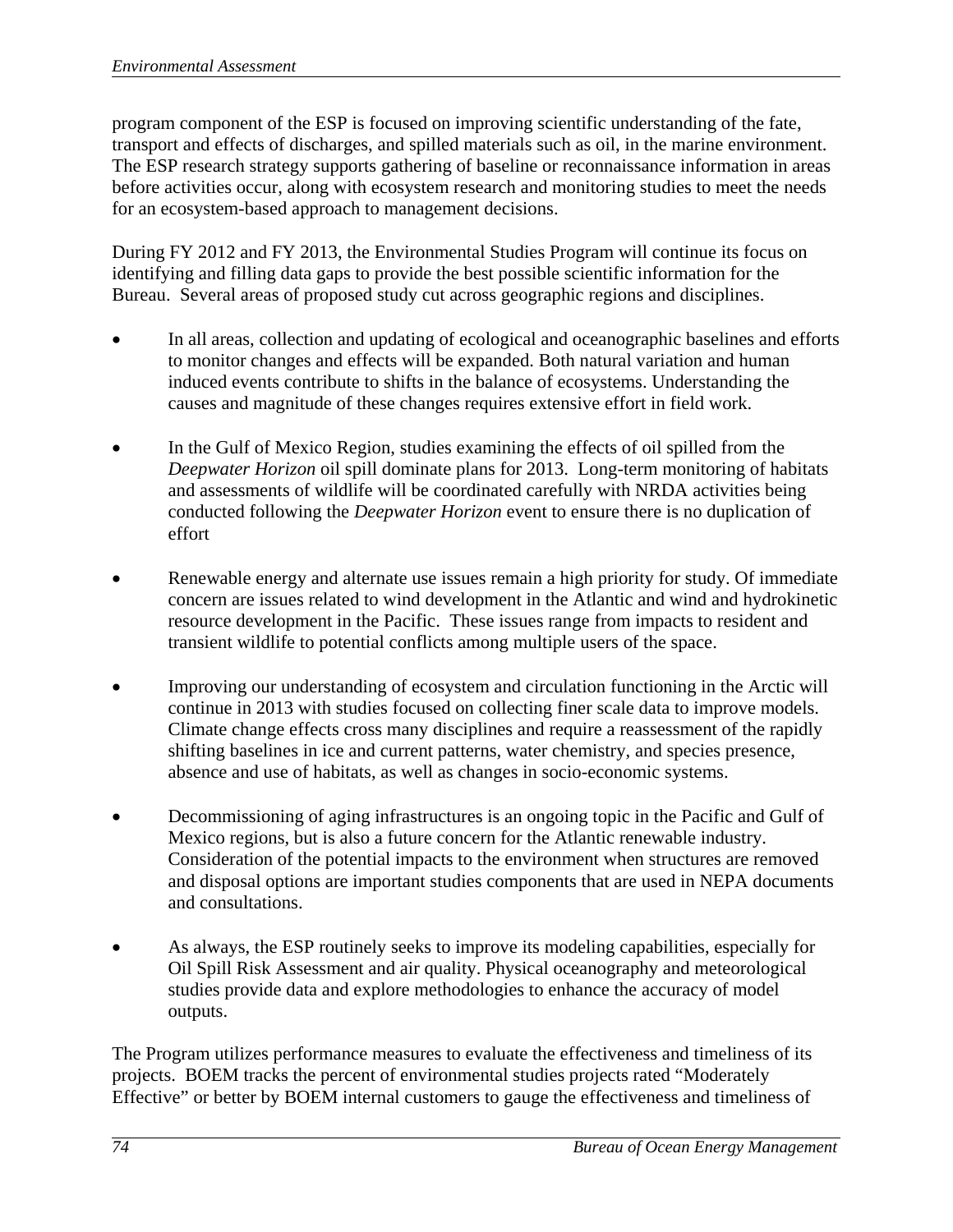environmental projects and their related work products. BOEM also gauges the timelines of environmental projects by monitoring the percent of environmental projects delivered on time. Performance results for these metrics are sensitive to the number and types of projects evaluated. The proposed targets for fiscal years 2012 and 2013 are based on multi-year trends in the results as well as the impact of recent events on the studies program and the nature of planned studies. Complex studies that involve multiple disciplines and the intensive type of field work required to complete these studies are subject to unpredictable changes that affect planned timing, such as Arctic weather conditions or equipment availability, and these may impact future year targets.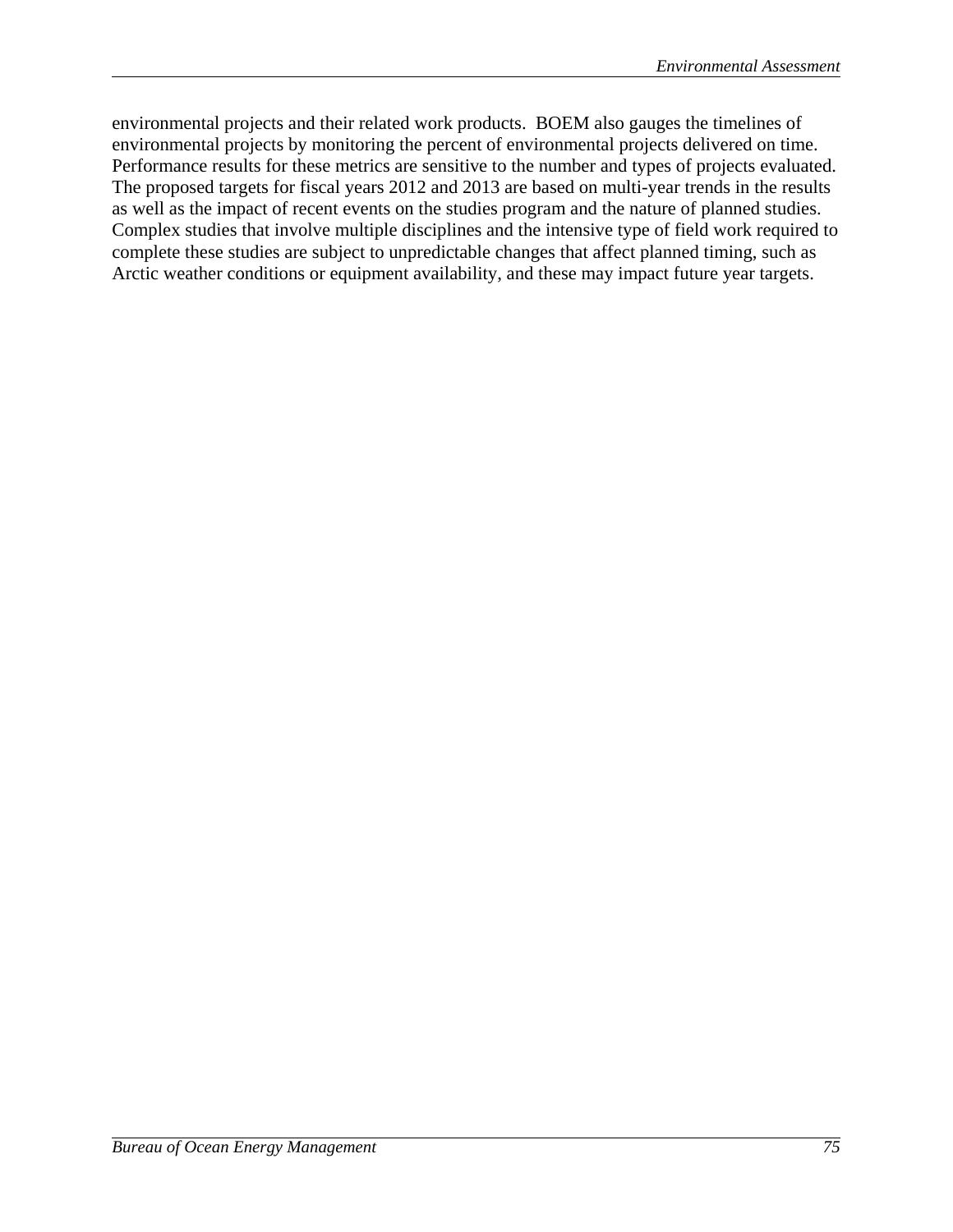| unental Assessment<br>Performance Overview - Environ                                                                                 |                                           |                                                                                                                                                                                                                                                                                                                                                                                                                                                                                                                                                                                                                                                                                                                                                                                                                                                                                                                                                                                                                                                                                                                                                                                                                                                                                                                                                 |                |                |              |                |              |                                  |                                     |                             |
|--------------------------------------------------------------------------------------------------------------------------------------|-------------------------------------------|-------------------------------------------------------------------------------------------------------------------------------------------------------------------------------------------------------------------------------------------------------------------------------------------------------------------------------------------------------------------------------------------------------------------------------------------------------------------------------------------------------------------------------------------------------------------------------------------------------------------------------------------------------------------------------------------------------------------------------------------------------------------------------------------------------------------------------------------------------------------------------------------------------------------------------------------------------------------------------------------------------------------------------------------------------------------------------------------------------------------------------------------------------------------------------------------------------------------------------------------------------------------------------------------------------------------------------------------------|----------------|----------------|--------------|----------------|--------------|----------------------------------|-------------------------------------|-----------------------------|
| Note: Performance and Cost data may be attributable to multiple activities and subactivities.                                        |                                           |                                                                                                                                                                                                                                                                                                                                                                                                                                                                                                                                                                                                                                                                                                                                                                                                                                                                                                                                                                                                                                                                                                                                                                                                                                                                                                                                                 |                |                |              |                |              |                                  |                                     |                             |
| Mission Area 2: Sustainably Man                                                                                                      | nage Energy, Water, and Natural Resources |                                                                                                                                                                                                                                                                                                                                                                                                                                                                                                                                                                                                                                                                                                                                                                                                                                                                                                                                                                                                                                                                                                                                                                                                                                                                                                                                                 |                |                |              |                |              |                                  |                                     |                             |
| <b>Resources</b><br>Goal 1: Secure America's Energy                                                                                  |                                           |                                                                                                                                                                                                                                                                                                                                                                                                                                                                                                                                                                                                                                                                                                                                                                                                                                                                                                                                                                                                                                                                                                                                                                                                                                                                                                                                                 |                |                |              |                |              |                                  |                                     |                             |
| res<br><b>Supporting Performance Measur</b>                                                                                          | Actual<br>2007                            | Actual<br>2008                                                                                                                                                                                                                                                                                                                                                                                                                                                                                                                                                                                                                                                                                                                                                                                                                                                                                                                                                                                                                                                                                                                                                                                                                                                                                                                                  | Actual<br>2009 | Actual<br>2010 | Plan<br>2011 | Actual<br>2011 | 2012<br>Plan | President's<br>FY 2013<br>Budget | Change from<br>2012 to 2013<br>Plan | Long-term<br>Target<br>2016 |
| energy development<br>Strategy 3: Manage conventional                                                                                |                                           |                                                                                                                                                                                                                                                                                                                                                                                                                                                                                                                                                                                                                                                                                                                                                                                                                                                                                                                                                                                                                                                                                                                                                                                                                                                                                                                                                 |                |                |              |                |              |                                  |                                     |                             |
| projects rated "Moderately Effective" or better<br>Program<br>by BOEM internal customers (BUR)<br>Percent of Environmental Studies I | (13/13)<br>100%                           | (29/34)<br>85%                                                                                                                                                                                                                                                                                                                                                                                                                                                                                                                                                                                                                                                                                                                                                                                                                                                                                                                                                                                                                                                                                                                                                                                                                                                                                                                                  | (20/22)<br>91% | (10/11)<br>91% | 85%          | (21/23)<br>91% | 85%          | 85%                              | $\frac{6}{2}$                       | TBD                         |
| Percent of ESP Projects delivered on time<br>BUR)                                                                                    | (7/13)<br>54%                             | (25/34)<br>74%                                                                                                                                                                                                                                                                                                                                                                                                                                                                                                                                                                                                                                                                                                                                                                                                                                                                                                                                                                                                                                                                                                                                                                                                                                                                                                                                  | (20/22)<br>91% | (6/11)<br>56%  | 60%          | (14/23)<br>61% | 60%          | 60%                              | $\frac{6}{20}$                      | TBD                         |
| Comments                                                                                                                             | equipment availability.<br>potential.     | and the intensive type of field work required to complete these studies are subject to unpredictable changes that affect planned timing, e.g., Arcite weather conditions or<br>whales, fish and pinnipeds; air quality, ocean currents, and modeling efforts; and social science effects and long-term monitoring post-Deepwater Horizon that are not<br>oceanographic, environmental, and social science studies. Studies are planned to investigate the interactions between birds and offshore facilities; the distribution of<br>Performance results for these metrics are sensitive to the number and types of projects evaluated. The proposed targets for FY 2012 and 2013 are based on multi-year<br>trends in the results as well as the impact of recent events on the studies program and the nature of planned studies. Complex studies that involve multiple disciplines<br>In addition to supporting the DOI Strategy to manage conventional energy development, these measures also support the DOI Strategy to develop renewable energy<br>These measures evaluate the effectiveness and timeliness of the ESP's projects. During FY 2012 and FY 2013, BOEM anticipates conducting a number of<br>addressed through other efforts. Planned studies will inform both the offshore Renewable Energy and the Oil and Gas programs. |                |                |              |                |              |                                  |                                     |                             |
|                                                                                                                                      |                                           |                                                                                                                                                                                                                                                                                                                                                                                                                                                                                                                                                                                                                                                                                                                                                                                                                                                                                                                                                                                                                                                                                                                                                                                                                                                                                                                                                 |                |                |              |                |              |                                  |                                     |                             |

# **Table 15: Performance Overview –Environmental Assessment**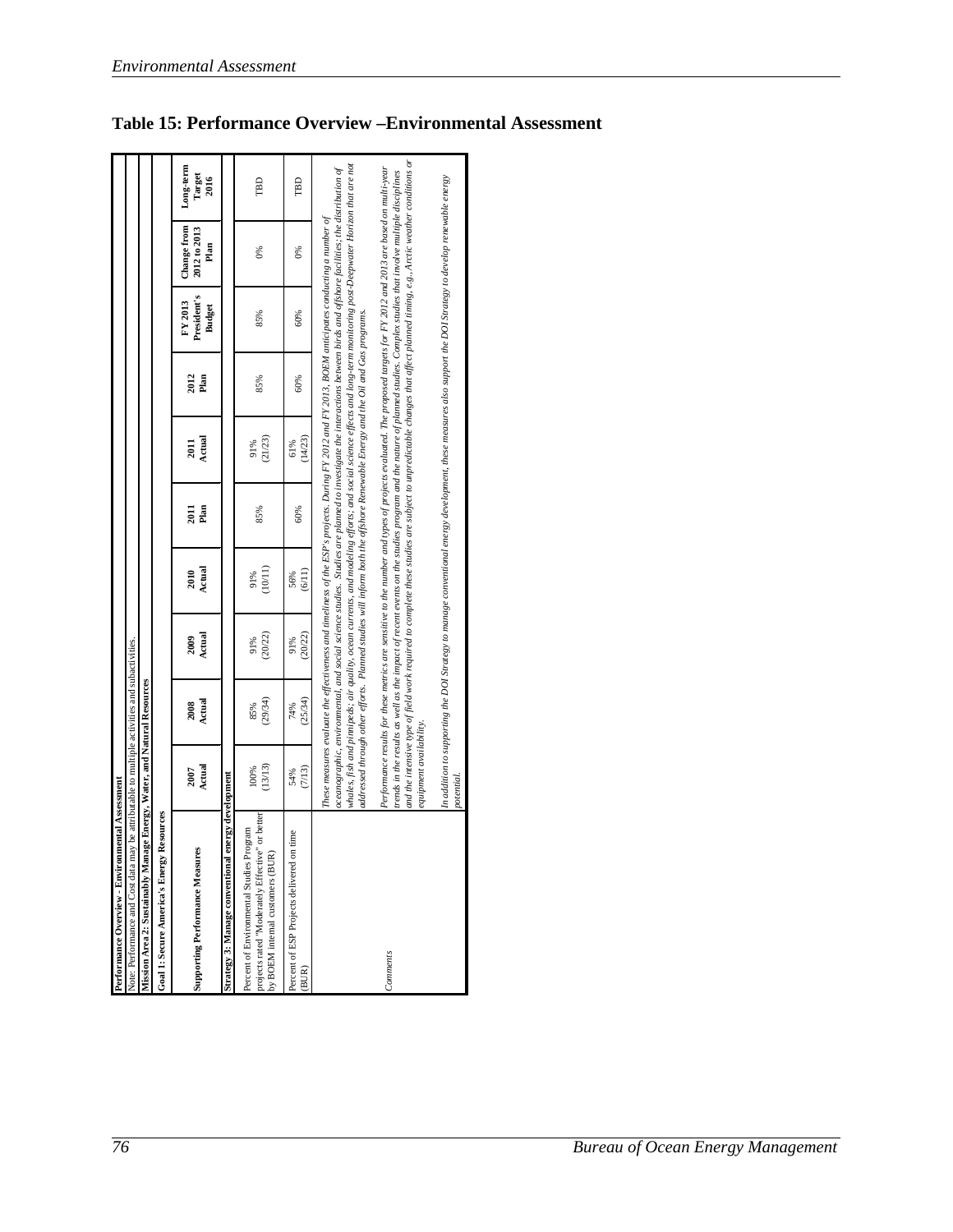# **FY 2013 PERFORMANCE BUDGET**

# Bureau of Ocean Energy Management *General Administration Activities*

|                                      |            |                | <b>Fixed</b> | <b>Program</b> | 2013           | <b>Change from</b> |
|--------------------------------------|------------|----------------|--------------|----------------|----------------|--------------------|
|                                      |            | 2012           | <b>Costs</b> | <b>Changes</b> | <b>Budget</b>  | 2012               |
|                                      |            | <b>Enacted</b> | $(+/-)$      | $(+/-)$        | <b>Request</b> | $(+/-)$            |
| <b>Executive Direction</b>           | (5000)     | 16.047         | $+117$       |                | 16,164         | $+117$             |
|                                      | <b>FTE</b> | 87             |              |                |                |                    |
|                                      | (S000)     | 12.785         | $+682$       | $-122$         | 13.345         | $+560$             |
| <b>General Support Services</b>      | <b>FTE</b> |                |              |                |                |                    |
| <b>TOTAL, General Administration</b> | (\$000)    | 28,832         | $+799$       | $-122$         | 29,509         | $+677$             |
|                                      | <b>FTE</b> | 87             |              |                |                |                    |

#### **Table 16: General Administration Budget Summary**

The FY 2013 budget request for General Administration (General Support Services and Executive Direction combined) is \$29.5 million and 87 FTE, a net increase of \$677,000 over the FY 2012 Enacted level. The majority of this increase reflects the amount required to fund fixed costs.

The General Administration function provides the administrative, management, and policy support services crucial to carrying out BOEM's mission. The administrative arm of BOEM provides leadership and direction in overall management of the organization, planning and performance, budget, finance, human resources, information technology, and other services. Centralization of these administrative functions leverages resources and contributes to efficient and effective operations across the organization.

General Administration consists of two activities:

- **Executive Direction**, which provides bureau-wide leadership both in headquarters and within the regions. It includes direction, management, coordination, communications strategies, legislative and other external outreach, and regulatory and policy development.
- **General Support Services**, which ensures bureau-wide infrastructure support, such as office space, security, utilities, voice/data communications, and general administrative services.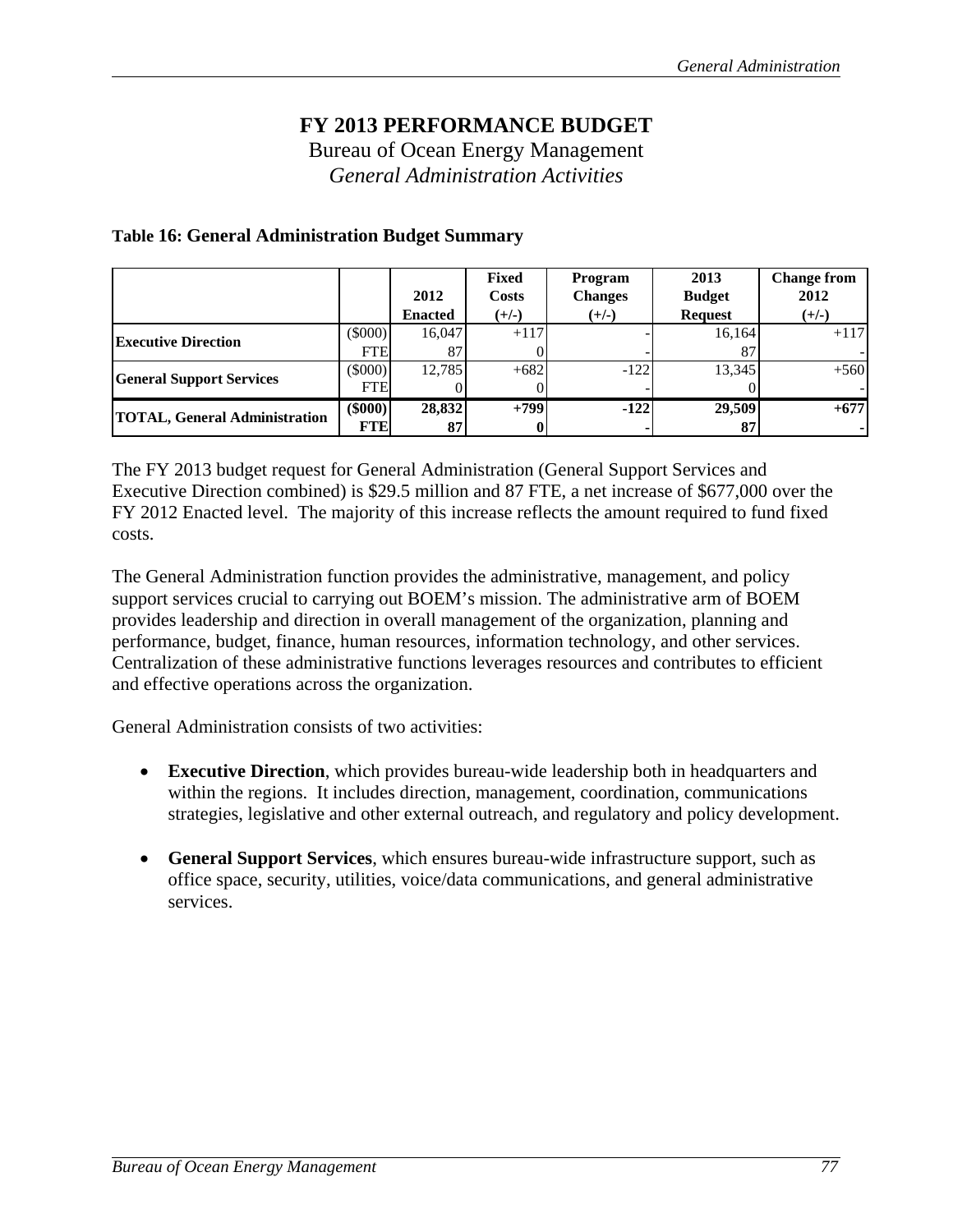# **FY 2013 PERFORMANCE BUDGET**

# Bureau of Ocean Energy Management *Executive Direction Activity*

# **SUMMARY OF PROGRAM CHANGES**

|                    | <b>Program Changes</b> |        | Amount<br>$($ \$000 $)$ | <b>FTE</b> |
|--------------------|------------------------|--------|-------------------------|------------|
| <b>Fixed Costs</b> |                        |        | $+117$                  |            |
|                    |                        | Total: | $+117$                  | 0          |

The FY 2013 Request for Executive Direction fully funds fixed costs and includes no other programmatic changes.

# **PROGRAM OVERVIEW**

The Executive Direction Activity comprises the Office of the Director; Office of Public Affairs; Office of Congressional Affairs; Office of Policy, Regulation and Analysis; Office of Budget and Program Coordination; and the Investigations and Review Unit.

### **Office of the Director**

The Office of the Director (OD) includes the BOEM Director and Deputy Director and their immediate staff, as well as the offices of the Regional Directors and their immediate staff. These components of the BOEM staff are responsible for providing policy guidance and overall leadership within the BOEM organization, as well as managing official documents within OD.

### **Office of Public Affairs**

The Office of Public Affairs (OPA) is responsible for BOEM's communication strategies and outreach. OPA coordinates the implementation of an effective and inclusive outreach program to numerous target audiences, including State and local governments, the energy industry, related trade associations, the environmental community, Indian Tribes, energy consumer groups, and the public.

#### **Office of Congressional Affairs**

The Office of Congressional Affairs (OCA) serves as the primary point of contact with Congress and is responsible for the coordination of all communication and outreach with Congressional offices, as well as ensuring a consistent message and the effective exchange of information. OCA serves as the liaison for BOEM on all Congressional and legislative matters that relate to BOEM's programs, including managing coordination with the Department of the Interior and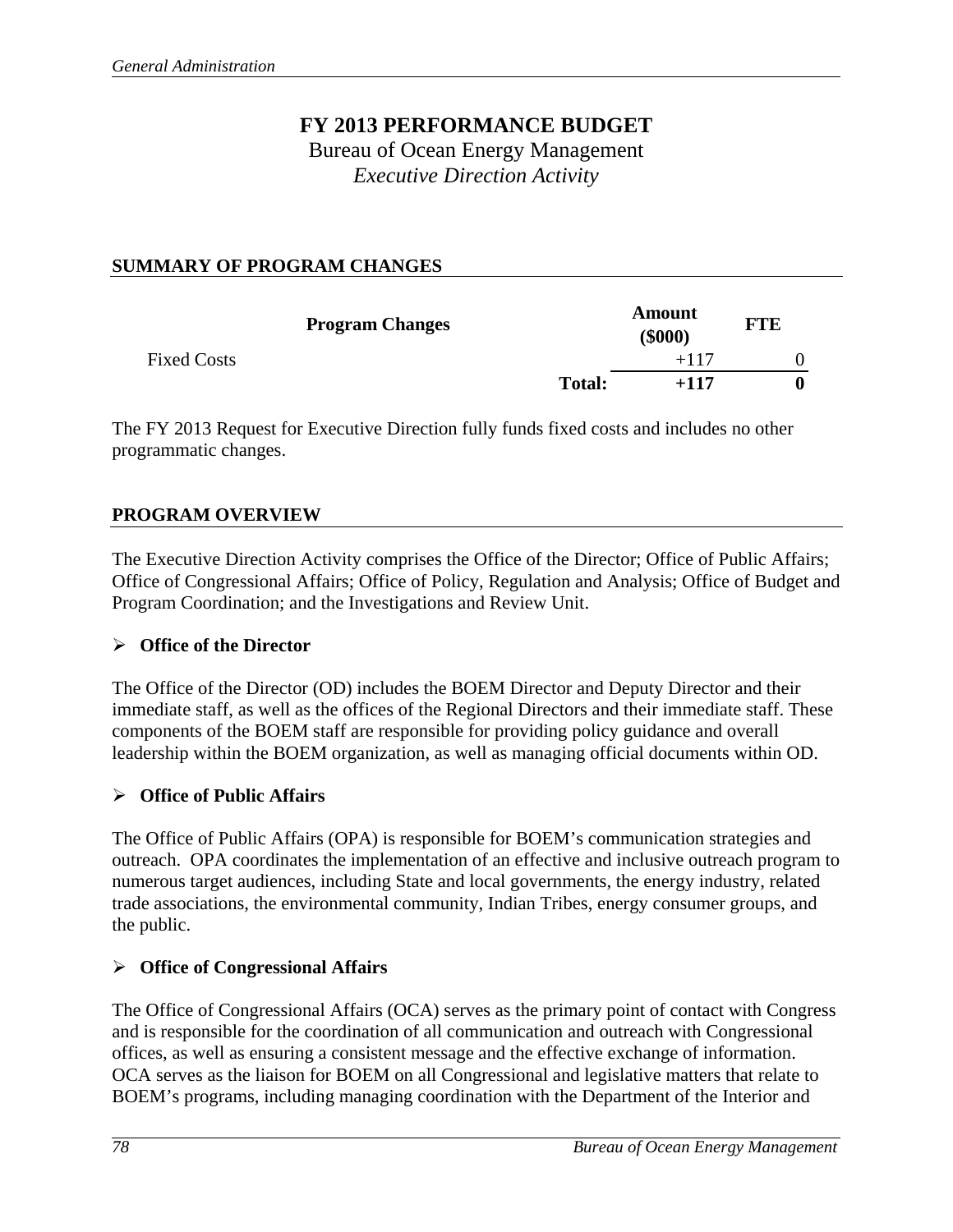other Federal executive agencies.

# **Office of Policy, Regulation and Analysis**

The Office of Policy, Regulation and Analysis (OPRA) serves as the principal office to provide the Director with independent review and analysis of programmatic and management issues, as well as oversight of BOEM's regulatory program. Additionally, OPRA coordinates and monitors many cross-program initiatives, assuring a consistent, BOEM-wide implementation that directly supports Congressional, Presidential and Departmental directives, laws, mandates, and guidance. OPRA also fulfills the Director's responsibilities in several critical areas including strategic and performance planning, policy, and program evaluation.

# **Office of Budget and Program Coordination**

The Office of Budget and Program Coordination (OBPC) is responsible for managing the program and budget planning process Bureau-wide. The organization assesses current budgetary resources, provides recommendations for program and budget initiatives to senior BOEM executive staff, manages the personnel allocation system, and formulates and assists in the defense of BOEM's budget submissions to the Department, OMB, and Congress. In addition, the office is responsible for overseeing coordination with administrative service providers in the management of BOEM administrative activities and serves as the point of contact for any service-related questions.

# **Investigations and Review Unit**

During the transition, BOEMRE created the Investigations and Review Unit (IRU), which is composed of professionals with law enforcement backgrounds or technical expertise who promptly respond to allegations or evidence of misconduct and unethical behavior by Bureau employees. The IRU will also pursue allegations of misconduct against oil and gas companies involved in offshore energy projects when there is credible evidence that rules and regulations have been violated. The Unit is currently operating under BSEE and will work to identify BOEM- and BSEE-specific roles and responsibilities and assign staff to individual BOEM and BSEE units. Once the BOEM unit has been established, it will report directly to the Office of the Director.

# **2013 P ROGRAM PERFORMANCE**

The efforts funded under this subactivity feed into the performance measures for the functional programs.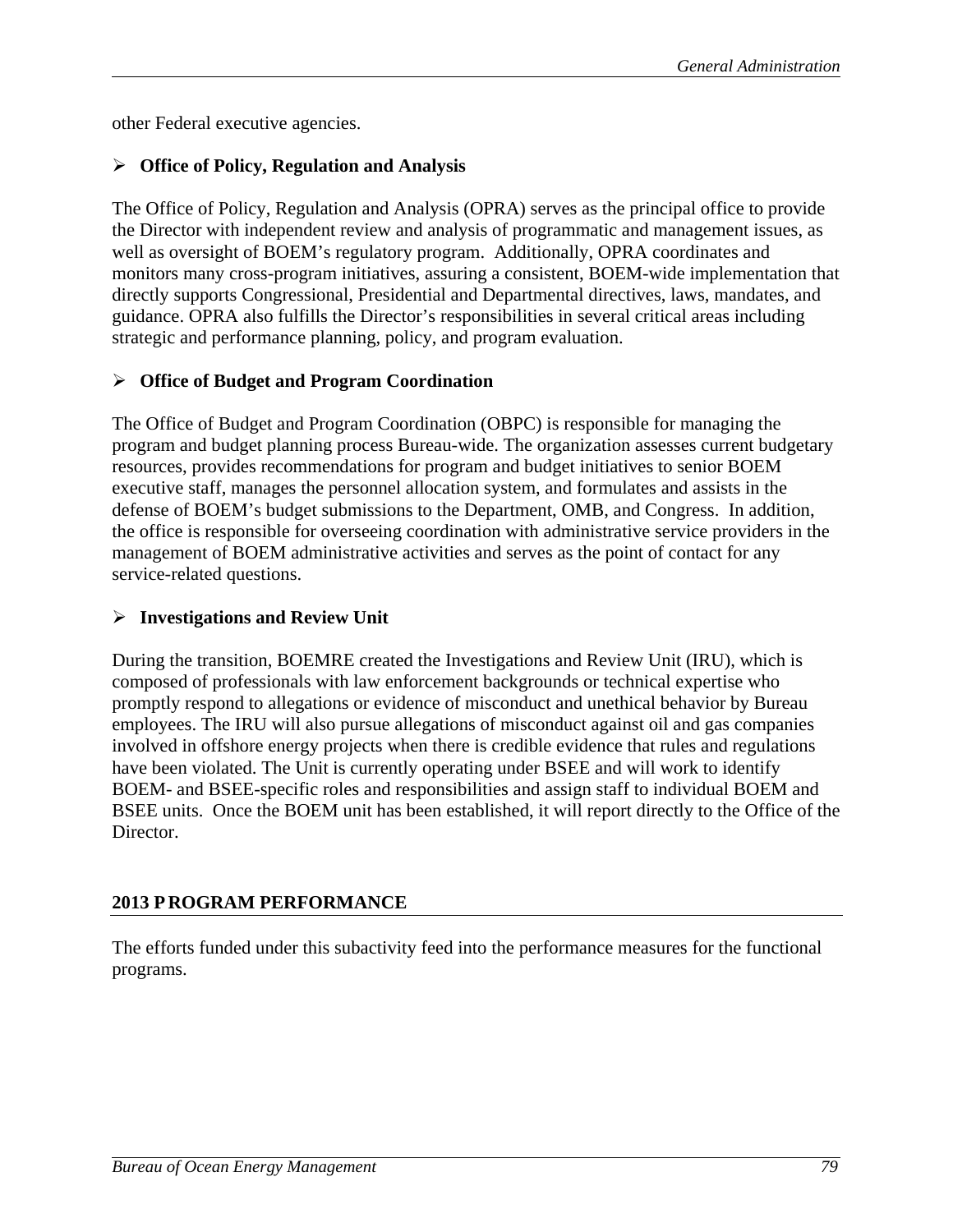# **FY 2013 PERFORMANCE BUDGET**

Bureau of Ocean Energy Management *General Support Services Activity* 

#### **SUMMARY OF PROGRAM CHANGES**

| <b>Program Changes</b>          |        | <b>Amount</b><br>$(\$000)$ | <b>FTE</b> |
|---------------------------------|--------|----------------------------|------------|
| <b>Fixed Costs</b>              |        | $+682$                     |            |
| <b>Administrative Reduction</b> |        | $-122$                     |            |
|                                 | Total: | $+560$                     |            |

#### **JUSTIFICATION OF PROGRAM CHANGES**

**Fixed Costs (+ \$682,000; +0 FTE).** This request fully funds fixed costs required for FY 2013, including \$331,000 for IT Transformation through the Working Capital Fund.

**Administrative Reduction (- \$122,000; 0 FTE).** This reduction offsets high priority increases in the FY 2013 request and will be applied by reducing administrative services.

#### **PROGRAM OVERVIEW**

The General Support Services activity includes funding for shared activities and related support services for the entire Bureau. These expenses are administrative services provided to BOEM through a reimbursable service agreement with BSEE for finance, human resources, procurement, facilities, information management, and equal employment opportunity activities. Acquiring these critical services through BSEE minimizes the duplication of administrative functions in BOEM and BSEE and optimizes efficiency through the consolidation of resources into a single service provider.

The Department has strongly supported the expansion of business cross-servicing for more than 30 years. This latest effort between BOEM and BSEE is another step forward in this direction and will have the added benefit of implementing standardized practices that will further increase the productivity for highly skilled personnel in both bureaus. By utilizing the shared services model, BOEM and BSEE can continue to improve their best practices and maximize the use of administrative funds in the future.

Other related expenses funded under this activity include:

• Rental and security of office space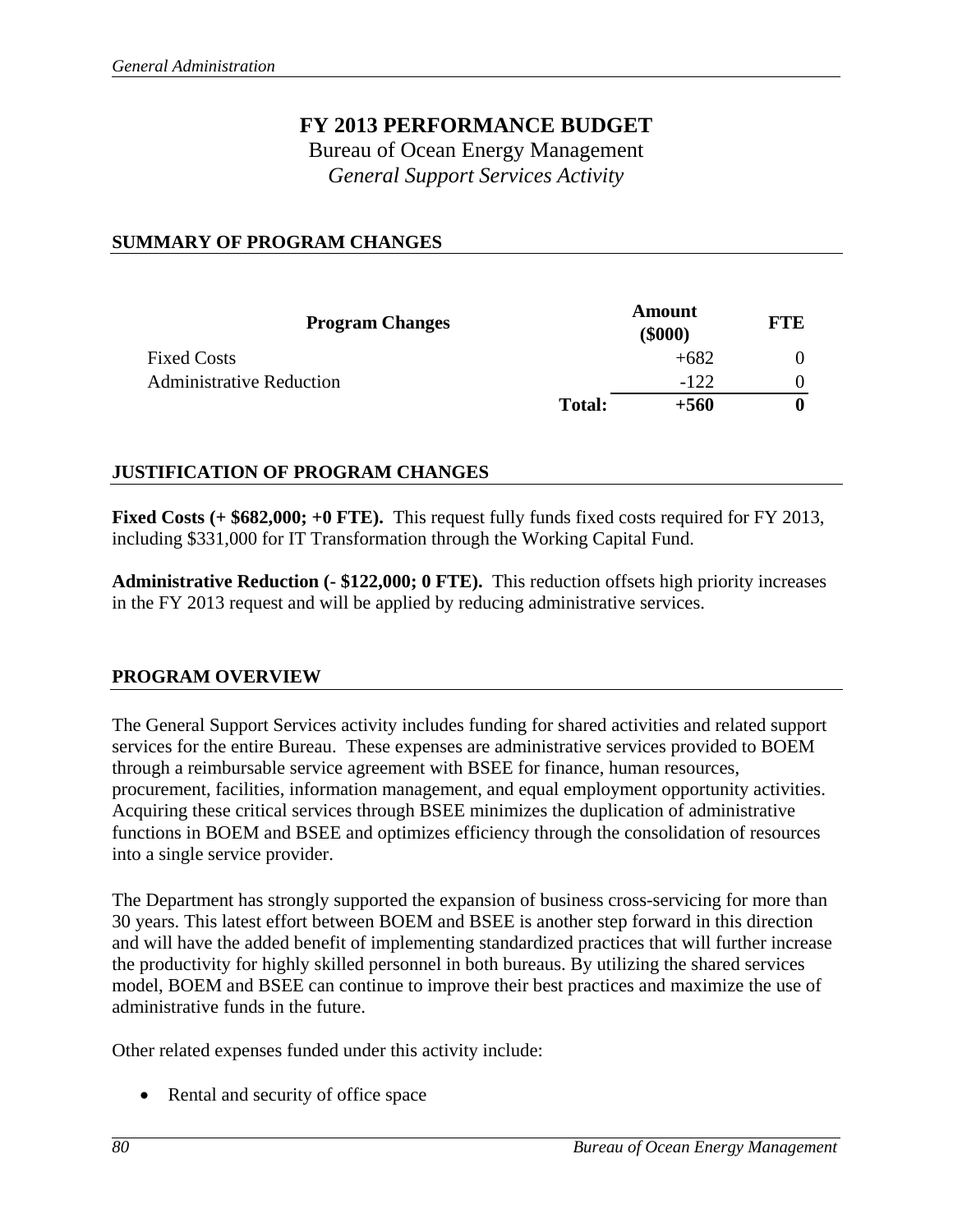- Workers' compensation and unemployment compensation
- Voice and Data Communications
- The Department's Working Capital Fund (WCF)
- Annual building maintenance contracts
- Mail services
- Printing costs

The two major program objectives are to provide safe and secure facilities that will contribute to the productivity and efficiency of the employees in achieving goals and objectives and to provide appropriate services in support of BOEM operating programs.

#### **2013 PROGRAM PERFORMANCE**

General Support Services does not have performance measures; rather, the efforts funded under this activity feed into the performance measures for the functional programs.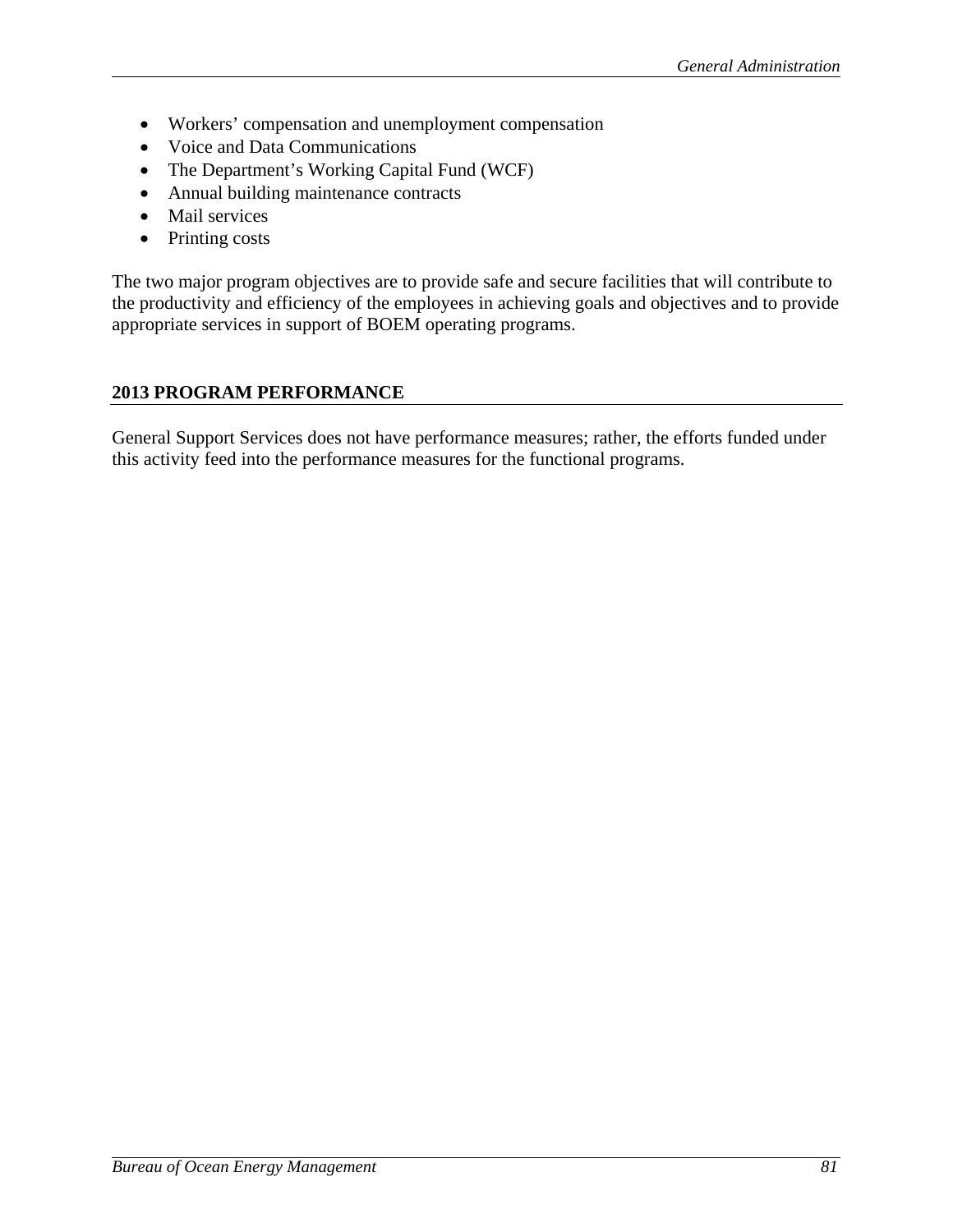*This page intentionally left blank.*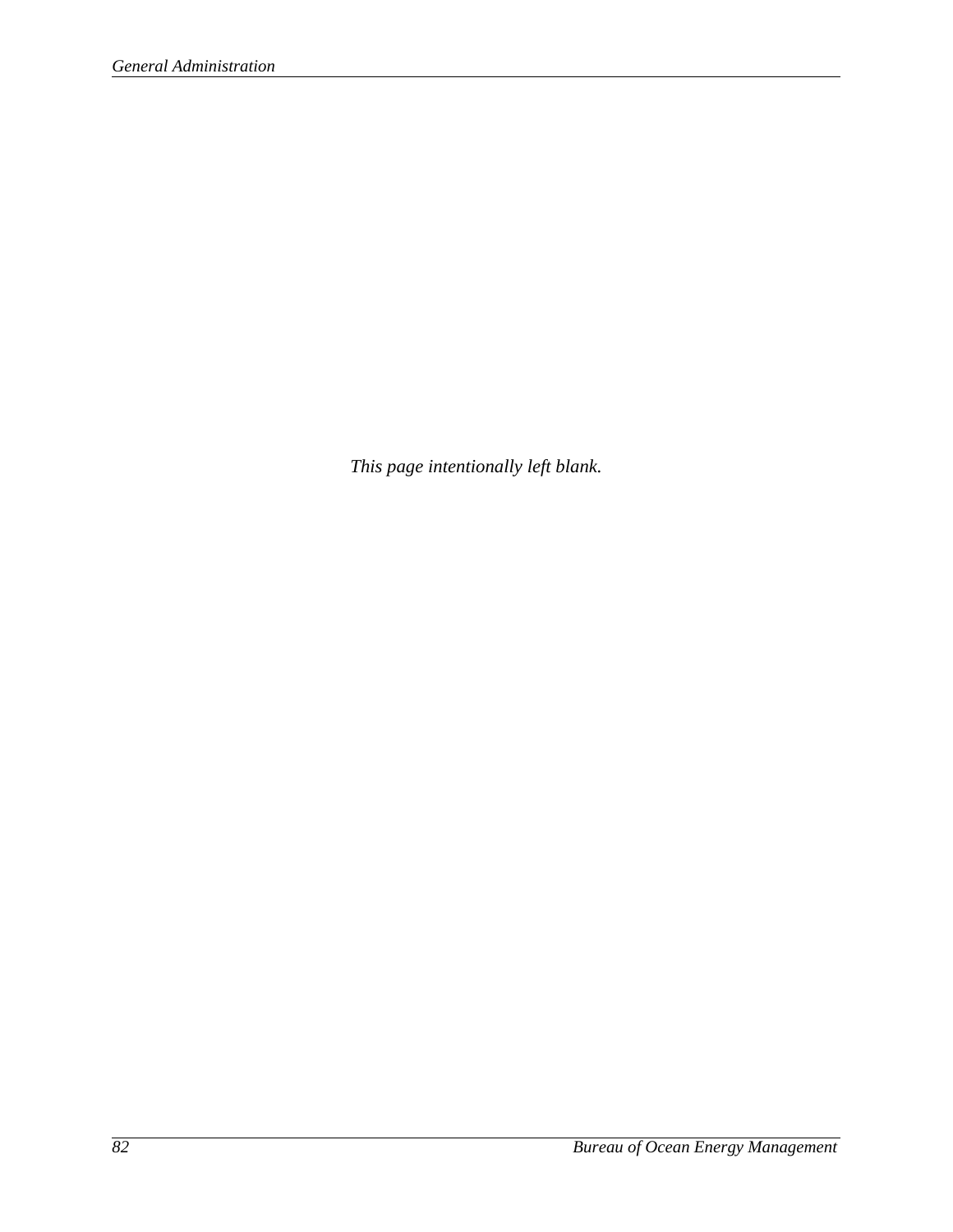Justification of Fixed Costs *(Dollars in Thousands)* 

|                                                    |         | 2012                         | 2013          |
|----------------------------------------------------|---------|------------------------------|---------------|
| Pay Raise and Pay-Related Changes                  | $2011*$ | <b>Change</b>                | <b>Change</b> |
| Calendar Year 2010 Quarter 4                       | N/A     |                              |               |
| Calendar Year 2011 Quarters 1-3                    | N/A     |                              |               |
| Calendar Year 2011 Quarter 4                       |         |                              |               |
| Calendar Year 2012 Quarters 1-3                    |         | $\qquad \qquad \blacksquare$ |               |
| Calendar Year 2012 Quarter 4                       |         |                              |               |
| Calendar Year 2013 Quarters 1-3                    |         |                              | $+218$        |
| Non-Foreign Area COLA Adjustment to Locality Pay   | N/A     | $+180$                       |               |
| Change in Number of Paid Days                      |         |                              | $+244$        |
| Employer Share of Federal Health Benefit Plans     | N/A     | $+472$                       | $+309$        |
| <b>Subtotal, Pay Raise and Pay-Related Changes</b> |         |                              | $+771$        |

|                                                                                                                                                                                                                                                                                                                                                                                                                                                                                                                                                           |         | 2012          | 2013          |
|-----------------------------------------------------------------------------------------------------------------------------------------------------------------------------------------------------------------------------------------------------------------------------------------------------------------------------------------------------------------------------------------------------------------------------------------------------------------------------------------------------------------------------------------------------------|---------|---------------|---------------|
| <b>Other Fixed Cost Changes and Projections</b>                                                                                                                                                                                                                                                                                                                                                                                                                                                                                                           | $2011*$ | <b>Change</b> | <b>Change</b> |
| <b>Worker's Compensation Payments</b>                                                                                                                                                                                                                                                                                                                                                                                                                                                                                                                     | N/A     | $+323$        | $-52$         |
| The adjustment is for changes in the costs of compensating injured employees and dependents of employees who suffer<br>accidental deaths while on duty. Costs for the BY will reimburse the Department of Labor, Federal Employees Compensation<br>Fund, pursuant to 5 U.S.C. 8147(b) as amended by Public Law 94-273.                                                                                                                                                                                                                                    |         |               |               |
| <b>Unemployment Compensation Payments</b>                                                                                                                                                                                                                                                                                                                                                                                                                                                                                                                 | N/A     | $+0$          | $+()$         |
| The adjustment is for projected changes in the costs of unemployment compensation claims to be paid to the Department of<br>Labor, Federal Employees Compensation Account, in the Unemployment Trust Fund, pursuant to Public Law 96-499.                                                                                                                                                                                                                                                                                                                 |         |               |               |
| <b>GSA Rental Payments</b>                                                                                                                                                                                                                                                                                                                                                                                                                                                                                                                                | N/A     | $+854$        | $+256$        |
| The adjustment is for changes in the costs payable to the General Services Administration (GSA) and others resulting from<br>changes in rates for office and non-office space as estimated by GSA, as well as the rental costs of other currently occupied<br>space. These costs include building security; in the case of GSA space, these are paid to DHS. Costs of mandatory office<br>relocations, i.e. relocations in cases where, due to external events, there is no alternative but to vacate the currently occupied<br>space, are also included. |         |               |               |
| Departmental Working Capital Fund                                                                                                                                                                                                                                                                                                                                                                                                                                                                                                                         | N/A     | $-165$        | $+478$        |
| The change reflects expected changes in the charges for centrally billed Department services and other services through the<br>Working Capital Fund. These charges are displayed in the Budget Justification for Departmental Management.                                                                                                                                                                                                                                                                                                                 |         |               |               |
| <b>Subtotal, Other Fixed Cost Changes</b>                                                                                                                                                                                                                                                                                                                                                                                                                                                                                                                 |         |               | $+682$        |

### **Total, Fixed Costs and Related Changes in 2013 +1,453**

\* Amounts have not been provided because 2011 levels reflected BOEMRE fixed cost levels and not BOEM.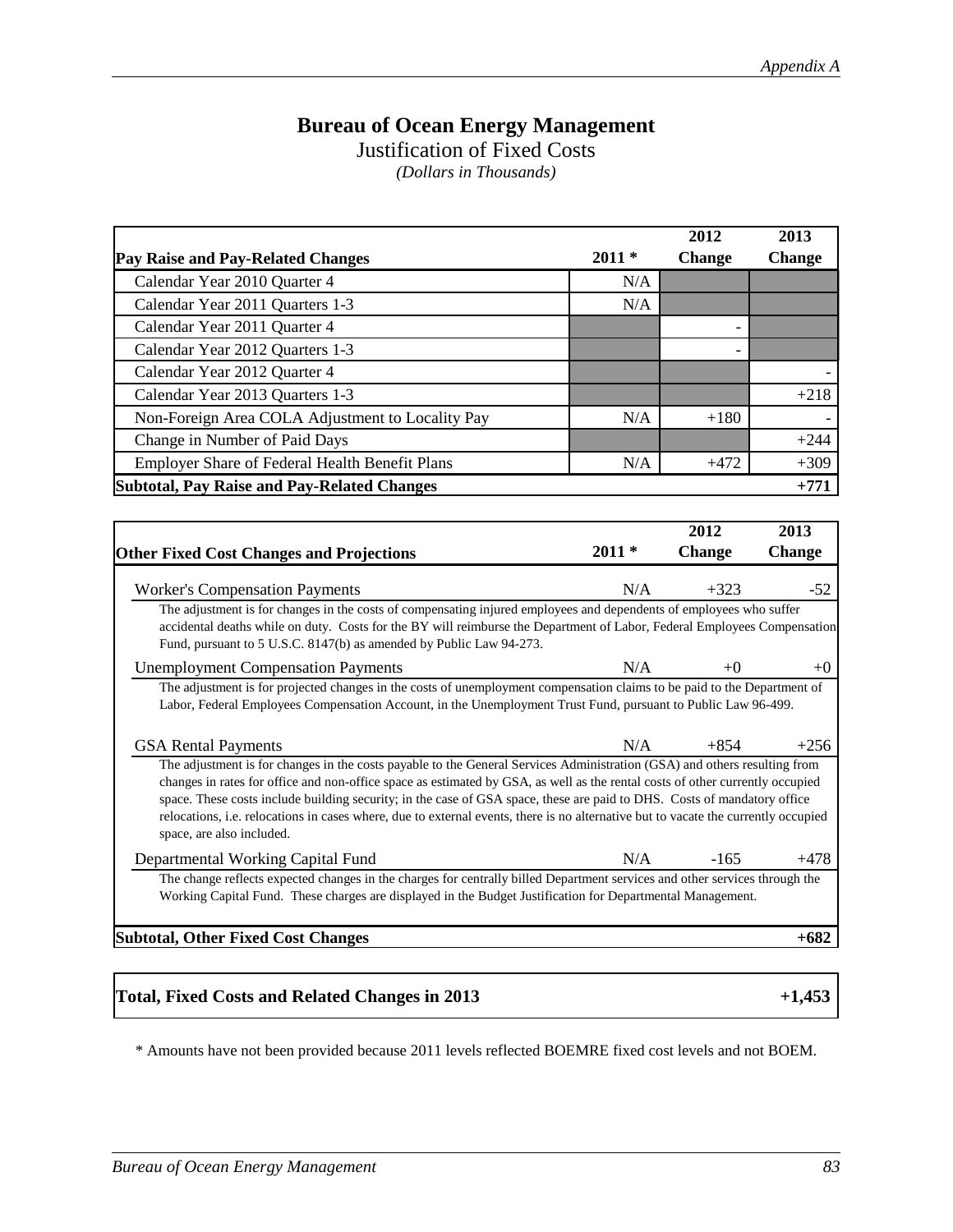*This page intentionally left blank.*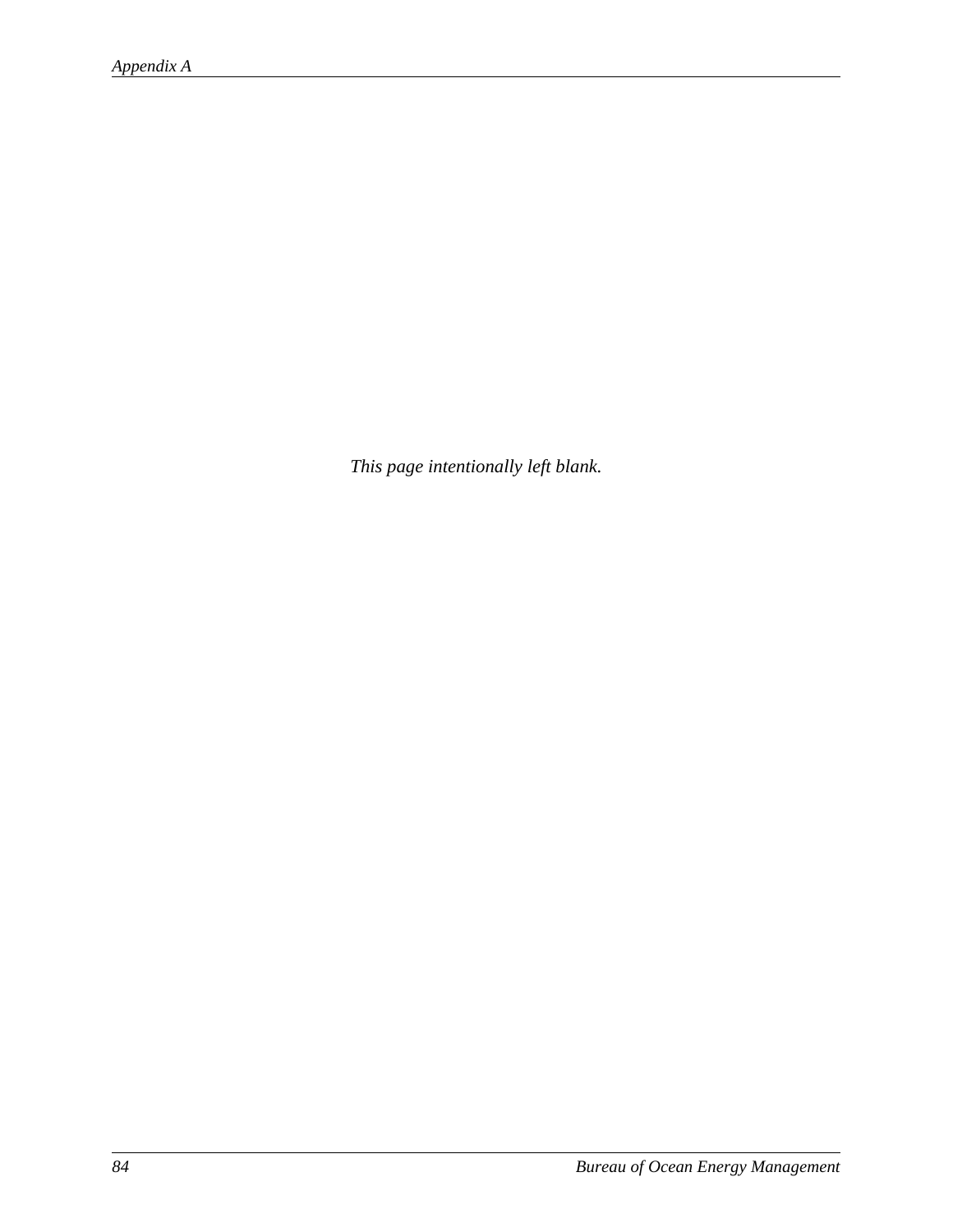FY 2013 Appropriations Language

The language provided below reflects changes from the FY 2012 Consolidated Appropriations Act, Public Law 112-74. As a general note, brackets indicate language to be deleted, and italics represent new language.

#### **BUREAU OF OCEAN ENERGY MANAGEMENT**

#### **OCEAN ENERGY MANAGEMENT**

For expenses necessary for granting leases, easements, rights-of-way and agreements for use for oil and gas, other minerals, energy, and marine-related purposes on the Outer Continental Shelf and approving operations related thereto, as authorized by law; for environmental studies, as authorized by law; for implementing other laws to the extent provided by Presidential or Secretarial delegation; and for matching grants or cooperative agreements, [\$59,792,000] *\$62,701,000*, to remain available until September 30, [2013] *2014*; and an amount not to exceed [\$101,082,000] *\$101,404,000*, to be credited to this appropriation and to remain available until expended, from additions to receipts resulting from increases to rates in effect on August 5, 1993, that are collected and disbursed by the Secretary, and from cost recovery fees from activities conducted by the Bureau of Ocean Energy Management pursuant to the Outer Continental Shelf Lands Act, including studies, assessments, analysis, and miscellaneous administrative activities: Provided, That notwithstanding 31 U.S.C. 3302, in fiscal year [2012] *2013*, such amounts as are assessed under 31 U.S.C. 9701 shall be collected and credited to this account and shall be available until expended for necessary expenses: Provided further, That to the extent [\$101,082,000] *\$101,404,000* in addition to receipts are not realized from the sources of receipts stated above, the amount needed to reach [\$101,082,000] *\$101,404,000* shall be credited to this appropriation from receipts resulting from rental rates for Outer Continental Shelf leases in effect before August 5, 1993: [Provided further, That for fiscal year 2012 and each fiscal year thereafter, the term "qualified Outer Continental Shelf revenues'', as defined in section 102(9)(A) of the Gulf of Mexico Energy Security Act, division C of Public Law 109–432, shall include only the portion of rental revenues that would have been collected by the Secretary at the rental rates in effect before August 5, 1993:] Provided further, That not to exceed \$3,000 shall be available for reasonable expenses related to promoting volunteer beach and marine cleanup activities.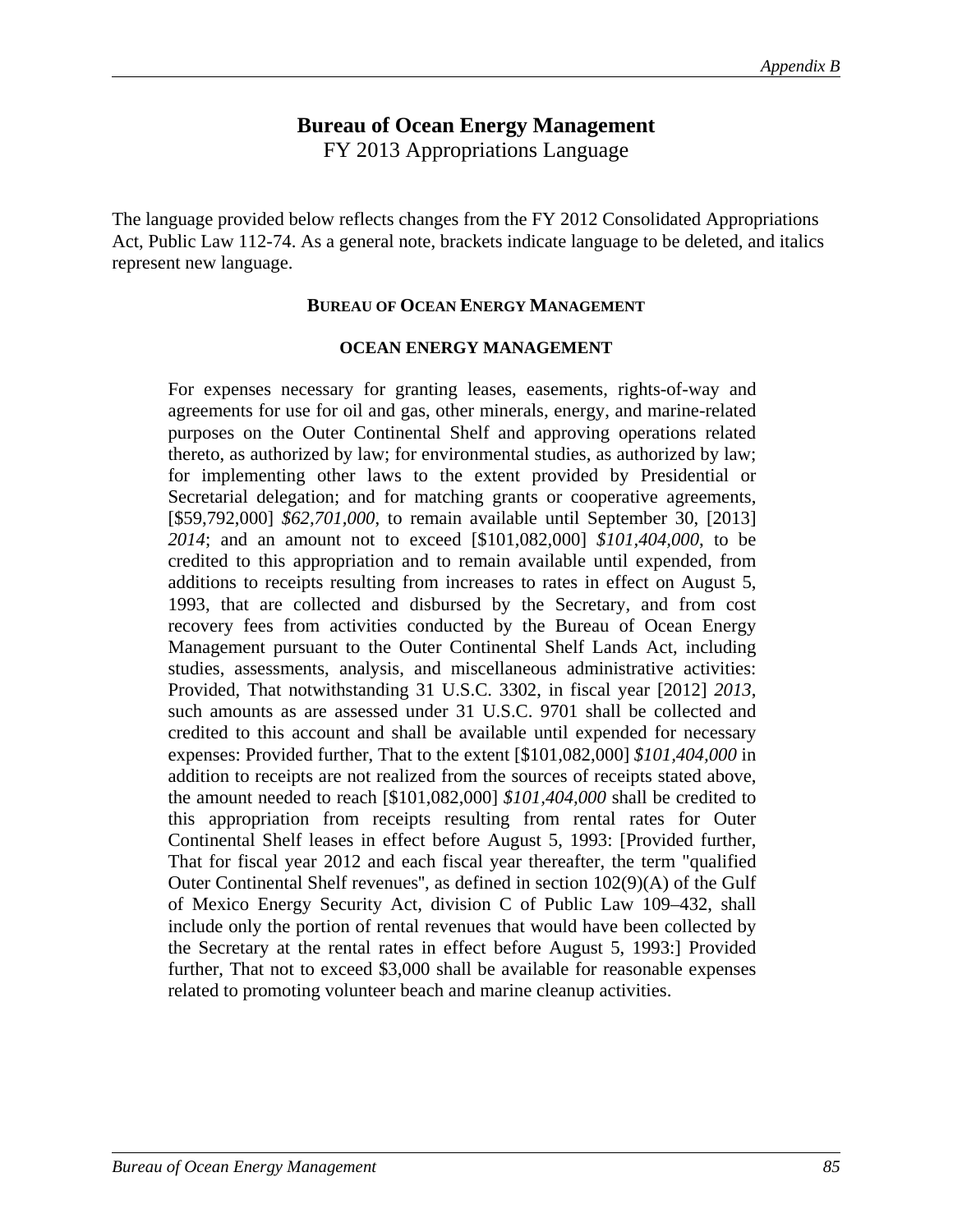# **Proposed Language Changes:**

1. **Change:** [Provided further, That for fiscal year 2012 and each fiscal year thereafter, the term "qualified Outer Continental Shelf revenues'', as defined in section 102(9)(A) of the Gulf of Mexico Energy Security Act, division C of Public Law 109–432, shall include only the portion of rental revenues that would have been collected by the Secretary at the rental rates in effect before August 5, 1993:]

BOEM proposes to remove this language as the provision was included in the 2012 Consolidated Appropriations Act, P.L. 112-74, and applies in 2013 and thereafter.

2. **Change:** "…and an amount not to exceed **[\$101,082,000]** *\$101,404,000*, to be credited to this appropriation and to remain available until expended, from additions to receipts resulting from increases to rates in effect on August 5, 1993, that are collected and disbursed by the Secretary, and from cost recovery fees from activities conducted by the Bureau of Ocean Energy Management pursuant to the Outer Continental Shelf Lands Act, including studies, assessments, analysis, and miscellaneous administrative activities…"

The Bureau of Ocean Energy Management proposes to change the offsetting collections amount provided in appropriations language to reflect revised estimates for FY 2013. This proposal would result in an increase in collections of \$322,000 over the 2012 level. Estimated lease sales in FY 2013 are projected to generate additional funds in cost recoveries. The proposed increase reflects the net change in revised estimates of rental receipts (-\$202,000) and cost recoveries (+\$524,000) for 2013.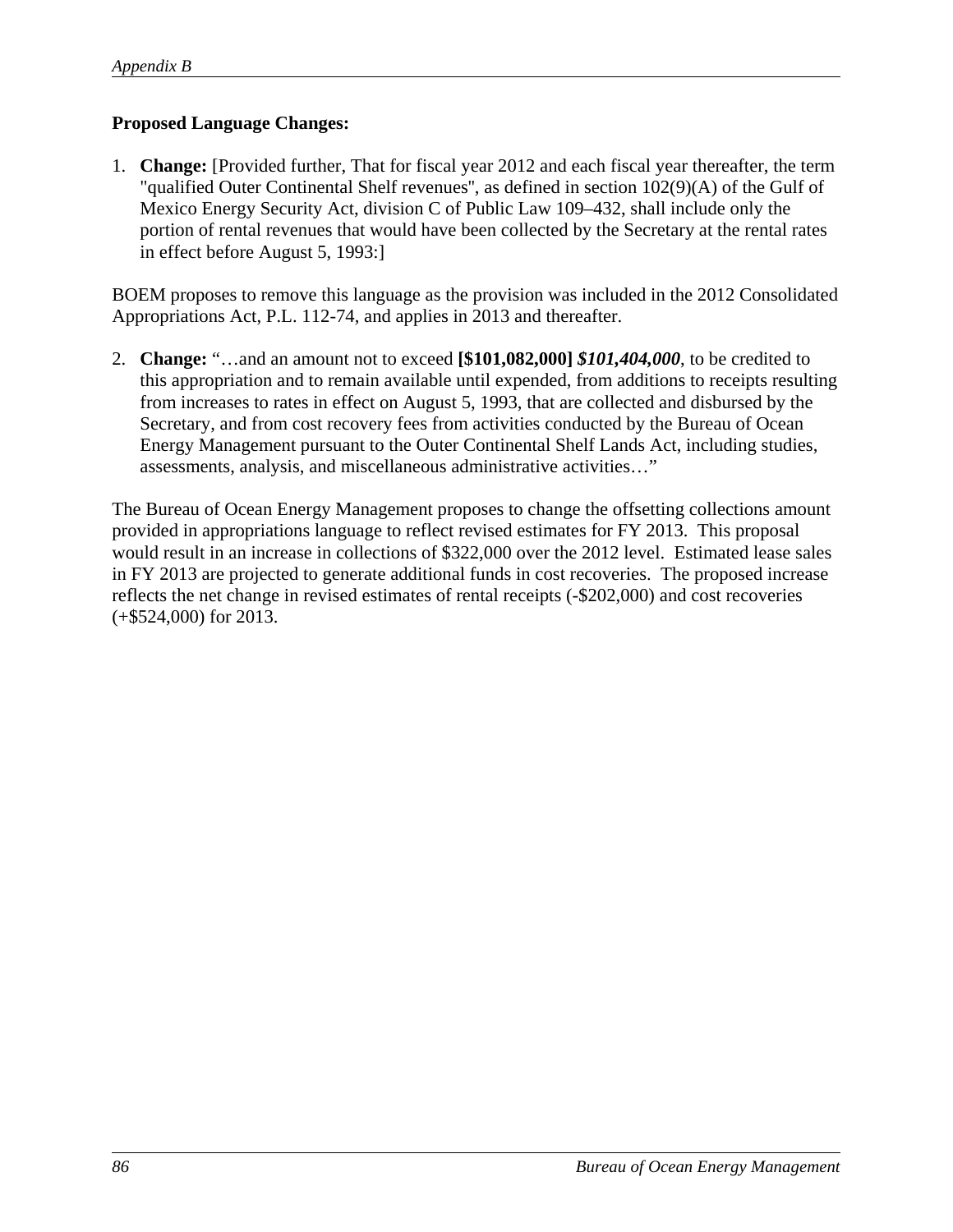Proposals for Mandatory Accounts and Offsetting Collections

#### **Fee on Non-Producing Oil and Gas Leases**

The Administration will submit a legislative proposal to encourage energy production on lands and waters leased for development. A \$4.00 per acre fee on non-producing Federal leases on lands and waters would provide a financial incentive for oil and gas companies to either get their leases into production or relinquish them so that the tracts can be leased to and developed by new parties. The proposed \$4.00 per acre fee would apply to all new leases and would be indexed annually. In October 2008, the Government Accountability Office issued a report critical of past efforts by Interior to ensure that companies diligently develop their Federal leases. Although the report focused on administrative actions that the Department could undertake, this proposal requires legislative action. This proposal is similar to other non-producing fee proposals considered by the Congress in the last several years. The fee is projected to generate revenues to the U.S. Treasury of \$13.0 million in 2013 and \$783.0 million over ten years.

#### **Net Receipts Sharing for Energy Minerals**

The Administration proposes to make permanent the current arrangement for sharing the cost to administer energy and minerals receipts, beginning in 2013. Under current law, States receiving significant payments from mineral revenue development on Federal lands also share in the costs of administering the Federal mineral leases from which the revenue is generated. In 2013, this net receipts sharing deduction from mineral revenue payments to States would be implemented as an offset to the Interior Appropriations Act, consistent with the provision included in 2010 and continued in 2011 and 2012. Permanent implementation of net receipts sharing is expected to result in savings of \$44.0 million in 2014 and \$449.0 million over ten years.

#### **Deep Gas and Deepwater Incentives**

The Administration proposes to repeal Section 344 of the Energy Policy Act of 2005. Section 344 mandated royalty incentives for certain "deep gas" production on the OCS. This change will help ensure that Americans receive fair value for federally owned mineral resources. Based on current oil and gas price projections, the budget does not assume savings from this change; however, the proposal could generate savings to the Treasury if future natural gas prices end up below current projections.

### **Fee Increase for Offshore Oil and Gas Inspections**

Through appropriations language, the Administration proposes to increase inspection fees from \$62.0 million in 2012 to \$65.0 million in 2013 for offshore oil and gas drilling facilities that are subject to inspection by the Bureau of Safety and Environmental Enforcement. The increased fees will support BSEE's expanded inspection program. These inspections are intended to increase production accountability, human safety, and the environmental protection.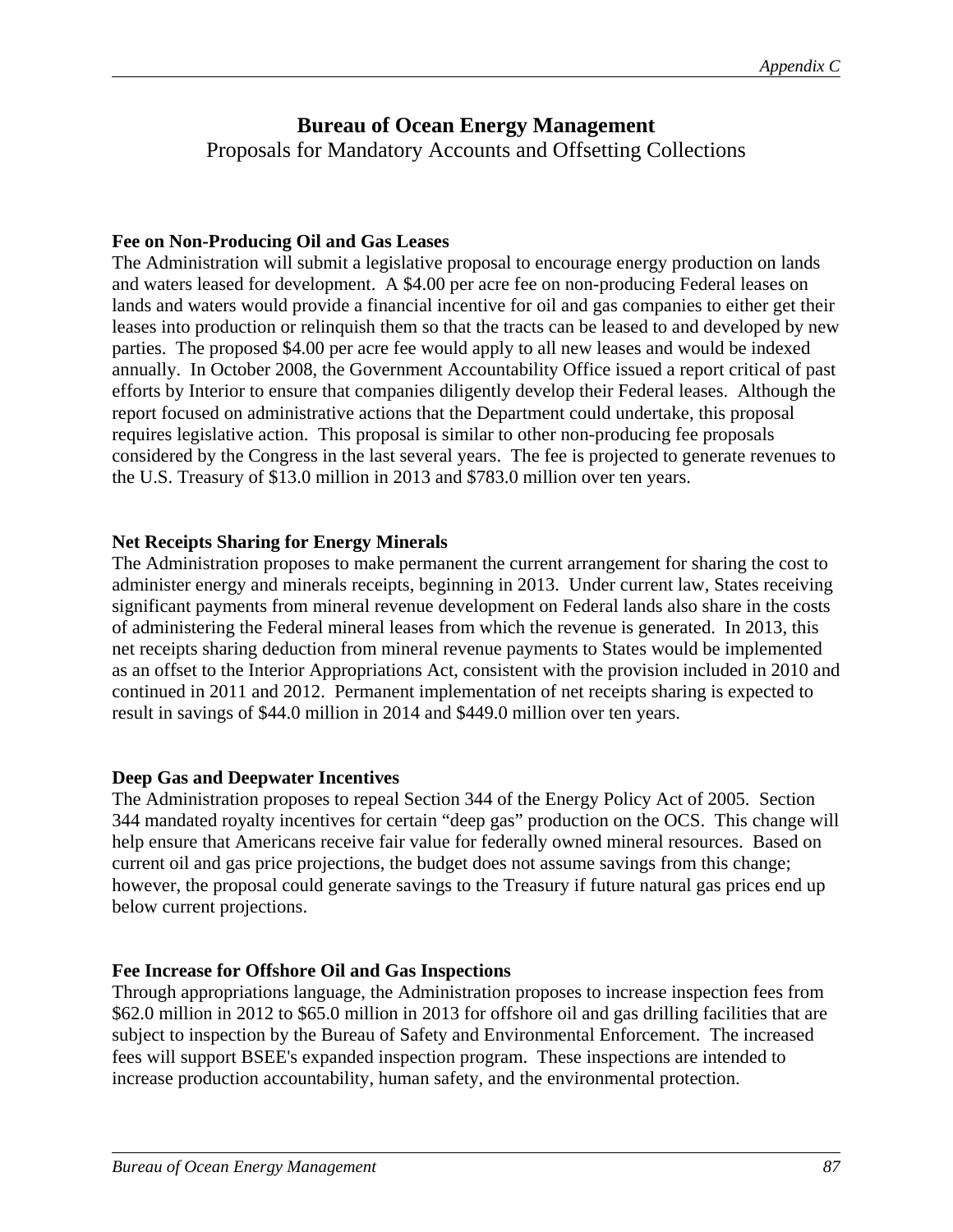*This page intentionally left blank.*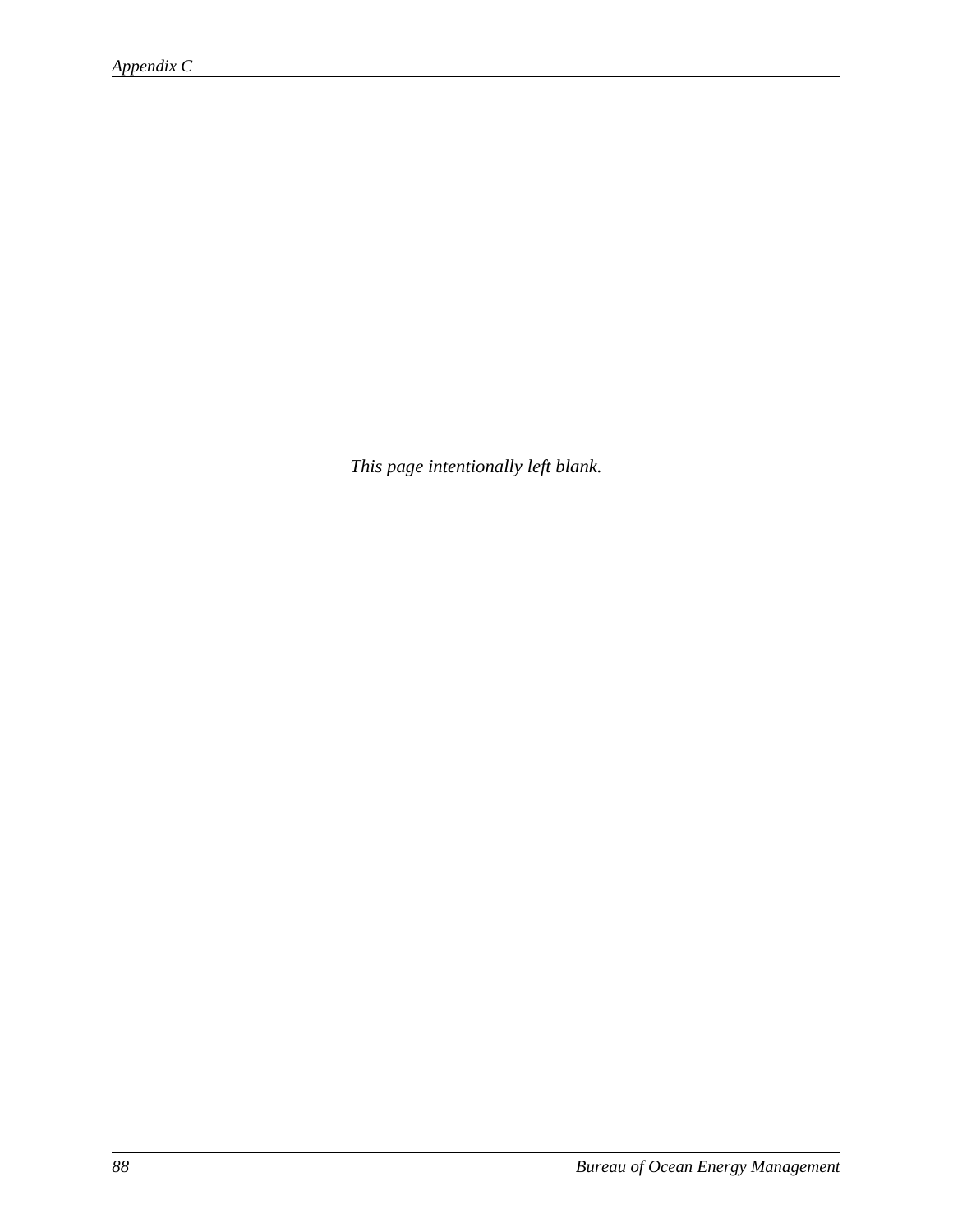Bureau Authorizing Statutes

# **Outer Continental Shelf (OCS) Lands Program**

| 43 U.S.C. 1331, et seq.                 | The Outer Continental Shelf (OCS) Lands Act of 1953, as<br>amended, extended the jurisdiction of the United States to<br>the OCS and provided for granting of leases to develop<br>offshore energy and minerals.                                                                                                                                        |
|-----------------------------------------|---------------------------------------------------------------------------------------------------------------------------------------------------------------------------------------------------------------------------------------------------------------------------------------------------------------------------------------------------------|
| P.L. 109-432                            | The Gulf of Mexico Energy Security Act of 2006 required<br>leasing certain areas in the Central and Eastern Gulf of<br>Mexico Planning Areas within one year of enactment<br>(December 20, 2006); and established a moratoria on<br>leasing in remaining areas in the eastern planning area and<br>a portion of the central planning area until 2022.   |
| P.L. 109-58                             | The Energy Policy Act of 2005 amended the OCS Lands<br>Act to give authority to the Department of the Interior to<br>coordinate the development of an alternative energy<br>program on the OCS and also to coordinate the energy and<br>non-energy related uses in areas of the OCS where<br>traditional oil and natural gas development already occur. |
| 43 U.S.C. 4321, 4331-4335,<br>4341-4347 | The National Environmental Policy Act of 1969 required<br>that federal agencies consider in their decisions the<br>environmental effects of proposed activities and that<br>Agencies prepare environmental impact statements for<br>Federal actions having a significant effect on the<br>environment.                                                  |
| 16 U.S.C. 1451, et seq.                 | The Coastal Zone Management Act of 1972, as amended,<br>established goals for ensuring that Federal and industry<br>activity in the coastal zone be consistent with coastal zone<br>plans set by the States.                                                                                                                                            |
| 16 U.S.C. 1531-1543                     | The Endangered Species Act of 1973 established<br>procedures to ensure interagency cooperation and<br>consultations to protect endangered and threatened species.                                                                                                                                                                                       |
| 42 U.S.C. 7401, et seq.                 | The Clean Air Act, as amended, was applied to all areas of<br>the OCS except the central and western Gulf of Mexico.<br>OCS activities in those non-excepted areas will require<br>pollutant emission permits administered by the EPA or the<br>States.                                                                                                 |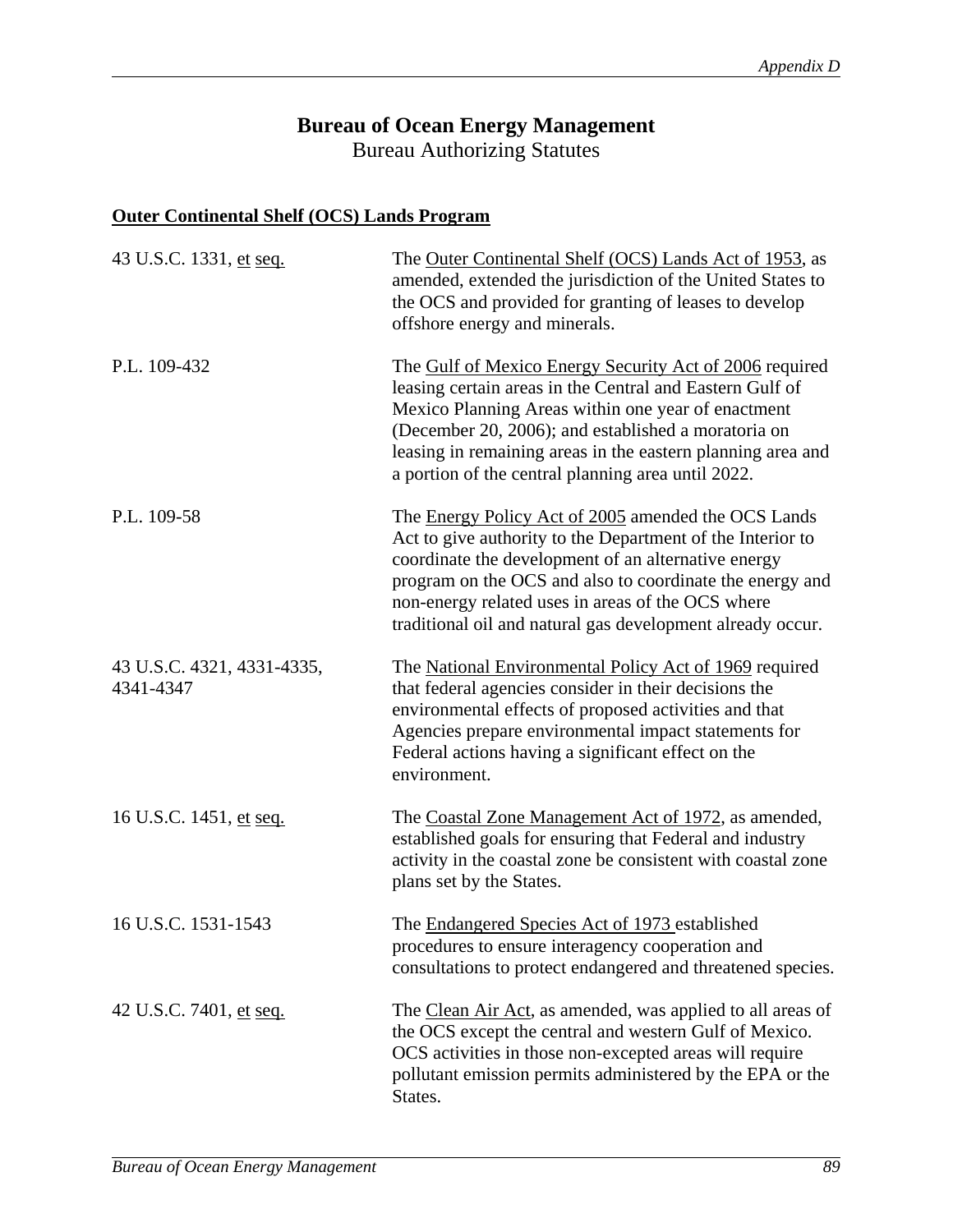| 16 U.S.C. 470-470W6                          | The National Historic Preservation Act established<br>procedures to ensure protection of significant<br>archaeological resources.                                                                                                                                                                                                                                                                                                                |
|----------------------------------------------|--------------------------------------------------------------------------------------------------------------------------------------------------------------------------------------------------------------------------------------------------------------------------------------------------------------------------------------------------------------------------------------------------------------------------------------------------|
| 30 U.S.C. $21(a)$                            | The <u>Mining and Minerals Policy Act of 1970</u> set forth the<br>continuing policy of the Federal Government to foster and<br>encourage private enterprise in the orderly and economic<br>development of domestic mineral resources and reserves.                                                                                                                                                                                              |
| 30 U.S.C. 1601                               | The Policy, Research and Development Act of 1970 set<br>forth the continuing policy et seq. of the Federal<br>Government to foster and encourage private enterprise in<br>the orderly and economic development of domestic mineral<br>resources and reserves.                                                                                                                                                                                    |
| 33 U.S.C. 2701, et seq.                      | The Oil Pollution Act of 1990 established a fund for<br>compensation of damages resulting from oil pollution and<br>provided for interagency coordination and for the<br>performance of oil spill prevention and response research.<br>It also expanded coverage of Federal requirements for oil<br>spill response planning to include State waters and the<br>transportation of oil. The Act also addressed other related<br>regulatory issues. |
| 43 U.S.C. 1301                               | The Marine Protection, Research, and Sanctuaries Act of<br>1972 provided that the Secretary of Commerce must<br>consult with the Secretary of the Interior prior to<br>designating marine sanctuaries. BOEM provides<br>information and comments regarding the mineral resource<br>potential in areas being considered for designation as<br>marine sanctuaries.                                                                                 |
| 16 U.S.C. 1361-1362,<br>1371-1384, 1401-1407 | The Marine Mammal Protection Act of 1972 provides for<br>the protection and welfare of marine mammals.                                                                                                                                                                                                                                                                                                                                           |
| P.L. 104-58                                  | The Deepwater Royalty Relief Act provides royalty rate<br>relief for offshore drilling in deepwater of the Gulf of<br>Mexico.                                                                                                                                                                                                                                                                                                                    |
| <b>General Administration</b>                |                                                                                                                                                                                                                                                                                                                                                                                                                                                  |
| 31 U.S.C. 65                                 | <b>Budget and Accounting Procedures Act of 1950</b>                                                                                                                                                                                                                                                                                                                                                                                              |
| 31 U.S.C. 3901-3906                          | <b>Prompt Payment Act of 1982</b>                                                                                                                                                                                                                                                                                                                                                                                                                |
| 31 U.S.C. 3512                               | Federal Managers Financial Integrity Act of 1982                                                                                                                                                                                                                                                                                                                                                                                                 |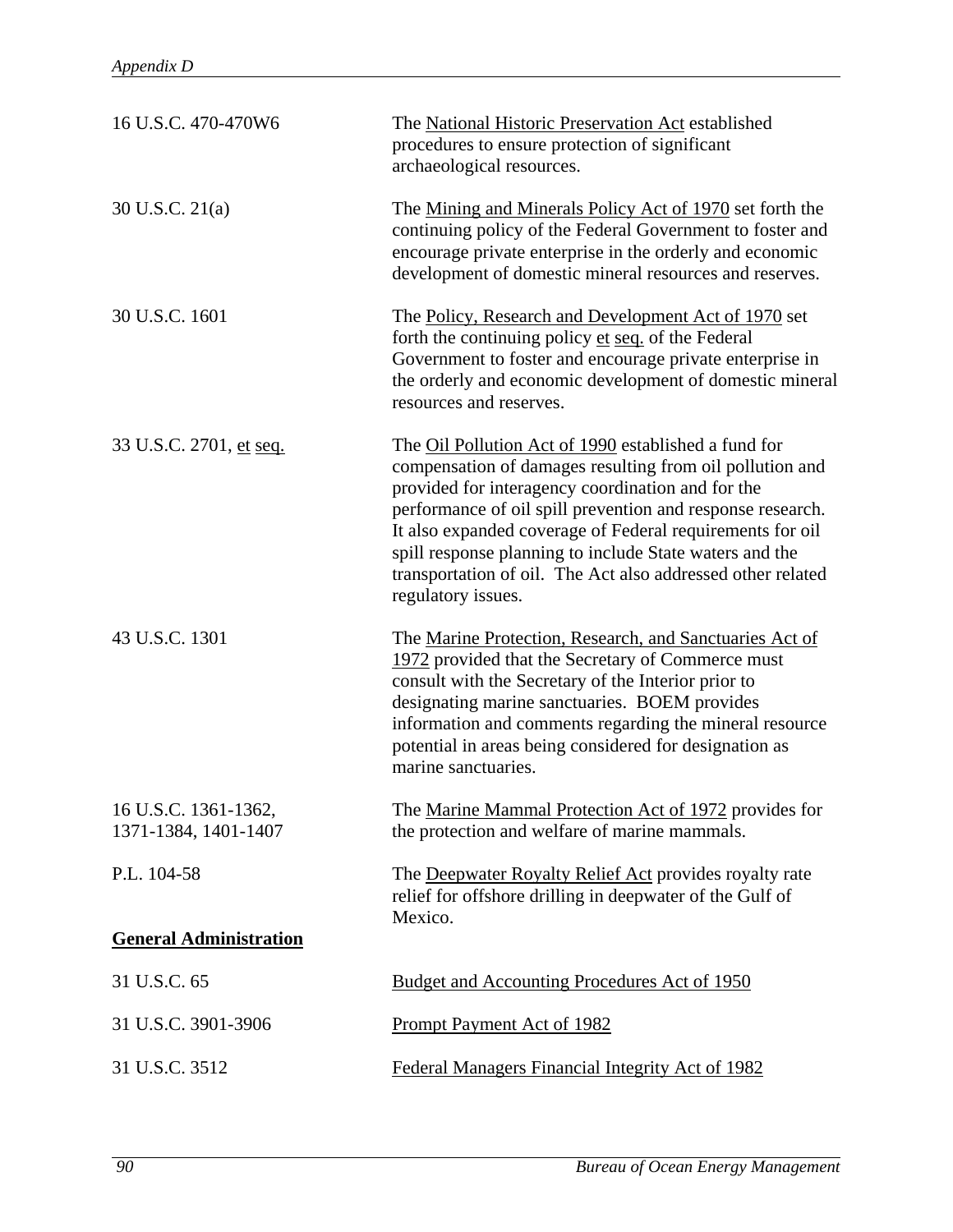| 5 U.S.C. 552            | Freedom of Information Act of 1966, as amended                  |
|-------------------------|-----------------------------------------------------------------|
| 31 U.S.C. 7501-7507     | Single Audit Act of 1984                                        |
| 41 U.S.C. 35045         | <b>Walsh Healy Public Contracts Act of 1936</b>                 |
| 41 U.S.C. 351-357       | Service Contract Act of 1965                                    |
| 41 U.S.C. 601-613       | <b>Contract Disputes Act of 1978</b>                            |
| 44 U.S.C. 35            | Paperwork Reduction Act of 1980                                 |
| 44 U.S.C. 2101          | Federal Records Act 1950                                        |
| 40 U.S.C. 4868          | Federal Acquisition Regulation of 1984                          |
| 31 U.S.C. 3501          | Privacy Act of 1974                                             |
| 31 U.S.C. 3501          | <b>Accounting and Collection</b>                                |
| 31 U.S.C. 3711, 3716-19 | Claims                                                          |
| 31 U.S.C. 1501-1557     | <b>Appropriation Accounting</b>                                 |
| 5 U.S.C. 1104 et seq.   | Delegation of Personnel Management Authority                    |
| 31 U.S.C. 665-665(a)    | Anti-Deficiency Act of 1905, as amended                         |
| 41 U.S.C. 252           | Competition in Contracting Act of 1984                          |
| 18 U.S.C. 1001          | False Claims Act of 1982                                        |
| 18 U.S.C. 287           | False Statements Act of 1962                                    |
| 41 U.S.C. 501-509       | Federal Grant and Cooperative Agreement Act of 1977             |
| 41 U.S.C. 253           | Federal Property and Administrative Services Act of 1949        |
| 41 U.S.C. 401           | Office of Federal Procurement Policy Act of 1974, as<br>amended |
| 15 U.S.C. 631           | Small Business Act of 1953, as amended                          |
| 15 U.S.C. 637           | <b>Small Business Act Amendments of 1978</b>                    |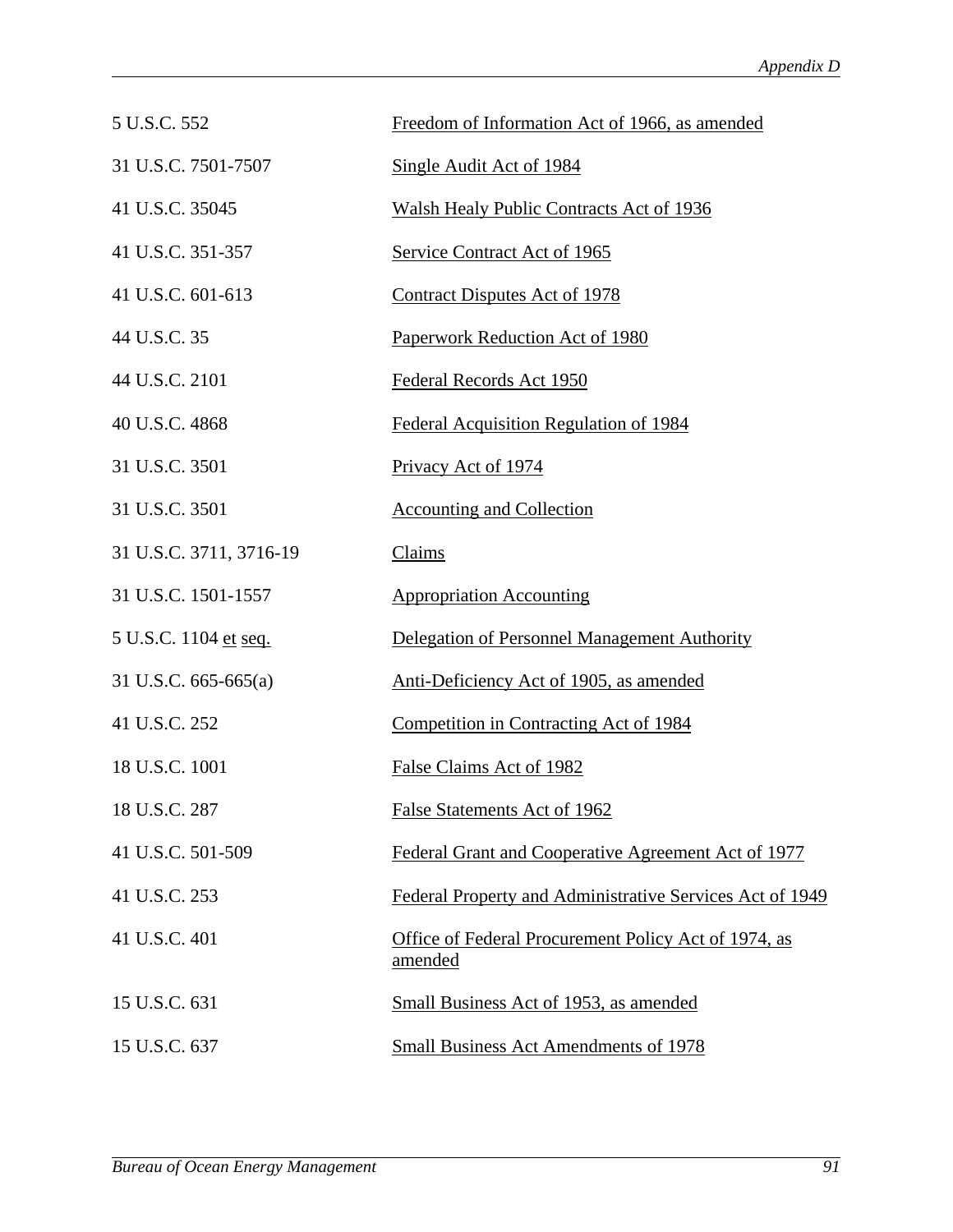| 10 U.S.C. 137                                  | <b>Small Business and Federal Competition Enhancement Act</b><br>of 1984                                                                                                                                                                                                                                                                       |
|------------------------------------------------|------------------------------------------------------------------------------------------------------------------------------------------------------------------------------------------------------------------------------------------------------------------------------------------------------------------------------------------------|
| 15 U.S.C. 638                                  | <b>Small Business Innovation Research Program of 1983</b>                                                                                                                                                                                                                                                                                      |
| 10 U.S.C. 2306(f)                              | <b>Truth in Negotiations Act of 1962 Authorization</b>                                                                                                                                                                                                                                                                                         |
| Secretarial Order No. 3071                     | Established the Minerals Management Service in January<br>1982, under authority provided by Section 2 of<br>Reorganization Plan No. 3 of 1950 (64 Stat. 1262).                                                                                                                                                                                 |
| Secretarial Order No. 3299,<br>Amendment No. 1 | Establishment of the Bureau of Ocean Energy<br>Management (BOEM), the Bureau of Safety and<br>Environmental Enforcement (BSEE), and the Office of<br>Natural Resources Revenue (ONRR) in accordance with<br>the authority provided by Section 2 of the Reorganization<br>Plan No. 3 of 1950 (64 Stat. 1262).                                   |
| Secretarial Order No. 3304                     | Establishment of the Investigations and Review Unit (IRU)<br>within the Bureau of Ocean Energy Management,<br>Regulation and Enforcement in accordance with the<br>authority provided by Section 2 of the Reorganization Plan<br>No. 3 of 1950 (64 Stat. 1262), as amended.                                                                    |
| <b>Oil Spill Research</b>                      |                                                                                                                                                                                                                                                                                                                                                |
| 33 U.S.C. 2701, et seq.                        | Title VII of the Oil Pollution Act of 1990 authorizes the use<br>of the Oil Spill Liability Trust fund, established by Section<br>9505 of the Internal Revenue Code of 1986, for oil spill<br>research.                                                                                                                                        |
| 33 U.S.C. 2701, et seq.                        | Title I, Section 1016, of the Oil Pollution Act of 1990<br>requires a certification process which ensures that each<br>responsible company, with respect to an offshore facility,<br>has established, and maintains, evidence of financial<br>responsibility in the amount of at least \$150,000,000 to<br>meet potential pollution liability. |
| 43 U.S.C. 1331, et seq.                        | Section 21(b) of the Outer Continental Shelf Lands Act, as<br>amended, requires the use of the best available and safety<br>technologies (BAST) and assurance that the use of up-to-<br>date technology is incorporated into the regulatory process.                                                                                           |
| Executive Order 12777                          | Signed October 18, 1991, assigned the responsibility to<br>ensure oil spill financial responsibility for OCS facilities to<br>the Secretary of the Interior (Bureau of Ocean Energy<br>Management, Regulation and Enforcement).                                                                                                                |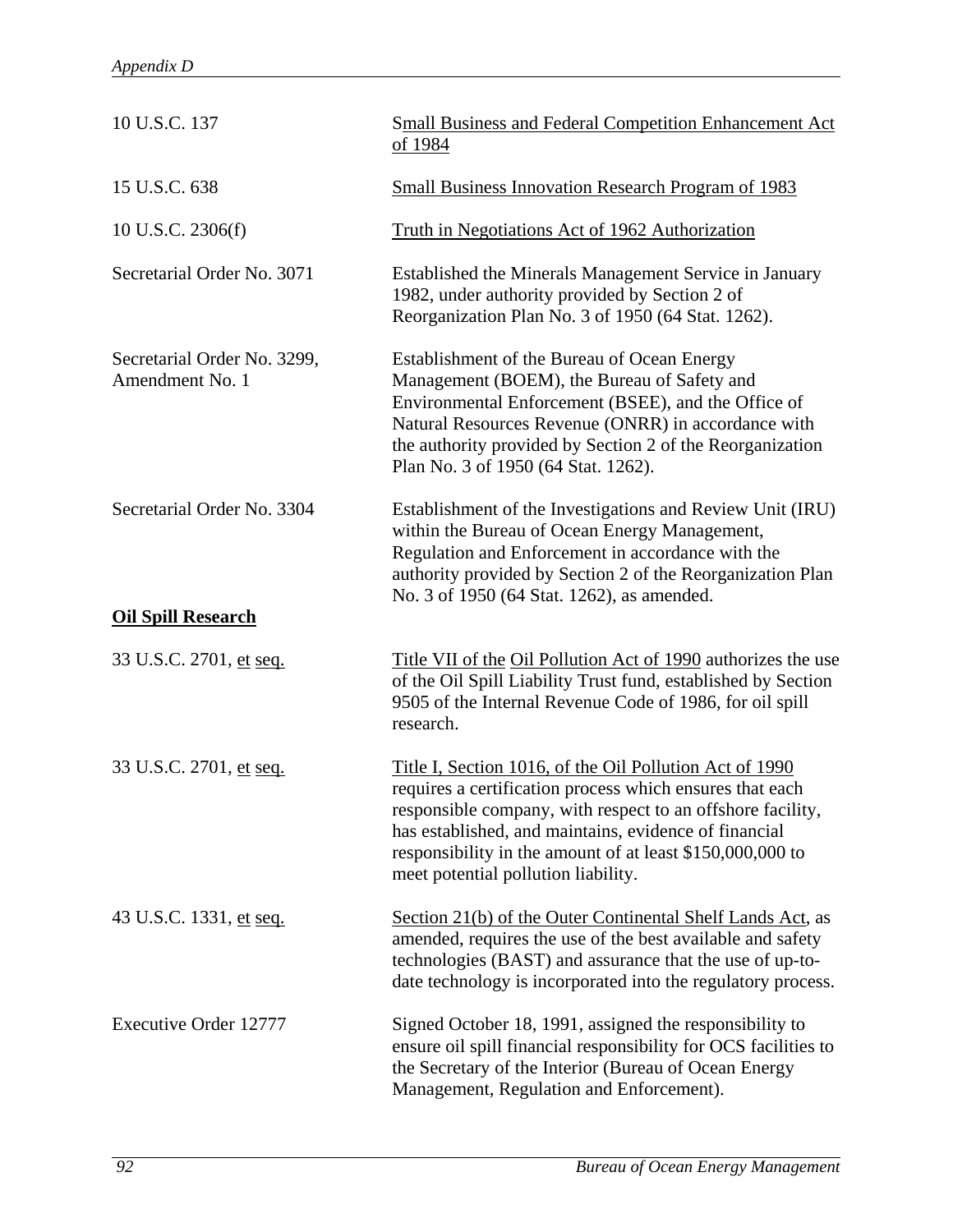Employee Count by Grade (Total Employment)

|                              | 2011     | 2012<br><b>Estimate</b> | 2013<br><b>Estimate</b> |
|------------------------------|----------|-------------------------|-------------------------|
| Executive Service            | 6        | $\overline{7}$          | $\overline{7}$          |
|                              | 28       | 31                      | 31                      |
|                              | 95       | 101                     | 101                     |
|                              | 178      | 186                     | 186                     |
|                              | 98       | 112                     | 112                     |
|                              | 48       | 51                      | 51                      |
|                              | 2        | 2                       | 2                       |
|                              | 28       | 32                      | 32                      |
|                              | 12       | 12                      | 12                      |
|                              | 21       | 24                      | 24                      |
|                              | 6        | $\overline{7}$          | 7                       |
|                              | 7        | 10                      | 10                      |
|                              | 5        | 5                       | 5                       |
|                              | 3        | 3                       | 3                       |
|                              | 0        | $\Omega$                | 0                       |
|                              | 1        | 1                       | 1                       |
| Subtotal                     | 538      | 584                     | 584                     |
| Other Pay Schedule Systems   | $\theta$ | $\Omega$                | $\Omega$                |
| <b>Total BOEM Employees </b> | 538      | 584                     | 584                     |

Notes on this table:

- All grades presented in this table include career, career-conditional, temporary, and political employees.
- Executive Service includes Senior Executive Service (SES) and Executive Level employees.
- GS refers to employees covered by the General Schedule classification and pay system established under the Classification Act of 1949, as amended. (5 U.S.C. chapter 53, subchapter III, and 5 CFR part 531)
- GM refers to employees covered by the General Schedule classification and pay system who are covered by the Performance Management and Recognition System (PMRS) termination provisions of Public Law 103-89 (former PMRS employees).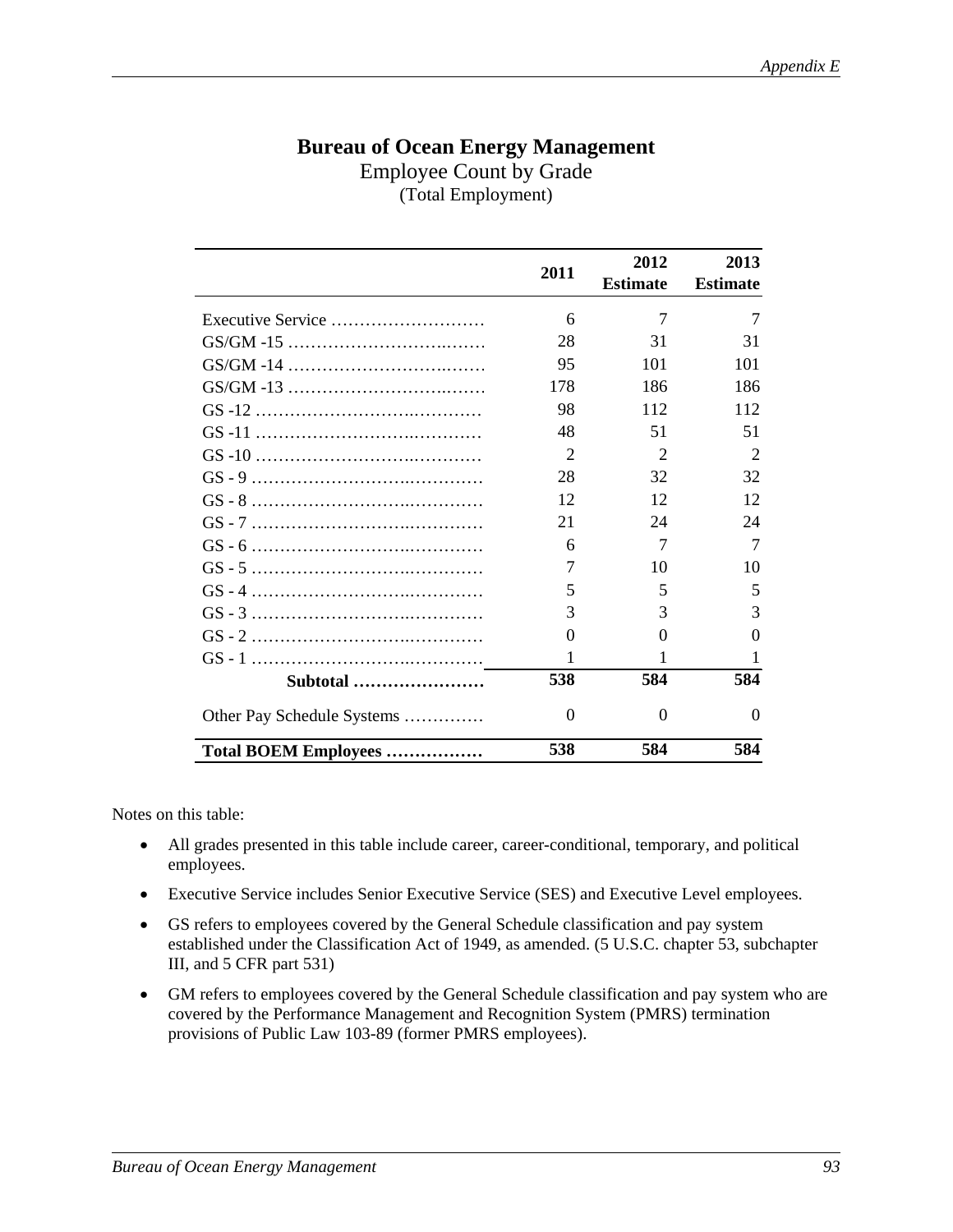*This page intentionally left blank.*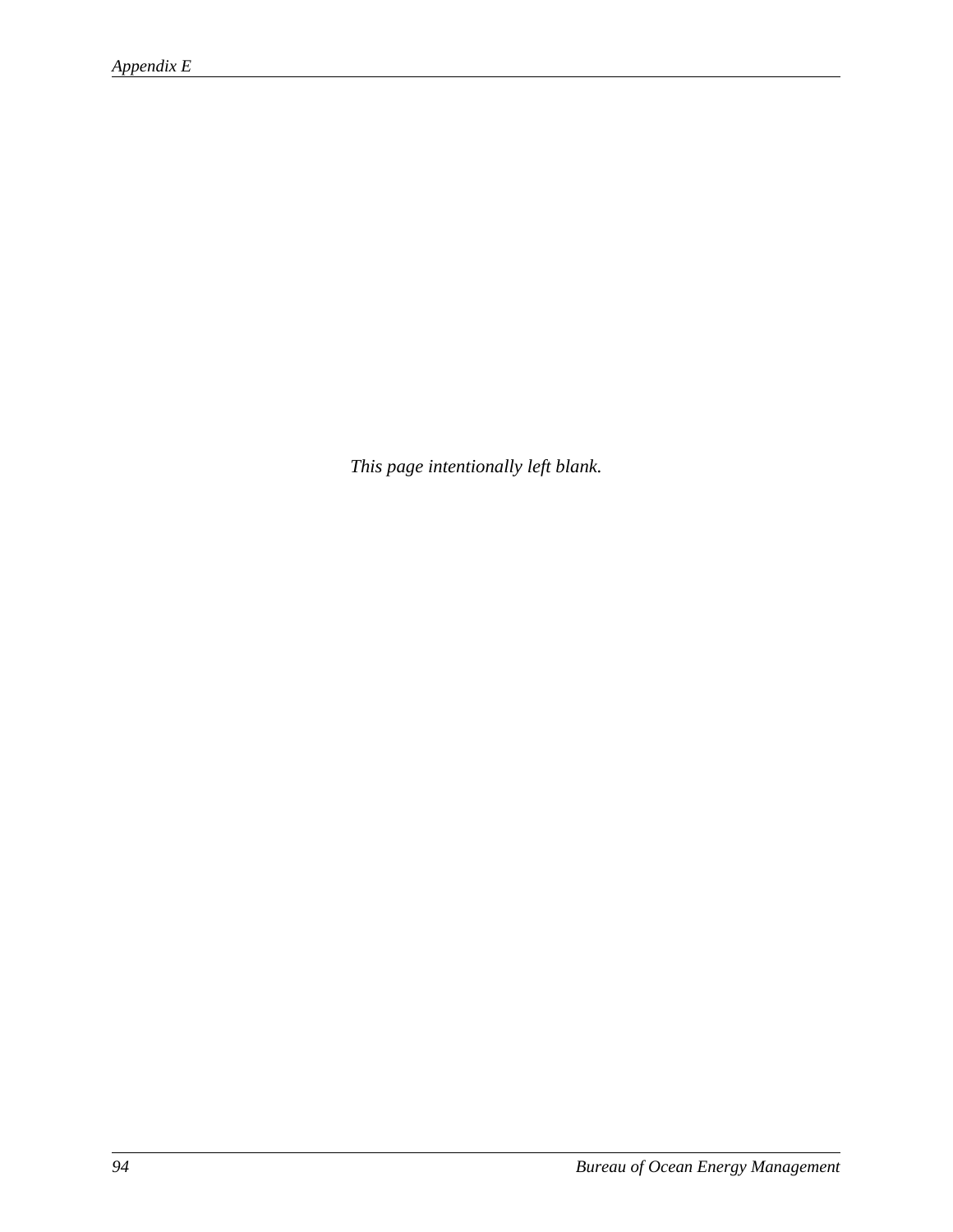# **Bureau of Ocean Energy Management**  Section 405 Compliance

Section 405 of Public Law 112-74, the Consolidated Appropriations Act, 2012 states:

*Estimated overhead charges, deductions, reserves or holdbacks from programs, projects, activities and subactivities to support government-wide, departmental, agency, or bureau administrative functions or headquarters, regional, or central operations shall be presented in annual budget justifications and subject to approval by the Committees on Appropriations of the House of Representatives and the Senate. Changes to such estimates shall be presented to the Committees on Appropriations for approval.* 

As a new bureau, BOEM is implementing a shared services approach to meet its administrative needs. BOEM has entered into a shared services arrangement with BSEE (see internal administrative costs in table below) to provide key administrative functions through a reimbursable support agreement. Under this arrangement, BSEE will provide a full suite of administrative services including acquisition management, equal employment opportunity, finance, human resources, information technology management, management support, personnel security, and support services. Maintaining these critical administrative functions within BSEE will result in the following benefits:

- Minimize duplication of administrative entities across two organizations and optimize efficiency.
- Provide a centralized administrative function that can, over time, allow the Department to pursue additional efficiencies.

The Department has strongly supported the expansion of business cross-servicing for more than 30 years. This latest effort between BOEM and BSEE is another step forward in this direction and will have the added benefit of implementing standardized practices that will further increase the productivity for highly skilled resources in both bureaus. By utilizing the shared services model, BOEM and BSEE can continue to improve its best practices and maximize the use of administrative funds in the future.

The Deputy Director of BOEM and the BSEE Associate Director for Administration will meet quarterly for a structured review of service delivery provided under this agreement. The purpose of these meetings is to provide an opportunity for coordination at the headquarters and field locations, review of performance metrics, and exchange of views about the services provided. These meetings will serve as forums to identify and resolve any issues relating to level of service and areas for improvement and greater efficiency.

Where possible, costs are linked to cost drivers to allocate administrative costs across all activities within the Bureau. As FY 2012 is the first year of operation, the methods and approaches used to fund and control administrative costs are under development and will be subject to review and amendment as better information is obtained.

The following table displays these costs as applied to the FY 2013 Budget.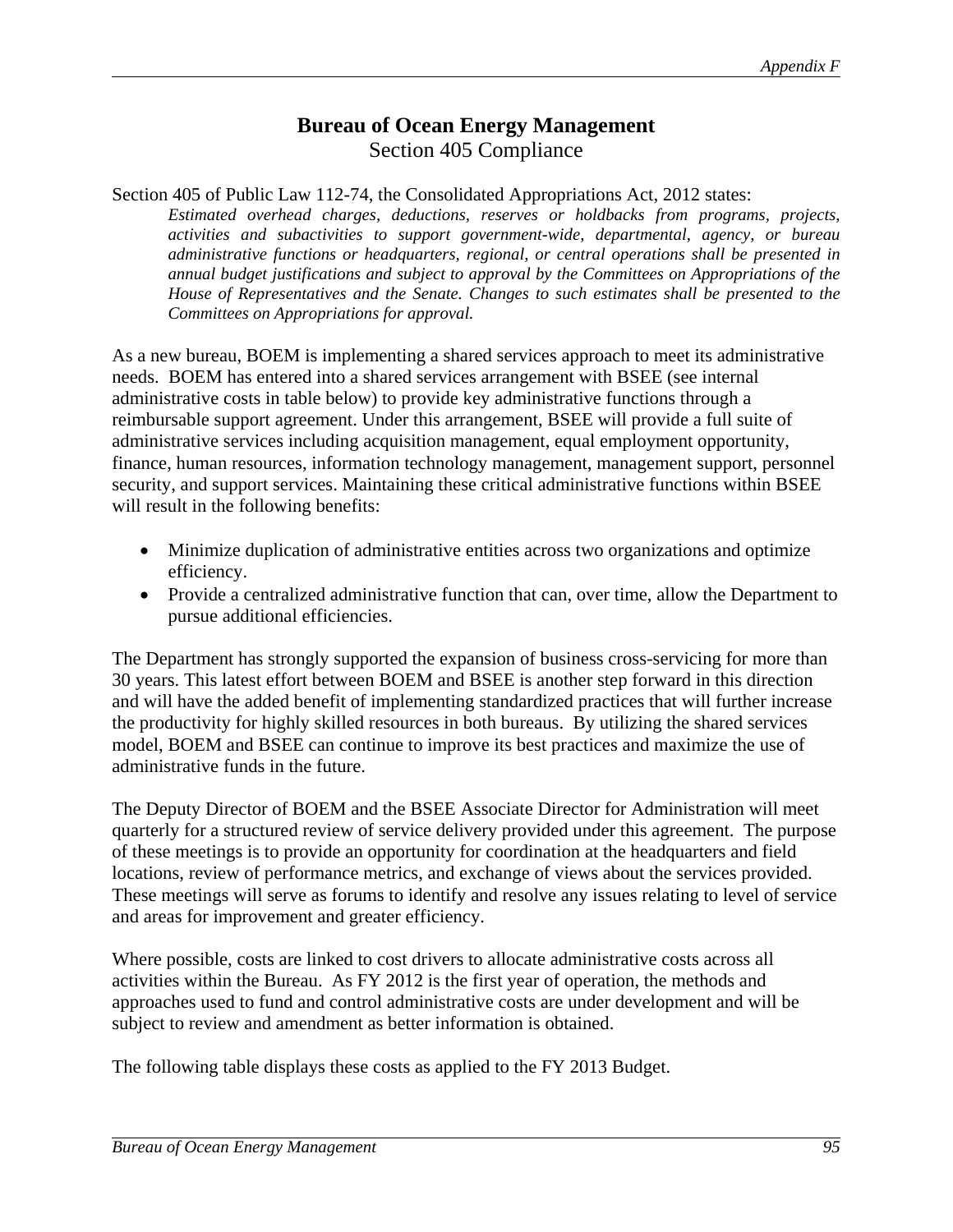|                                                         | FY 2013        |
|---------------------------------------------------------|----------------|
| <b>Deductions, Reserves, or Holdbacks</b>               | (\$ Millions)  |
| External Administrative Costs                           |                |
| <b>Executive Direction</b>                              |                |
| <b>ASLM Support</b>                                     | 0.2            |
| <b>IT Transformation</b>                                | 0.3            |
| <b>General Support Services</b>                         |                |
| <b>Working Capital Fund Centralized Billing</b>         | 1.8            |
| <b>Working Capital Fund Direct Billing</b>              | 0.9            |
| <b>Zantas</b>                                           | 0.1            |
| <b>NARA</b>                                             | 0.1            |
| Subtotal                                                | \$3.4          |
|                                                         |                |
| <b>Internal Administrative Costs</b>                    |                |
| Renewable Energy                                        | 1.1            |
| <b>Conventional Energy</b>                              | 6.9            |
| <b>Environmental Assessment</b>                         | 4.0            |
| <b>Executive Direction</b>                              | 2 <sub>1</sub> |
| <b>General Support Services</b>                         | 10.4           |
| Subtotal                                                | \$24.5         |
|                                                         |                |
| <b>Total External and Internal Administrative Costs</b> | \$27.9         |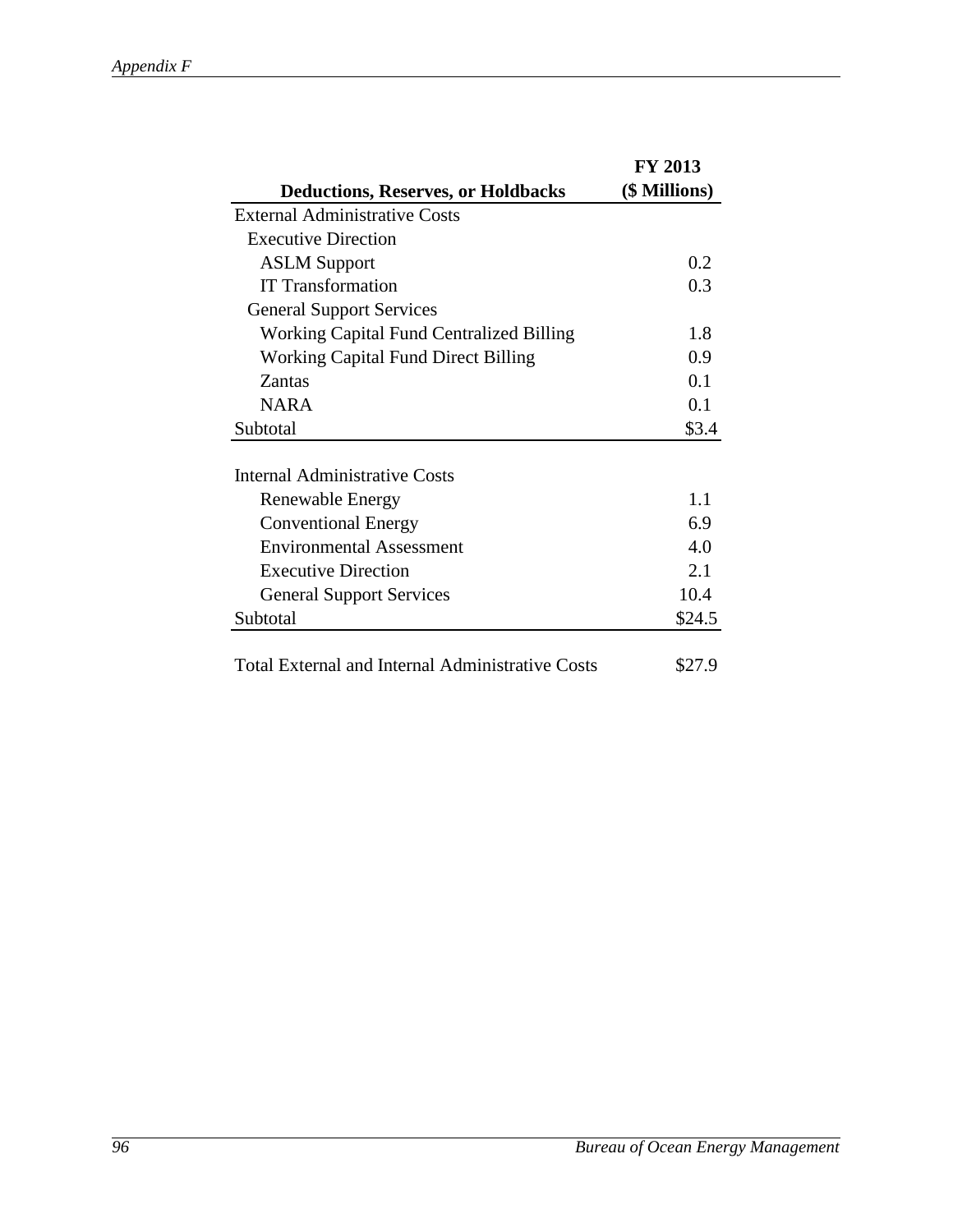MAX Tables and Budget Schedules

#### **Program and Financing (Schedule P)**

*(dollars in millions)*

| <b>Treasury Account ID: 14-1917</b>                   |                                                        | FY 2012 | FY 2013          |
|-------------------------------------------------------|--------------------------------------------------------|---------|------------------|
|                                                       |                                                        |         |                  |
|                                                       | <b>Obligations by program activity -Direct program</b> |         |                  |
| 1                                                     | Bureau of Ocean Energy Management                      | 60      | 63               |
| 92                                                    | <b>Total direct program</b>                            | 60      | 63               |
| Obligations by program activity -Reimbursable program |                                                        |         |                  |
| 801                                                   | Offsetting collections                                 | 108     | 101              |
| 802                                                   | Reimbursable program activity                          | 3       | 3                |
| 899                                                   | Total reimbursable program                             | 111     | 104              |
| 900                                                   | Total new obligations (direct & reimbursable)          | 171     | 167              |
|                                                       | <b>Budgetary resources</b>                             |         |                  |
| 1000                                                  | Unobligated balance brought forward                    | 108     | 8                |
| 1010                                                  | BOEMRE Unobligated balance transferred to ONRR*        | $-39$   | $\theta$         |
| 1010                                                  | BOEMRE Unobligated balance transferred to BSEE         | $-54$   | $\boldsymbol{0}$ |
| 1021                                                  | Resources available from recoveries                    | 3       | 3                |
| 1050                                                  | <b>Unobligated balance</b>                             | 18      | 11               |
| 1160                                                  | Appropriation, discretionary                           | 60      | 63               |
| 1700                                                  | Spending authority from offsetting collections         | 101     | 101              |
| 1900                                                  | Budget authority                                       | 161     | 164              |
| 1050                                                  | Unobligated balance                                    | 18      | 11               |
| 1930                                                  | <b>Total budgetary resources</b>                       | 179     | 175              |
| 900                                                   | Obligations incurred, unexpired accounts               | $-171$  | $-167$           |
| 1941                                                  | Unobligated balance carried forward, end of year       | 8       | 8                |
|                                                       |                                                        |         |                  |
|                                                       | Net budget authority and outlays                       |         |                  |
| 4180                                                  | Budget authority, net                                  | 60      | 63               |
| 4190                                                  | Outlays, net                                           | 131     | 77               |
|                                                       |                                                        |         |                  |

\* Unobligated Balances of \$108M were brought forward from BOEMRE and portions were transferred to ONRR and BSEE. FY2012 is the first year of independent BOEM operations.